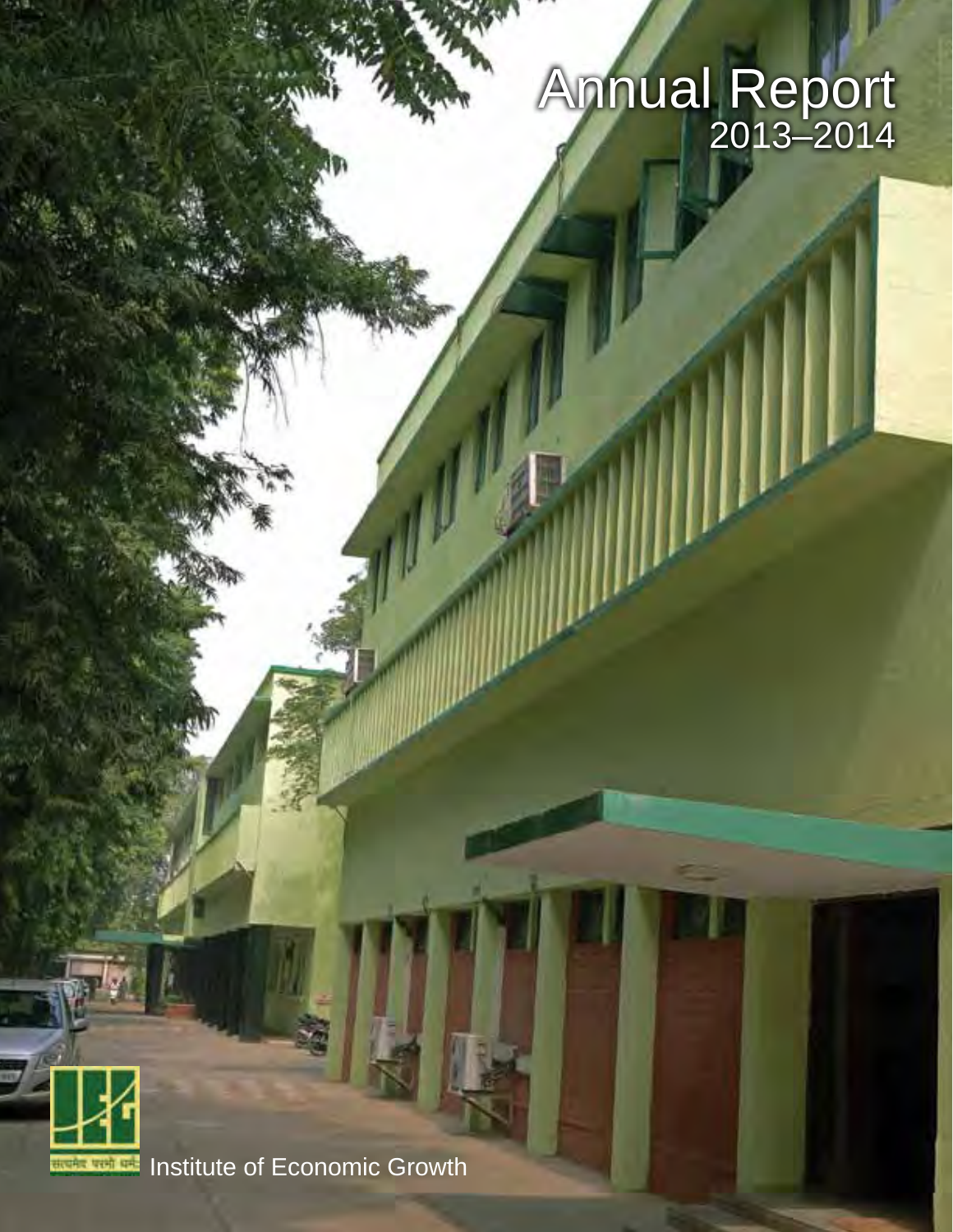# Institute of Economic Growth Annual Report 2013–2014





Institute of Economic Growth University Enclave, University of Delhi, (North Campus), Delhi-110007, India. Phone: 91-11-27667101/365/424/570, Fax: 91-11-27667410 Website: www.iegindia.org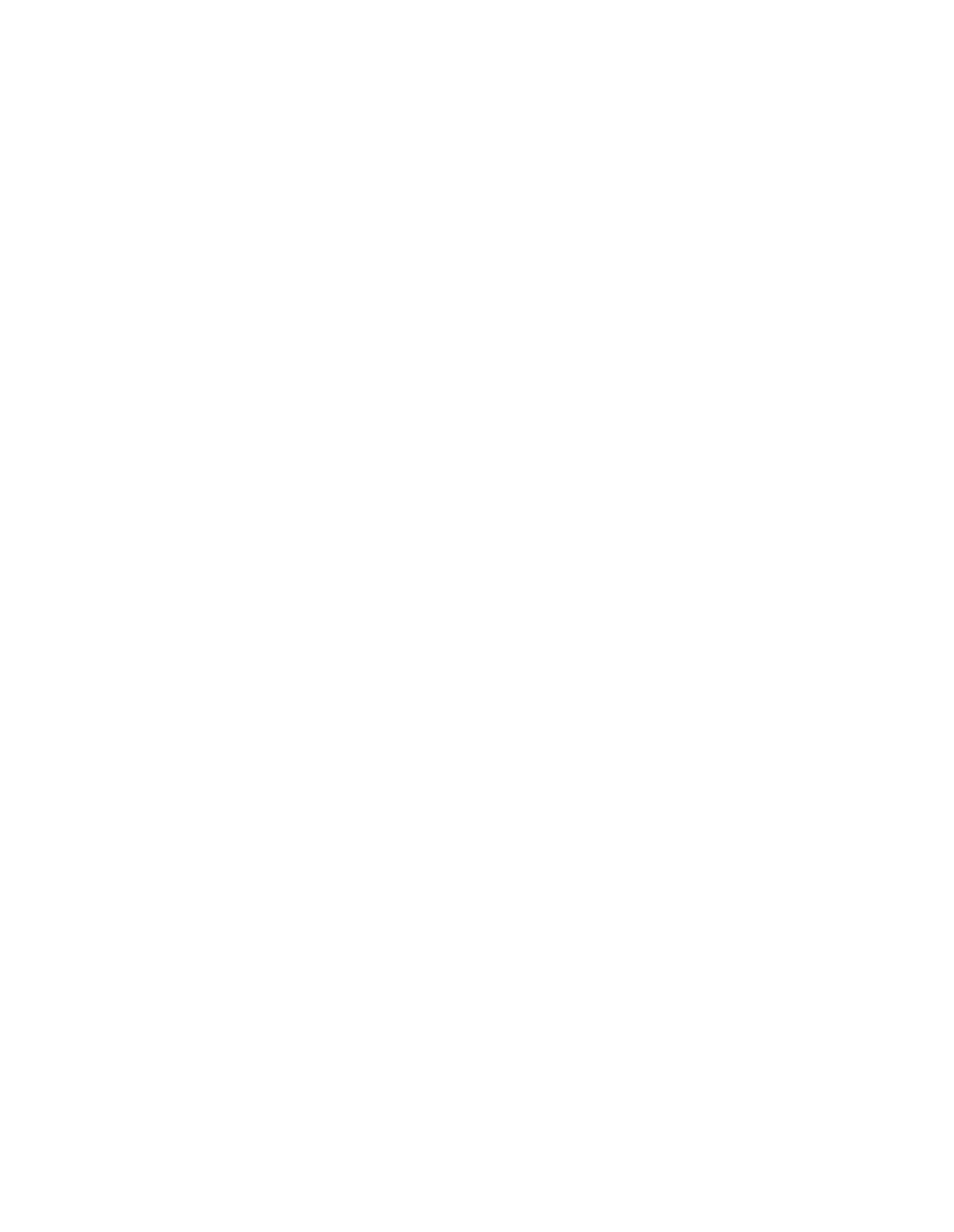## Institute of Economic Growth Annual Report 2013–14

# C**ONTENTS**

| 1. | About the Institute                                                    | 1  |
|----|------------------------------------------------------------------------|----|
| 2. | From the Director's Desk: Highlights of 2013-14                        | 3  |
| 3. | Research Activities: Brief Overview                                    | 7  |
|    | Research Themes and Faculty Interests                                  | 7  |
|    | Completed Projects/Studies                                             | 9  |
|    | <b>Training Programmes</b>                                             | 15 |
|    | Fellowships at IEG                                                     | 15 |
|    | Journals and Periodicals                                               | 15 |
| 4. | Faculty: Publications                                                  | 19 |
| 5. | Faculty: Ongoing Projects/Studies                                      | 41 |
| 6. | Faculty: Professional Positions and Membership of Major Bodies         | 53 |
| 7. | Faculty: Other Academic Contributions, Lectures, Training, Conferences | 58 |
| 8. | Honorary Faculty                                                       | 69 |
| 9. | PhD and Affiliated Scholars                                            | 70 |
|    | 10. IEG Distinguished Lectures, Conferences, Workshops and Seminars    | 72 |
|    | 11. IEG Working Papers and Policy Briefs                               | 75 |
|    | 12. Infrastructure                                                     | 76 |
|    | Library                                                                | 76 |
|    | Computer Unit                                                          | 76 |
|    | Officers' Hostel                                                       | 77 |
|    | 13. Non-academic Activities                                            | 78 |
|    | 14. Trustees, Governors, Board Committees, Faculty and Staff           | 79 |
|    | 15. Financial Report                                                   | 86 |

 $\mathbf{r}_{\mathbf{r}}$ 

日日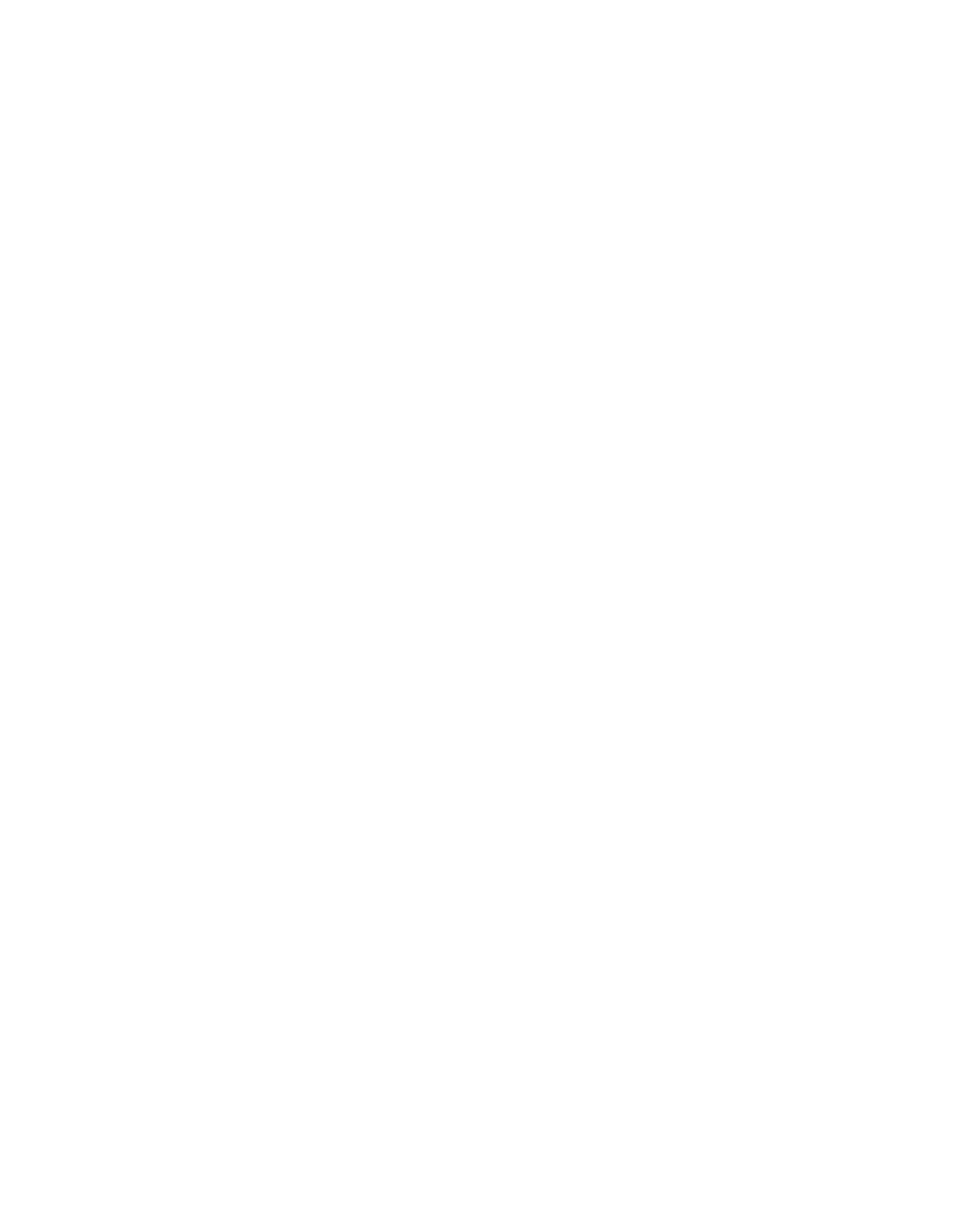# About the Institute

The Institute of Economic Growth (IEG) is an autonomous, multidisciplinary centre for advanced research and training. Widely recognised as a centre of excellence, it is one of India's leading academic institutions in the fields of economic and social development. Established in 1952 by eminent economist VKRV Rao, it consists of a faculty of about 30 social scientists (economists, demographers and sociologists) and a large body of supporting research staff, focussing on emerging and often cutting-edge areas of social and policy concern. Many past and current faculty members are internationally renowned and award-winning scholars.

The Institute's research falls into nine broad themes:

- agriculture and rural development;
- environment and natural resource economics;
- globalisation and trade;
- industry and development;
- employment, labour and informal sector;
- macroeconomic analysis and policy;
- population and human resource development;
- health economics and policy; and
- • social change and social structure.

In addition, the Institute organises regular training programmes for the trainee officers of the Indian Economic Service and occasional courses for other senior government officials and university teachers. The Institute's faculty members also supervise doctoral students from India and abroad, provide regular policy inputs, and engage with the government, civil society and international organisations. Over the years, IEG has hosted many renowned international scholars, including Nobel Laureates Lawrence Klein, Elinor Ostrom, Amartya Sen and James Heckman, and others such as Yujiro Hayami, Jan Breman, Ronald Herring, Nancy Folbre, Diane Elson and Nicholas Stern.

The Institute's major goals, as spelt out in its Memorandum of Association, are:

- to serve as an advanced centre for research and training in economics and allied subjects;
- to establish a fruitful exchange with distinguished scholars and learned bodies in India and abroad;
- • to promote cooperative research within its own faculty and collaborative research with other institutions in India and abroad;
- to organise training courses and hold seminars for the benefit of the social science community and the development of the society;
- to undertake the publication of its research studies and disseminate them; and
- to conduct ad hoc investigation at the request of governments, organisations of employers, workers and peasants or of other bodies or persons interested in promoting a study of economic questions.

The faculty, board of directors and trustees of the IEG have included and continue to attract distinguished intellectuals and policy makers, including V.T. Krishnamachari, C.D. Deshmukh, P.N. Dhar, A.M. Khusro, Dharm Narain, C. Rangarajan, C.H. Hanumantha Rao, T.N. Madan, P.C. Joshi and Bimal Jalan. Several former faculty members have served as members of the Planning Commission or on the Prime Minister's Panel of Economic Advisors. Dr Manmohan Singh has had a long association with the Institute, initially as Chairman of the Board (1977–82) and since 1992 as President of the IEG Society. Nitin Desai is Chairman of the Board of Governors of the IEG and Manoj Panda is the Director.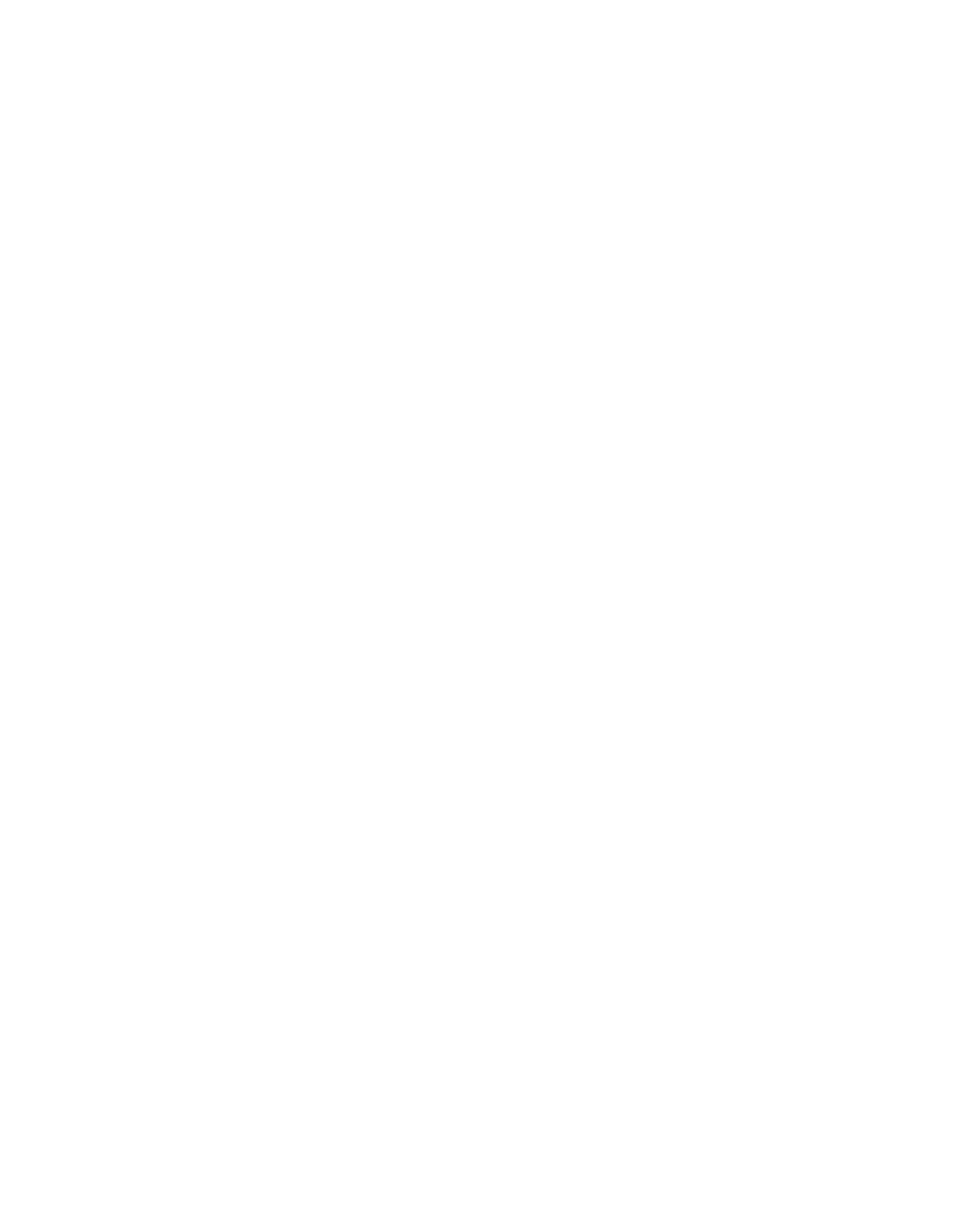# From the Director's Desk: Highlights of 2013–14



The Institute of Economic Growth (IEG) conducts research and teaching on Indian economy and society. During 2013–14, IEG faculty continued their research as rigorously as in previous years, and specialised teaching and training of Indian Economic Service probationers and mid-career officers in economic techniques and policy analysis. They also supervised several PhD scholars.

The IEG faculty published six books, in the areas of economic growth, foreign investment, agriculture, investment, industry, and environment. More than 65 papers appeared in international and national professional peer-reviewed journals or as book chapters. A number of study reports and 15 IEG working papers were completed. This year, IEG began publishing its policy briefs again, after a hiatus—faculty members published eight policy briefs—and continued to bring out the triannual journal Contributions to Indian Sociology, which is published by SAGE publications. The faculty presented several research papers in various international and national seminars and conferences in India and abroad and delivered guest lectures in universities and institutes.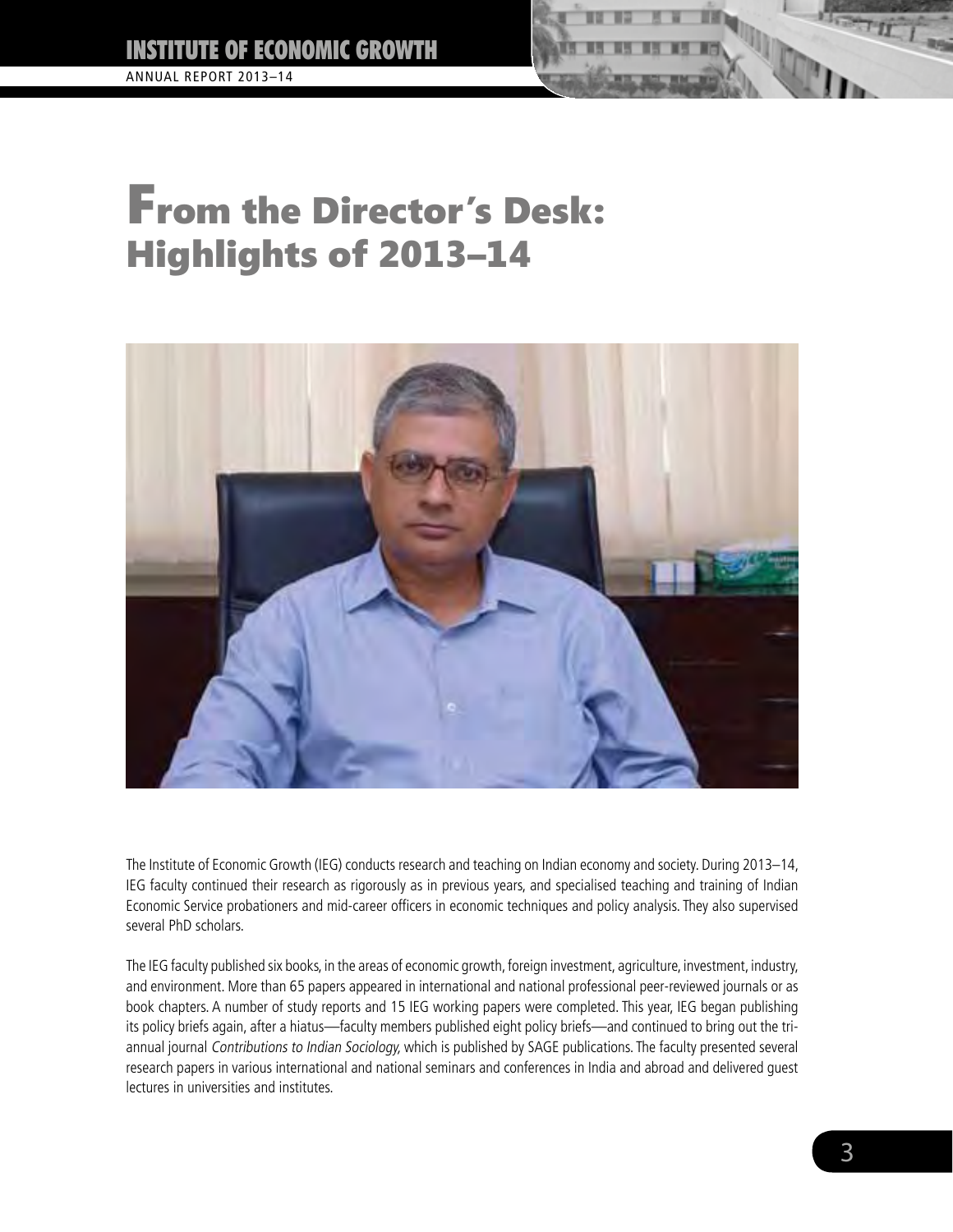The IEG has had the tradition of inviting distinguished scholars to speak on subjects of their choice. This year, we had S V Subramanian (Harvard School of Public Health), Bhaskar Dutta (University of Warwick), Ronald Herring and Prabhu Pingali (both of Cornell University), Clive Bell (Heidelberg University), and the 2000 Nobel laureate in economics James Heckman (University of Chicago) deliver distinguished lectures at the IEG. The IEG has also had a tradition of the weekly seminar, where often relatively young scholars—invited or in-residence—share their current research with the institute's scholars. We held 25 such seminars this year. We organised 10 conferences and workshops too, on issues such as productivity and the challenges of sustaining high growth, health inequality and the challenges of the NRHM, food security, evaluating the price support scheme for pulses and oilseeds, research methodology, sampling design and survey questionnaire of coordinated studies, and on revisiting the statistical database for improving Indian agriculture. We also organised a three-day, interdisciplinary conference on growth and social transformation. These visits, workshops and conferences were possible due to the Think Tank Initiative grant of the IDRC. Under ICSSR sponsorship, IEG faculty members organised workshops on social science approaches to urban studies and on methodological perspectives on caste and marginalisation.

During the year, Dr Samik Chowdhury and Dr Thiagu Ranganathan joined the faculty as Assistant Professors. They specialise in health economics and agricultural economics, respectively. Dr Nimai Das and Dr Seema Sangita joined the IEG as TTI Fellows at the level of Assistant Professor. We bade farewell to colleagues Mrs Shashi Agarwal, Mr Ganga Ram and Mr Tek Bahadur on their retirement. Four employees—Dr Sushil Kumar Sen, Dr P K Jain, Mr Ram Murat Tewari and Mr R Viswanathan—were felicitated on completing 25 years of employment with the IEG.

Prof P C Joshi, who was well known for his research on land reforms and peasant studies, and worked 30 years at the IEG and served four years as its director, passed away on 2 March 2014. A little over a month later, on 7 April 2014, the IEG lost another mentor when Professor Ashish Bose passed away. Professor Bose, who headed the Population Research Centre for many years, was widely considered India's foremost demographer.

Faculty and staff celebrated Independence Day and Republic Day with enthusiasm. The national flag was hoisted, and cricket and volleyball matches were held between faculty and administrative staff. Campus children put up a lovely painting exhibition and cultural show. IEG founder VKRV Rao's birthday was celebrated by planting trees in the lawn. The campus garden won more than 40 prizes in different categories at the University of Delhi annual flower show. Six book grants were given to children of employees by the Staff Welfare Committee.

These and other initiatives documented in this report provided an opportunity to IEG to serve society by contributing to the generation and dissemination of evidence-based policy research. We are hopeful of continuing on our growth path in coming years.

#### **Manoj Panda**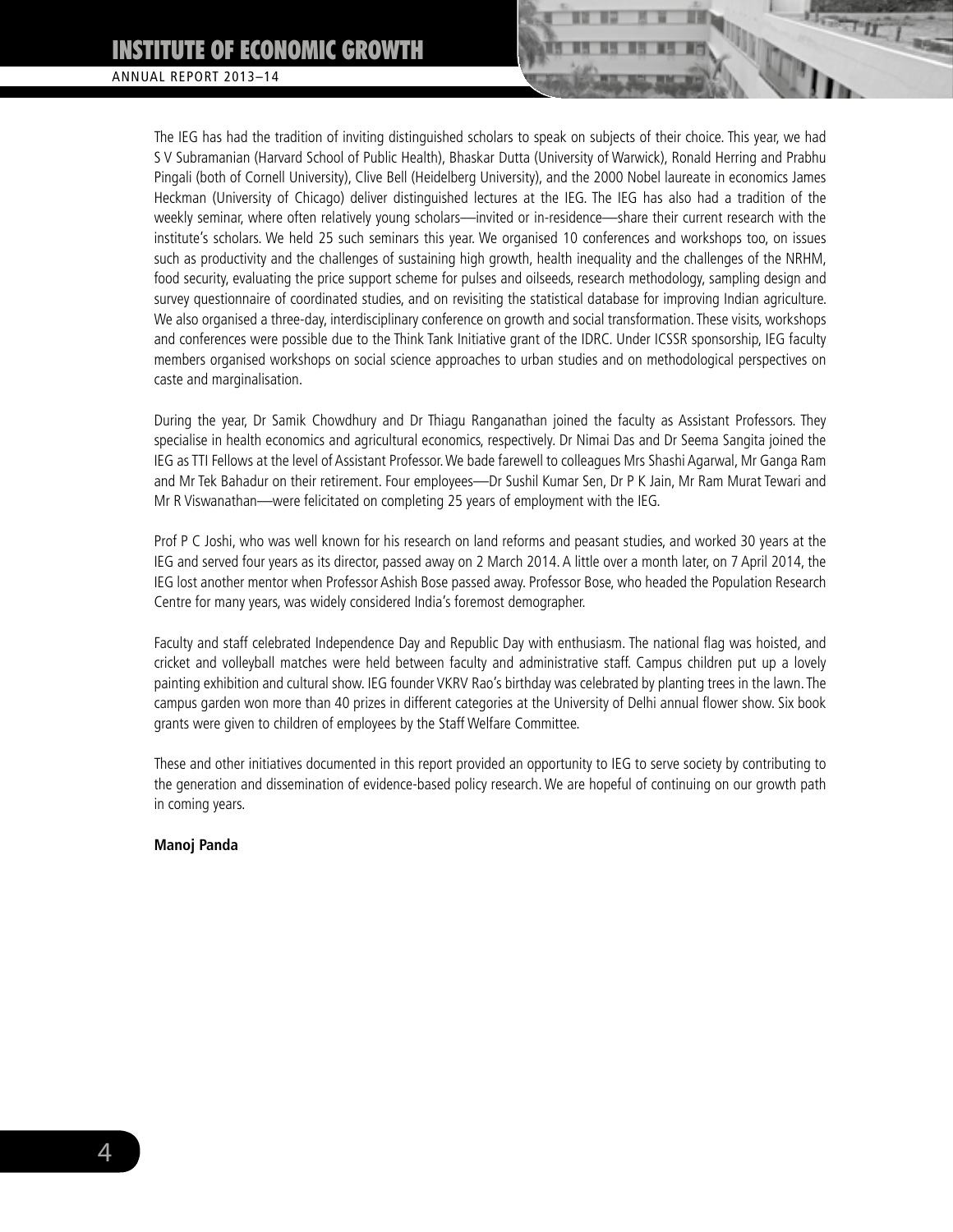

Prof James J Heckman, 2000 Nobel laureate in economics, delivering an IEG Distinguished Lecture on 'The Economics and Econometrics of Human Development' on 31 March 2014.



The audience at the lecture

 $7 \pi$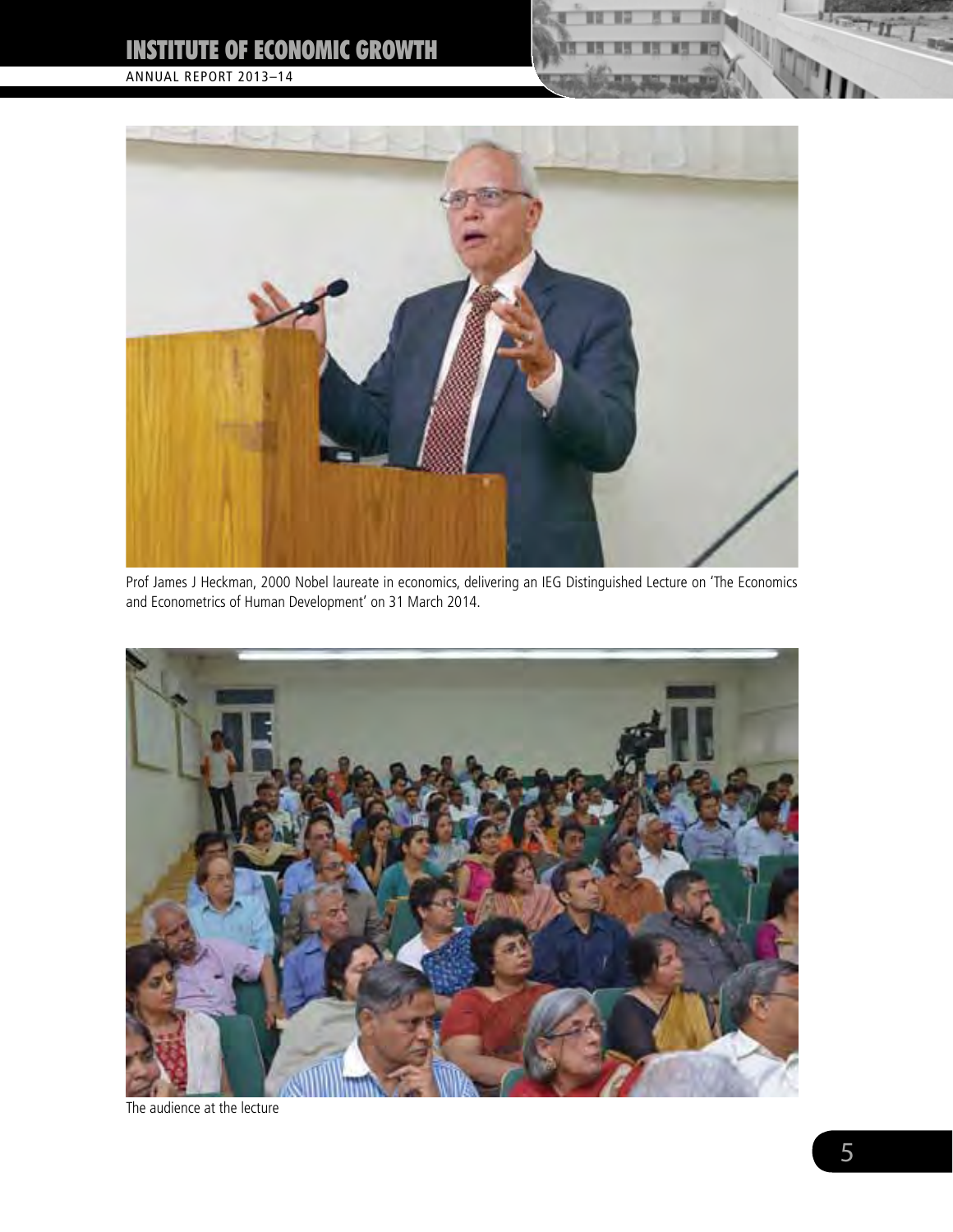Annual Report 2013–14



(L–R) E Sridharan, Manoj Panda, and Bhaskar Dutta



(L–R) Clive Bell and Manoj Panda look on while Ramesh Govindaraj (Lead Health Specialist, South Asia Region, World Bank) speaks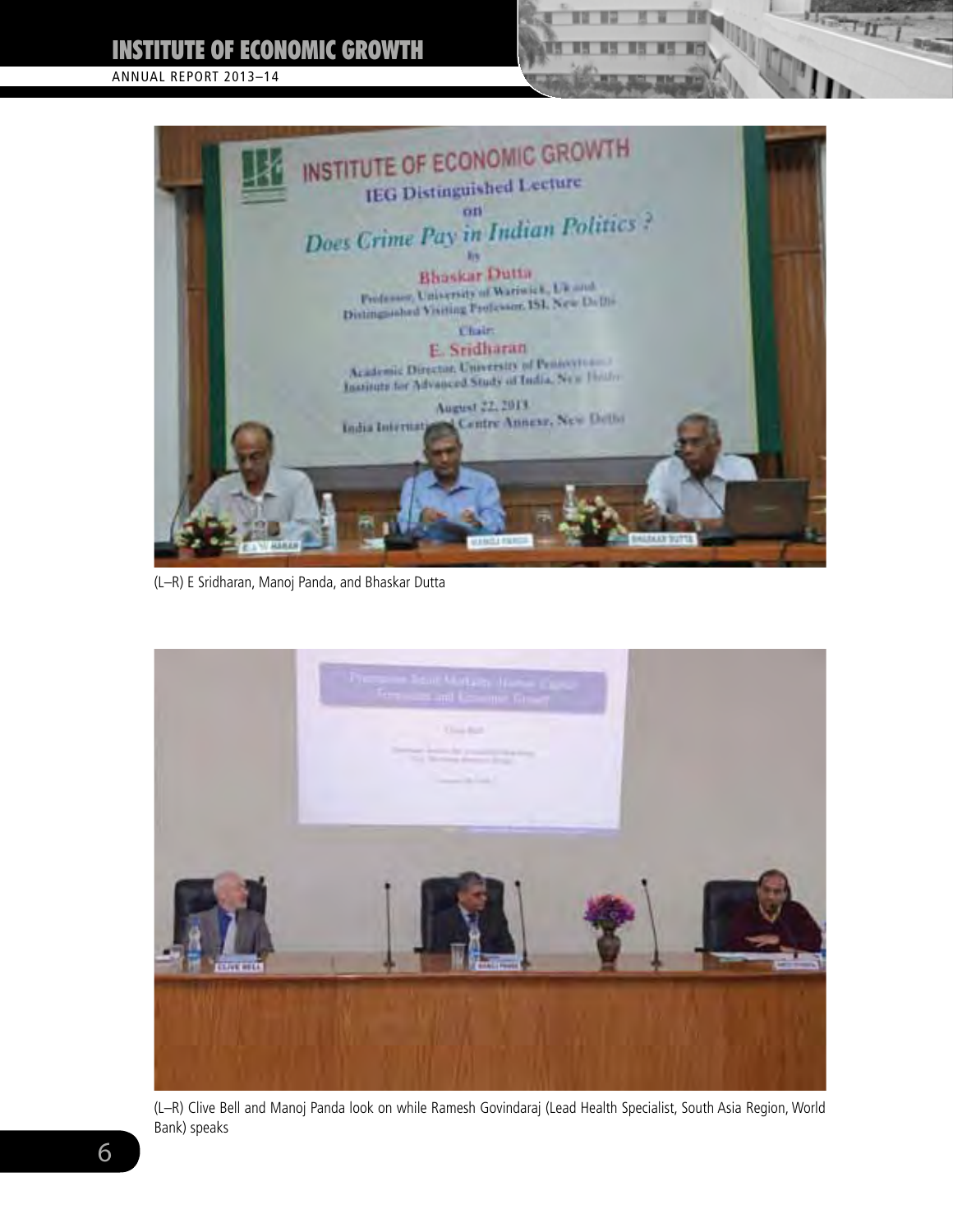# RESEARCH ACTIVITIES: BRIEF OVERVIEW

The main thrust of IEG's research is on the development of India's economy and society. Faculty members work on both conceptual and empirical issues with strong policy relevance. The research programme is revised from time to time to incorporate new areas of interest. Many faculty members work on more than one theme, as below.

#### **(i) Research Themes and Faculty Interests**

| <b>Research themes (Alphabetically)</b>            | Faculty working on a given theme(s)                                                                                                                                                                                                                                              |
|----------------------------------------------------|----------------------------------------------------------------------------------------------------------------------------------------------------------------------------------------------------------------------------------------------------------------------------------|
| 1. Agriculture and Rural Development               | Prof. Bina Agarwal (on lien)<br>Prof. Pradeep Agrawal<br>Dr Amita Baviskar<br>Dr Nimai Das<br>Dr Purnamita Dasgupta<br>Dr Nilabja Ghosh<br>Dr Brajesh Jha<br>Dr Anita Kumari<br>Prof. N. Chandrasekhara Rao<br>Dr C.S.C. Sekhar<br>Dr Amarnath Tripathi<br>Dr Thiagu Ranganathan |
| 2. Environmental and Natural Resource<br>Economics | Prof. Bina Agarwal (on lien)<br>Dr Nimai Das<br>Dr Saudamini Das<br>Dr Purnamita Dasgupta<br>Dr Vikram Dayal<br>Dr Nilabja Ghosh<br>Dr Brajesh Jha<br>Prof. Basanta Kumar Pradhan<br>Prof. N. Chandrasekhara Rao<br>Dr Amarnath Tripathi<br>Dr Thiagu Ranganathan                |
| 3. Globalisation and Trade                         | Prof. Pradeep Agrawal<br>Dr Nilabja Ghosh<br>Prof. Bishwanath Goldar<br>Dr Sabyasachi Kar<br>Dr Durairaj Kumarasamy<br>Dr Anita Kumari<br>Dr Pravakar Sahoo<br>Dr C.S.C. Sekhar                                                                                                  |

**THE REAL**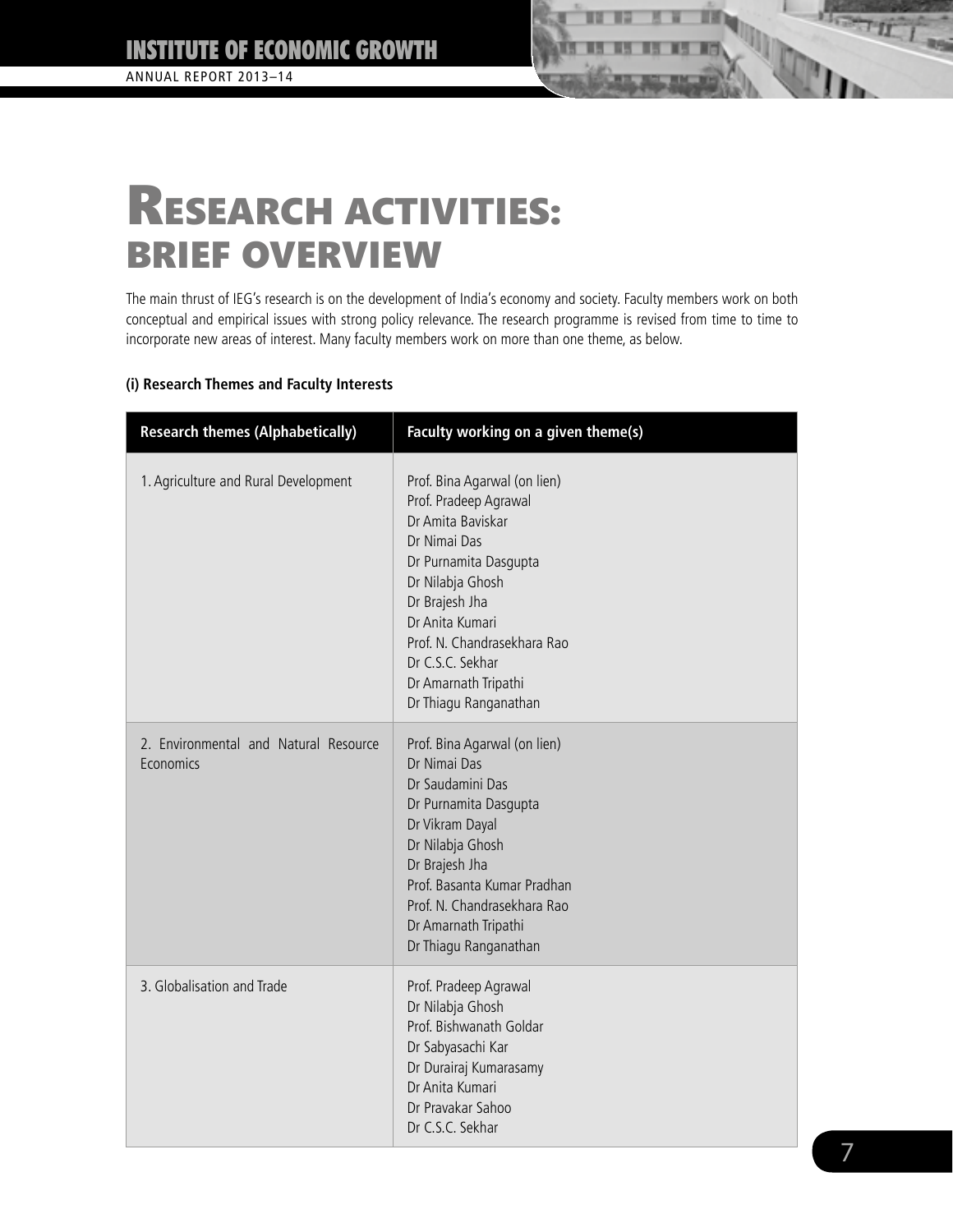## Annual Report 2013–14

| <b>Research themes (Alphabetically)</b>         | Faculty working on a given theme(s)                                                                                                                                                                                                    |
|-------------------------------------------------|----------------------------------------------------------------------------------------------------------------------------------------------------------------------------------------------------------------------------------------|
| 4. Health Economics and Policy                  | Prof. Moneer Alam<br>Dr Samik Chowdhury<br>Dr Saudamini Das<br>Dr Purnamita Dasgupta<br>Prof. Indrani Gupta<br>Dr William Joe                                                                                                          |
| 5. Industry and Development                     | Prof. Pradeep Agrawal<br>Prof. T.A. Bhavani<br>Dr Nilabja Ghosh<br>Prof. Bishwanath Goldar<br>Dr Anita Kumari<br>Prof. Arup Mitra<br>Prof. Manoj Panda<br>Prof. N. Chandrasekhara Rao<br>Dr Pravakar Sahoo                             |
| 6. Labour and Welfare                           | Prof. Moneer Alam<br>Dr Amita Baviskar<br>Dr Saudamini Das<br>Prof. Bishwanath Goldar<br>Prof. Indrani Gupta<br>Dr Brajesh Jha<br>Prof. Arup Mitra<br>Prof. N. Chandrasekhara Rao                                                      |
| 7. Macroeconomic Analysis and Policy            | Prof. Pradeep Agrawal<br>Prof. T.A. Bhavani<br>Dr Sangeeta Chakravarty<br>Dr Nimai Das<br>Dr Sabyasachi Kar<br>Dr Durairaj Kumarasamy<br>Prof. Manoj Panda<br>Prof. Basanta Kumar Pradhan<br>Dr Pravakar Sahoo<br>Dr Amarnath Tripathi |
| 8. Population and Human Resource<br>Development | Prof. Bina Agarwal (on lien)<br>Prof. Moneer Alam<br>Dr R.S. Bora<br>Prof. Indrani Gupta<br>Dr William Joe<br>Dr Suresh Sharma                                                                                                         |
| 9. Social Change and Social Structure           | Dr Amita Baviskar<br>Dr Veena Naregal<br>Prof. Sanjay Srivastava                                                                                                                                                                       |

**BY INC.** 

15 16

11 12

**LELL** 

ı.

**The Company**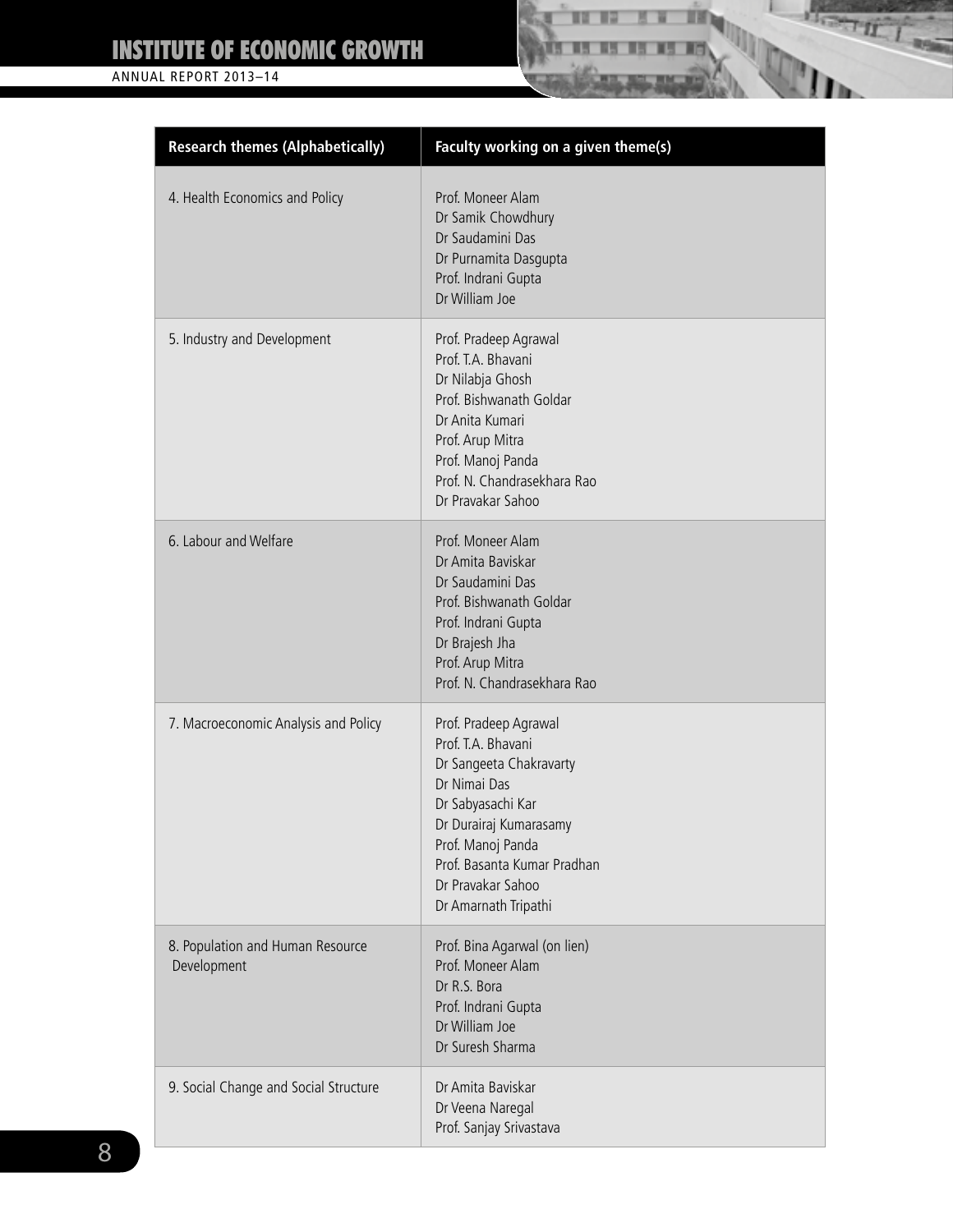### Annual Report 2013–14

#### **3. (i) Completed Projects/Studies**

| <b>Research</b><br><b>Themes</b>           | <b>Project/Study</b><br><b>Title</b>                                                                                                | <b>Funding</b><br>Agency/<br><b>Individually</b><br>Initiated/<br><b>Ministry</b> | <b>Principal</b><br>Investigator(s)               | Date of<br><b>Initiation</b> | Date of<br><b>Completion</b> |
|--------------------------------------------|-------------------------------------------------------------------------------------------------------------------------------------|-----------------------------------------------------------------------------------|---------------------------------------------------|------------------------------|------------------------------|
| 1. Agriculture<br>and Rural<br>Development | Exploring the<br>Relations between<br>Climate Change and<br>Poverty in India                                                        | Individually<br>Initiated                                                         | Nimai Das                                         | April 2013                   | March<br>2014                |
|                                            | <b>Emerging New</b><br>Marketing Channels<br>in India's Agriculture<br>(Impact of Emerging<br>Marketing Channels<br>in Agriculture) | AERU, MoA, Gol                                                                    | Nilabja Ghosh, M<br>Rajeshwor and<br>Roopal Jyoti | 1 April<br>2009              | 31 May<br>2013               |
|                                            | Rural Areas Study                                                                                                                   | <b>IPCC Working</b><br>Group II                                                   | Purnamita<br>Dasgupta, John<br>Morton             | October<br>2010              | March<br>2012                |
|                                            | Effect of Farm<br>Mechanization on<br>Agricultural Growth<br>and Comparative<br>Economics of Labour<br>and Machinery in<br>India    | MoA, Gol                                                                          | C.S.C. Sekhar<br>(with Yogesh<br>Bhatt)           | October<br>2012              | May 2014                     |
|                                            | Rise of Organised<br>Retailing and<br>Sustainability<br>of Small Farm<br>Agriculture: A Multi-<br>State Study                       | <b>ICSSR</b>                                                                      | N.<br>Chandrasekhara<br>Rao                       | 31 March<br>2013             | December<br>2011             |
|                                            | Pilot Study on the<br>Use of Diesel for<br>Irrigation                                                                               | Ministry of<br>Agriculture                                                        | N<br>Chandrasekhara<br>Rao                        | October<br>2012              | September<br>2014            |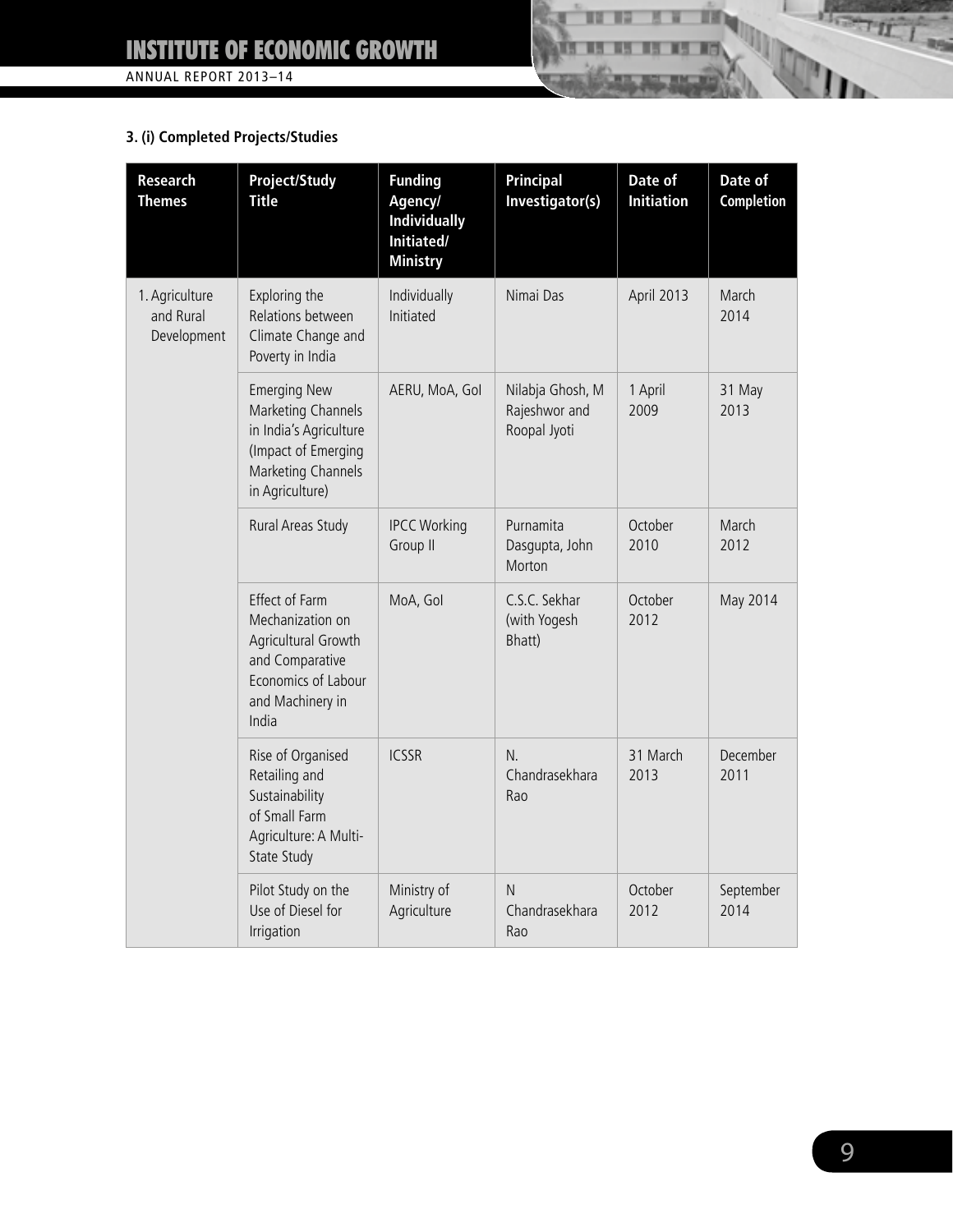## Annual Report 2013–14

| <b>Research</b><br><b>Themes</b>                 | <b>Project/Study</b><br><b>Title</b>                                                                                                                                                 | <b>Funding</b><br>Agency/<br><b>Individually</b><br>Initiated/<br><b>Ministry</b> | <b>Principal</b><br>Investigator(s)                          | Date of<br><b>Initiation</b>        | Date of<br>Completion   |
|--------------------------------------------------|--------------------------------------------------------------------------------------------------------------------------------------------------------------------------------------|-----------------------------------------------------------------------------------|--------------------------------------------------------------|-------------------------------------|-------------------------|
| 2. Environ-<br>mental and<br>Natural<br>Resource | <b>Community Driven</b><br>Natural Resource<br>Conservation<br>Strategy: A<br><b>Theoretical Review</b><br>of Principal-Agent<br>Problem for Joint<br>Forest Management<br>Programme | Individually<br>Initiated                                                         | Nimai Das                                                    | April 2013                          | March<br>2014           |
|                                                  | <b>Wind Attenuation</b><br>Services of<br>Mangroves                                                                                                                                  | Beijer Institute<br>of Ecological<br>Economics,<br>Stockholm                      | Saudamini Das<br>and Anne-Sophie<br>Crepin                   | 05-Sep-11                           | 28-Sep-13               |
|                                                  | <b>Wind Attenuation</b><br>Services of<br>Mangroves                                                                                                                                  | Beijer Institute<br>of Ecological<br>Economics,<br>Stockholm                      | Saudamini Das<br>and Anne-Sophie<br>Crepin                   | 05-Sep-11                           | 28-Sep-13               |
|                                                  | <b>Evaluating Expert</b><br>Opinion on India's<br>Climate Policy                                                                                                                     |                                                                                   | Purnamita<br>Dasgupta,<br>Nathan Hultman,<br>Venkatesh Dutta | $\overline{4}$<br>September<br>2012 | 30<br>September<br>2013 |
|                                                  | Decline in<br><b>Immunization Rates</b><br>in Well-performing<br>Areas of India                                                                                                      |                                                                                   | Ankush Agarwal,<br>Purnamita<br>Dasgupta, R.<br>Dasgupta     | April 2013                          | January<br>2014         |
| 3. Globalisation<br>and Trade                    | Impact of Global<br>Developments on<br>India's Exports<br>and Strategy for<br><b>Enhancing Exports</b>                                                                               | Ministry of<br>Commerce<br>and Industry,<br>Government of<br>India                | Bishwanath<br>Goldar                                         | 01-Aug-13                           | 31-Jan-14               |

h

m.

ոս ումղ

**ES 15** 

СÆ

**THE LE**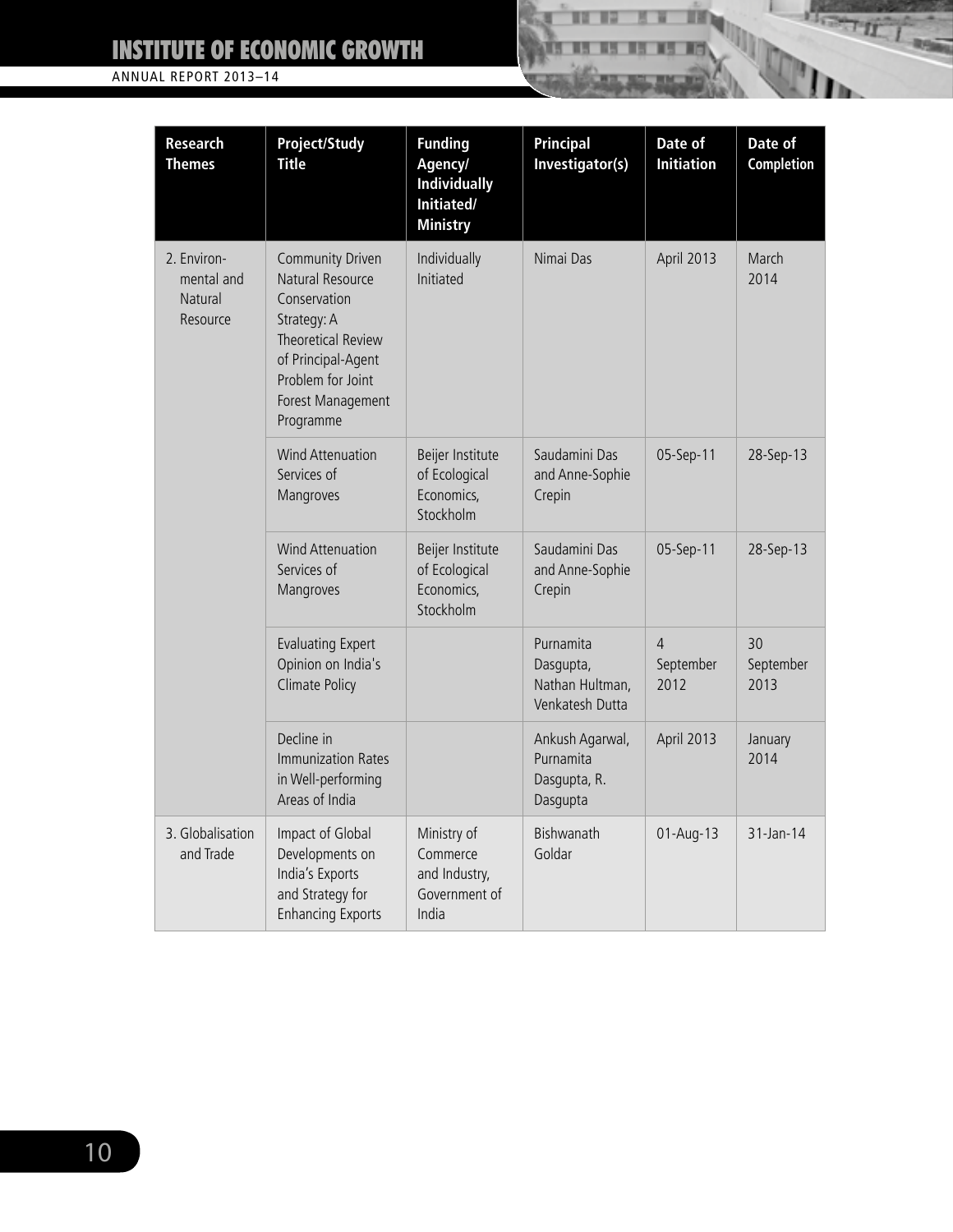## Annual Report 2013–14

| ANNUAL REPORT 2013-14                | INSTITUTE OF ECONOMIC GROWTH                                                                        |                                                                                            |                                         |                              |                              |
|--------------------------------------|-----------------------------------------------------------------------------------------------------|--------------------------------------------------------------------------------------------|-----------------------------------------|------------------------------|------------------------------|
| <b>Research</b><br><b>Themes</b>     | <b>Project/Study</b><br><b>Title</b>                                                                | <b>Funding</b><br>Agency/<br><b>Individually</b><br>Initiated/<br><b>Ministry</b>          | <b>Principal</b><br>Investigator(s)     | Date of<br><b>Initiation</b> | Date of<br><b>Completion</b> |
| 4. Health<br>Economics<br>and Policy | Assessment of<br>health care financing<br>progressivity in India                                    | <b>IDRC</b>                                                                                | Indrani Gupta                           | 15-Sep-13                    | 31-Jan-14                    |
|                                      | Does Elderly Health<br>Impact Poverty?<br>Evidence from India                                       | Stanford<br>University, USA                                                                | Indrani Gupta                           | 15-Sep-12                    | 15-Feb-14                    |
|                                      | Heat Waves and<br>Role of Awareness<br>Campaign in<br>Reducing Health<br>Effects                    | South Asian<br>Network for<br>Development<br>and<br>Environmental<br>Economics<br>(SANDEE) | Saudamini Das                           | $15$ -Jul- $10$              | 30-Nov-13                    |
|                                      | Understanding<br>inequities in Nepal                                                                | <b>WHO</b>                                                                                 | Indrani Gupta<br>and Samik<br>Chowdhury | $01$ -Jun-13                 | 31-Aug-13                    |
|                                      | Economic Burden<br>of Vector Borne<br>Diseases in India                                             | SEARO-WHO                                                                                  | Indrani Gupta<br>and Samik<br>Chowdhury |                              |                              |
| 5. Industry and<br>Development       | Industry is the key to<br>pro-poor growth                                                           |                                                                                            | Arup Mitra                              |                              |                              |
| 6. Labour and<br>Welfare             | Does Clean<br>Neighbourhood<br>Matter for slum<br>housing? Evidence<br>from Indian slum<br>clusters | Individually<br>Initiated                                                                  | Saudamini Das<br>and Arup Mitra         | 28-Jun-13                    | 21-Mar-14                    |
|                                      | Employment and<br>Wages in Indian<br>Manufacturing: Post-<br>Reform Performance                     | International<br>Labour<br>Organization                                                    | Bishwanath<br>Goldar                    | 03-Sep-13                    | 24-Mar-14                    |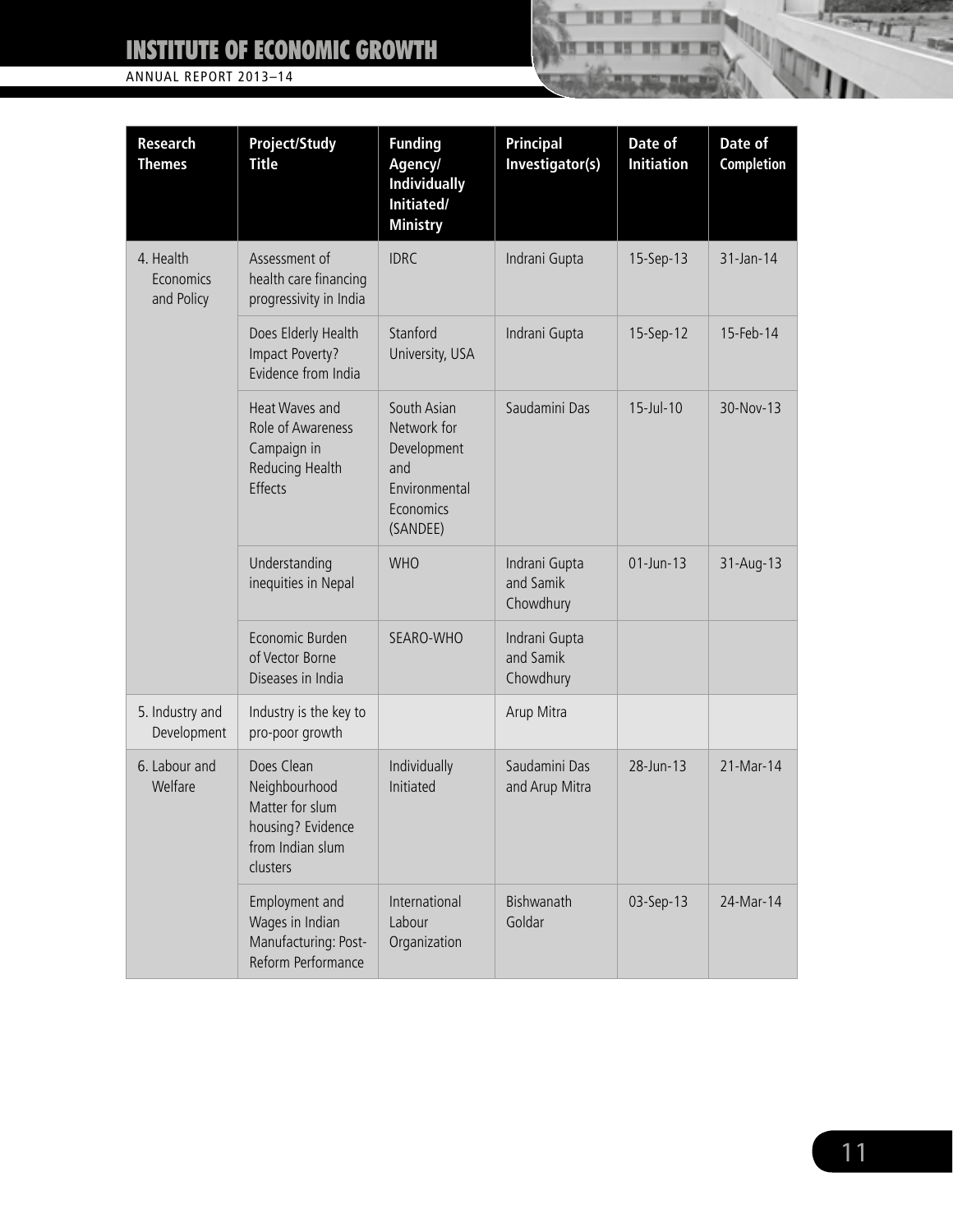## Annual Report 2013–14

| Research<br><b>Themes</b>             | <b>Project/Study</b><br><b>Title</b>                                                                                               | <b>Funding</b><br>Agency/<br><b>Individually</b><br>Initiated/<br><b>Ministry</b> | <b>Principal</b><br>Investigator(s)                                 | Date of<br><b>Initiation</b> | Date of<br><b>Completion</b> |
|---------------------------------------|------------------------------------------------------------------------------------------------------------------------------------|-----------------------------------------------------------------------------------|---------------------------------------------------------------------|------------------------------|------------------------------|
| 7. Macro-<br>economic<br>Analysis and | Gold and Stock<br>Investment: An<br>Econometric Analysis                                                                           | Individually<br>Initiated                                                         | Saudamini Das<br>and Arup Mitra                                     | 28-Jun-13                    | 21-Mar-14                    |
| Policy                                | 'Inclusive Growth in<br>India' Extension                                                                                           | CMI/Norwegian<br>Embassy                                                          | Sangeeta<br>Chakravarty                                             |                              |                              |
|                                       | Subnational-level<br>Fiscal Health:<br>Stability and<br>Sustainability of<br>Implications for<br>Kerala, Punjab and<br>West Bengal | <b>IDRC-TTI</b>                                                                   | Nimai Das                                                           | April 2013                   | January<br>2014              |
|                                       | Looking for a<br>Break: Identifying<br>Transitions in<br>Growth Regimes                                                            | ESID Centre,<br>University of<br>Manchester                                       | Lant Pritchett,<br>Selim Raihan,<br>Kunal Sen and<br>Sabyasachi Kar | 01-Apr-13                    | 31-Mar-14                    |
|                                       | The Dynamics Of<br>Economic Growth:<br>A Visual Handbook<br>of Growth Rates,<br>Regimes, Transitions<br>And Volatility             | ESID Centre,<br>University of<br>Manchester                                       | Lant Pritchett,<br>Kunal Sen and<br>Sabyasachi Kar                  | 01-Apr-13                    | 31-Mar-14                    |
|                                       | Trillions Gained and<br>Lost: Estimating<br>the Magnitude of<br>Growth Episode                                                     | ESID Centre<br>University of<br>Manchester                                        | ant Pritchett and<br>Sabyasachi Kar                                 | $01 - Apr - 13$              | 31-Mar-14                    |
|                                       | Updating the IEG<br>Macro Model                                                                                                    | Planning<br>Commission                                                            | Sabyasachi Kar                                                      | 01-Apr-13                    | 31-Mar-14                    |

una sa mg<sub>h</sub>

**TH 15** 

w

**15 15 16** 

m.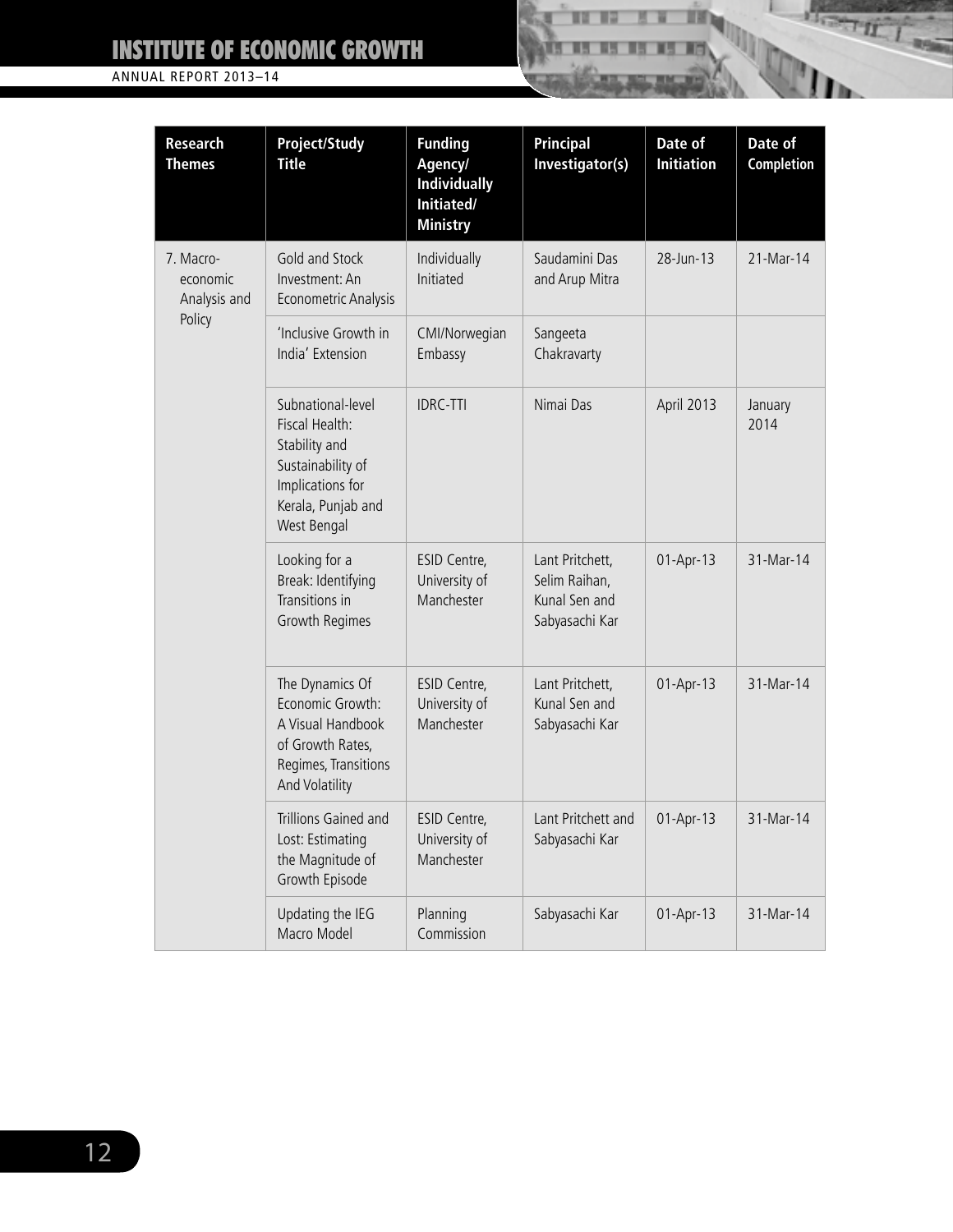## Annual Report 2013–14

| INSTITUTE OF ECONOMIC GROWTH<br>ANNUAL REPORT 2013-14 |                                                                                                                         |                                                                                   |                                                          |                              |                              |
|-------------------------------------------------------|-------------------------------------------------------------------------------------------------------------------------|-----------------------------------------------------------------------------------|----------------------------------------------------------|------------------------------|------------------------------|
| <b>Research</b><br><b>Themes</b>                      | <b>Project/Study</b><br><b>Title</b>                                                                                    | <b>Funding</b><br>Agency/<br><b>Individually</b><br>Initiated/<br><b>Ministry</b> | <b>Principal</b><br>Investigator(s)                      | Date of<br><b>Initiation</b> | Date of<br><b>Completion</b> |
| 8. Population<br>and Human<br>Resource<br>Development | Monitoring<br>of Important<br>Components of<br>NRHM: A Report<br>on Banswara, Tribal<br>District, Rajasthan             | Individually<br>initiated                                                         | Dr. Zakir Husain                                         | May 2011                     | January<br>2012              |
|                                                       | Monitoring<br>of Important<br>Components of<br>NRHM: A Report on<br>Dungarpur, Tribal<br>District, Rajasthan            | <b>MoHFW</b>                                                                      | R.S. Bora, William<br>Joe, Deepti Sikri                  | 18<br>September<br>2013      | 15<br>November<br>2013       |
|                                                       | Monitoring<br>of Important<br>Components of<br>NRHM: A Report<br>on Jalore District,<br>Rajasthan                       | <b>MoHFW</b>                                                                      | Dr. William Joe,<br>Dr. R.S. Bora, Ms.<br>Jyotsna Sharma | <b>July 2011</b>             | October<br>2011              |
|                                                       | Status of Elderly in<br>Punjab, 2011                                                                                    | <b>UNFPA</b>                                                                      | Moneer Alam                                              | 12-Aug-13                    | 28-Nov-13                    |
|                                                       | The Status of Elderly<br>in Select States of<br>India, 2011: Sample<br>Design, Survey<br>Instruments, and<br>Estimation | <b>UNFPA</b>                                                                      | Moneer Alam<br>and K.S. James                            | 15-May-13                    | 20-Oct-13                    |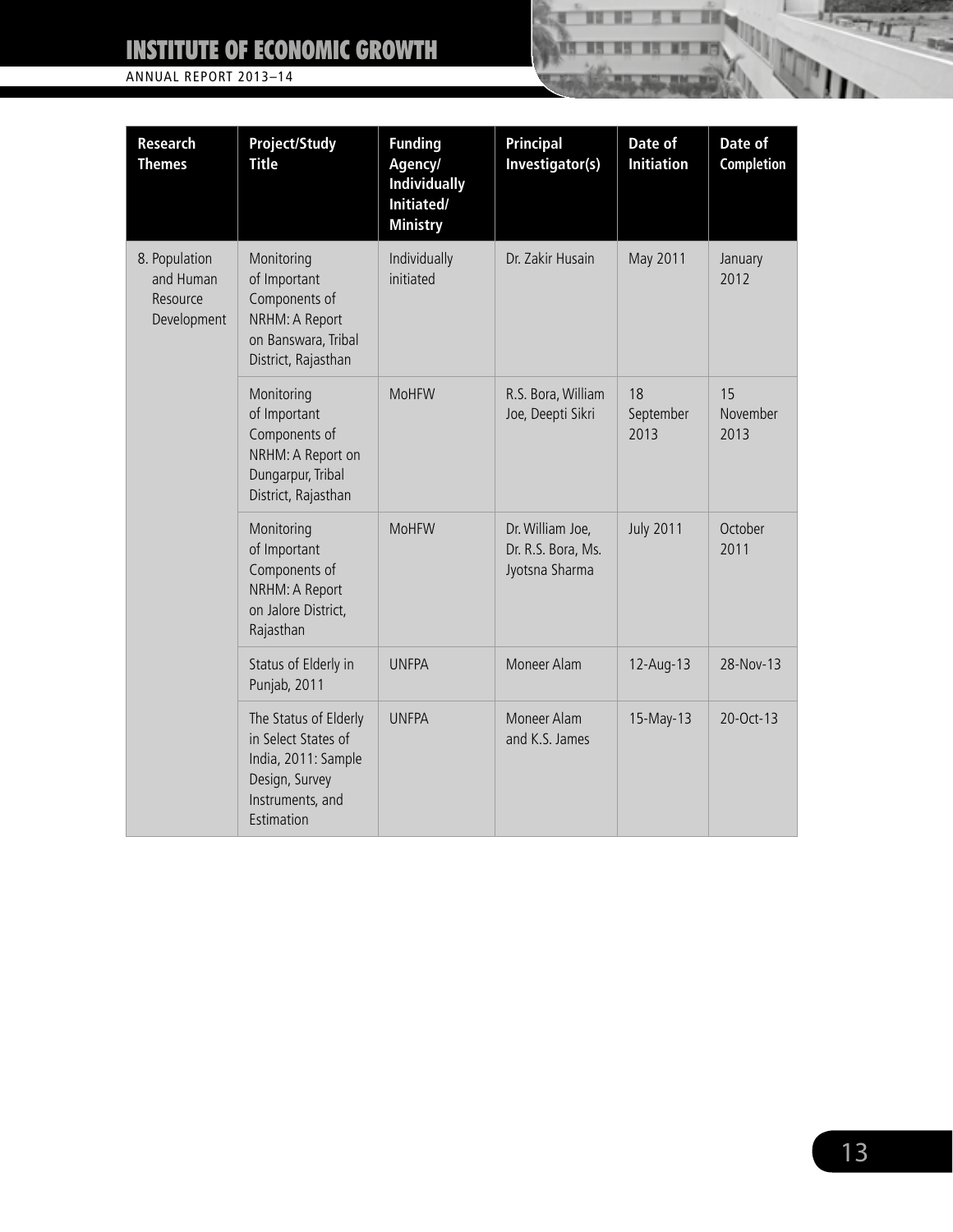## Annual Report 2013–14

| <b>Research</b><br><b>Themes</b> | <b>Project/Study</b><br><b>Title</b>                                                                                                                                                                                      | <b>Funding</b><br>Agency/<br><b>Individually</b><br>Initiated/<br><b>Ministry</b> | <b>Principal</b><br>Investigator(s) | Date of<br><b>Initiation</b> | Date of<br><b>Completion</b> |
|----------------------------------|---------------------------------------------------------------------------------------------------------------------------------------------------------------------------------------------------------------------------|-----------------------------------------------------------------------------------|-------------------------------------|------------------------------|------------------------------|
|                                  | The Status of Elderly<br>in West Bengal                                                                                                                                                                                   | <b>UNFPA</b>                                                                      | Moneer Alam                         | 01-Sep-13                    | $15$ -Jan-14                 |
|                                  | Migrant workers<br>in the unorganized<br>Sector: A Study<br>of Conditions of<br>Work, Health Status<br>and Social Security<br>Dealing with<br>Socioeconomic and<br>Demographic Issues<br>of the Rural-Urban<br>Population | <b>ICSSR</b>                                                                      | Dr. R. S. Bora                      | 15 April<br>2010             |                              |
|                                  | Healthcare Issues<br>of the Vulnerable<br>Section of the Urban<br>Population: A study<br>of migrant slum<br>dwellers in Delhi<br>and its satellite<br>towns                                                               | Self-initiated                                                                    | R. S. Bora                          | March<br>2013                | November<br>2013             |

mar ev fra<sub>ll</sub>

**TH LE** 

w

**15 15 16** 

ı.

**IT DOWN TO BE**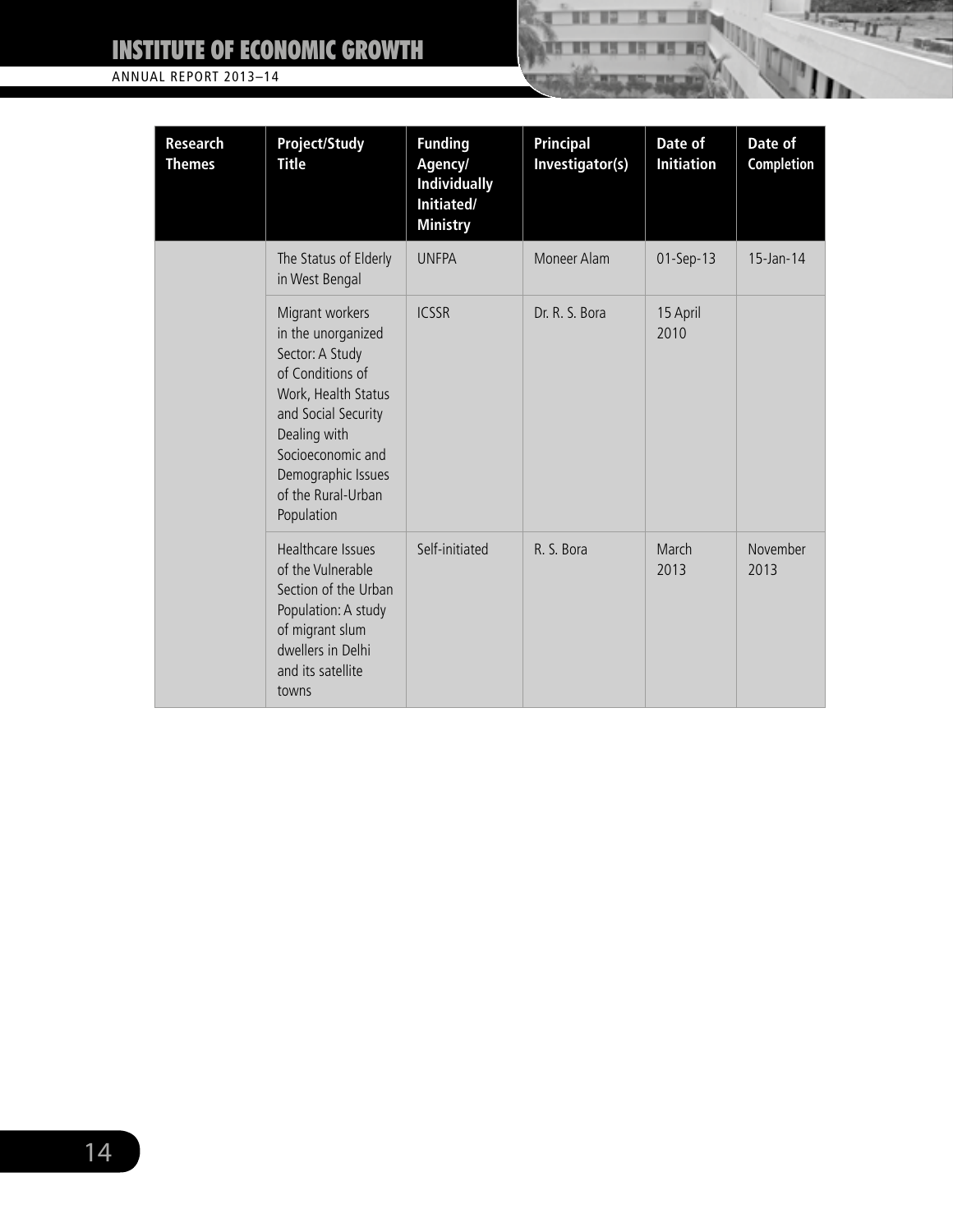#### **Training Programmes**

Since its inception, IEG has functioned as a centre for specialised teaching and training. Since 1968, on behalf of the Department of Economic Affairs, Ministry of Finance, Government of India, its IES Section has conducted a training programme for Indian Economic Service probationary officers in techniques of economic analysis, policy analysis and planning.

During 2013-14, the IEG conducted an induction programme for the 34th batch of 29 Indian Economic Service (IES) Officer Trainees from 2 January 2013 to 10 May 2013. Dr S M Jharwal (Chancellor, Indira Gandhi National Tribal University) inaugurated the programme. The IEG also conducted Phase 2 of the training programme for this batch from 29 July–13 September and 11–29 November 2013. Prof Raghuram Rajan (Chief Economic Adviser, Government of India) inaugurated this programme.

An induction programme was conducted for 16 feeder post holders promoted to Grade IV (Junior Time Scale) of the IES from 23 September 2013 to 18 October 2013.

The IEG conducted an induction programme for the 35th batch of 29 Indian Economic Service (IES) Officer Trainees from 6 January 2014 to 9 May 2014. Dr Arvind Mayaram (Secretary, Economic Affairs, Ministry of Finance) inaugurated the programme.

IEG also organises short-term orientation and refresher courses on request from the government or other institutions. These are usually subject-specific, such as courses on industrial or agricultural policy, or environment and development, and involving participants such as senior government officials and researchers and teachers from research institutions and universities.

#### **Fellowships at IEG**

The Institute hosts several fellowship programmes:

The Sir Ratan Tata Fellowship programme was instituted in 2000. This provides research scholars in India an opportunity to undertake post-doctoral research. One of the fellowships is at the assistant professor level (for two years and extendable for a third year) and another at the associate professor/professor level (for one year). Since its inception, the Institute has hosted twelve Fellows. During their tenure, many Fellows have written papers and organised workshops; some have even completed books.

ICSSR Doctoral Fellowships. The IEG offers six PhD Fellowships every year in economics and sociology, instituted by the Indian Council of Social Science Research.

Think Tank Initiative Fellowships. Under its Think Tank Initiative, the Institute of Economic Growth offered eight IEG-TTI Fellowships, for research in (preferably) our reseach themes or other policy-relevant issues.

#### **Journals and Periodicals**

The Institute brings out a major journal Contributions to Indian Sociology and a periodical Quarterly Monitor.

Contributions to Indian Sociology, the premier journal of sociology and cultural anthropology in South Asia, is sponsored by IEG and published thrice a year by Sage Publications. Contributions was founded by Louis Dumont and David Pocock in 1957 but ceased publication in 1966. A new series was initiated in 1967 by T. N. Madan with the support of an international group of scholars including Louis Dumont, A.C. Mayer, Milton Singer and M.N. Srinivas.

 $\frac{1}{2}$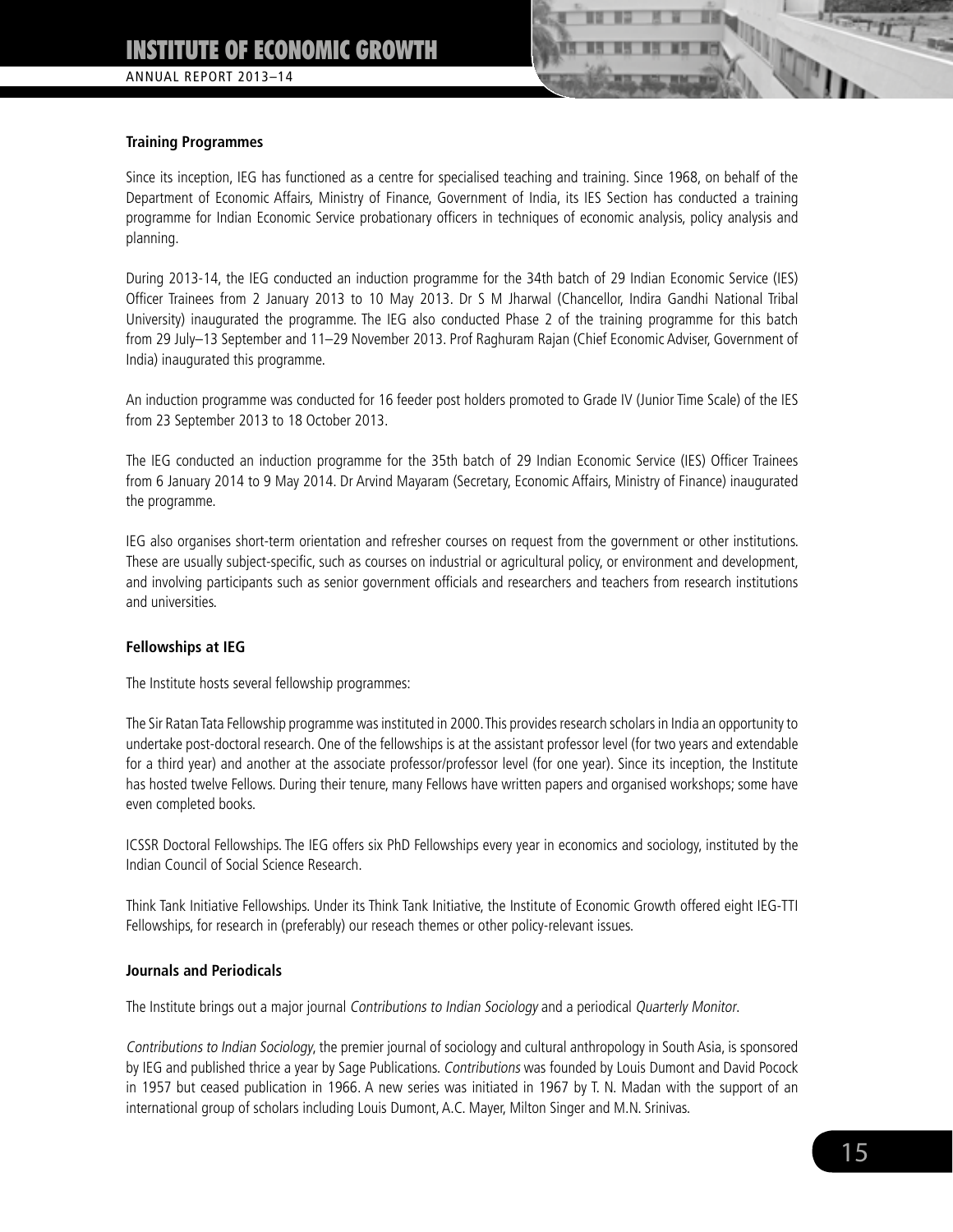This peer-reviewed journal has encouraged and fostered cutting-edge scholarship on South Asian societies and cultures over the past 50 years. Its pages feature articles and comments by leading academics as well as research papers by young postdoctoral scholars. It has brought out several special issues on new and significant themes which have been subsequently republished as independent books. Contributions is the only sociology journal ranked among the top hundred worldwide that is published from South Asia.

CIS publishes articles on all countries of South Asia, the South Asian diaspora as well as on comparative studies related to the region. The journal favours articles in which theory and data are mutually related, and accommodates a diversity of theoretical approaches and methods.

The Monthly Monitor was a periodical brought out by the Development Planning Centre (DPC) of the IEG. It used to analyse and comment on the trends and forecasts of major macroeconomic variables for India. For the past few years, the monthly data of some macro variables became extremely volatile and, therefore, the predictive power of the forecasting model became very low. Hence, the Monthly Monitor has been discontinued. The DPC is working to bring out a Quarterly Monitor, which will report the forecast of some key macro variables on the basis of quarterly data.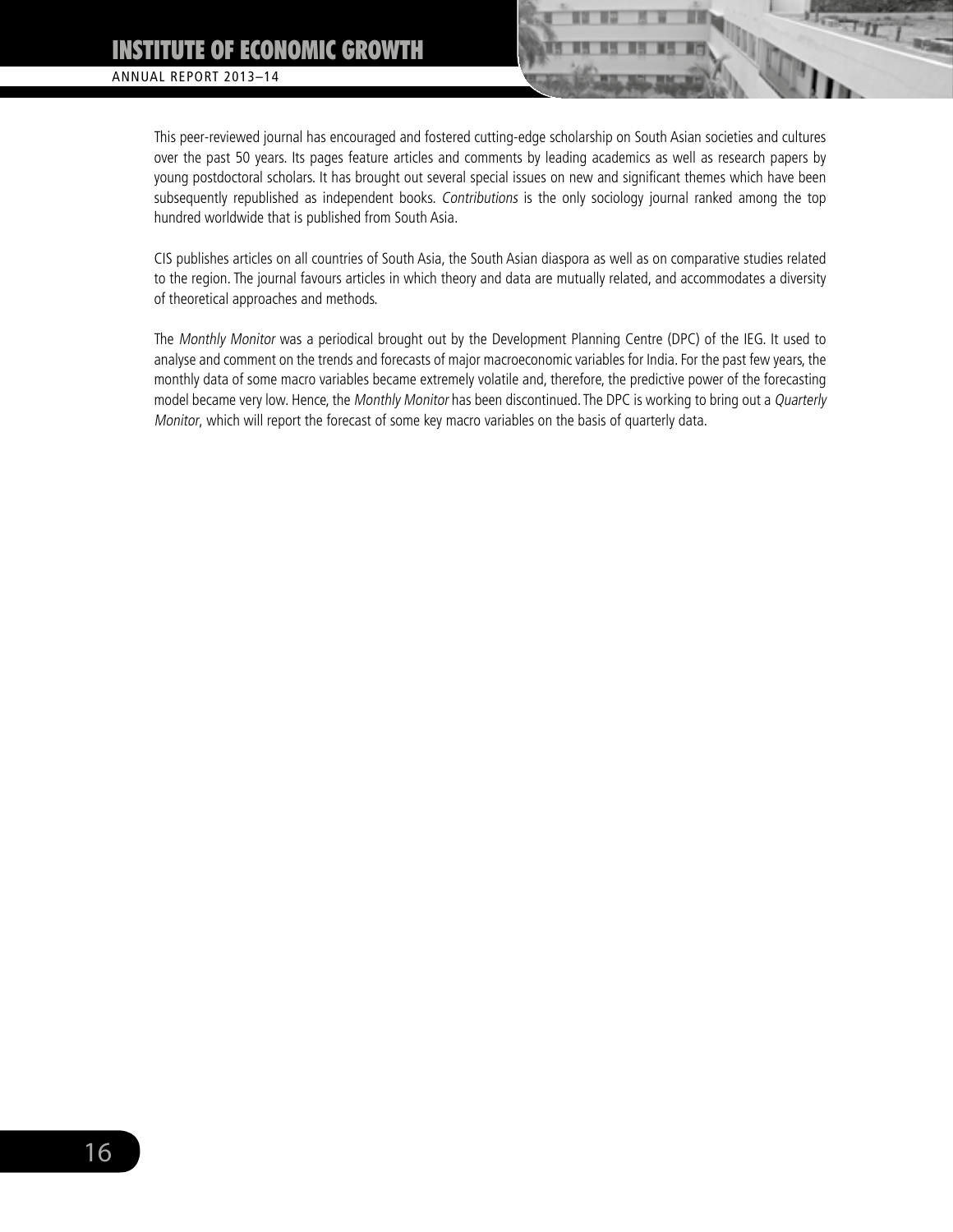### Institute of Economic Growth Annual Report 2013–14



(L–R) Arvind Pandey, Manoj Panda, and S C Gulati look at the presentation while S V Subramanian (far right, at the lectern) speaks



Panelists at a workshop on health inequality on India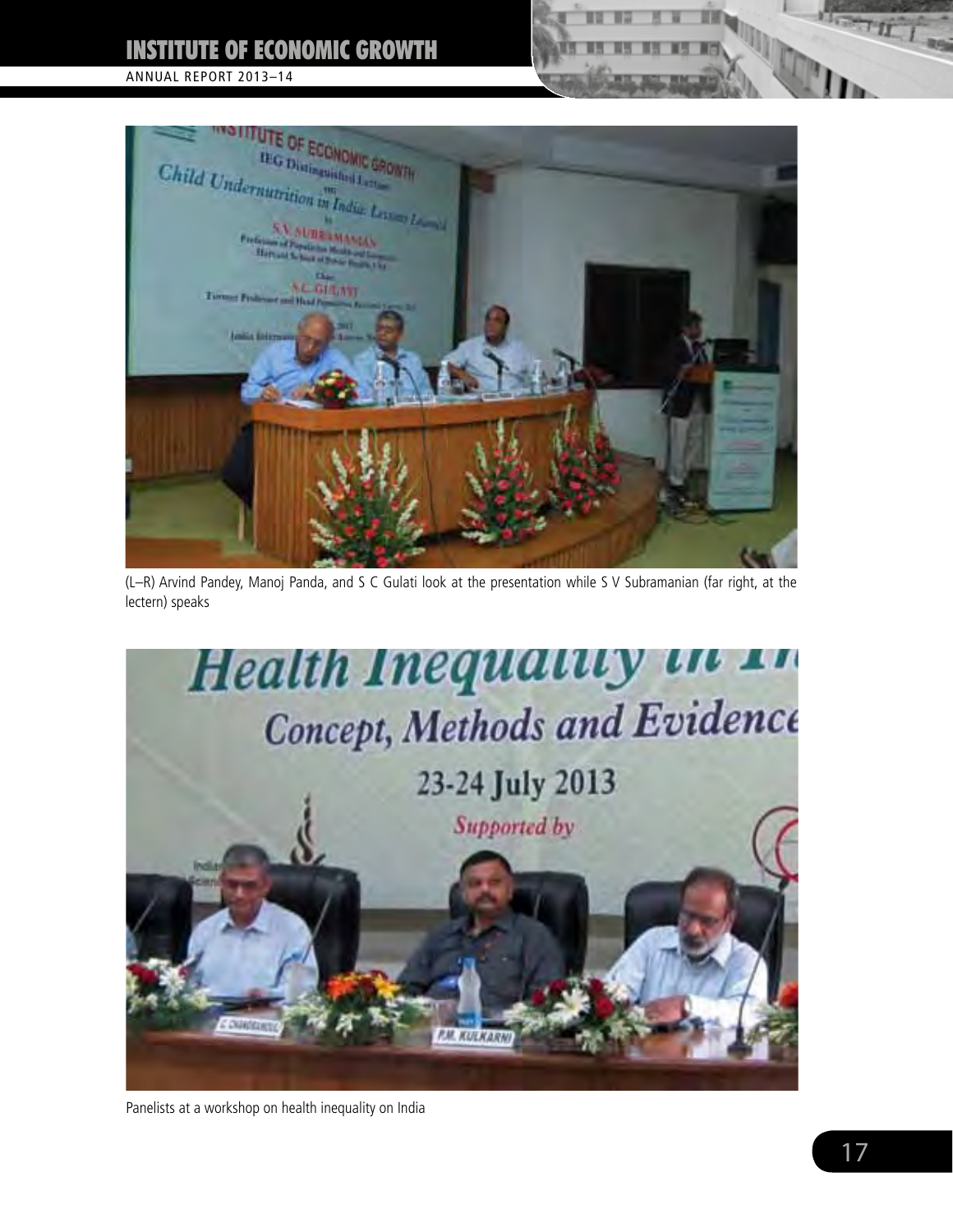

Prof Sanjay Srivastava and Dr Amita Baviskar with conference participants



Dr Veena Naregal with participants of her workshop on 'Caste and Marginalisation: Methodological Perspectives'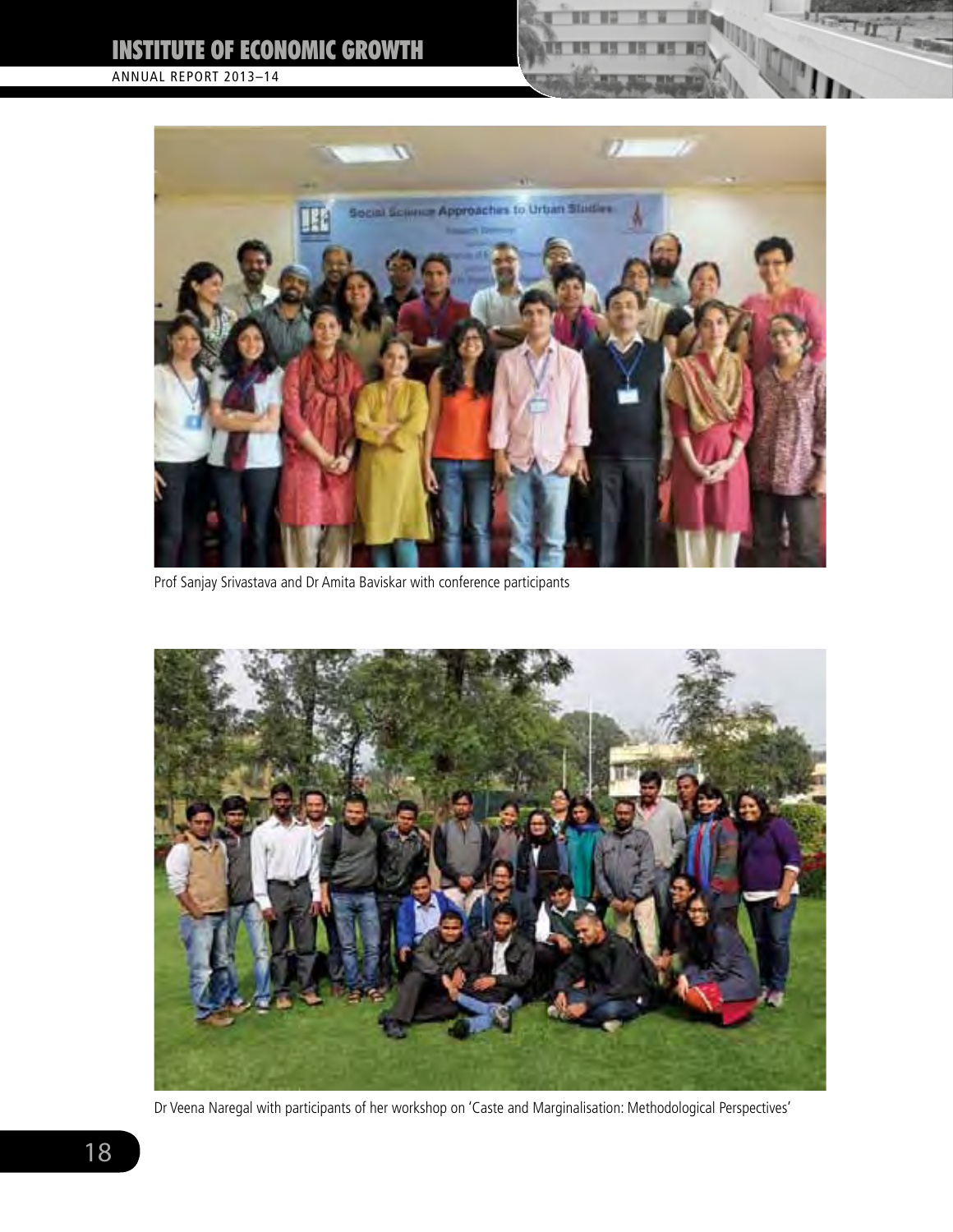# Faculty: Publications

## **<u>❖ BINA AGRAWAL</u>**

#### **Books**

Gender and Green Governance: The Political Economy of Women's Presence Within and Beyond Community Forestry, Oxford: Oxford University Press, now in paperback, 2013.

Gender Challenges, Selected Essays by Bina Agarwal, 3 volumes, Oxford University Press, Delhi, forthcoming

Volume 1: Agriculture, Technology and Food Security

Volume 2: Property, Family and the State

Volume 3: Environmental Change and Collective Action

Each volume is on a separate theme with its own introduction.

#### **Papers in Journals**

'Food Sovereignty, Food Security and Democratic Choice: Critical Contradictions, Difficult Conciliations', Journal of Peasant Studies, January 2014, bit.ly/VKvkVq

'The Power of Numbers In Gender Dynamics: Illustrations from Community Forestry Groups', Journal of Peasant Studies, July 2014, bit.ly/1okWid3

'Gender and Environmental Change', Chap 8 in the World Social Science Report 2013 on Changing Global Environments, (Paris: International Social Science Council and UNESCO), September 2013

'Payments for Ecosystem Services and the Fatal Attraction of Win-Win Solutions' (with R. Muradian and many others), Conservation Letters, 2013.

'Food Security, Productivity and Gender Inequality', Handbook of Food, Politics and Society (New York: Oxford University Press), September 2013 DOI:10.1093/oxfordhb/9780195397772.013.002

#### **NEWSPAPER ARTICLES Newspaper**

'Blurred Lines', The Indian Express, 29 January 2014

'Whose Law is it Anyway?', The Indian Express, 20 December 2013; republished in Open Democracy, UK

'A House Divided', The Indian Express, 2 September 2013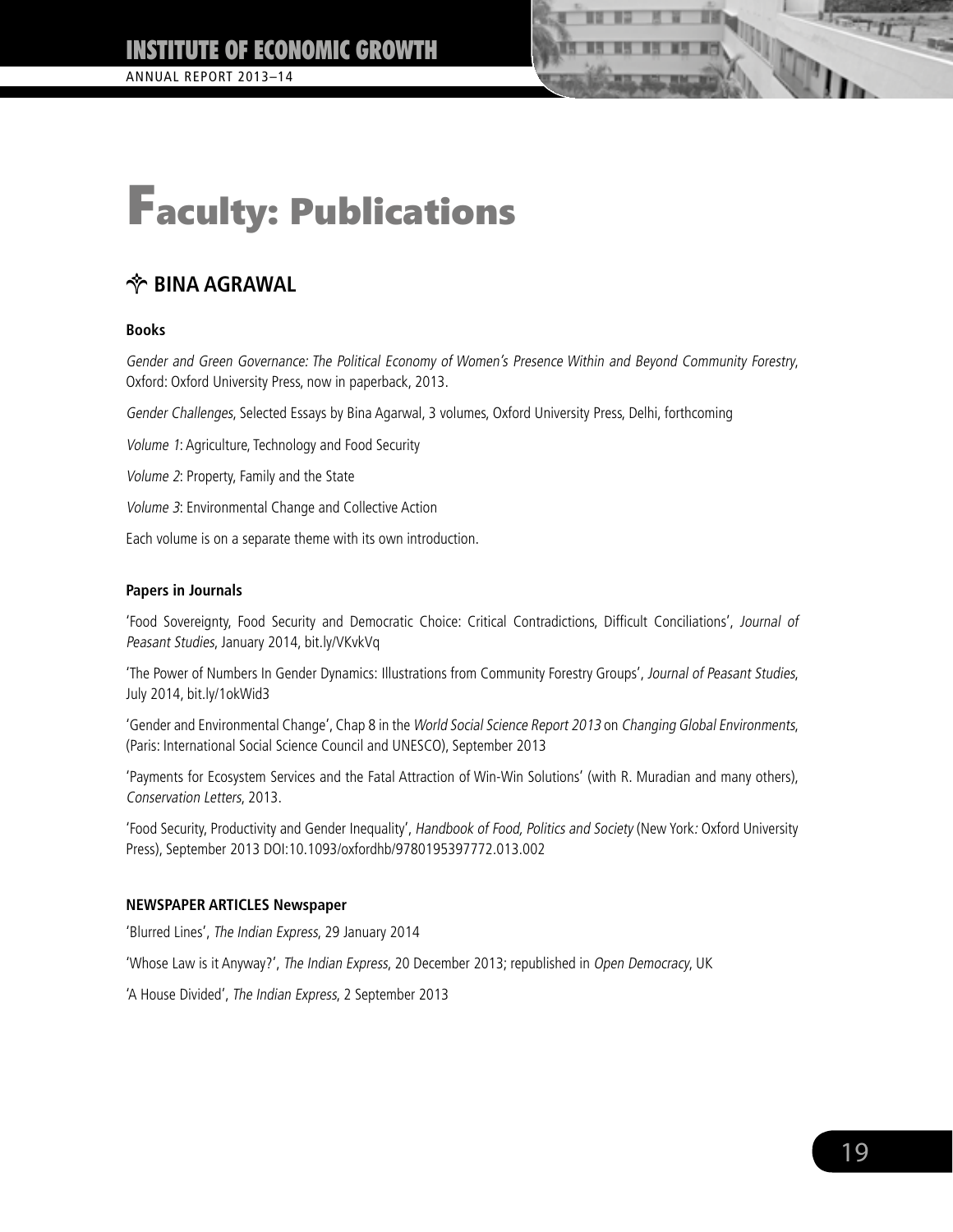## **<u>❖ PRADEEP AGRAWAL</u>**

#### **Books (Edited)**

Reviving Growth in India (forthcoming in January 2015, Cambridge University Press)

#### **Papers Published**

'The Economic Impact of Withdrawing Diesel Subsidy in India' (with Durairaj Kumarasamy), December 2014, Indian Economic Journal, 60 (3)

THE TABLE

#### **Working Paper**

'Drivers of Poverty Reduction in India', Asian Development Bank (forthcoming in January 2015)

#### **Chapter in Edited Book**

'India and Central Asia: Trade Perspectives' (with Seema Sangita), Second India-Central Asia Dialogue published by Indian Council of World Affairs (ICWA), New Delhi, January 2014

#### **Working Paper**

'India and Central Asia: Trade Routes and Trade Potential' (with Seema Sangita), IEG Working Paper 334, 2014

#### **Policy Briefs**

'Diesel Subsidy Withdrawal: Impact of Current Account and Fiscal Deficits', IEG Policy Brief 4/2013

'Trade Prospects Between India and Central Asia' (with Seema Sangita), IEG Policy Brief 5/2013

'Energy Security for India: Petroleum Demand Estimations and Projections', IEG Policy Brief 6/2013

### **☆ MONEER ALAM**

#### **Books**

Paying Out-of-Pocket for Drugs, Diagnostics and Medical Services: A Study of Households in Three Indian States, Springer, May 2014.

Population Ageing in India (edited, with G Giridhar, K. Sathyanarayana, Sanjay Kumar, and K. S. James), Cambridge University Press, April 2014.

#### **Chapter in Edited Book**

Health Status of Elderly in India: Trends and Differentials (with Anup Karan) in Population Ageing in India (eds G Giridhar, K. Sathyanarayana, Sanjay Kumar, K. S. James, and Moneer Alam), Cambridge University Press, April 2014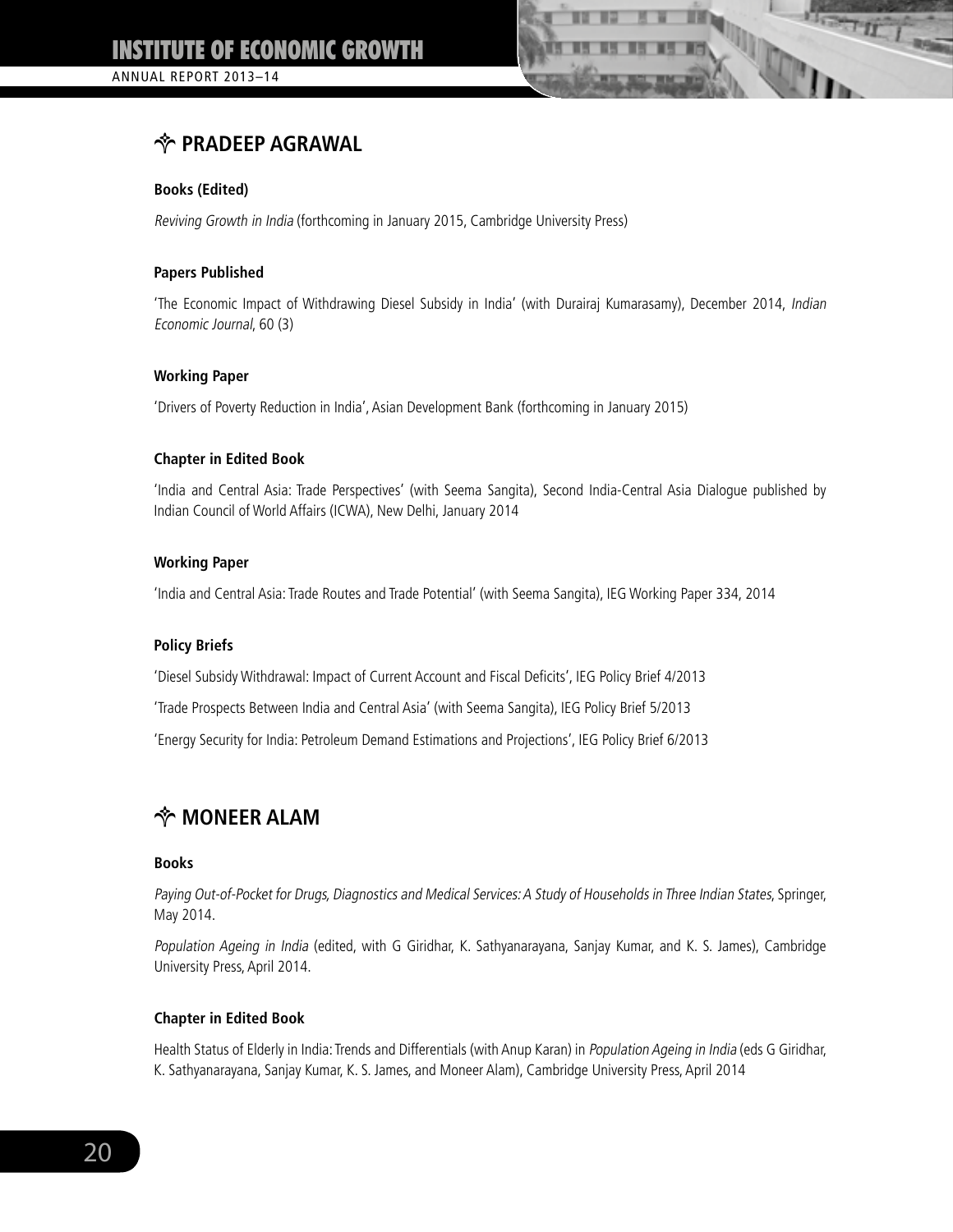## $\diamond$  AMITA BAVISKAR

#### **Chapters in Edited Books**

Dreaming Big: Spectacular Events and the World-Class City, Palgrave Macmillan, January 2014 Shades of Green: Remaking Urban Nature and its Publics in Delhi, India, MIT Press (forthcoming in January 2015)

## **☆ T.A. BHAVANI**

#### **Books**

Understanding Reforms: Post 1991 India–An Update (paperback edition). New Delhi: Oxford University Press.

This version brings out the developments—political as well as economic—in the last five years after the first edition came out. On the political front, the Congress Party proved its political management capabilities of coalition politics with continuously shifting political alignments and came to power for the second time in the 2009 general elections. The economy has been performing well in terms of growth without any big-ticket reforms and came out of global economic crisis with just a slowdown. However, uncertainties in the international environment and the growing fiscal deficit and inflationary pressures will threaten the sustainability of growth. However, rapid growth coupled with coalition politics seems to have made the UPA government lax on reforms and go for populist welfare measures. Given coalition politics, the lack of broad-based political consensus on big-ticket reforms and weak government, further reforms will be hesitant and episodic only when growth gets derailed and welfare schemes may go on until then.

## $\diamondsuit$  R.S. BORA

#### **Published Research Papers**

'Challenges of the HIMS in India: A Case Study of Udham Singh, Uttarakhand', IEG Policy Brief, 1/2013 (with Dr Zakir Husain and Dr Nandita Saikia)

#### **Papers Accepted for Publication**

'Migrant informal workers: A Study of Delhi and Satellite Towns', Journal of Modern Economy 5 (5), (forthcoming).

In India, the activities of the secondary and tertiary sectors are concentrated mostly in large towns and cities, and attract internal migration. Workers' participation has led to spectacular growth in the economy during the past two decades. By analysing data collected from slum households in three states, i.e. the National Capital Territory (NCT) of Delhi, and in two towns of the National Capital Region (NCR) of Haryana and Uttar Pradesh states in India, this paper seeks to assess if this growth has improved workers' employment conditions. The finding reveals that the workers are employed in low-productivity jobs with low incomes and wages; they work without job safety, medical health and social security provisions. All these deteriorate both living and working conditions of the workers. In spite of their working and living in one of the most developed parts of the country they live economically marginalized and neglected life.

'Informal workers in the Urban Slums and their Health Care Issues: A Study of Migrants in Delhi Region', IEG Seminar Volume on Health Inequality in India: Concept, Methods and Evidences, Seminar held on 23-24 July 2013.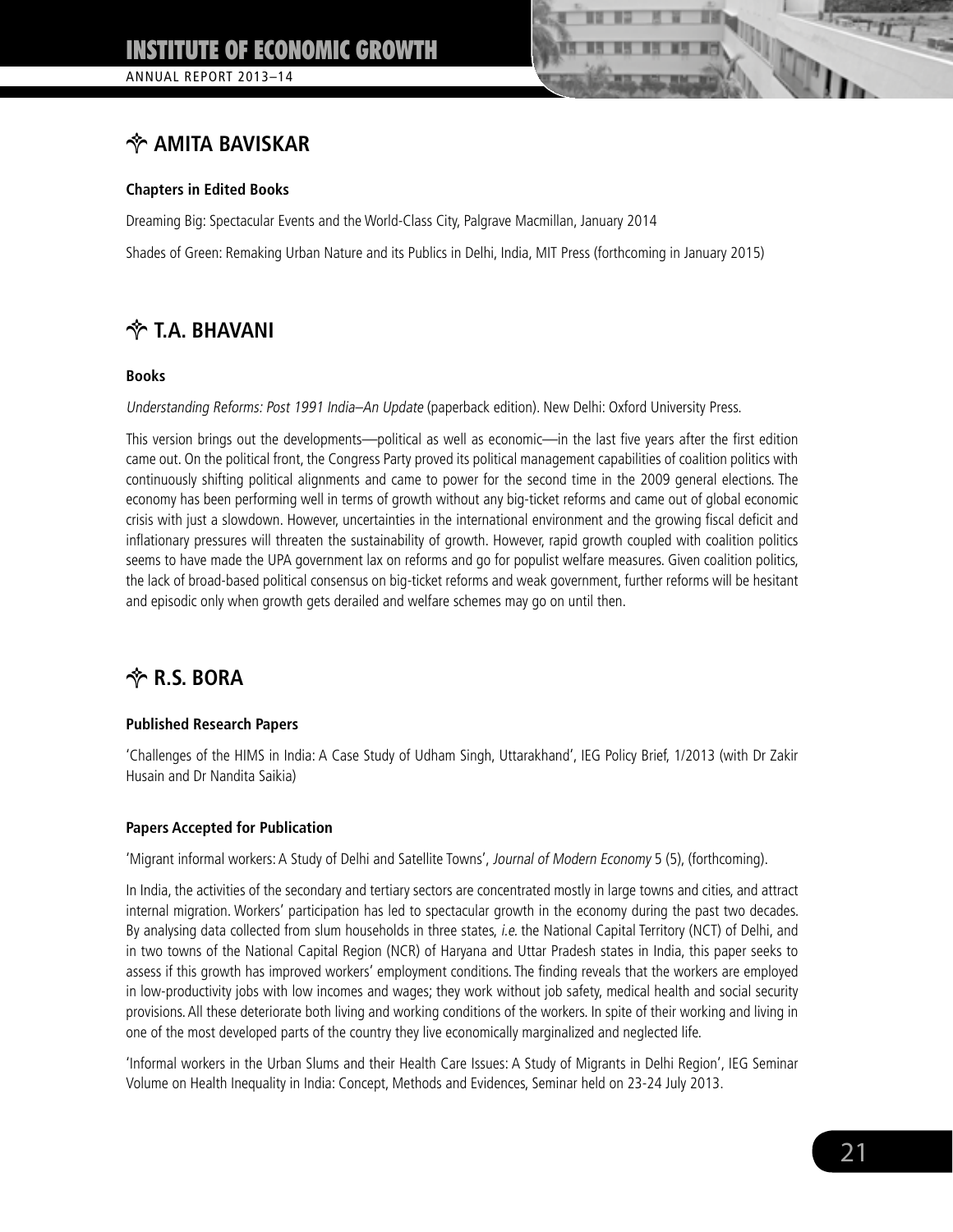This paper briefly assesses about the workers' working and living conditions and the potential impact of these conditions on their health. The data collected from the slum households' have been used for the analysis and households were chosen from the National Capital Territory (NCT) of Delhi, and in two towns of the National Capital Region (NCR) of Haryana and Uttar Pradesh. Most of the workers in our sample were in age group of about forty years, they do not immediately realize the impact of their poor working and living conditions on health but potential health hazard risk is very in such environments.

'Youth Migrants in the Urban Informal Sector: A Study of their Working and Living Conditions.' In Youth, People and Migration in Developing Countries, edited by Irudaya Rajan and Sivakumar. CDS (Trivandrum) and RGNIYD (Chennai), forthcoming.

Migrants are poor not only in terms of household income and expenditure, but also in terms of lack of basic amenities; the lack of access to human capital (education & skill) as well as to physical capital (landlessness) has further worsened their conditions. On probing about the conditions of work, there is a strong association between the low social status of the migrants and the various dimension of economic deprivation. The real nature of the problem is not that they are unemployed but a large number of those classified as employed are engaged in a low quality of wages and salaried employment also in low earning own account activities, which does not provide adequate income to keep a family above the poverty line. There is gross violation of terms and conditions of employment, which is comparatively higher in Delhi.

## **<u><sup></sup>**  $\hat{\gamma}$  **SANGEETA CHAKRAVORTY</u>**

#### **Published Research Papers**

'Stock Prices and Inflation: Relationship revisited' (with Arup Mitra). World Journal of Modeling and Simulation.

#### **Serial Publication**

Quarterly Monitor

## $\hat{\mathbf{\text{S}}}\hat{\mathbf{\text{S}}}\hat{\mathbf{\text{S}}}$  SAMIK CHOWDHURY

#### **Paper Published in Journal**

(with Indrani Gupta) 'Economic Burden of Malaria in India: Need for Effective Spending', WHO South East Asia Journal of Public Health, 3(1), January 2015

#### **Chapter in Edited Book**

(with Indrani Gupta) 'Scaling up health expenditure for Universal Health Coverage: Prospects and Challenges', India Infrastructure Report, forthcoming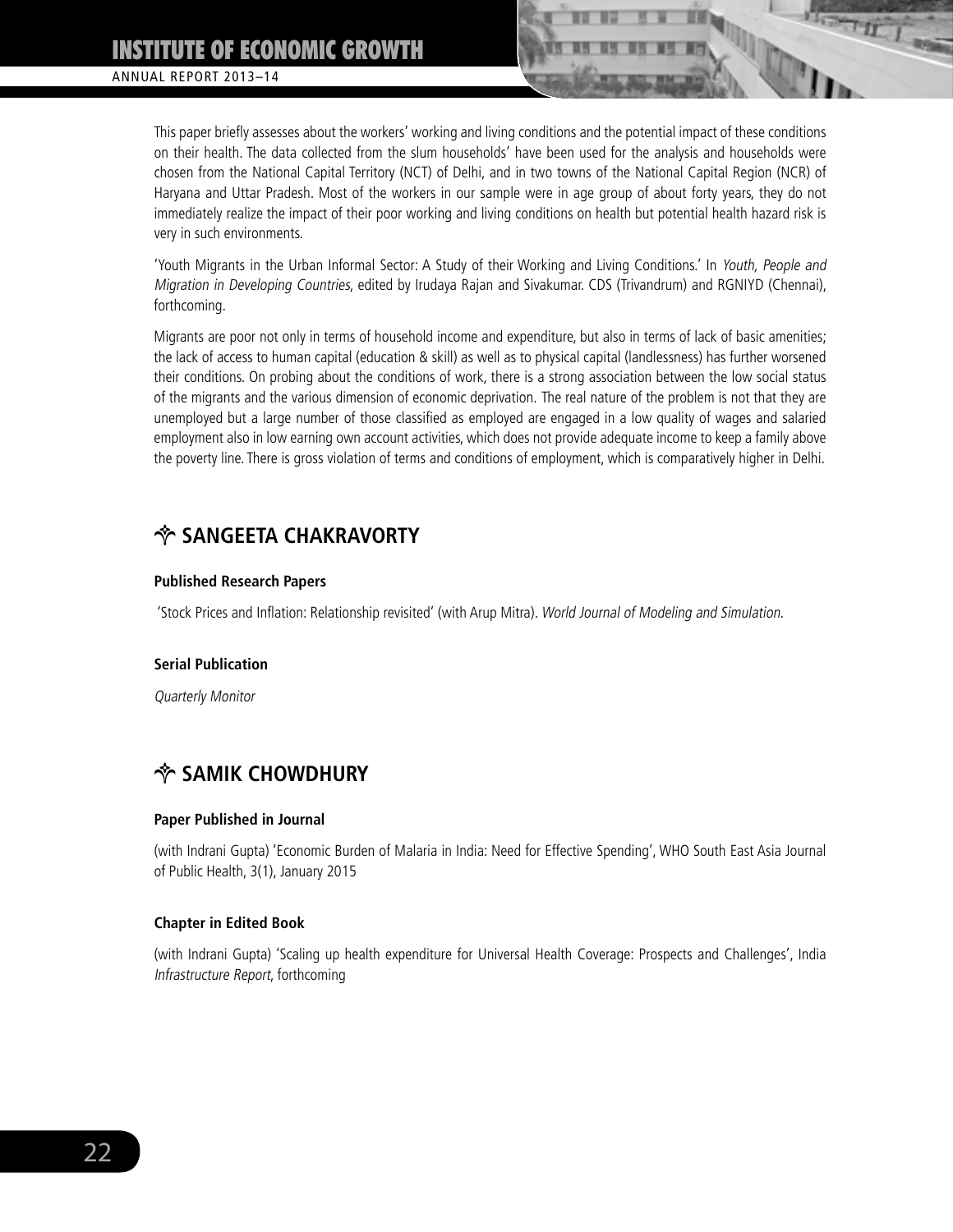## **ুশ NIMAI DAS**

#### **Published Research Papers**

'Climate Change, Agricultural Production and Poverty in India' (with S Kar). In Poverty Reduction Strategies & Policies in Developing Asia, edited by A. Heshmati, E Maasoumi & G Wan, Chapter 4. Singapore: Springer. 2014.

'Community Driven Natural Resource Conservation Strategy: A Theoretical Review of Principal-Agent Problem for Joint Forest Management Program.' In Economic Reforms and Common Property Resources, edited by S. Pan, 175-88. New Delhi: Regal Publication. 2014.

'Subnational-level Fiscal Health: Stability and sustainability of implications for Kerala, Punjab and West Bengal', IEG Working Paper No. 329. 2013.

## **<u>❖ SAUDAMINI DAS</u>**

#### **Papers Published in Journals**

'Mangroves can provide protection against wind damage during storms' (with Anne-Sophie Crepin), Estuarine, Coastal and Shelf Science, 134 (2013), 98-107

'Role of Exotic Vegetation in Coastal Protection: An Investigation into the ESS of Casuarina' (with Harpinder Sandhu), Economic and Political Weekly, vol XLIX, No 1

#### **Chapter in Edited Book**

Economics of Natural Disaster in Odisha (forthcoming in January 2015), Oxford University Press

## **→ PURNAMITA DASGUPTA**

#### **Papers in Journals**

'Decline in Immunization Coverage Across Well-performing Districts in India: An Urban. Uhttp://link.springer.com/ article/10.1007/s12098-014-1426-3. Conundrum?' Indian Journal of Paediatrics, April 2014

'Land Access and Food Security for Forest Dwellers: An Economic Analysis for India', Problems of Sustainable Development, 8 (2), 2013.

'Socio-Economic Analysis of Climate Change Impacts on Foodgrain Production in Indian States', Environmental Development, (8), 2013. http://authors.elsevier.com/sd/article/S2211464513000900 http://authors.elsevier.com/sd/ article/S2211464513000900

#### **Chapters in Books**

'Rural Areas' Chapter 9, Report of the Working Group on Adaptation, WGII, AR 5, Intergovernmental Panel on Climate Change, UNEP-WMO, Geneva, 2014.

'Summary for Policy Makers, Climate Change 2014: Impacts, Adaptation and Vulnerability', Working Group II, Intergovernmental Panel on Climate Change, WMO - UNEP.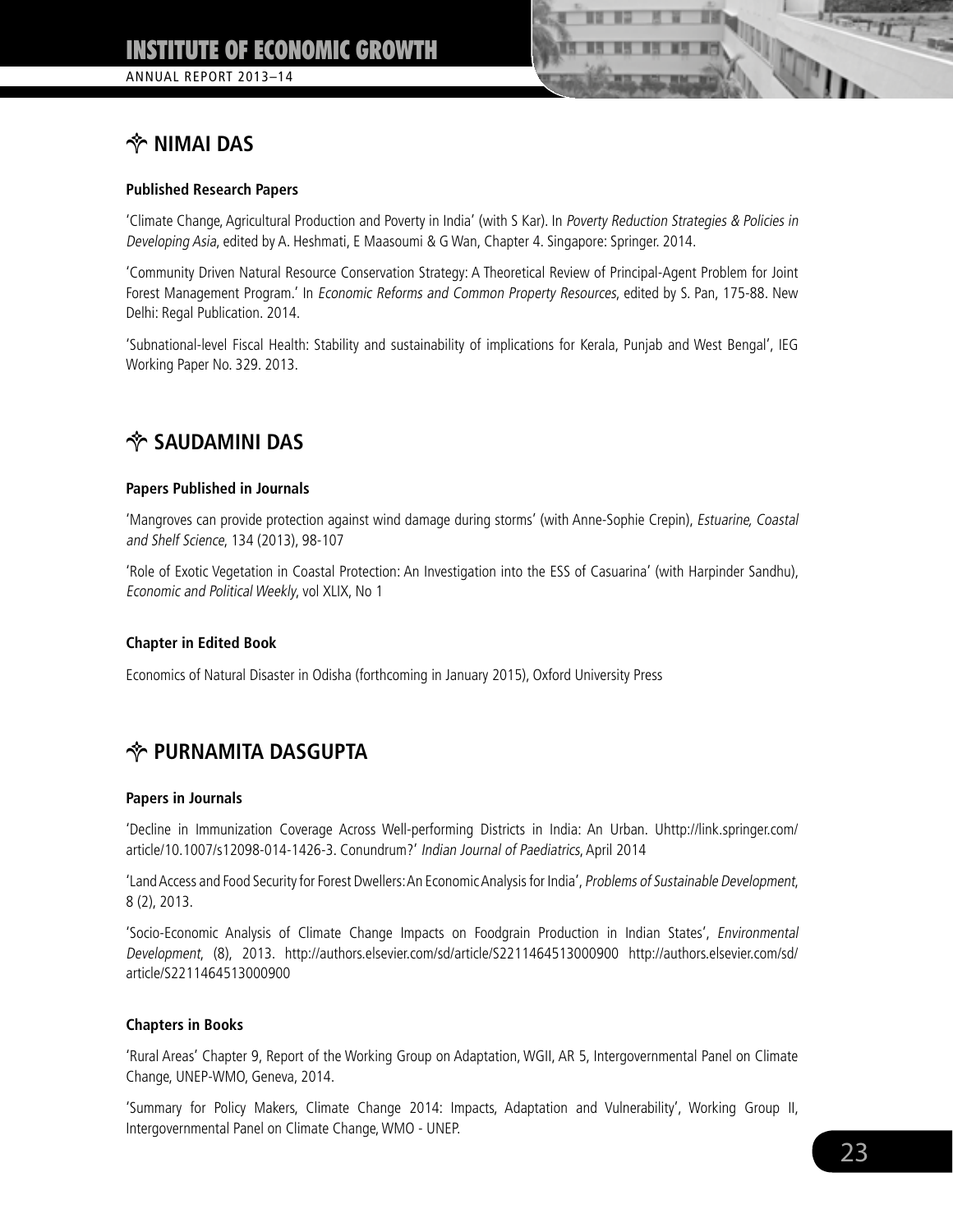'Benefits and co-benefits, tradeoffs and spillover effects (3.2.6) and Interactions between adaptation, mitigation and sustainable development' (4.5), Synthesis Report, AR5, IPCC, UNEP-WMO, 2014 (forthcoming).

'Ecosystems and Economy', in Ecosystems Science, Valuation and Management: Theory and Practice, Harpinder Sandhu (ed), Sage Publications 2014 (forthcoming).

'Mapping Gains and Losses from the Mayur Ecosystem', in Water Security in Peri-Urban South Asia, (eds) V. Narain, Sara Ahmed, A. Prakash, OUP, forthcoming. http://authors.elsevier.com/sd/article/S2211464513000900

#### **Working Papers**

Developmental Disability Index for Hill States in India (with R. Pandey), Apr, 2014, NIPFP Working Paper No. 134

## $\hat{\mathcal{F}}$  VIKRAM DAYAL

#### **Paper Published in Journal**

'Towards pluralism in a public economics course in India', International Journal of Pluralism and Economics Education, 4 (4), 2013

#### **Book**

The Environment in Economics and Development: Pluralist Extensions of Core Economic Models, January 2014, Springer

## **<u><sup>❖</sup> NILABJA GHOSH</u>**

#### **Book**

India's Agricultural Marketing: Market Reforms and Emergence of New Channels. New Delhi: Springer, 2013.

#### **Published Research Papers**

'Regulated Marketing in India in the Period of Reforms: Redundant or Useful?' Indian Journal of Economics and Development 10 (2), 2014.

Review of the book Transforming Indian Agriculture: India 2040- Productivity, Markets and Institutions, edited by Marco Ferroni. New Delhi: SAGE Publications in South Asia Economic Journal, Vol. - 14 (2), September 2013. pp 364-368.

'Promoting Entrepreneurship among Women in Agriculture' in S. Banerjee, and A. Chakrabarti, (Eds.) Development and Sustainability: India in a Global Perspective, Springer. 2013.

'Inequalities of Income Opportunity in a Hilly State: A Study of Uttarakhand '(with Sabyasachi Kar and Suresh Sharma) in F. Ram, T.V. Sekhar et. al. (Eds.) Population, Health and Development in Uttarakhand. Delhi: Academic Foundation. 2013.

'Education for all in rural Himalayas: a study of Uttarakhand' (with Suresh Sharma) in F. Ram, T.V. Sekhar et. al. (eds.) Population, Health and Development in Uttarakhand. Delhi: Academic Foundation. 2013.

'Trends in Temperature and Rainfall and the Possible Vulnerability of Indian Agriculture to Climate Change' (with Anita Kumari). Food Studies: An Interdisciplinary Journal, Common Ground, Champaign, IL, USA 2 (4) January 2014.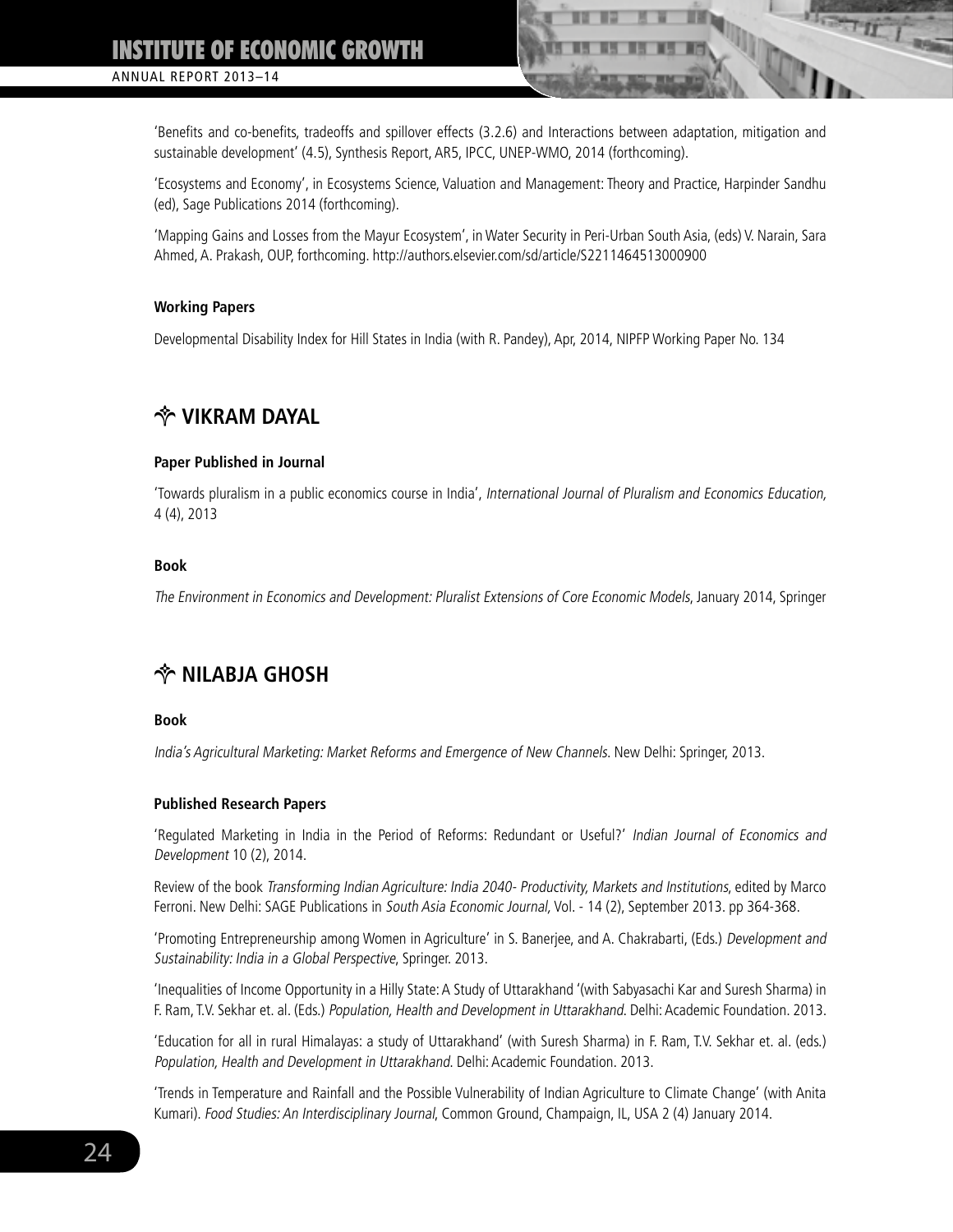'Sustainability in Indian Agriculture' accepted for publication in the book 'Reviving Growth in India' edited by Pradeep Agarwal, (with Anita Kumari), Cambridge University Press, to be published simultaneously from Delhi, London and New York by September 2014.

India's agriculture has been shifting towards high value products from cereals and other foodgrains. The shifts though consistent with consumer demand and nutritional merit have produced a new concentration in the structure of agriculture. The emerging patterns seem to be inconsistent with resource endowments especially water. Also, Indian farms being small but more productive, matching the risk bearing capacity and need for livelihood sustainability of farmers raises new challenges. Growth in Indian agriculture, therefore, needs to be planned with care and caution with an eye for not only food security and consumer demands but environment, resource endowment and economic sustainability are also important. Further, production also needs to remain broad based and diversified and amenable to nuanced shifts in tune with global and national demand and supply conditions, drawing from experiences in India and other countries.

#### **Unpublished Papers/Monographs**

'Linking farms with Consumers through Organized retail chains: Implication for producers' (Nilabja Ghosh, Anand Vadivelu), likely to be published in N. Chandrasekhara Rao, R. Radhakrishna, R.K Mishra and K. V. Reddy (ed) Organized retailing and Agri-Business: Implications of New Supply Chains on the Indian Farm Economy, Springer.

'An Analysis of Resource Conservation Technology: A Case of Micro-Irrigation System (Drip Irrigation)' submitted by Centre for Management in Agriculture, IIM Ahmedabad. Dated: 24th March, 2014 to Ministry of Agriculture (part of AERU work)

#### **Newspaper Articles**

'Know Your Onions' in Business Line on January 1, 2014 'Weather Forecasting: It's time to do it differently' in *Business Line* on Jul 9, 2013 'The Numbers Game' in Business Line on 30th June 2014 'Green Shoots' on Budget for Agriculture in Business Line on Jul 16, 2014

#### **Policy Brief**

'What technology / Tools can Improve Agriculture Adaptation to Climate Change in Bihar?' submitted to ICIMOD, AUSaid by Nilabja Ghosh, Amarnath Tripathi, and Nilhari Neupane

## $\diamondsuit$  BISHWANATH GOLDAR

#### **Chapters in Edited Books**

'Productivity in Indian Manufacturing in the Post-Reform Period: A Review of Studies', in Vinish Kathuria, S.N. Rajesh Raj and Kunal Sen (eds), Productivity in Indian Manufacturing: Measurement, Methods and Analysis, Routledge, New Delhi. 2014.

This a review paper on productivity studies undertaken on Indian manufacturing. One part of the paper discusses the estimates of total factor productivity growth in organised and unorganised manufacturing that have been obtained in various studies undertaken so far. The other part of the paper deals with factors determining productivity in Indian manufacturing. The issues covered are the impact of economic reforms; impact of the investment climate; inter-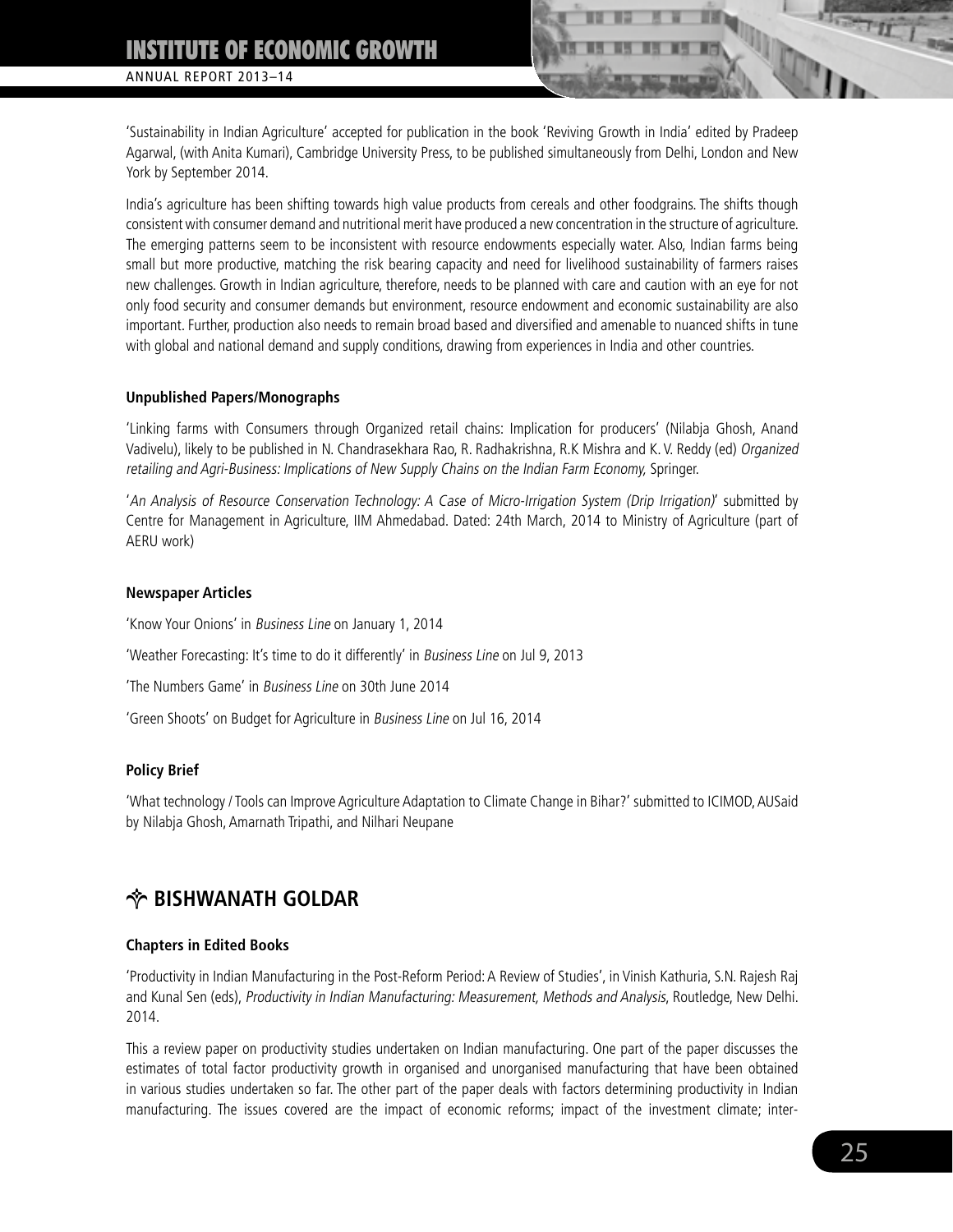relationship between technology and productivity; role of services input in raising productivity; and the relation between export intensity and firm productivity. A number of studies have in the past dealt with these issues in the context of Indian manufacturing. The findings of these studies are discussed in the paper.

'Sustaining a High Rate of Industrial Growth in India in the Next 10 Years', to be published in Pradeep Agrawal (ed.), Sustaining High Growth in India, Cambridge University Press (forthcoming).

To raise the share of manufacturing in GDP from about 15 per cent at present to about 25 per cent by 2022 (or thereabouts), the rate of real output growth of the manufacturing sector should be about 13–15 per cent per annum in the next 10 years, which is much higher than the 8.3 per cent per annum trend growth rate during the period between 1999–2000 and 2011–12. The paper assesses the likely growth rates in employment and capital stock in manufacturing in the coming 10 years. To attain a growth rate of manufacturing sector output of 13–15 per cent, it concludes, the growth rate in total factor productivity needs to increase from about 1.6 per cent during the period between 1999–2000 and 2011–12 to about 4.5 per cent per annum in the coming 10 years. The policy reforms required for attaining such high growth rate in total factor productivity are indicated.

'Gender Discrimination in Manufacturing Employment in India' (with Suresh Chand Aggarwal), in K.V. Ramaswamy (ed.), Labour, Employment and Economic Growth: The Indian Experience, Cambridge University Press (forthcoming).

A number of studies on gender discrimination in India have compared the wages received by women relative to men. In this paper, a different aspect of discrimination is studied, namely discrimination in terms of job tenure. The analysis is confined to Indian manufacturing. The main hypothesis tested econometrically is that after controlling for endowments and industry affiliation, women tend to be discriminated against in getting regular jobs. The analysis is undertaken using unit-level data of the NSS employment–unemployment surveys for 1999–2000, 2004–05, and 2009–10. The results of the analysis reveal that the extent of gender discrimination in manufacturing employment has not declined between 1999–2000 and 2009–10, although there is theoretical basis to argue that trade liberalization would lower the extent of gender discrimination. The analysis undertaken at the state level brings out that the extent of gender discrimination bears an inverse relationship to labour market rigidities.

'The European Union and India Free Trade Agreement Negotiations: Economic Dimensions', in Manish Thapa, Jakub Zajaczkowshi and Jivanta Schottli (eds), India in the Contemporary World: Polity, Economy and International Relations, Routledge, London. 2014.

The article discusses some economic dimensions of the EU–India free trade agreement (FTA). The significance of the agreement to the two parties, and what will make the agreement more beneficial to India, are pointed out. There have been some attempts to quantify in monetary units the economic gains that would accrue to India and EU from the agreement. The findings of these studies are reviewed. Finally, the issues of intellectual property rights and government procurement are discussed which are believed to be major hurdles being faced in the process of negotiations of the FTA.

#### **Papers Published in Journals**

(with Arup Mitra) 'Small versus Large Manufacturing Units: How Efficient Are They?' Journal of Asia Pacific Economy, January 2014.

This study examines the performance of enterprises across organised or formal and unorganised or informal sector manufacturing enterprises. The analysis tends to offer little evidence in favour of positive links between sectors in terms of performance index, i.e. technical efficiency. The formal sector units are better performers than their informal sector counterparts. The informal sector units are not able to benefit in the process of rapid overall growth, suggesting that growth is not inclusive. The demand side factor or agglomeration-specific factor also does not seem to impact on the performance of the informal sector enterprises favourably. On the other hand, the organized manufacturing sector is responsive to increases in income and the availability of infrastructure. On the whole, the informal sector enterprises exist only to provide means of survival; they seem to lack all dynamism.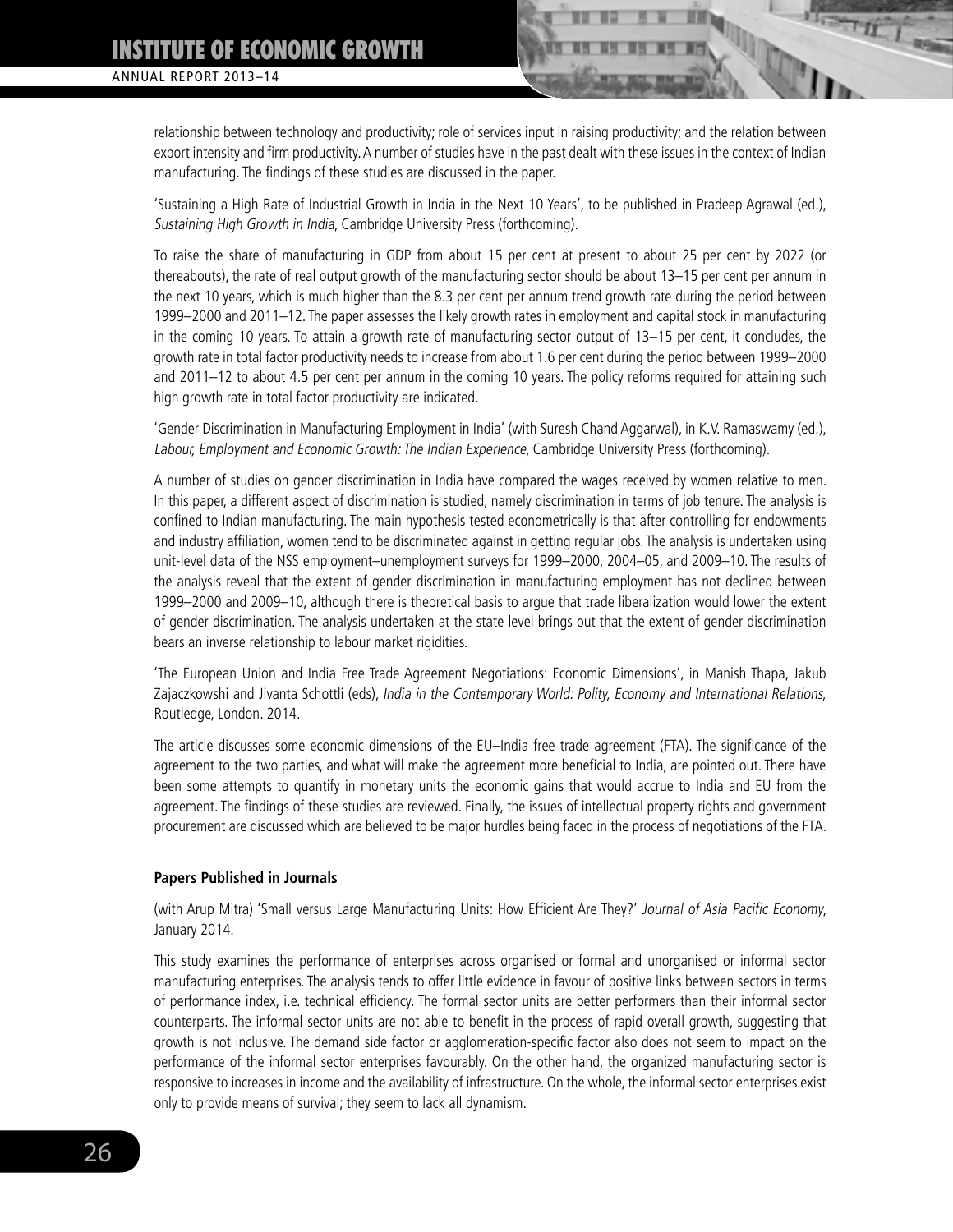(with Basanta K Pradhan and Akhilesh K. Sharma) 'Elasticity of Substitution between Capital and Labour Inputs in Manufacturing Industries of the Indian Economy', Journal of Industrial Statistics, January 2014.

In this paper, the elasticities of substitution between capital and labour inputs are estimated for the 15 major sectors that together comprise the entire Indian economy. The estimation is based on a constant elasticity of substitution (CES) production function, using annual time series data for the period between 1980–81 and 2008–09. Seven sets of estimates of the elasticity of substitution have been made using alternative specifications of the model and econometric techniques of estimation of parameters. The results indicate that the elasticity of substitution is less than unity in most sectors of the Indian economy, and that the elasticity of substitution is less in manufacturing than in the services sector.

'Determinants of Import Intensity of India's Manufactured Exports under the New Policy Regime', Indian Economic Review, June 2013.

The paper attempts to understand the factors behind the significant increase in import intensity of India's manufactured exports that has taken place in the post-reform period. Industry level analysis indicates that the increase in import intensity is attributable partly to changes in product composition and partly to growing export orientation of Indian manufacturing industries. Firm level analysis reveals that exporting firms are more import intensive than non-exporting firms. The firms' decision to export and to import are interdependent, and both rooted in firm heterogeneity.

'Energy Use Efficiency of India's Organised Manufacturing', Review of Market Integration, August 2013.

There was a distinct downward trend in energy intensity of Indian manufacturing in the period since 1992. From the results of the econometric analysis undertaken, it appears that this reduction in energy intensity is attributable at least in part to the substitution of energy by capital and accelerated technical change in the period after 1992. From a close examination of state-level data on eight energy-intensive industries, wide inter-state variation is found in the reduction in energy intensity achieved. Econometric analysis of the observed state-wise variation brings out the importance of new investment and scale economies for reducing energy intensity. Also, establishment of new factories is important for improving energy use efficiency at the industry level.

'Wages and Wage Share in India during the Post Reform Period', Indian Journal of Labour Economics, January 2014.

This paper analyses the trends in wages and the wage share in various sectors of the Indian economy, particularly organised manufacturing, during the post-reform period. The results of empirical analysis indicate that in manufacturing, the productivity-enhancing effects of trade liberalisation prevailed over the downward pressure on wages caused by rent erosion. It is found that there was an upward trend in the wage gap between skilled and unskilled labour in manufacturing, though this did not occur in certain components of the other major sectors. A downward trend in the wage share in value added is observed for most sectors of the Indian economy and for most industries constituting the manufacturing sector. This may be attributed to the reduced bargaining power of trade unions, increasing capital intensity of production, and labour-saving technical change, among other factors.

'R&D Intensity and Exports: A Study of Indian Pharmaceutical Firms', Innovation and Development, January 2014.

The export intensity of Indian pharmaceutical firms has increased substantially in the period after 1995 when the new, more restrictive patent regime was introduced in India. The hike in export intensity has been accompanied by an increase in R&D intensity of Indian pharmaceutical firms. The results of the econometric analysis presented in the paper indicate that increased R&D efforts of Indian pharmaceutical firms were responsible in a major way for the observed increase in export intensity. The econometric results suggest that the impact of R&D intensity on exports depends on the level of productivity already reached by the firms.

#### **Working Paper**

'Elasticity of Substitution between Capital and Labour in Major Sectors of Indian Economy', (with Basanta K. Pradhan and Akhilesh K. Sharma) IEG Working Paper 335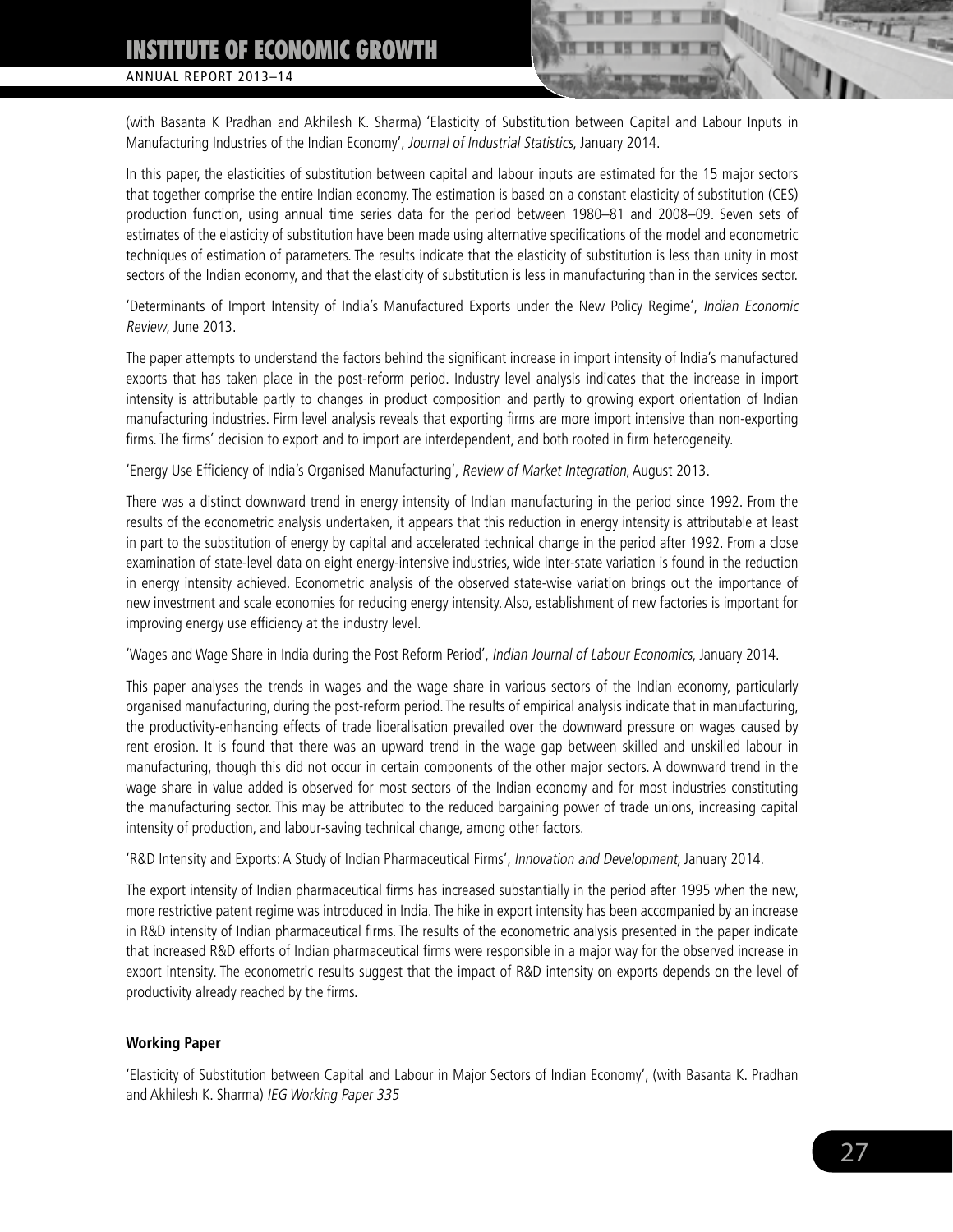In this paper, the elasticities of substitution between capital and labour inputs are estimated for the 15 major sectors that together comprise the entire Indian economy. The estimation is based on a constant elasticity of substitution (CES) production function, using annual time series data for the period between 1980–81 and 2008–09. Seven sets of estimates of the elasticity of substitution have been made using alternative specifications of the model and econometric techniques of estimation of parameters. The results indicate that the elasticity of substitution is less than unity in most sectors of the Indian economy, and that the elasticity of substitution is less in manufacturing than in the services sector.

#### **Newspaper Articles**

'Trends in Manufacturing Employment', Yojana, Vol 57, October 2013, pp. 46-49.

## **T INDRANI GUPTA**

#### **Papers Published in Journals**

'Urban Health in India: Who is Responsible?', International Journal of Health Planning and Management, (with Swadhin Mondal) January 2014 DOI: 10.1002/hpm.2236, early online version.

'Fiscal Space for Health Spending in South East Asia', (with Swadhin Mondal) Journal of Health Care Finance, 2013, 39(4): 68–82.

'Willingness to Pay for Health Insurance Among HIV-Positive Patients in India', Applied Health Economics & Health Policy, June 2013, DOI: 10.1007/s40258-014-0105-x.

#### **Working Paper**

(with A. Batra and A. Mukhopadhyaya) 'Does discrimination drive gender differences in health expenditure on adults? Evidence from cancer', (with Mayur Trivedi) Indian Statistical Institute Discussion Paper, January 2014, 14-03.

## **<u><sup>❖</sup> WILLIAM JOE</u>**

#### **Book**

National Rural Health Mission: An Unfinished Agenda. Bookwell Publishers (forthcoming).

#### **Published Research Papers**

'Health Inequalities, Level Differentials & Progress Assessment: Case of Measles Vaccination Coverage in India', Artha Vijnana, 55(1):56-70. 2013.

This paper attempts to assess progress in measles vaccination coverage in India using a method that accounts both for health inequalities and level-differentials with the help of data from the National Family Health Surveys (NFHS) for 1992- 1993 and 2005-2006. Results indicate that there are high income-related and group-related inequalities in measles vaccination coverage. The intersectional group of rural-female-SC ST, particularly from Bihar and Uttar Pradesh, are most disadvantaged. The progress is biased as richer and advantaged sections benefited disproportionately from expansion in coverage. The study concludes that, global declaration for elimination of measles is important to generate political will for rapid progress.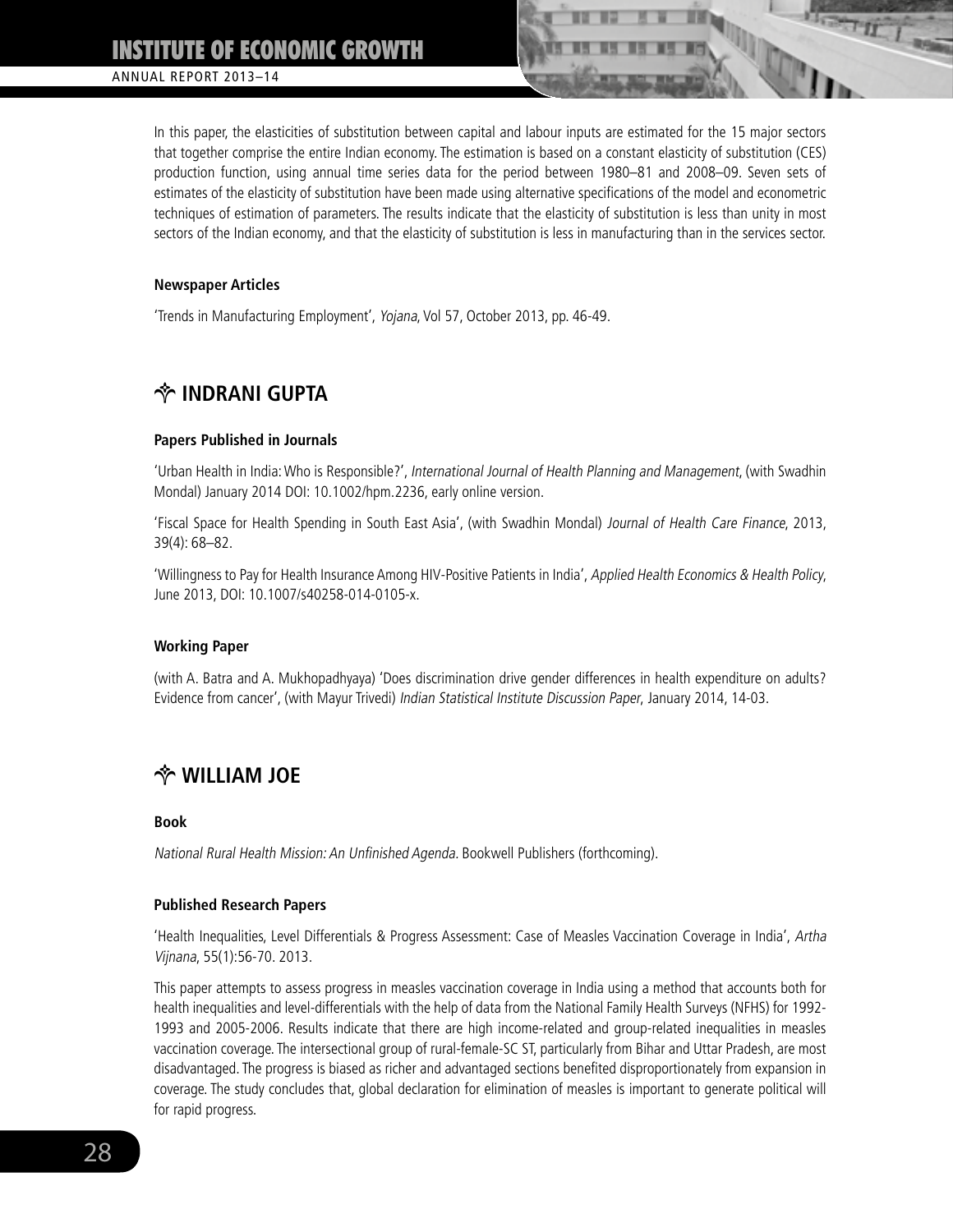'Inter-Group Inequalities in Child Undernutrition in India: Group Analogue of Gini Coefficient and Atkinson's Index', (with U. S. Mishra & K. Navaneetham) Oxford Development Studies, 2013, 41:2, 239-257.

Studies of undernutrition in India have focused exclusively on inter-personal inequalities and estimates of the magnitude of inter-group inequalities are unavailable. A focus on 'horizontal', inequalities offers vital policy insights. We therefore apply the group analogues of Atkinson's index and the Gini coefficient to shed light on the disproportionate burden of undernourishment borne by rural and historically vulnerable caste groups. The paper calls for explicit targeting of backward castes across the country and improved inter-sectoral collaboration to ensure equitable access to education, healthcare and water and sanitation, particularly across underdeveloped regions.

#### **Papers Accepted for Publication**

'Distressed Financing of Household Out-of-Pocket Healthcare Payments in India: Incidence and Correlates', Health Policy and Planning, forthcoming.

Out-of-pocket (OOP) health care payments financed through borrowings or sale of household assets are referred to as distressed health care financing. The results show significant socioeconomic gradient in the distribution of distressed financing with huge disadvantages for marginalized sections, particularly females, elderly and backward social groups. Multivariate logistic regression informs that households are at an elevated risk of indebtedness while seeking treatment for non-communicable diseases, particularly cancer.

'Intersectional Inequalities in Immunization in India 1992-93 to 2005-06: A Progress Assessment', Health Policy and Planning, forthcoming.

This study examines intersectional inequalities in immunization in India and also suggests a level-sensitive progress assessment method. The results unravel the plight of vulnerable intersectional groups and draws attention to disquieting shortfalls among female SCST children from rural areas. There is also some evidence to indicate leveraging among rural males in matters of immunization and it is further discerned that such gender advantage is greater among rural non-SCST community then the rural SCST group. In concluding, the study calls for intensive immunization planning to improve coverage among vulnerable communities in both rural and urban areas.

#### **Unpublished Paper/Monograph**

'Horizontal Inequities in Health Care Utilization by Elderly in India: Does Family Matter?'

This paper attempts to unravel the 'family advantage' in matters of elderly health and health care utilization in India. Using the Morbidity and Healthcare Survey of India (2004), we begin by examining whether SRH follows a dose-response relationship with socioeconomic status and patterns of living arrangement? Further, we present need-standardized health care utilization by elderly to discern the relative advantage of living arrangement types. This analysis also unravels the magnitude of horizontal equity in elderly health care utilization in India.

## $\diamondsuit$  SABYASACHI KAR

#### **Papers Published in Journals**

'Looking for a break: identifying transitions in growth regimes', (with Lant Pritchett, Selim Raihan, Kunal Sen) Journal of Macroeconomics, 38 (B), December 2013

'Re-examining the Finance-Growth Relationship for a Developing Economy: A time series analysis of post-reform India', (with Kumarjit Mandal) Journal of Developing Areas, January 2014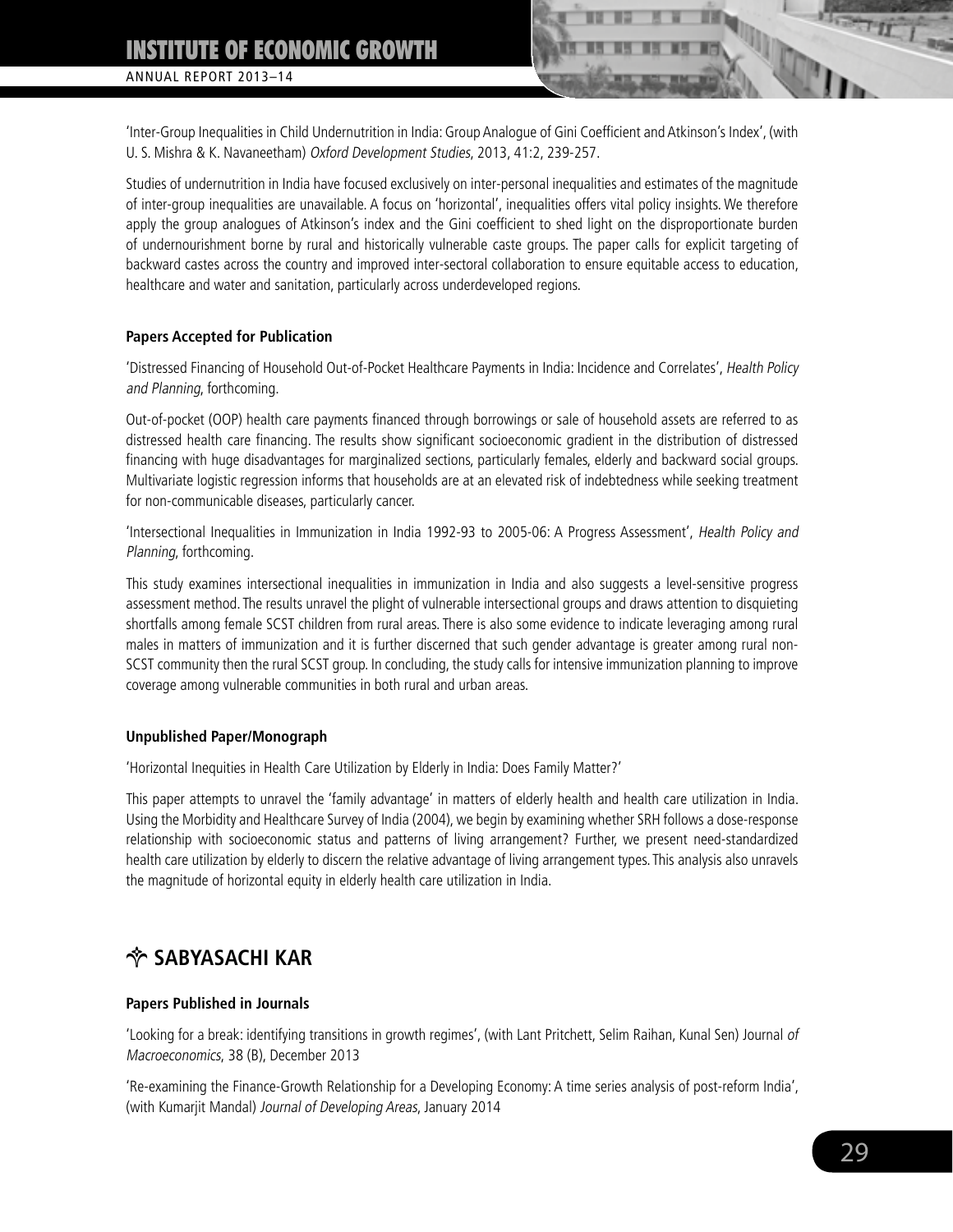#### **Books**

'The Dynamics of Economic Growth: A Visual Handbook of Growth Rates, Regimes, Transitions and Volatility', (with Lant Pritchett, Selim Raihan, Kunal Sen) 2013, University of Manchester

'Economic Challenges for a Contemporary World: Essays in Honour of Prabhat Patnaik', (edited, with Mausumi Das and Nandan Nawn) Sage (forthcoming in January 2015)

#### **Chapter in Edited Book**

'Global Financial Crisis: What Did We Know, What Have We Learnt?' in Development and Sustainability: India in a Global Perspective (eds) Sarmila Banerjee and Anjan Chakrabarti, (with Kumarjit Mandal) Springer, January 2014

'Inequalities of income opportunity in a hilly state: A study of Uttarakahand' in Population, Health and Development: Perspectives on Uttarakhand, (with Nilabja Ghosh and Suresh Sharma) Academic Foundation, 2013

### **→ DURAIRAJ KUMARASAMY**

#### **Papers Published in Journals**

'The Economic Impact of Withdrawing Diesel Subsidy in India', (with Pradeep Agrawal) Indian Economic Journal, December 2013

'Do Exchange Rate and its Volatility deter Foreign Direct Investment in India?', (with Nirmala Velan) Indian Economic Journal, June 2013

### $\hat{\gamma}$  ANITA KUMARI

#### **Papers Published in Journal**

'Technology Upgradation: Boon or Bane for MSMEs in India', Productivity (54), January-March 2014.

The study attempted to answer a pertinent question: whether policy measures taken by the government to nurture MSMEs towards upgradation of technology has been a boon or bane for MSMEs in India since globalization. A detailed empirical analysis has been carried out for all the industry groups of MSMEs in an attempt to do so. An econometric model has been formulated based on the various hypothesis discussed in the literature and to account for the changing environment as per the changes in the policies for MSMES. The analysis revealed that the technology upgradation through acquisition of advanced technologies has been boon for MSMEs in India. Nevertheless, various other factors have also been playing a strategic role along with in augmenting productivity and competitiveness of enterprises in MSMEs across all industry groups.

#### **Papers Accepted for Publication**

(with Nilabja Ghosh), 'The Trends in Temperature and Rainfall and the Possible Vulnerability of Indian Agriculture to Climate Change'. Food Studies: An Interdisciplinary Journal. Volume 2, Issue 4, 2014. Common Ground Publishing, LLC, Champaign, Illinois, USA, 2014..

Analysis of long period data on temperature and rainfall in various climatic zones in India provides strong indication of rising tendency of temperature and some signs of decline of rainfall though there are regional deviations. We find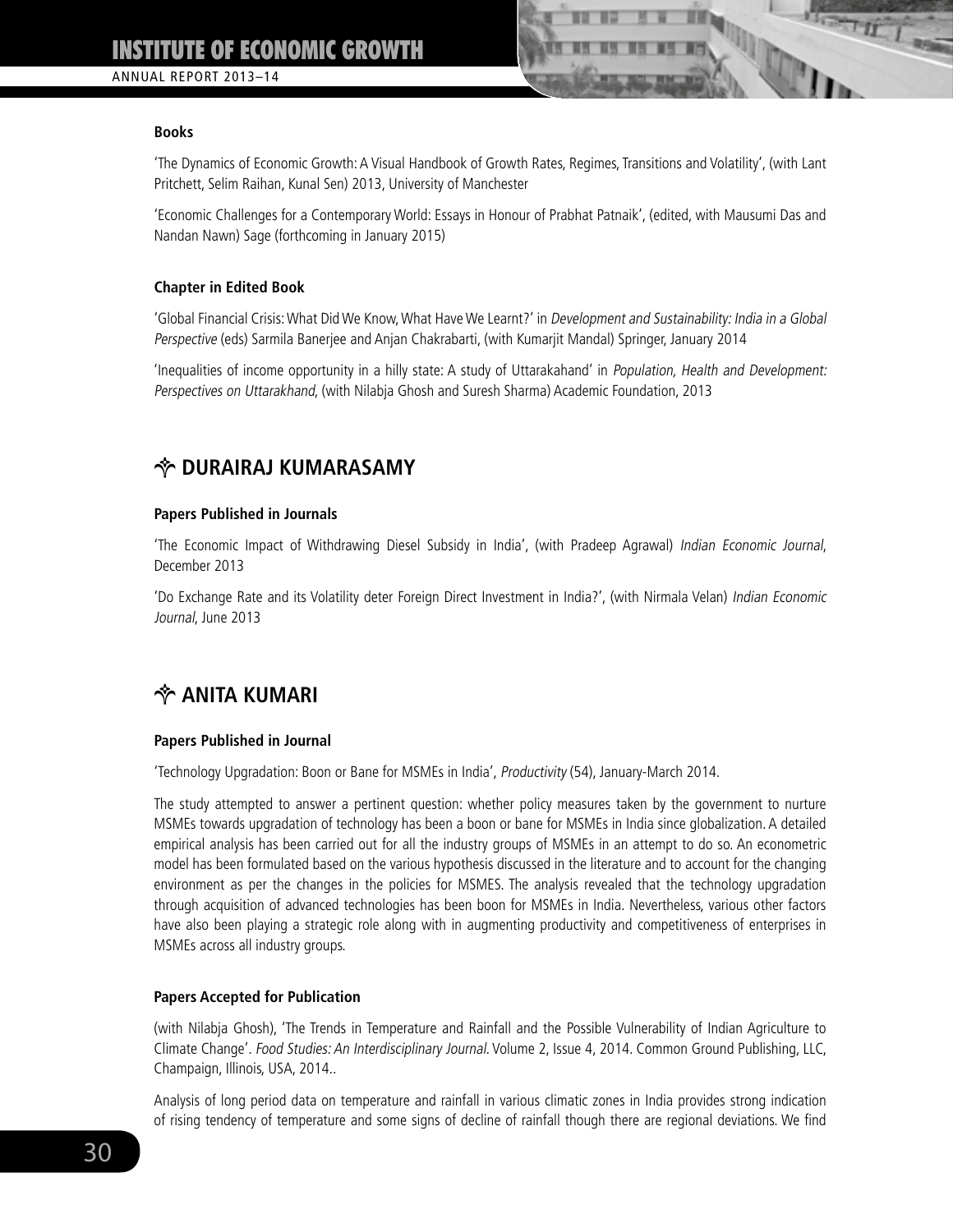indications that most of the leading crops in the country are likely to be affected adversely by higher temperatures or rainfall departures at some points in their growing period. In particular rice appears to be vulnerable to temperature increase in day as well as night. However, in certain ways climate change may also offer favourable effects to crop yields.

## **☆ ARUP MITRA**

#### **Book**

Can Industry be the Key to Pro-Poor Growth: An exploratory analysis for India. India: ILO (DWT for South Asia and Country Office for India). 2013

#### **Published Research Papers**

'Toiling Children in India: The Gender Dimension', (with Rajnish Kumar and Mayumi Murayama) International Journal of Social Economics, Vol. 40, No. 3, 2013.

'Recent Employment Scenario', Indian Economic Journal, December 2012, Conference Issue, 2013

'Stock Prices and Inflation: Relationship Revisited', with Sangeeta Chakravarty, World Journal of Modelling and Simulation, 2013, 9 (3), pp. 201-215.

'Youth Employment and Unemployment: An Indian Perspective', (with Sher Verick), ILO Asia-Pacific Working Paper Series, March 2013 New Delhi: ILO, DWT for South Asian and Country Office for India.

'Small versus Large Manufacturing Units: How Efficient Are They?', (with Bishwanath Goldar), Journal of Asia Pacific Economy, 18 (4), 2013

'Growth, Employment and Poverty', Yojana, 56–58, November 2013.

'Agriculture and its Integration with National Accounts Statistics: The Indian Case', (with Ankush Agarwal), Agricultural Journal, 2013, 7 (5), 343–353

'Unorganized Sector in India: Employment, Elasticity and Wage-Productivity Nexus', (with Aviral Pandey), Journal of Development Entrepreneurship, 18 (4).

'Agglomeration Economies and Wellbeing: Evidence from India', Athens Journal of Health, 1 (1), March 2014.

'Urban Informal Sector: Functioning, Constraints and Mobility', in The Oxford Handbook of the Indian Economy in the 21st Century edited by Ashima Goyal, UK & New Delhi: OUP. 2014

'Inclusive Growth, In Terms Of Notion, Is Not An Illusion', One India One People, January 2014, 35–36.

'Trade Liberalization, Technology Transfer, and Firms` Productivity Performance: The Case of Indian Manufacturing', (with Chandan Sharma and M.A. Veganzones-Varodakis), Journal of Asian Economics (forthcoming), DOI: HUhttp://dx.doi.org/ doi:10.1016/j.asieco.2014.04.001

'Female Labour Supply in a Developing Economy: A Tale from a Primary Survey', (with Basanta Pradhan and S Singh), Journal of International Development (forthcoming), DOI: 10.1002/jid.2994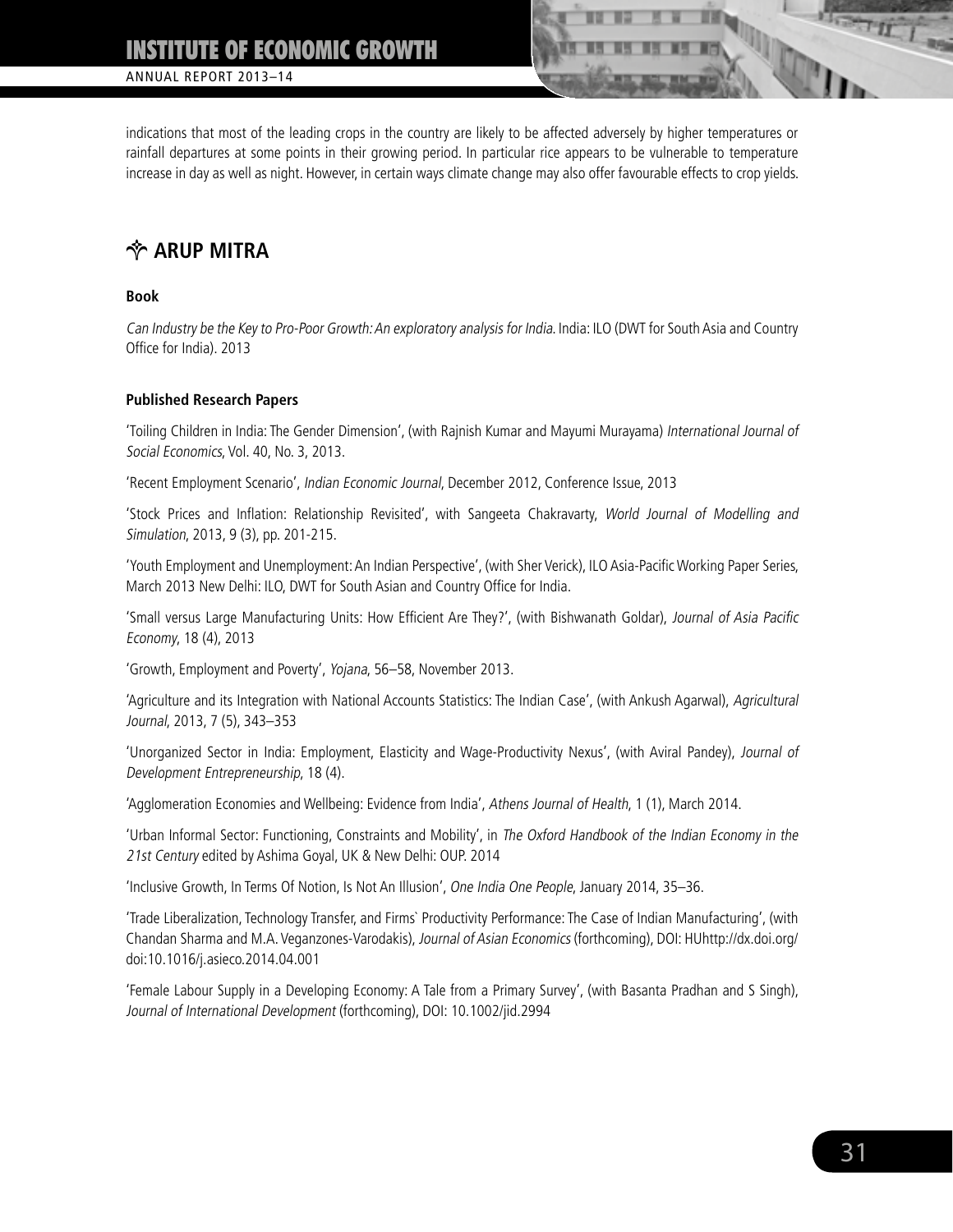# $\hat{\mathcal{F}}$  MANOJ PANDA

'Social Welfare and Household Consumption Expenditure in India—2004-05 to 2011-12', (with Bhaskar Dutta), Economic and Political Weekly (forthcoming)

We use a modification of the well-known statistical concept of the Lorenz curve—the Generalized Lorenz curve—and its associated social welfare properties, to measure changes in wellbeing of households in India during the last decade, using the NSS data on household consumption expenditure for 2004-05, 2009-10 and 2011-12. We show that at the All-India level, there has been an unambiguous fall in poverty during these years independent of the poverty line. This pattern is also observed in most (but not all) states. We also compare the rate of growth of per capita consumption expenditure of the bottom four deciles and that of the population as a whole. The scatter diagram of the rates of growth for these deciles and of average consumption shows an upward trend, providing some indication that the trickle-down hypothesis may have worked.

'Current Status of Environmental and Economic Accounting: Review of Some Countries' Experiences and Way Forward for India', (with M N Murty), paper submitted to the conference volume of Indian Society for Ecological Economics

Many developed countries and even some developing countries have started in the direction of preparing some form of natural resource accounts in addition to standard national income accounts of the System of National Accounts (SNA). The UN methodology of the System of Environmental and Economic Accounting (SEEA), even after almost two decades of existence, is not found to be fully used by any country in the world for estimating its green GDP. Many developed countries have started using some parts of the SEEA that could be easily integrated into natural resource accounting methods historically used by them. Most developing countries, including India, did not start work on developing databases linking natural resources with economic activities until the turn of this century. A feasible work plan for preparing natural resource accounts in India is to start with preparation of National Accounting Matrix including Environmental Accounting (NAMEA) accounts using information from the extended database of Annual Survey of Industries (ASI) accounts, input output accounts, cost of cultivation accounts of agriculture, and National Sample Survey (NSS) consumer expenditure accounts in India.

# $\hat{\mathbf{\in}}$  BASANTA K. PRADHAN

#### **Published Research Papers**

'Female Labour Supply in a Developing Economy: A tale from a Primary Survey', Journal of International Development, 2014 (with S K Singh and Arup Mitra).

'Multi-model comparison of the economic and energy implications for China and India in an international climate regime', Mitigation and Adaptation Strategy for Global Change, 2014 (with 15 others).

'A Social Accounting Matrix for India 2005-06' (with M R Saluja and Y Parida), Research in Applied Economics, Vol. 6, No. 1, 2014.

'Growth, Inequality and Innovation: A CGE analysis of India' (with V P Ojha and J Ghosh), Journal of Policy Modeling, November 2013.

'Elasticity of Substitution between Capital and Labour Inputs in Manufacturing Industries of the Indian Economy' (with B N Goldar and A K Sharma), Journal of Industrial Statistics, Vol 2, No. 2, 2013.

#### **Working Papers**

2014. 'Elasticity of Substitution between Capital and Labour Inputs in Manufacturing Industries of the Indian Economy', IEG Working Paper no. 335, (with B N Goldar and A K Sharma).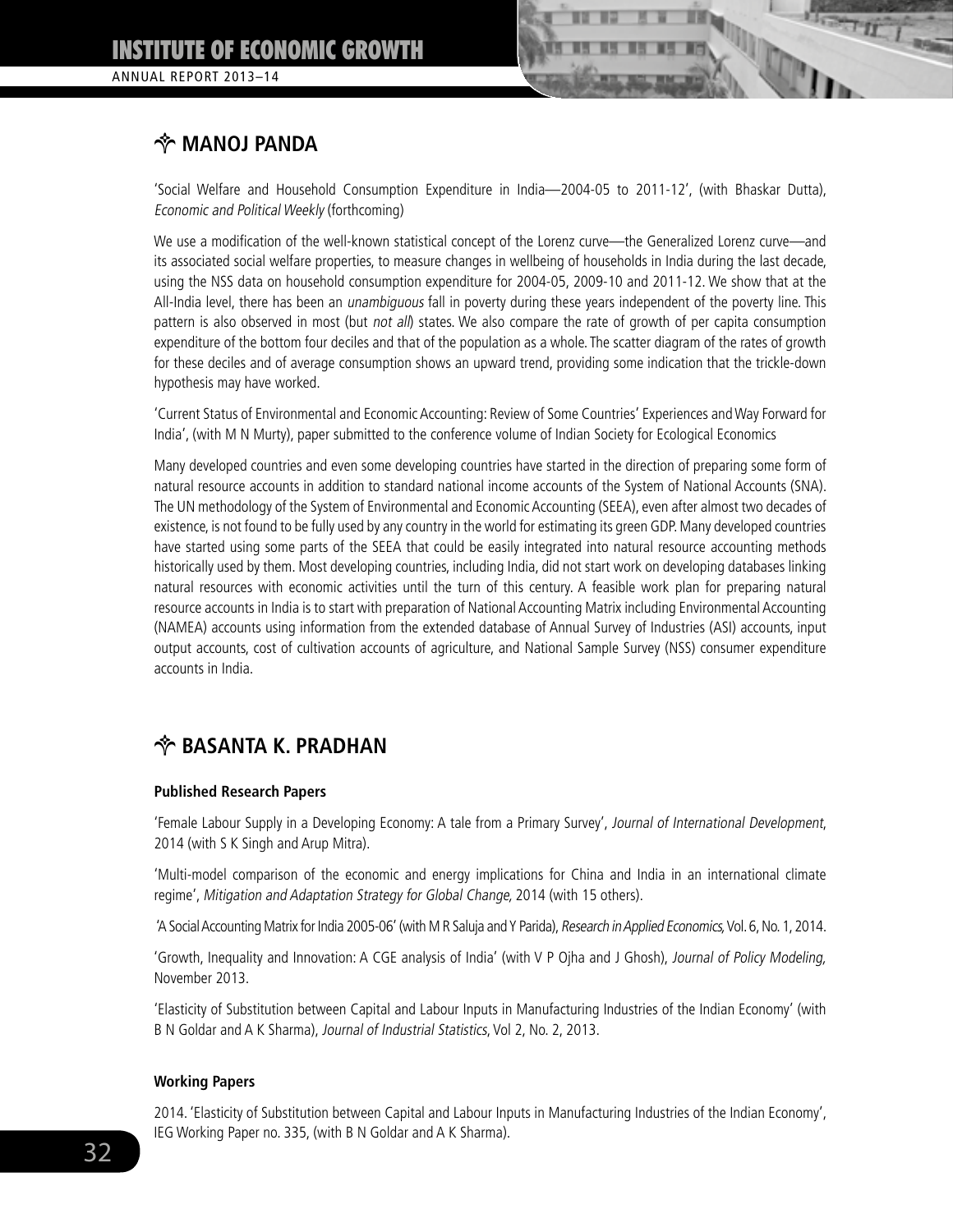2013. 'A Social Accounting Matrix for India 2007-08', IEG Working Paper no. 326, (with M R Saluja and A K Sharma).

#### **Paper Accepted for Publication**

'Effects of International Climate Policy for India: Evidence from a National and Global CGE model', Environment and Development Economics, forthcoming, (with M Weitzel, J Ghosh and S Peterson).

#### **Unpublished Papers/Monographs**

'Analyzing the Welfare Impact of Financial Transfers to States using a Multi-Regional CGE model' (with J Ghosh)

'The Impact of Carbon taxes on Growth, Emissions and Welfare in India' (with J Ghosh)

'Carbon Taxes vs Productivity Shocks: A Comparative Analysis of the Costs in a CGE Framework for India' (with J Ghosh)

# S **N CHANDRASEKHARA RAO**

#### **Published Research Papers**

'The Seed and Agricultural Biotechnology Industries in India: An Analysis of Industry Structure, Competition, and Policy Options', (co-authored with David J Spielman, Deepthi E Kolady and Anthony Cavalieri), Food Policy, 45/2014

Since the late 1980s, technological advances and policy reforms have created new opportunities for private sector investment in India's seed and agricultural biotechnology industries. This analysis examines the structures of these industries, their potential effects on competition and innovation, and the policies that may improve both industry performance and the delivery of new productivity-enhancing technologies to India's cereal production systems. Our findings suggest that more substantive policy reforms are needed to encourage further innovation, reduce regulatory uncertainty, and encourage firm- and industry-level growth, while continued public spending on agricultural research is needed to support technological change.

#### **Books**

'Biotechnology and the Second Green Revolution: Socioeconomic and Public Policy Issues', (eds) N.Chandrasekhara Rao, Carl E Pray, Ronald J Herring, Oxford University Press, New Delhi, forthcoming January 2015

Agricultural biotechnology has opened up new opportunities for a new round of technology infusion in Indian agriculture. However, there are several concerns regarding these technologies and their utility at the farm level, and several related issues. This book examines the politics around these controversies; the political economy of agricultural biotechnology; biotechnology in relation to the right to food; the rationale and utility of labelling GM products; opportunities for the sector; impacts of research and development in the sector; field experience in India of the cultivation of Bt cotton; and likely impacts of new technologies on the horizon like herbicide-tolerant maize and drought-tolerant rice.

'Organised Retailing and Agribusiness: Implications of New Supply Chains on the Indian Farm Economy', (eds) N. Chandrasekhara Rao, R. Radhakrishna, R. K. Mishra and K. Venkata Reddy, Oxford University Press, New Delhi, forthcoming January 2015

The fast development of organised retailing has raised concerns over the likely implications for the farm sector. There are no studies bringing out empirical evidence to throw light on these issues. Against this background, this book aims to bring out the international and national experience of organised retailing and farm profitability and inclusion. It analyses likely issues of equity and gender and also the politics around the development of organised retail, and examines the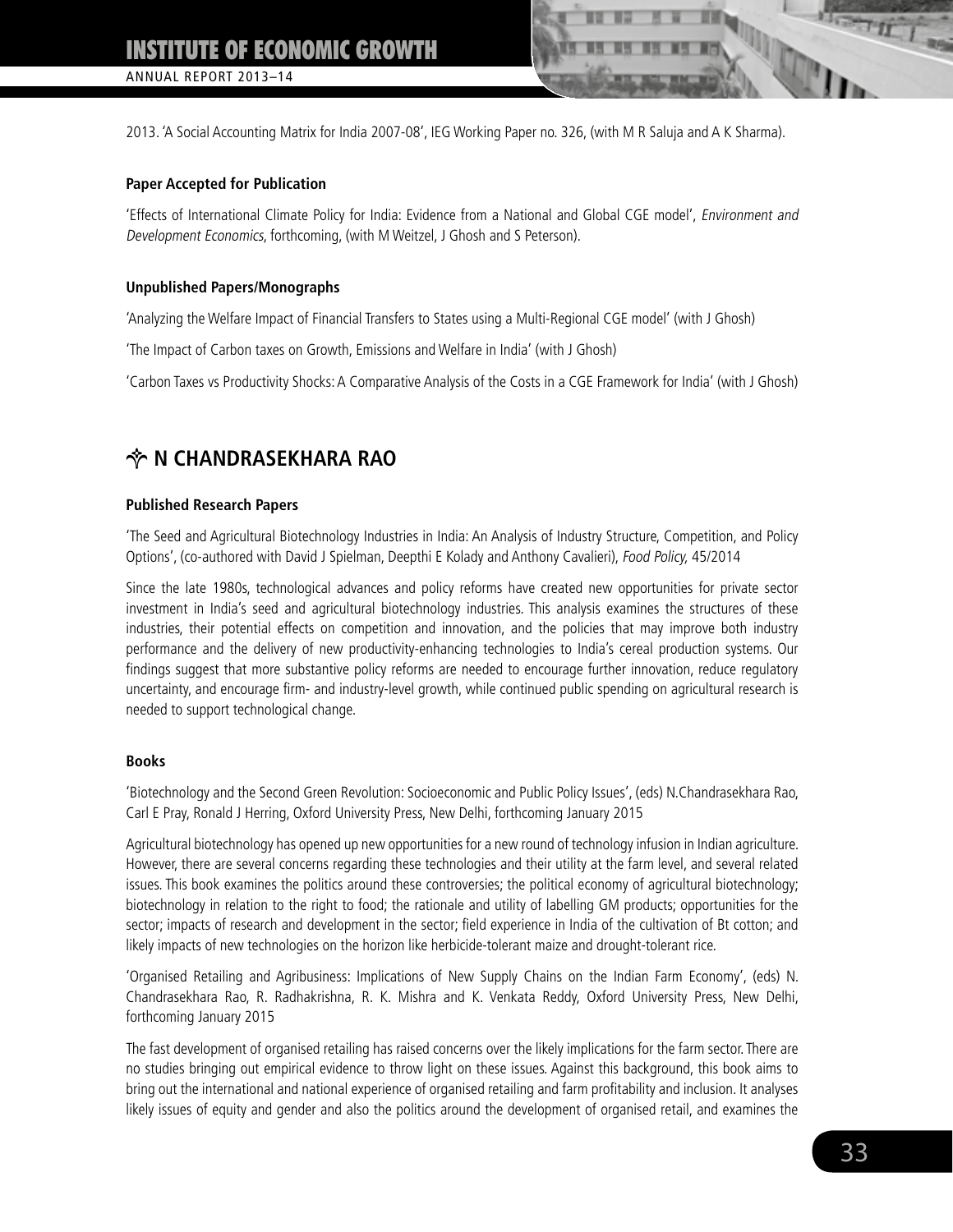likely consequences of the entry of foreign direct investment on supply chain improvement, investment, and their impact on the farm sector.

#### **Chapter in Edited Book**

'Socioeconomic Impact of Genetically Engineered Crops in Developing Countries' in DVR Reddy, P Ananda Kumar, P. Lava Kumar, G. Loebenstein and C. Kameswara Rao (eds.) Genetically Engineered Crops in Developing Countries, Stadium Press LLC, Houston, USA

This chapter analyses the nature of technology; impacts on the agronomic, environmental, and socioeconomic aspects; and the policy and regulatory frameworks in developing countries. In addition to the substantial yield gains, growing genetically engineered crops also help to protect the environment through reduced pesticide application. The public sector is also catching up in generating the technologies that are more suitable for adoption by marginal farmers. The potential the technology offers for poverty alleviation is highlighted. This chapter highlights the desirable changes in the domestic regulatory frameworks and international laws for effective harnessing of the technology for optimum social welfare.

# $\hat{\gamma}$  **PRAVAKAR SAHOO**

#### **Books**

Foreign Direct Investment in South Asia: Theory, Policy and Evidence, (with G Nataraj and R Das), Springer, ISBN 978-81- 322-1535-6, Pp.350, September 2013.

#### **Papers Published In Journals**

'Determinants of India's Services Exports', IEG Working Paper No. 333, 2014.

'India's Surge in Modern Services Exports: Empirics for Policy', University of Antwerp Working Paper, 2014.

'Foreign Direct Investment in India' in 'Foreign Direct Investment' (Ed) by David Dyker, Imperial Press, Sussex University. Forthcoming, 2014.

'Capital Inflows and Asset prices in Select Asian Countries', with H Taguchi and G Nataraj, International Economics, Elsevier.

'Attracting Foreign Investment: Policy Challenges for India', Forthcoming working paper, National Beauru of Asian Research, Washington D C, September, 2014.

'Japanese ODA and India's Infrastructure Development', Policy Research Institute (PRI), Ministry of Finance, Japan, Research report submitted to PRI, 2014. https://www.mof.go.jp/pri/international\_exchange/visiting\_scholar\_program/ ws2013\_b.pdf

#### **Book Reviews**

'Infrastructure for Asian Connectivity'. Edited by Biswa Nath Bhattacharyay, Masahiro Kawai, Rajat M. Nag. Cheltenham, UK; Edward Elgar in association with the Asian Development Bank Institute and Asian Development Bank, 2012. ISBN 978-1-78100-312-1. Forthcoming, Pacific Affairs, University of British Columbia, March 2015 (Volume 88, No. 1).

'Insights into Inclusive growth, employment and Wellbeing in India', by Arun Mitra, (2012), Springer, Pp-352, ISBN 978- 81-322-0655-2, Journal of Asia Pacific Economy, Vol. 1, 2013.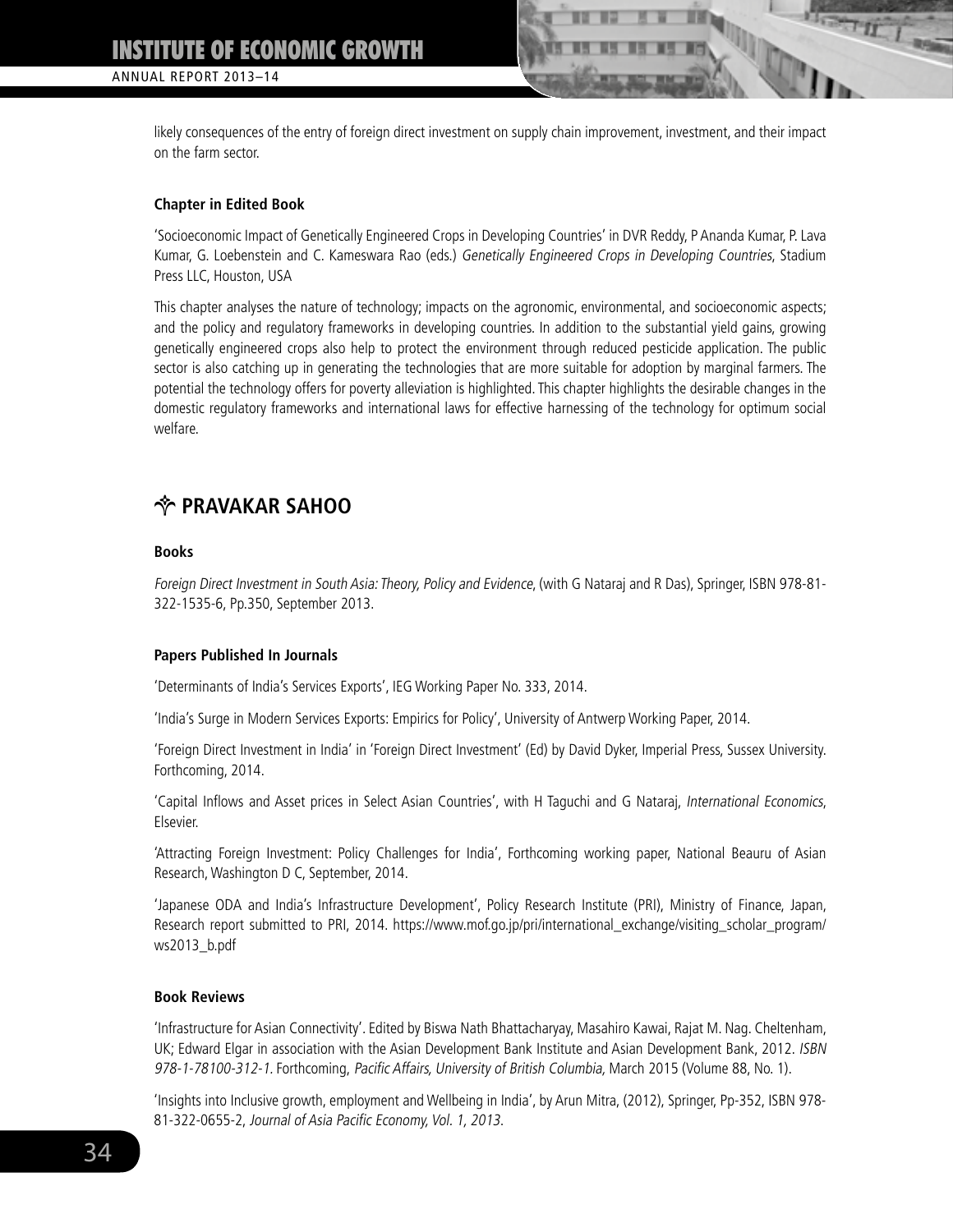'Insights into Inclusive growth, employment and Wellbeing in India', Mitra, A., (2012), Springer, Pp-352, ISBN 978-81- 322-0655-2, Indian Journal of Human development, Vol 7 No 1, 2014.

#### **Newspaper and Magazine Articles**

'India's 2014 Budget: Enduring Challenges and New Responses', Q &A published by the National Bureau of Asian Research.

'Will India smash FDI Ceiling on defence, 21 June 2014. East Asia Forum.

'Japanese ODA to India's Infrastructure Sector: Win-Win Situation', Business Bhaskar, 30th April, 2014.

'FDI Reforms in India: Steps in the Right Direction', December issue of Yojana, 2013, journal of Planning Commission, GoI.

'Leaving Pakistan–India trade barriers up ties political progress down', 28 August 2013 http://bit.ly/pakindia

# **☆ CSC SEKHAR**

#### **Chapter in Edited Book**

'India's Agricultural Exports: Prospects and Constraints', Orient Blackswan

The study attempts to identify the export trends of different agri-commodities to identify dynamic and less dynamic commodities. We have used two different approaches for this: (1) Balassa index of Revealed Comparative Advantage (RCA) and (2) a composite measure of export dynamism. Our results suggest that the exports of commodities crucial for India's domestic food security, such as, rice, wheat, and sugar, are either stagnating or completely lagging. This may be due to the precautionary trade policy related to these commodities, based on domestic food security considerations. Other commodities that are stagnating or lagging are the ones that require processing, such as fruit and vegetables and fresh fruit juice. Therefore, binding constraints to export growth appear to be domestic food security considerations and processing infrastructure. Commodities that do not face these constraints such as oilcakes and cotton appear to be performing better.

# $\diamondsuit$  SURESH SHARMA

#### **Papers Published in Journals**

'Consequences of Domestic Violence on Child Growth and Nutrition in India', Demography India, 41, 101–120, 2013.

'Contraceptive Choices among Indian Women: Is the Role of Women's Education Overemphasized?' International Journal of Current Research, 4 (12), December 2012, pp.180-186, published 2013.

'Contraceptive Use among Adolescent Women in Rajasthan', Shodh Prerak, II (2), 24–36, April 2012, published 2013.

'Impact of Education on the Contraceptive Choices of Indian Women', Indian Journal of Population Education, vol. 58, July–September 2012, pp 26-41, published 2013.

#### **Books**

(co-authored with William Joe et al.) 'NRHM: An Unfinished Agenda', Bookwell, Delhi, forthcoming September 2014.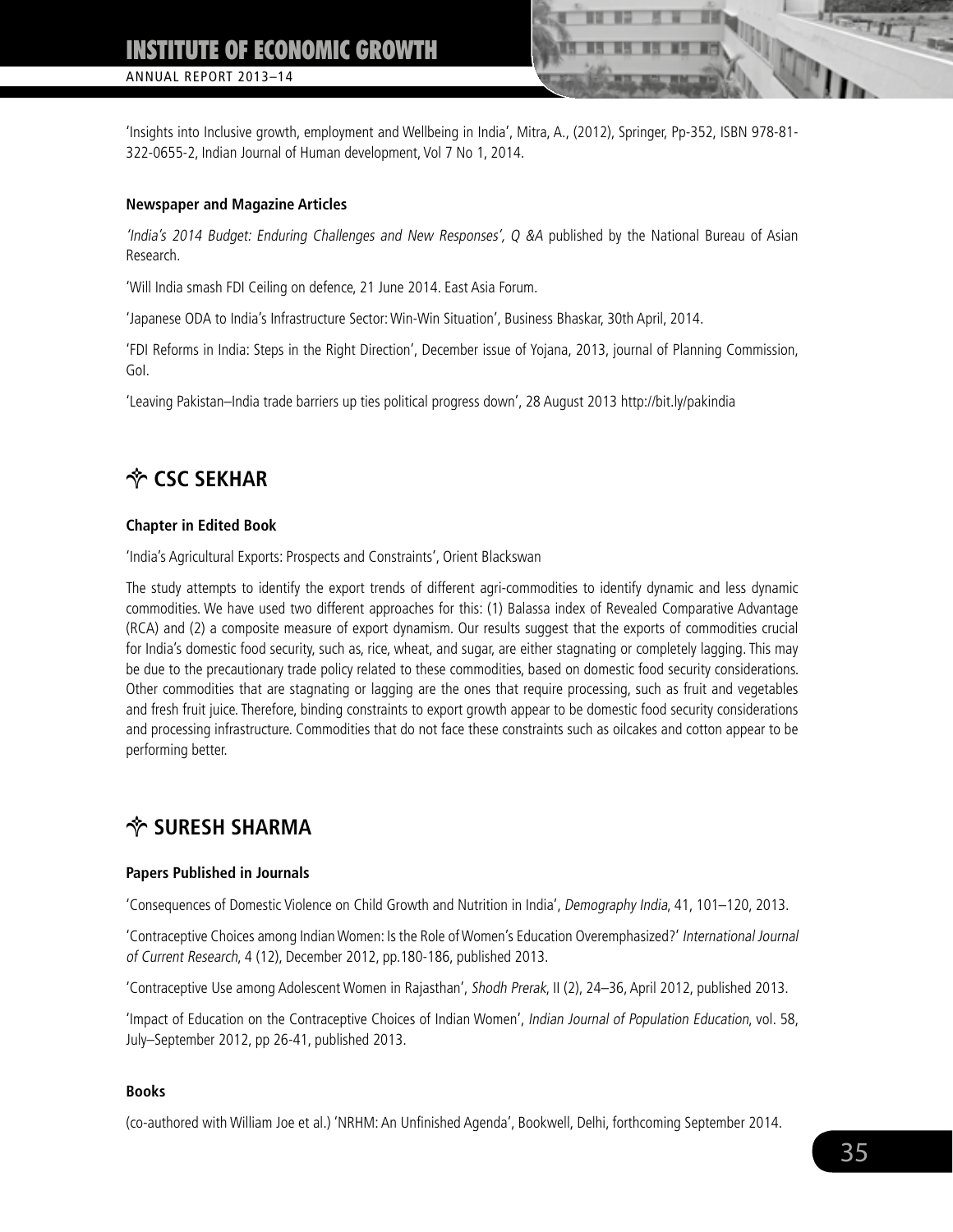# **<u>❖ SANJAY SRIVASTAVA</u>**

#### **Books**

Sexuality Studies (contributing editor), Oxford University Press, 2013

Entangled Urbanism: Slum, Gated Community and Shopping Mall in Delhi and Gurgaon, Oxford University Press (forthcoming)

#### **Research Papers**

'"Same Sex", the Five-Year Plan Hero, and Men on Footpaths and in Gated Communities: On the Cultures of Twentieth-Century Masculinities in India', in Rohit Dasgupta and Moti Gokulsing (eds.) Masculinity and its Challenges in India. Essays on Changing Perceptions. McFarland Publishers, Jefferson, NC., 2013

'Introduction', in Sanjay Srivastava (ed.) Sexuality Studies. Oxford University Press, Delhi, 2013

'Neighbourhood, City, Gated Community: the Spatial Cultures of Indian Pornography', in Sanjay Srivastava (ed.) Sexuality Studies. OUP, Delhi, 2013

'Thrilling Affects: Sexuality, Masculinity, the City and 'Indian Traditions' in the Contemporary Hindi 'Detective' Novel', special issue of Interventions. Journal of Post-Colonial Studies,, Volume 15, Issue 4: 567-585, 2013

'Shop Talk: Malls and their Publics', in Nita Mathur (ed.) Consumer Cultures, Modernity and Identity. Sage, New Delhi, 2014

'Schooling, Culture and Modernity', in Meenakshi Thapan (ed.) Oxford University Press Reader on the Sociology of Education. Oxford University Press, Delhi, in press 2014

'Divine Markets: Post-nationalism, Religion and Moral Consumption in India', in Fillipo Osella and Daromir Rudnyckyj (eds.) Religion and the Morality if Markets. Cambridge University Press, Cambridge, forthcoming

'Urban spaces, Post-nationalism and the Making of the Consumer-Citizen in India', in Partha Chatterjee, Tapati Guha Thakurta and Bodhisattava Kar (eds.) New Cultural Histories of India. Oxford University Press, New Delhi, forthcoming

'Modi-masculinity: Media, Manhood and 'Traditions' in a Time of Consumerism', Television and New Media, forthcoming

#### **Occasional Paper**

'Sexuality and Culture in India: Sociological Approaches', Occasional Paper, Department of Sociology, Pune University, 2013

#### **Newspaper and Magazine Articles**

'Alphabetical Order to Discrimination', The Hindu, April 3, 2013

'Behind India's Urbanism', The Hindu, August 3, 2013

'The Nation and its Children', DNA, August 15, 2013

''Family Honour' and 'Values' Give Immunity to the Predator at Home', DNA, September 13, 2013

'We Don't Need the Hangman's Noose', Hindustan Times, September 26, 2013

'We Need a Better Public Transport System, Not Bicycle Paths', Hindustan Times, October 27, 2013

'The Talwars are not 'Freakish' People', Hindustan Times, December 1, 2013

'Sexuality and New Politics in Light of the Tejpal Case', DNA, December 1, 2013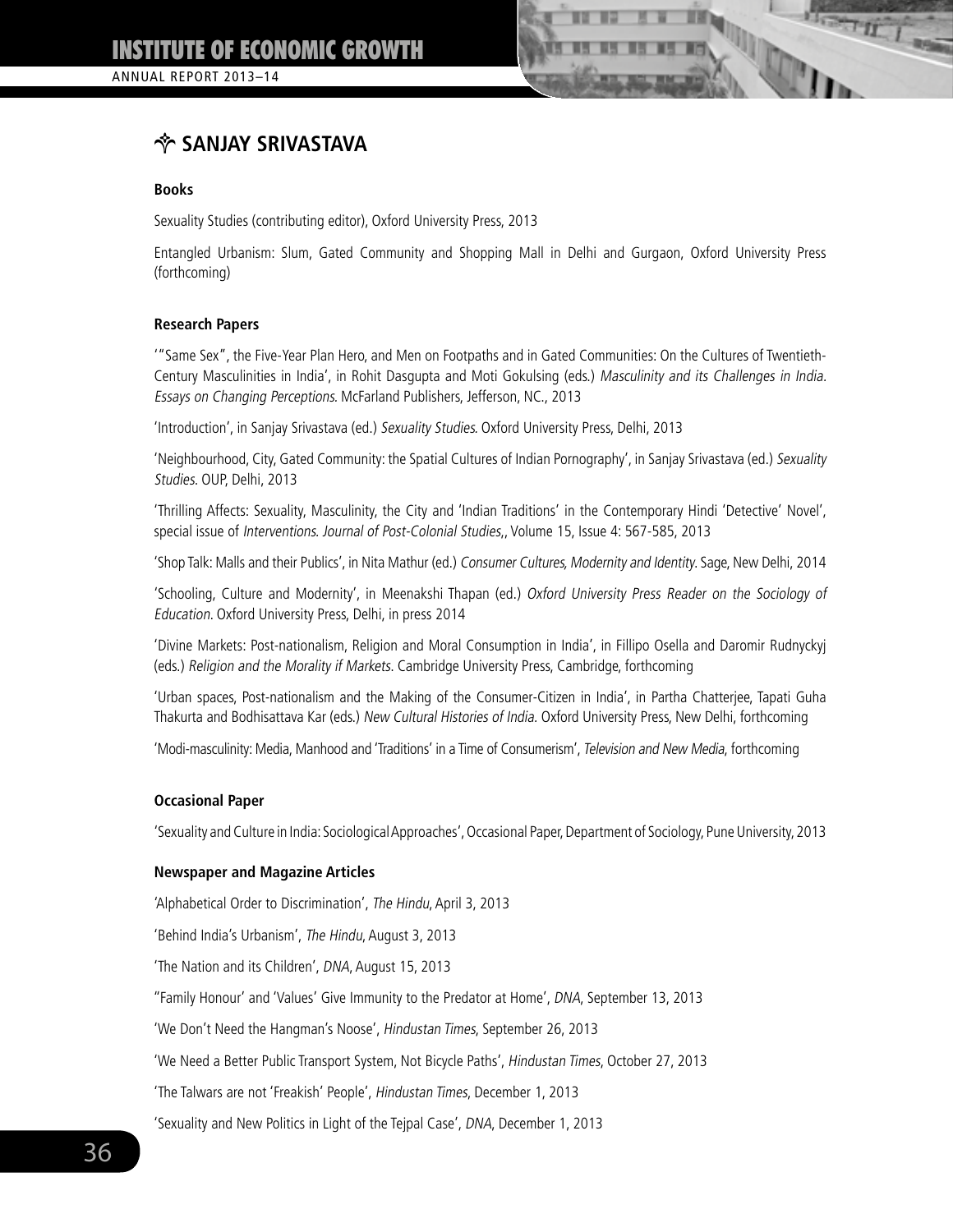# TUTE OF ECONOMIC GROWTH

## Annual Report 2013–14

'One Set of People versus Another', Hindustan Times, 15 January 2014 'Is India faithful to the Spirit of the Constitution?', DNA, January 26, 2014. 'AAP and its Anti-Politics', DNA, February 15, 2014. 'Where Every House is Like a Clenched Fist', Hindustan Times, March 25, 2014. 'Fascism, in Other Words', Indian Express, April 15, 2014. 'Turning Guns into Ploughs is not so Farfetched', May 5, 2014 'Political Change does not Equal Social Transformation', Hindustan Times, May 27, 2014. 'High cut-off Tend to Cut Off Learning Abilities', Hindustan Times, July 9, 2014 'The Stranger Without a Memory', India Today, 14 July, 2014.

# $\hat{\mathcal{S}}$  AMARNATH TRIPATHI

#### **Chapters in Edited Books**

'How Strong is the Threat of Climate Change for Paddy?' (with Brajesh Jha) in Climate Change and Crop Production (eds J. C. Dagar, A. Arumachalam, and A. K. Singh), Aviskar Publications, January 2014

'Profitability, Crop Productivity, and Farm Income in India' in Agrarian Crisis in India: The Way Out (eds. K. S. Chandra, V. Suresh Babu & P. K. Nath), Academic Foundation, December 2013.

#### **Journal Article**

Economic Growth in Uttar Pradesh during High Growth Regime of India', The Indian Economic Journal, Vol. 60(3)

#### **Working Paper**

'Socioeconomic Backwardness Increases Climate Change Vulnerability: Evidence from Uttar Pradesh', IEG Working Paper 337, 2013-14, June 2014

#### **Newspaper Articles (Hindi)**

'Badalti Siyasat', Dainik Jagran, 24 June 2014

'Lubhawni Rail', Dainik Jagran, 15 February 2014

'Khadya Suraksha Ka Naya Pahlu', Dainik Jagran, 28 September 2013

**THE CONTRACTOR**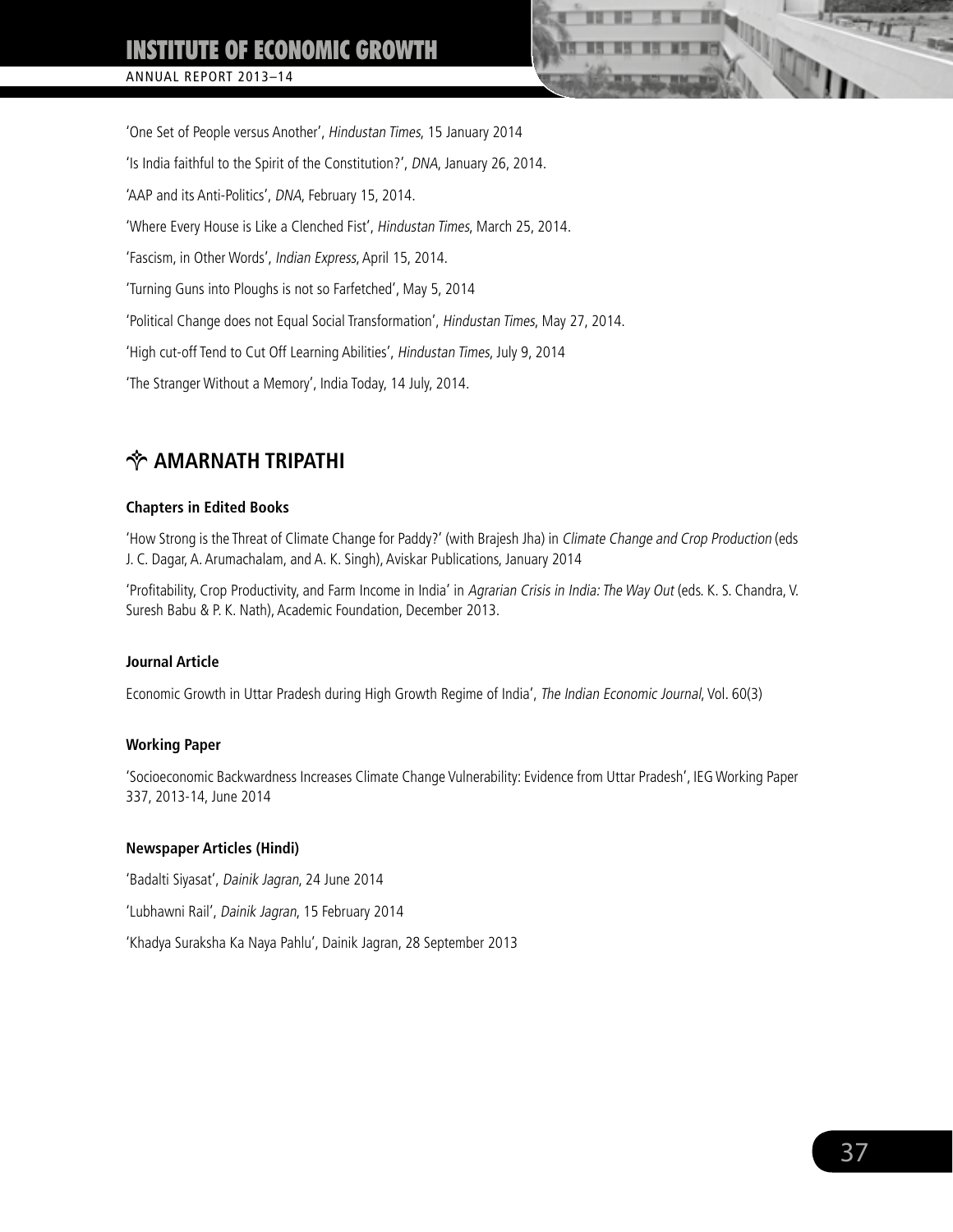h

m.

ոս ումղ

иm

я

**THE LE**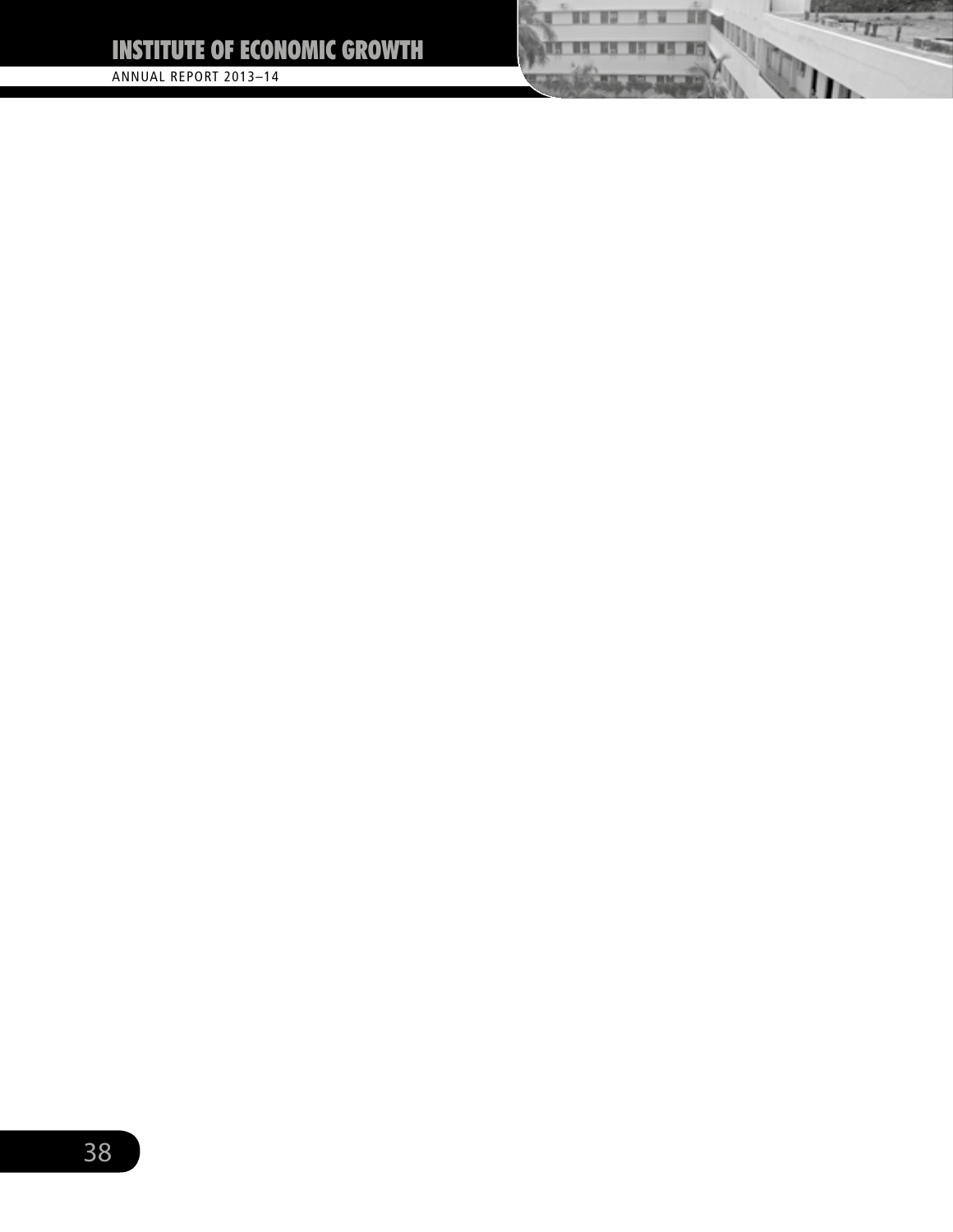# Institute of Economic Growth Annual Report 2013–14



(L–R) Nitin Desai (Chairman, IEG) and T N Madan (Honorary Treasurer, IEG) inaugurate the P N Dhar Room.



(L–R) Nitin Desai (Chairman, IEG) and T N Madan (Honorary Treasurer, IEG) inaugurate the A M Khusro Room.

 $71$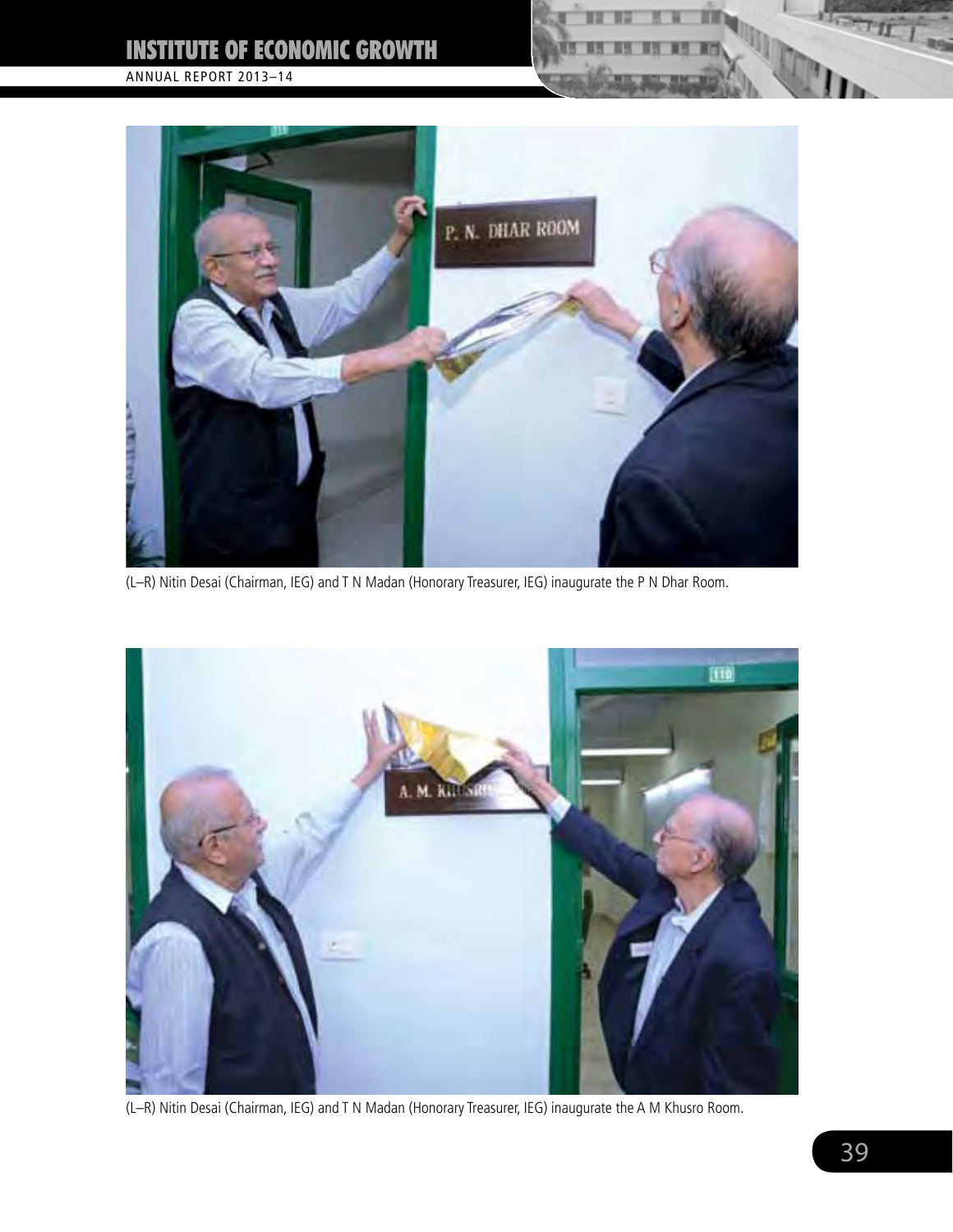

The chairman, director, and honorary treasurer of the IEG felicitating colleagues Sushil Kumar Sen, P K Jain, Ram Murat Tewari and R Viswanathan (L–R) on completing 25 years of service.



Ram Singh, Mess Bearer, won second prize in the volleyball competition in the inter-district sports competition organised by the South District Zilla Panchayat, Government of Sikkim, 2013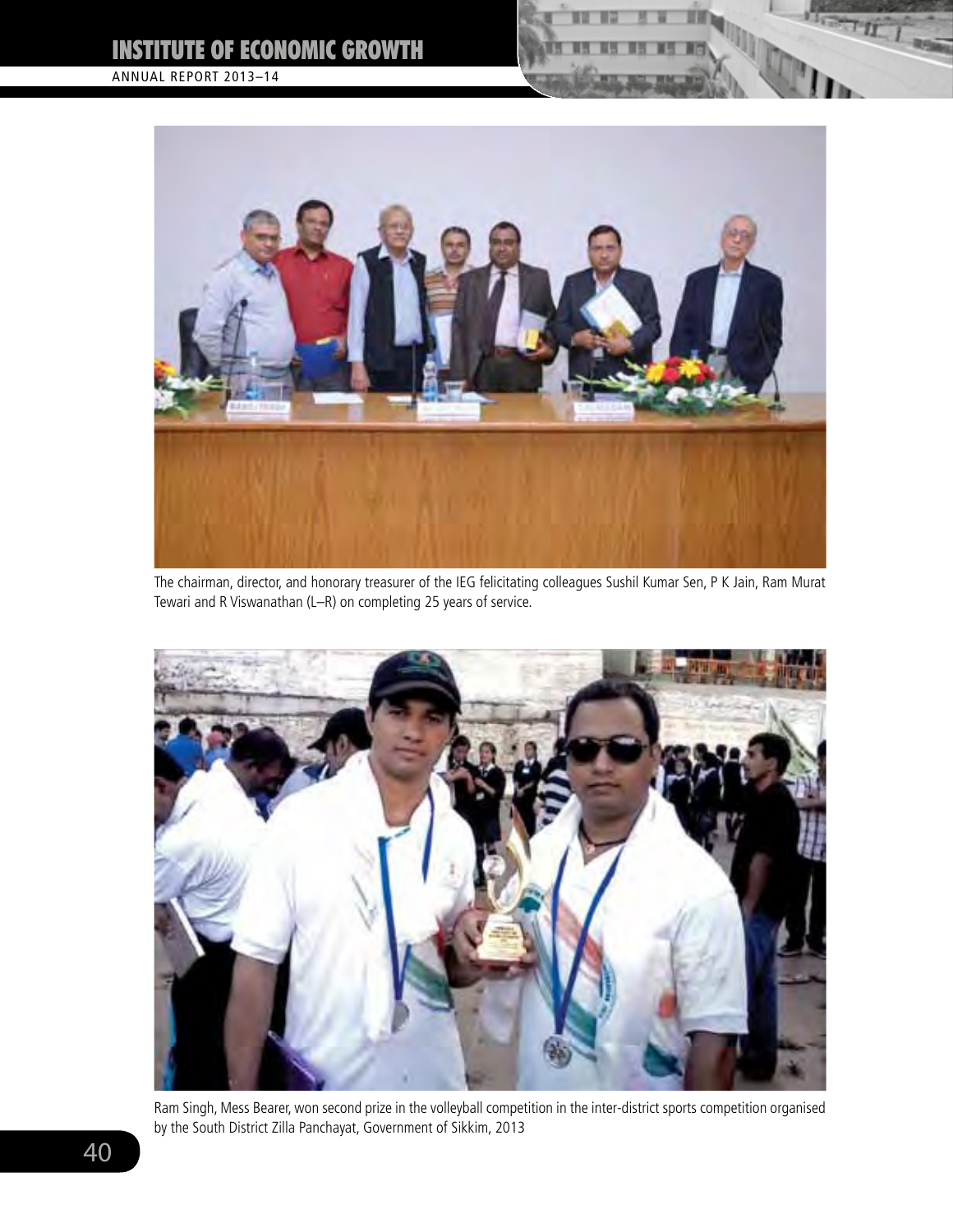# Faculty: Ongoing Projects/Studies

## **SEAMAL**

'Gender and Group Farming in Kerala: A Study of the Kudumbashree Experience', Kudumbshree Mission, Kerala, 2012 onwards

This study examines the functioning and challenges of group farming in India through an-depth study of the Kudumbashree experience in Kerala. It provides a comparative perspective of women's farming groups cultivating largely for subsistence and those cultivating largely for the market. It also compares group farms with the individual farms of a sample of group members. Lessons will be drawn and policy recommendations made both to strengthen the current groups and for replication in other states. Primary data is being collected.

'Women's Group Farming in Andhra Pradesh', Society for Elimination of Rural Poverty, Andhra Pradesh, 2012 onwards

This study examines the productivity, history and constraints of women's group farming in Andhra Pradesh (AP) in comparison with individual family farming. The analysis will be based on a rigorous empirical analysis of primary data, being collected from a sample of farms in three districts of AP where such group farming is being practised since 2001.

## **SEX PRADEEP AGRAWAL**

'Can Foreign Portfolio Investment Contribute to Post-2015 Development Goals in Asia?'

This paper analyses the impact of foreign portfolio investment (FPI) inflows on domestic investment and GDP growth in the host country, using panel data from ten Asian countries for the period 2000-2012. We find that increases in the FPI inflows in Asia were associated with considerably increased domestic investment. The impact of FPI inflows on GDP growth is also found to be strongly positive and significant. These results suggest that developing countries should promote inflows of FPI to supplement resources for meeting post 2015 development goals.

(with Durairaj Kumarasamy) 'Economic Impact of Foreign Portfolio Investment in India'

FPI underwent a volatile movement in India during the last twenty years. Particularly, FPI flows into India turned negative during Asian crisis in 1997-98, US financial meltdown in 2008-09 and EU crisis in 2011-12 respectively. The surge in capital inflows, especially portfolio inflows, has been induced by push factors related to the global economic environment, and pull factors related to post-crisis changes in India. Against this background, we propose to examine the impact of foreign portfolio investment on economic growth, investment, current account deficit and exchange rate levels and its volatility. The effects and policy implications of portfolio inflows are particularly important in implementing appropriate policy measures to deal with speculative shocks.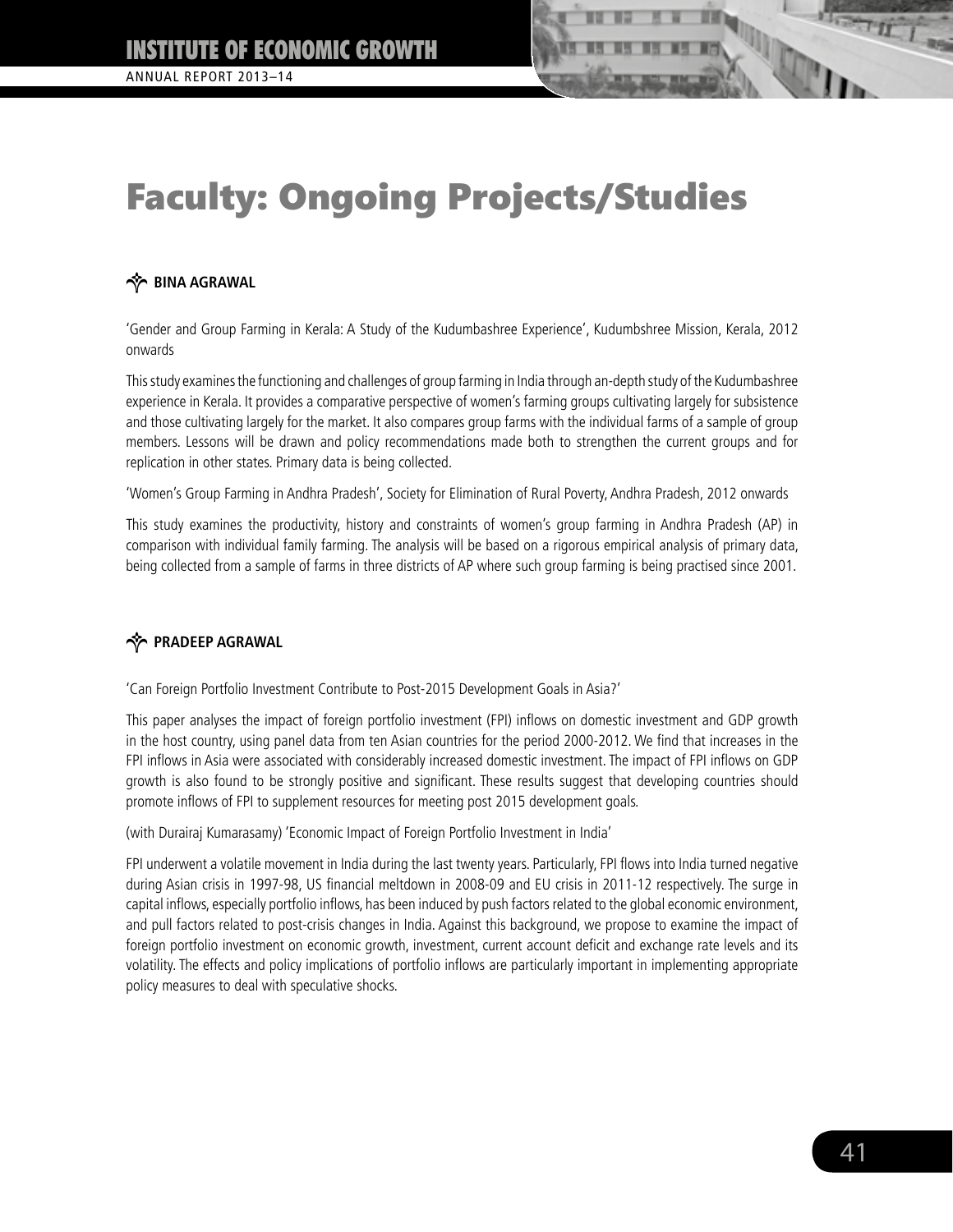## **S** MONEER ALAM

'Inequalities in Elderly Health and Well-being: An Exploration'

With a spurt in ageing and poor old age health, analysts are now increasingly concerned about the health and wellbeing of the elderly populations. A great deal of this concern was however drawn with a growing realization about the specialized healthcare needs of various old age diseases and psycho-mental distresses; altogether eroding later life wellbeing. In many countries, and particularly in India, a clear cut evidence on some of these issues is almost nonexistent. Using a recent elderly survey, this study therefore attempts to: (1) derive an aggregate indicator of health-related wellbeing (HWI) for older persons, combining aspects of their functional health, chronic conditions, loco-motor disabilities, subjective health assessments (GHQ-12),and satisfaction with life using SUBI-9 scale; (2) examine disparities across groups in terms of HWI; (3) explain observed variances in the HWI, and (4) identify policy measures to augment state interventions.

(with Pratima Yadav) 'Fiscal Implications of a Universal Old Age Pension Scheme: Some Results for India'

This exploratory analysis is an attempt to examine the overall budgetary implications of a universal non-contributory and non-means tested old age pension in India. Using secondary data sources (UNDESA, NSS, CSO, RBI, etc.) for age-wise projection of population and various social protection norms adopted recently in India to support the BPL populations, the study attempts to undertake a few simulation exercises to assess the fiscal implications of a universal old age pension. The simulation exercises were conducted by using different entitlement ages and pension amounts after making adjustments for inflation and wage growth rates. The study observes that the burden of such a pension (or total outgo) as a percentage of GDP may not be very big and would hover around 1 to 1.5 percent of total GDP. The burden reduces as the entitlement age increases or the pension amount reduces. Yet another way to reduce the fiscal burden is to bring the pension under direct tax system.

## **SP AMITA BAVISKAR**

'Demolishing Delhi: Landscapes and Livelihoods in Liberalizing India'

This study focuses on changing landscapes and livelihoods in Delhi at the intersection of three sets of inter-related processes: (i) economic liberalization, (ii) the growth of the middle classes, and (iii) the rise of an activist judiciary. It analyzes these changes in the city's economic, social and political life as a context for the phenomenon of bourgeois environmentalism, a cultural sensibility that drives collective action in pursuit of urban order, safety and health. It examines how bourgeois environmentalism narrows the discourse of public interest and citizenship in Delhi, and how excluded social groups strive to escape its constraining effects.

'Food Practices in North India: Environment, Production and Consumption'

The multiple routes of Indian modernity can be traced through shifts in the modes of producing and consuming food. This study attempts to analyse some of these shifts by examining changing food practices in post-Independence India. It locates these changes in the context of the political economy of agriculture since the Green Revolution which brought about a profound re-articulation between food producers and consumers. It delineates the widening circuits of food as a commodity form within the home and outside. The study juxtaposes changes in affluent and middle-class consumption with the persistence of hunger and malnutrition among the poor.

'Flora and Fauna of Rashtrapati Bhavan book project'

This volume focuses on the making of the President Estate's flora and fauna from colonial times to the present. Its central theme is nature and culture: how vegetation and animal life in this place emerge from the interaction between natural elements such as topography, climate, soil and water, and the cultural work of landscaping and cultivation which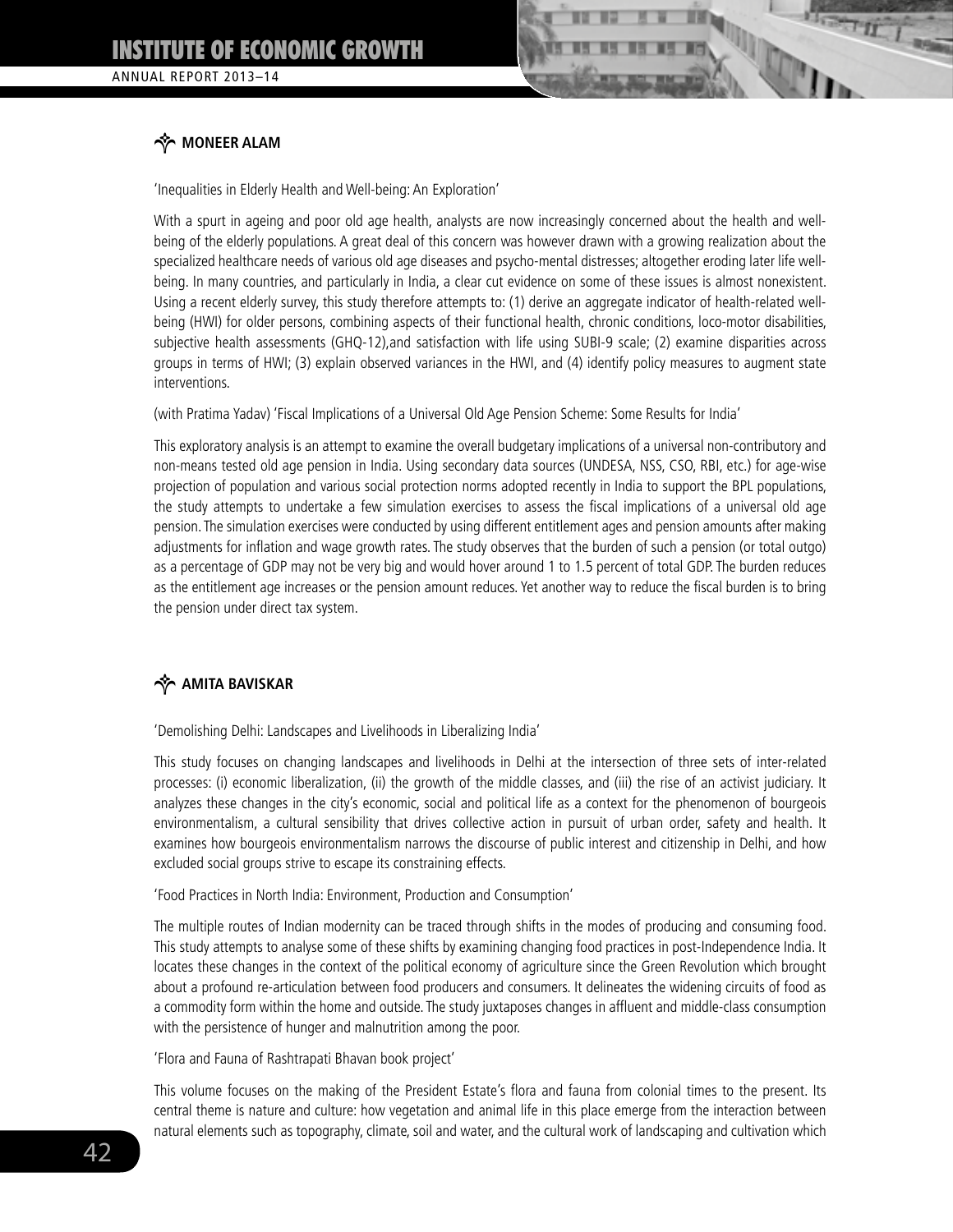is informed by systems of thought, technologies and organization. The volume will not merely describe the flora and fauna of the Rashtrapati Bhavan but show how they have come into being, as a result of an ongoing process marked by imagination and effort.

## **ী** T.A. BHAVANI

'Indian Manufacturing Sector: Performance and Constraints over It'

Despite inheriting a reasonable industrial base at the time of independence and adopting an industry-based development strategy, India failed to have successful industrialisation and adequate diversification of its production structure away from agriculture towards industry. Rather, it showed premature and rapid diversification to services. Why did Indian industry, especially manufacturing, remain under-sized and under-perform? I propose to critically review the existing literature on important aspects of manufacturing such as size structure, composition, employment and informal sector to look for answers for the failure of Indian industry, specifically the manufacturing sector.

# **T**<sup>→</sup> R S BORA

Utilization of Maternal and Child Health services by the Scheduled Castes and Scheduled Tribes in Shivpuri District of Madhya Pradesh

The proposed study intends to examine the extent to which SCs and STs avail maternal and child health services (ANC, PNC services and institutional delivery) and the economic, socio-cultural and access-related obstacles to availing such services. We also propose to examine the impact of poor access to ANC/PNC services and low proportion of institutional deliveries on birth outcomes (in the form of normal deliveries, normal weight babies, live births, low neonatal mortality rates and birth dose of polio vaccine). The success of government policies to increase awareness among SCs/STS and provide them with incentives to access delivery-related services is also being evaluated. The proposed study plan to have two phases: in the first phase we have completed an analysis of unit level data from the National Family Health Survey (NFHS-I and NFHS-III), and the second phase based on a primary survey, the analysis based on the primary survey has been completed and the drafting of the chapters is in progress.

'Working and Living Conditions of Migrants Informal Workers after Liberalization: A Study of Slum Dwellers in Three States', IEG/IDRC, January 2013 to October 2014.

In view of increasing rural urban-migration, urbanization and informalization of the economy, workers' working and living conditions in the context of the inclusive growth and poverty removal is a matter of concern. The analysis of the study reveals that migrant workers are not only engaged in low-productivity insecure jobs with low incomes and wages, but are denied access to medical, health and social security provisions. The quality of economic growth in postliberalisation India has not been inclusive. Policy planners need to generate enough jobs in the country's urban areas so that young migrants can get decent employment opportunities for their sustainability and poverty removal.

'Study on implementation and utilization of National Rural Health Mission (NRHM) components in Jalore and Dungarpur district of Rajasthan: A Comparative Study of Tribal and Non-Tribal Districts', self-initiated, December 2013 to November 2014.

The available demographic and socio-economic indicators for some Tribal and Non Tribal districts are very poor particularly indicators like IMR, MMR and TFR are very high and the literacy among women is very low. How far the initiatives pursued under NHRM activities has been effective in improving these indicators in both categories of districts. Briefly, this paper seeks to assess the outreaching of NRHM activities to the rural communities at large and to the underprivileged section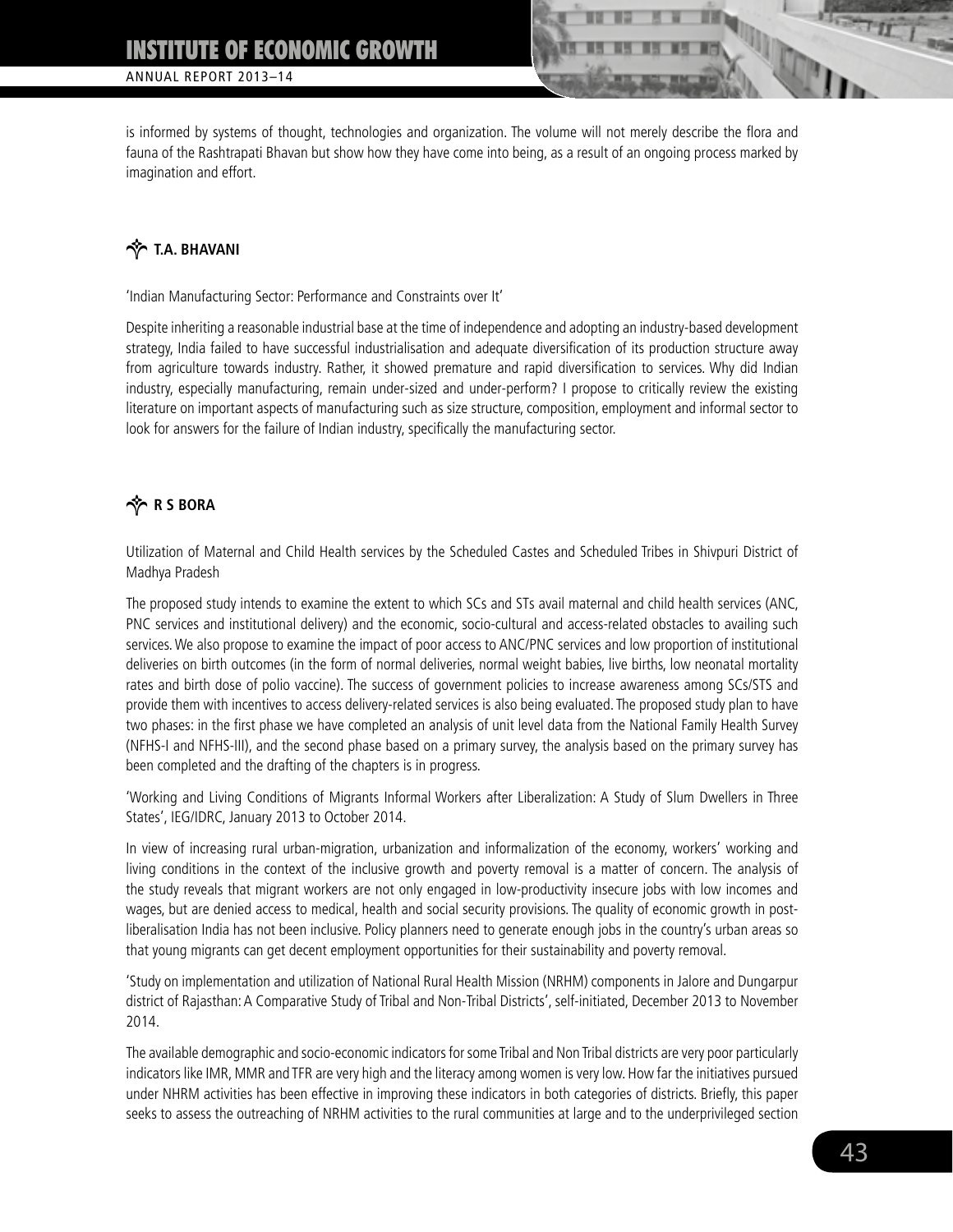of population in particular. It further aims at finding out the differences in utilization of services and implementation of NRHM activities between a focused tribal district (Dungarpur) and a non-focused district (Jalore); however, both are backward and poor in their socio-economic development.

## **SANGEETA CHAKRABARTY**

'Is Gold a Hedge or Safe Haven? An Analysis of Stock and Gold in India', self-initiated.

Gold is always considered a safe asset. Static and Dynamic regression model is used in order to investigate the existence of gold as a hedge or a safe haven for stocks

'Inflation and Economic Growth: Evidence from SAARC Countries and China', self-initiated.

In the economic literature, the relationship between inflation and economic growth is very important topic. It is generally stated that high rate of inflation causes problems not only for individuals but for economic growth also. This paper investigates the short run and long run relationship between inflation and economic growth of SAARC countries along with China over the period of 1980-2013. Vector Error correction and Granger causality test were used to find the short run dynamics of the relations hip between the two stated variables and identify the direction of causality

(with Arup Mitra) 'Economic growth, Fiscal Deficit and Employment in India: An Econometric Analysis'

The impact of fiscal deficit on economic growth is now a debated issue in India. One view suggests that a high fiscal deficit is harmful for growth. In the backdrop of this view, it is a great importance to assess empirically how fiscal deficit impacted the growth and employment in the last few decades. This study proposes to show the existence of short and long run relationship between economic growth fiscal deficit and employment(public and organized private sectors,gender wise) in India over the period of 1980-2013 using co-integration test,Granger causality test and Var model. These results have important policy implications.

## **S NIMAI DAS**

'Rethinking Ricardian Approach to Single Crop Modelling: A Discrete Choice Approach for Climate Change Adaptation in the Tea Economy', self-initiated, April 2013 to August 2014.

This study sheds light on climate sensitiveness of tea plantation sector by assessing the functional relationship of net revenue from tea farmland with climatic variables, and then simulates the impacts of foreseeable climate change on tea economy in India. Employing the Ricardian technique in single-crop modeling for optimum production behavior of tea growers, the farm level multinomial logit choice probability would be estimated through a micro-econometric analysis of climate change adaptation in the random utility model followed by estimation of 'outcome-equation/expected-profit' with semi-parametric approach of selection bias correction.

**'**Operationalizing Capability Approach for Inequality and Empowerment on Gender driven Participatory Forestry Program: A Structural Equation Modelling', IDRC-TTI, November 2013 to September 2014.

The aim of this study is to arrange the capability approach into a formal framework using the structural equation modelling of latent variable(s) to assess inter- and intra- household gender inequality (functioning capability) and empowerment (agency capability) for joint forest management. It is in progress, and likely to be completed by December 2014.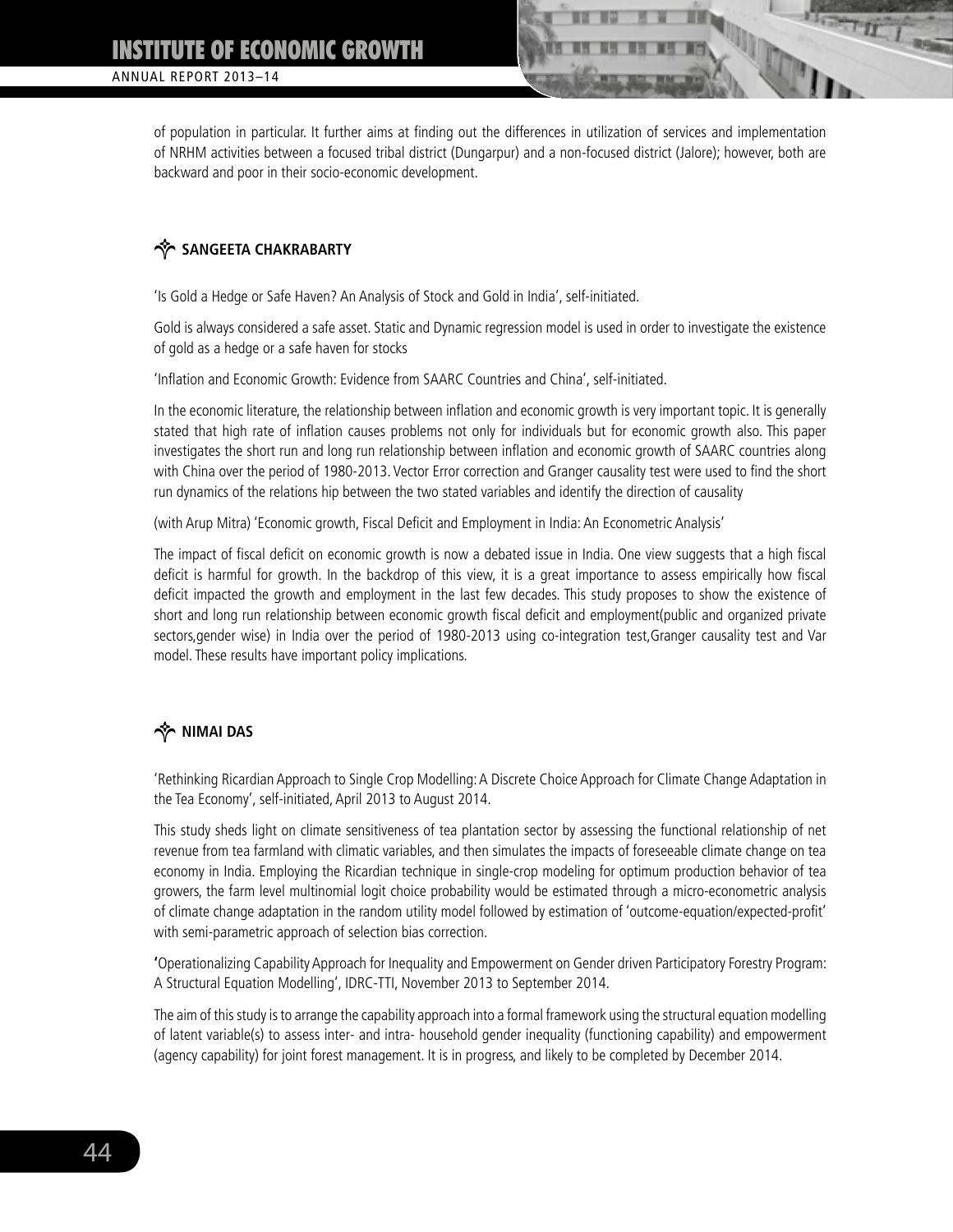# **SAUDAMINI DAS**

Heat Waves and Role of Awareness Campaign in Reducing Health Effect

This study looked into the relative effectiveness of different media that were used to disseminate the Information Education and Communication material on dos and don during heat wave days to avert heat stroke mortality in the state of Odisha. I analysed the district level death occurrences from heat stroke using count models and examined the role of media, used on the same day or on previous days, by clubbing them as either print, audio or video media. A daily panel data set consisting of only summer days (15th March to 20th June) of years 2005 to 2012 for each of the 30 districts of the state was used in the analysis. The results showed video media being more effective in reducing deaths followed by newspapers and radio.

## $\hat{\gamma}$  PURNAMITA DASGUPTA

'Evaluating expert opinion on India's climate policy: opportunities and barriers to low carbon inclusive growth', collaborative research paper, under journal submission.

Ill Fares the Atmosphere, Ill Fares the Land; Climate Change and Rural Societies, collaborative, self initiated study with University of Greenwich, UK.

Cost Disabilities of Hill States in India, Project for the Fourteenth Finance Commission; October 2013 – July 2014.

Disparities exist in developmental status, as evidenced by socio-economic indicators, across hill and plain area dominated states, and within hill states as well. The interplay of biophysical and economic factors has implications for sustainable economic development of these hill areas. Important basic developmental requirements are the provision of physical infrastructure such as power and roads or connectivity; and the provision of social infrastructure that builds capacity, institutions and human skills, to ensure economic growth such as provision of health and education. This study will conduct a quantitative analysis of the costs of provision of infrastructure and basic services in achieving parity in sustainable development for hill states. The analysis is based on secondary data.

'Climate Change Preparedness in the Health Sector: An Exploratory Study', Project under the IDRC Think Tank Initiative Grant, January to September 2014.

The study examines the level of preparedness and capacity of the health care facilities to respond to potential threats from climatic change. It explores the specific priorities for ensuring sufficient capacity in the health service system to respond to threats such as heat wave or flooding; and aims to map the capabilities need to be developed within the public health care system to ensure safer, better prepared and more climate resilient communities in the future. The data for the study is based on a primary survey and includes both quantitative and qualitative analysis. The study site is the state of West Bengal which is expected to experience a temperature rise of more than 2 deg C fairly early in the time line as per currently available data on climate projections.

'GHG Emissions and Climate Change Mitigation for the Indian Economy', Ministry of Environment and Forests, Government of India; Consortium led by IEG IEG\_NISTADS\_DU. July 2014 – December 2015.

This study is a joint proposal from three institutions with IEG as the lead institution. There are three parallel objectives: (1) to provide scenarios for future GHG emissions from the Indian economy from a macro economic model perspective and the policy options that are available to move to a low carbon growth path from a multi-sector approach perspective; (2) construct detailed sectoral scenarios for GHG emissions and their mitigation options for a sector that is understudied currently in India, namely the waste sector and (3) assess what the above imply in terms of macroeconomic welfare indicators for the economy, with supportive statistical sub-models for capturing the trade-offs and overlaps between GDP growth, urbanization and poverty alleviation.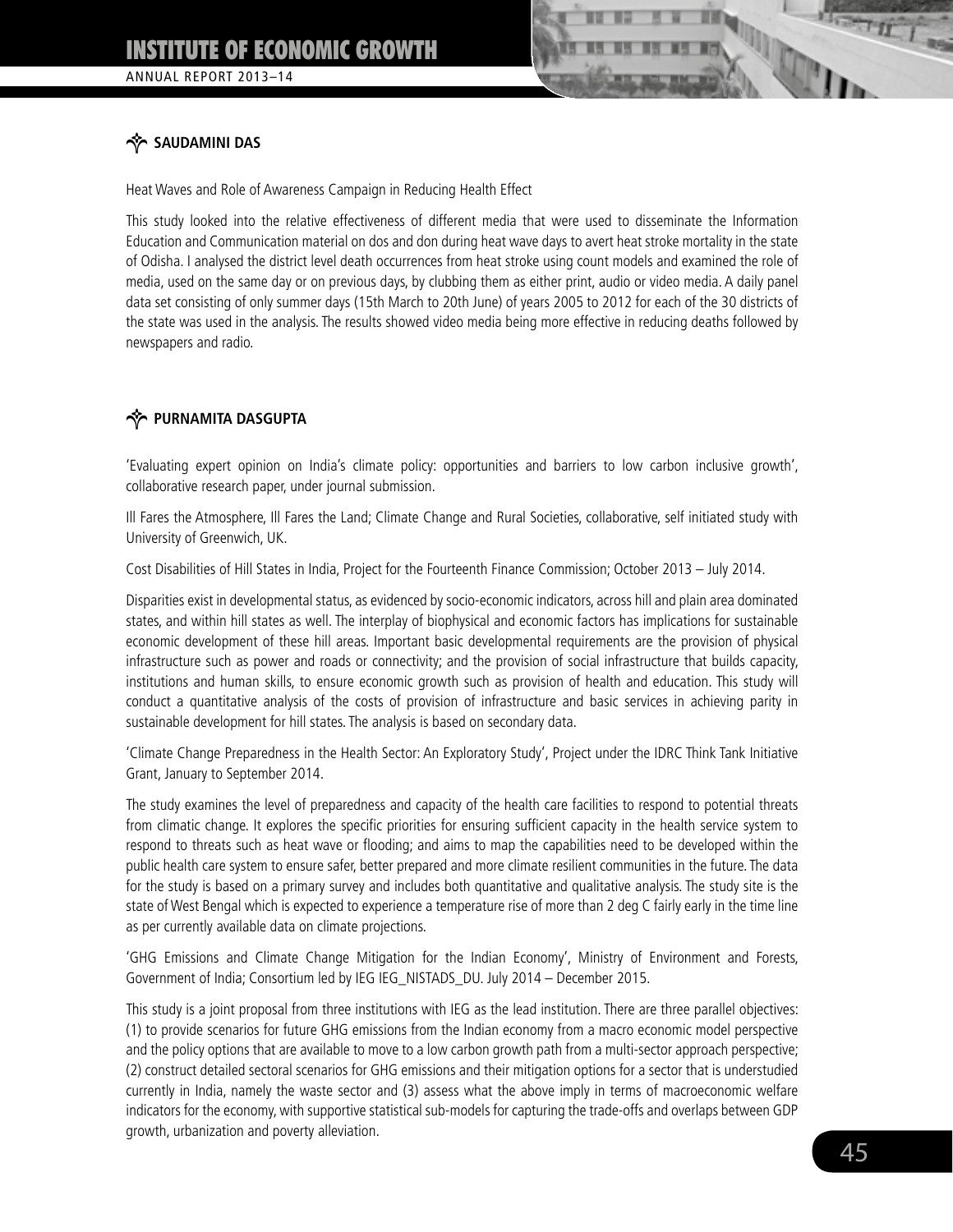Methodology for the study is based on quantitative analysis based on a CGE model, Econometric analysis for macro variables, and modeling of Cost Benefit analysis for the Waste sector; and policy analysis.

## **S** NILABJA GHOSH

'Forecasting Agricultural Output Using Space, Agro- meteorology and Land Based Observations (FASAL)', Ministry of Agriculture, Government of India, 2005-18, 12th Plan period-April 2012- March 2018, Possibility of extension. (with Anita Kumari, Amarnath Tripathi, and M. Rajeshwor)

Using past information and current outlook, crop output is forecasted for major growing states for both kharif and rabi season and also projected at the national level. The estimates are provided to the Ministry of Agriculture, to help in validating official advance estimates. In each season, two mid-season forecasts are issued namely F0: sowing time and F1: end of sowing. Structural econometric equations of area and yield are estimated and forecasts are made using latest information and projected data for alternative weather scenarios. As requested by the sponsor, crop coverage has been extended to pulses, sugarcane, onion and potato. Forecasting for the newly formed states and capturing effects of climate change, technological and promotional initiatives (like Bt cotton, National Food Security Mission (NFSM), Bringing Green Revolution to Eastern India (BGREI) and rise in wage rates are other challenges. For year 2013-14 Kharif and Rabi forecasts are duly submitted. Marginal improvement in agriculture production compared to previous years 2012-13 and 2011-12 is suggested.

'Emerging new Marketing Channels in India's Agriculture'

(Impact of Emerging Marketing Channels in Agricultural Marketing-Benefit to Producer-Seller and Marketing Costs and Margins of Agricultural Commodities) (Coordinated), AERU, Ministry of Agriculture Government of India, 2009-13. (with M. Rajeshwor and Roopal Jyoti)

Reforms in agricultural market through the suggested amendments to the APMC Act have resulted in the emergence of alternative marketing channels. Although the states are moving at varying paces in keeping with their political compulsions, dynamics is noted in all cases. The study compares the emerging channels with the pre-existing traditional channels with a focus on fruits and vegetables to assess the relative efficiency of the new channel based on both quantitative measurements and qualitative perceptions of stakeholder. Team effort involving 10 AER Centres who collected primary data, conducted preliminary analysis and reported state level reality lies in the essence of this nationwide analysis.

'An Assessment of the Extent of Food Processing in various Food subsectors', AERU, Ministry of Agriculture Government of India, 2012 to May 2014

Progress: Drafts submitted in 2012 and January, 2013 Final report submitted in May 2014. (with M. Rajeshwor and Roopal Jyoti)

Food processing, by linking agriculture and industry, presents the possibility of delivering higher productivity and greater profitability to farming while generating employment both within and outside agriculture. Technological progress has in recent decades vastly improved the delivery of food to consumers in more nutrient-preserving, palatable and convenient forms. Food processing can be a way of meeting the changing tastes and needs of Indian consumers, reducing wastage and developing agriculture. A reliable data base open to public assessments and constructed with systematic methods is required for promoting the sector. Moving beyond subjective methods that are based on insights and insider information, this study is a first of its kind to create estimates of the extent to which India's agricultural products are processed. The methodology based on official secondary data was developed through wide consultations with statistical experts and the senior officials of the Ministries of Agriculture and Food processing Industries.

'Multilateral Comparisons of Agricultural Productivity', US Department of Agriculture, US Government, 2012-15 (with Anita Kumari and M. Rajeshwor)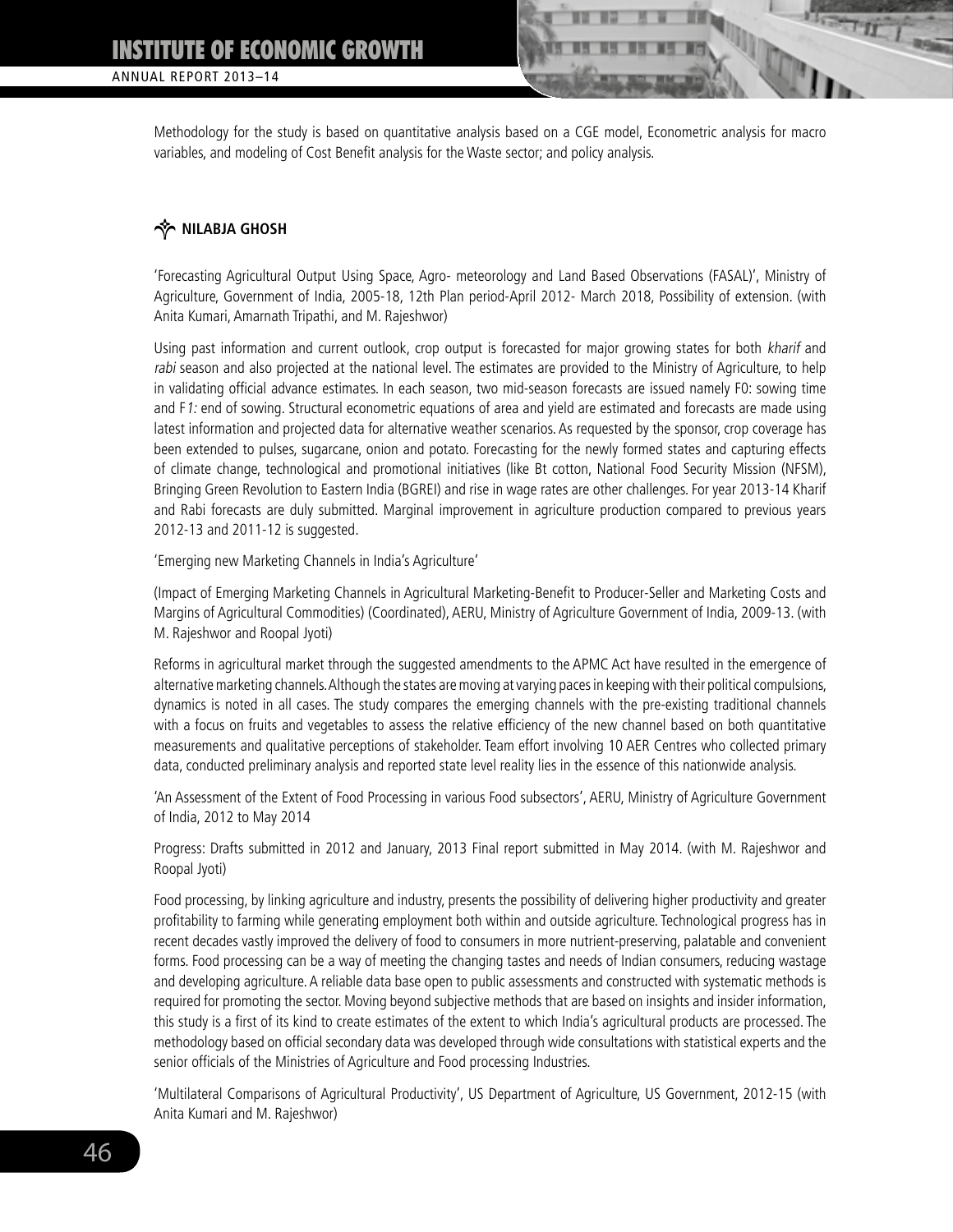Progress: Submitted progress reports with Estimates of Product accounts, Capital stock, Revision and Evaluation of land resources is being initiated

International comparisons of productivity levels require conversion of the values of the economic aggregates to a common currency unit using purchasing power parities. This work, initiated by the USDA, is the Indian component of larger study covering several developed and emerging economies. For estimating productivity, accounting framework outlined in the United Nations System of National Accounts will be adopted to create the product accounts. Data series of other variables like land, capital and other inputs and input services will be created using appropriate valuation methods maintaining consistency of the accounts across countries including EUROSTAT to enable international comparisons. The production accounts and estimates of productivity may be integrated into the WORLD KLEMS project led by Dr. Dale Jorgenson, Harvard University.

'Problems of water and food insecurity in the Indian part of the Koshi River basin: A Study on Agriculture', Koshi Basin Programme, ICIMOD, Kathmandu, Nepal, 2013-16 (with Amarnath Tripathi and Ruchin Verma)

Progress: The inception report and the Second progress report have been duly submitted to ICIMOD.

This study was initiated under the Koshi River Programme of ICIMOD supported by Austrian Aid through the Sustainable Development Investment Portfolio for South Asia. The Indian part of Koshi river basin which lies in Bihar is being studied with special focus on food, water and energy nexus because the population faces food and energy deficiencies despite having fertile soil and abundant water resource. Floods are a recurrent problem in the Koshi basin causing devastation and uncertainty for agriculture. Engineering solutions have created new problems while not eliminating floods indicative of poor management of natural resources that has several adverse implications for sustainable development. The overall study is cross-border in nature drawing participation from China, Nepal and India. Our part of the study will examine the land use, agricultural practices and productivity and efficiency aspects of farming keeping in view the issues of upstreamdownstream linkages with a basin level perspective.

'Demand Supply and Consumption of Milk and Milk products during 11th Five year plan and projections for 12th Five year plan and its cost effective procurement at farm gate', Ministry of Agriculture Government of India, 2014-15 (with Roopal Jyoti and M. Rajeshwor)

A workshop of methodology and design was held in January 2014 and a meeting was held with the Department of Animal Husbandry and Dairying and Fisheries. A TOR is still awaited from the department although the work has been commenced tentatively on our side and based on our interest and understanding. The period of completion is also indicative and would be in keeping with the actual start of the project signaled from the Ministry.

# $\hat{\gamma}$  BISHWANATH GOLDAR

'Energy Use Efficiency in Indian Manufacturing', individually initiated, 1 August 2013 to 31 March 2014.

The energy intensity of India's organised manufacturing has significantly declined since 1992. The factors underlying the growing energy use efficiency in India's organised manufacturing firms will be investigated using firm level data. The aim is to relate improvements in energy use efficiency to (1) substitution possibilities between energy and non-energy inputs; (2) changes in prices of energy input and other inputs; and (3) energy-saving technical change. The role of competitive pressure in enhancing energy use efficiency in Indian manufacturing will also be investigated.

'Elasticity of Substitution between Labour and Capital in Major Sectors of the Indian Economy', individually initiated, principal investigators Prof. B.N. Goldar, Prof. Basanta Pradhan and Dr Akhilesh Sharma, 1 April 2012 to 31 December 2013.

The elasticity of substitution between capital and labour is to be estimated for 15 major sectors of the Indian economy using time series data for the period 1980–81 to 2008–09. A constant elasticity of substitution (CES) production function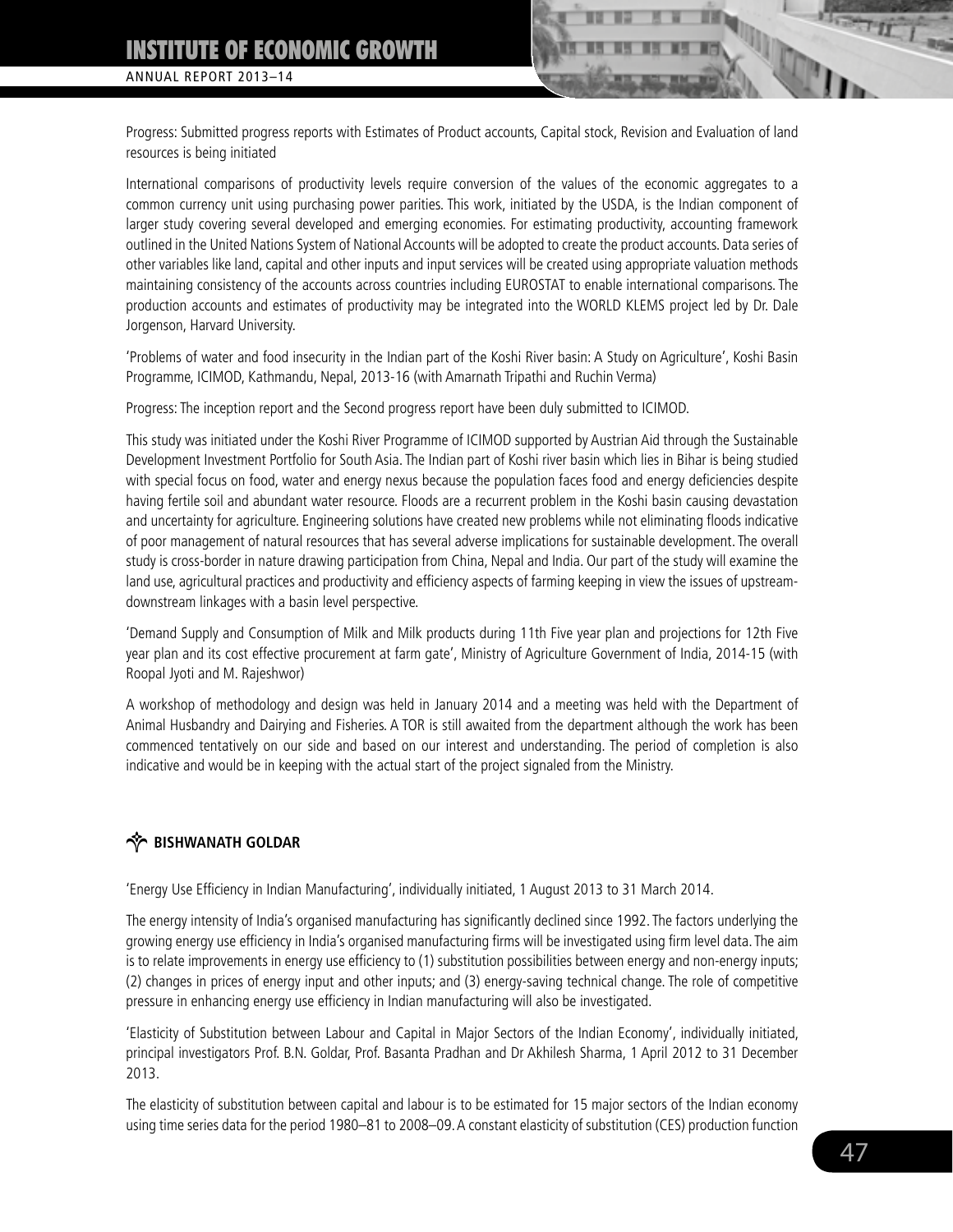specification will be used for making the estimates. Time-series properties of various series will be examined and test of co-integration will be done. Besides estimating the elasticity of substitution, the nature and extent of bias in technical change will be assessed. For manufacturing, a more detailed investigation will be undertaken. The elasticity of substitution will be estimated for individual two-digit industries.

## $\hat{\gamma}$  INDRANI GUPTA

'Knowledge Network to Document Programmatic Learnings from Avahan, the India AIDS Initiative'

The primary objective of the Avahan initiative was to reduce the transmission of HIV to the general population by promoting a scaled HIV prevention model that could be replicated and adopted by various stakeholders. Since the project has completed its operations in India, the funding agency (Bill and Melinda Gates Foundation) intend to catalyze others to take over and replicate their model and key intervention strategies. It was deemed critical to re-evaluate them and to revisit other prevention strategies for suggesting effective program design and uptake for future interventions. This initiative intends to document the major strategies adopted globally for HIV prevention and reviews their efficacy in terms of program design, its costs and outcomes. The output of the five-year grant is going to be measured by the number of articles published in peer reviewed journals.

'Scaling up Health Expenditure for Universal Health Coverage: Prospects and Challenges'

An analysis of states fiscal situation, spending on health and possibilities of expansion to meet UHC needs in light of the projections. Based on a variety of data, evidence and information, we club states based on their ability to roll out UHC. We also look at the Centres potential to increase health spending to the extent mentioned in the Plan document. We conclude by presenting the implications of the results and possible options left to India to move forward on the UHC agenda.

#### 'Understanding Inequities in Nepal'

This research examined the level and trend in out-of-pocket spending (OOPS) on health, and the consequent burden on Nepalese households. Using the Nepal Living Standard Survey (NLSS) data for two periods, the paper looks at the inequity of this burden and its changes over time, across ecological zones or belts, development regions, place of residence, consumption expenditure quintiles and gender of head of the household.

#### 'Universal Health Coverage in India'

A four-year research project has been initiated on the topic of universal health coverage to understand the various sources of health coverage, public expenditure and subsidies on existing health coverage, demand for health care, burden of health expenditure on households including OOPS, links between health expenditure and poverty and publicprivate dimensions of demand for care. The aim is to cover few of these pieces at a time over the four years to build up a complete picture of health coverage in India, so that planning around UHC can be focused and meaningful.

#### 'Urbanization, Urban Concerns and Health in India'

This paper looks at the health implications of rapid urbanization in the context of rapid growth in the slum population in India.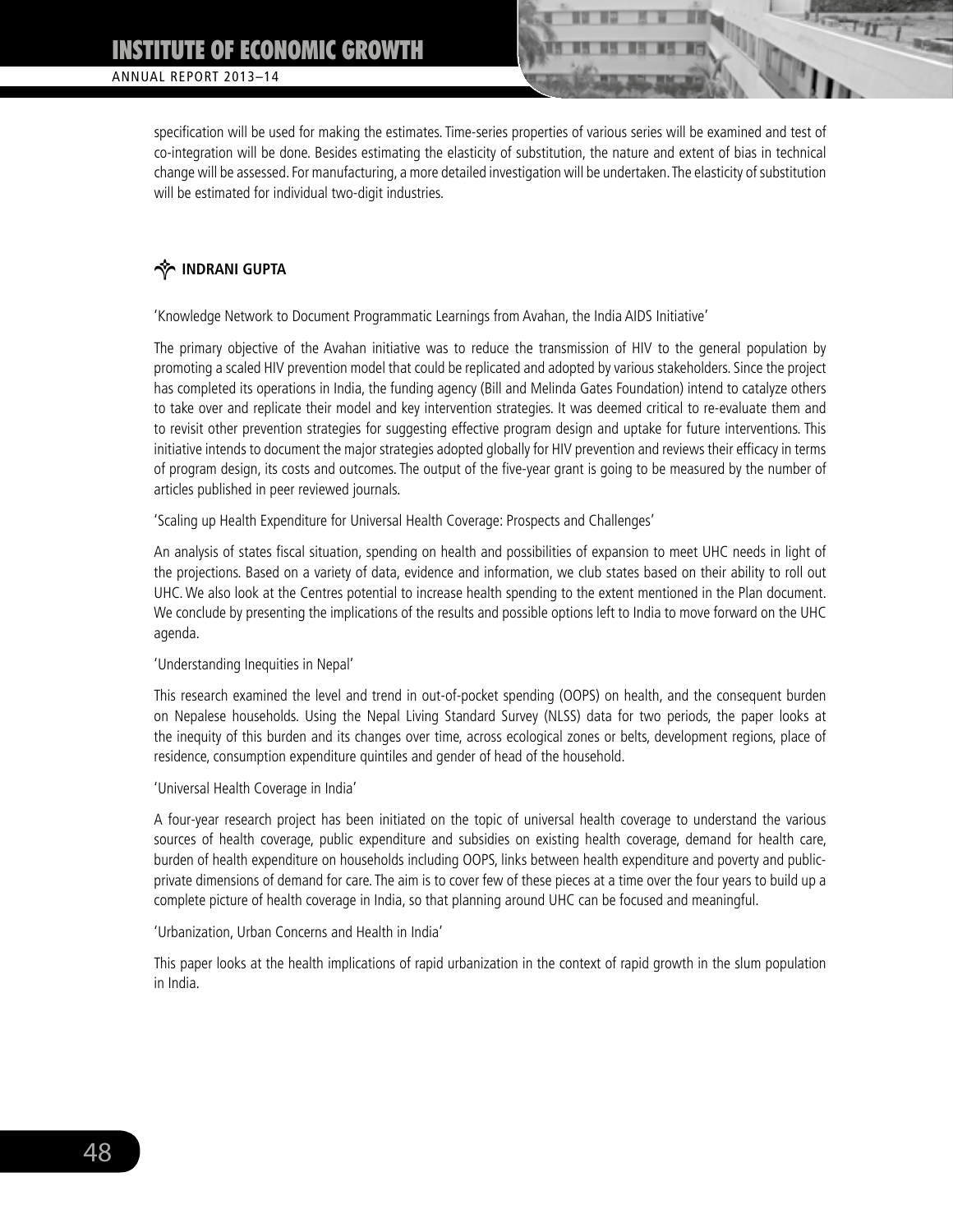

'How to achieve MDG-5: Case of Tamil Nadu' (with Dr Suresh Sharma), IEG-TTI, March-September 2014.

In general, India has made significant progress in reducing maternal deaths however the current rate of reduction may imply that India would be unable to achieve the MDG 5 goal. In this context, the performance of Tamil Nadu is noteworthy. The state has not only been able to reduce the MMR below 100 per thousand live births but has also displayed remarkable improvements in maternal and child health services. With this motivation, the study investigates the following research questions and objectives:

'Demographic Dividend and Economic Growth in India' (with Prof. Pradeep Agrawal), IEG-TTI, February-September 2014.

The paper investigates the linkages among demographic structure, economic growth and other macroeconomic variables for the period 1961-2012 by employing Johansen cointegration technique based VAR model and vector error correction model (VECM). While long-run dynamic linkages among the variables are measured, the vector error correction model is utilised to measure the dynamic adjustments in the short run. The estimates are further used to forecast economic performance of India till 2025. Preliminary finding suggests that there is negative and significant effect of youth dependency ratio on economic growth implying that India could gain from its demographic advantage in terms of achieving steady and higher economic growth.

'Utilization of ANC and PNC services by the Scheduled Castes and Scheduled Tribes in Shivpuri District of Madhya Pradesh' (with Dr R.S. Bora), ICSSR, August 2013 to December 2014.

The proposed study intends to examine the extent to which SCs and STs avail delivery-related services (ANC, PNC services and institutional delivery) and the economic, socio-cultural and access-related obstacles to availing such services. We also propose to examine the impact of poor access to ANC/PNC services and low proportion of institutional deliveries on birth outcomes (in the form of normal deliveries, normal weight babies, live births, low neonatal mortality rates and birth dose of polio vaccine). The success of government policies to increase awareness among SCs/STS and provide them with incentives to access delivery-related services is also being evaluated.

## $\hat{\gamma}$ ି SABYASACHI KAR

(with Kunal Sen) 'Boom and Bust? The Political Economy of India's Growth Acceleration'

Are we witnessing the end of India's growth miracle? Answering this question will require us to look beyond proximate explanations for the growth slowdown and look at the deeper political economy factors underlying the Indian growth experience, and how these have been changing over time. The phenomenon of growth booming for a certain period and then going bust is not new our previous study (Kar et al., 2013) shows that this is rampant in developing economies. In this paper, we describe a conceptual framework that explains how political settlements establish the deals world and this in turn determines growth take-offs (booms), growth sustenance and growth slowdowns (busts). Using this framework, we analyse the Indian growth experience right up to the growth slump in the recent years.

(with Lant Pritchett and Kunal Sen) 'The Dynamics of Economic Growth: A Visual Handbook of Growth Rates, Regimes, Transitions and Volatility'

This handbook visually presents the dynamics of the growth experiences of 125 countries. These graphs highlight that economic growth is both dynamic and episodic and that many countries have experienced very different growth phases. The timing and magnitude of breaks or episodes or regime transitions for all 125 countries are identified using a standard statistical procedure. This view of economic growth as transitions across growth phases suggests the need to move beyond current approaches to studying growth, and that a third generation of theoretical models and empirical methods needs to be developed to understand what determines economic growth.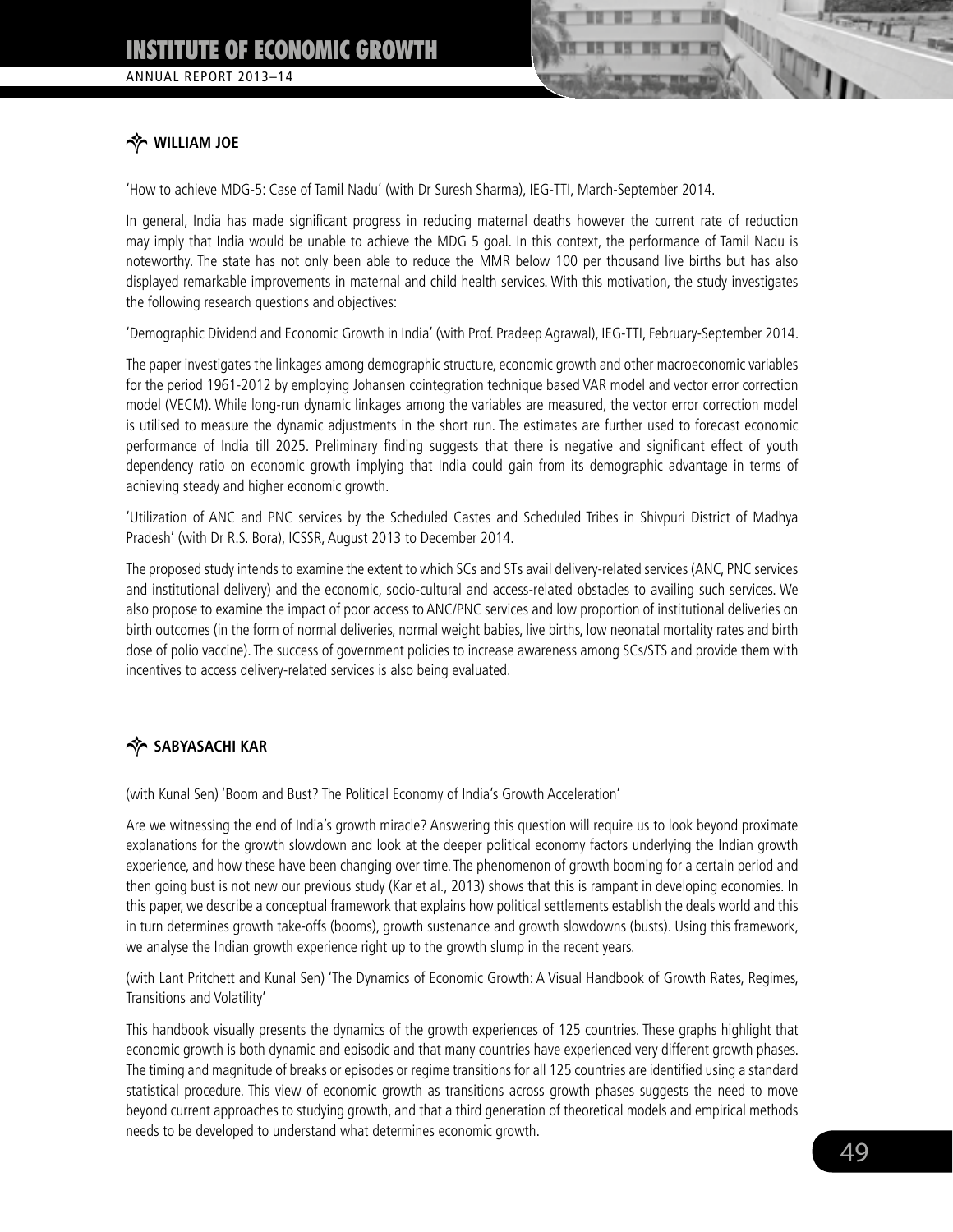(with Lant Pritchett) 'Trillions Gained and Lost: Estimating the Magnitude of a Growth Episode'

We propose and implement a new technique for measuring the total magnitude of a growth episode: the change in output per capita resulting from one structural break in the trend growth of output (acceleration or deceleration) to the next. The magnitude of the gain or loss from a growth episode combines (a) the difference between the post-break growth rate versus a counter-factual 'no break' growth rate and (b) the duration of the episode to estimate the difference in output per capita at the end of an episode.

#### 'Updating the IEG Macro Model'

The IEG Macro Model is updated and re estimated on a regular basis. Simulations and forecasts from the model have been provided to the Planning Commission for use in their appraisal of the 12th Five Year Plan.

#### **S** ANITA KUMARI

#### 'Profitability in Indian Agriculture', 2014–15

Despite the tremendous increase in agricultural production since 1950-51, India has been witnessing a spate of farmer's suicides. As per the recent literature, the main reason for this situation faced by farming community in India has been stated to be the inadequate returns from the crop cultivation, distress and other reasons. Further, in the light of the observation that a substantial proportion of farmers if given the choice will take up something other than farming, the focus needs to shift from the production to income/profitability in Indian agriculture. There have been few studies related to income/profitability in Indian agriculture. These studies mainly analysed the profitability of wheat and rice. But with the significant changes taking place in Indian agriculture over time, crops other than wheat and rice are equally important from the point of view of profitability. This study therefore proposes to analyse the profitability of not only wheat and rice but all the major crops across all the states for which data is available from cost of cultivation database over a sufficiently long period to assess whether the pattern in cost of inputs and profitability of a crop is same or different across states and the changes in these patterns over different time periods. The study will provide useful insights for future policy directions in Indian agriculture.

#### **SP** ARUP MITRA

#### 'Urbanisation, growth, poverty and inequality'

This study examines the relationship between growth, inequality and poverty in the context of increasing urbanization. Whether agglomeration economies translate into higher growth and contribute to poverty reduction notwithstanding a rise in inequality is a pertinent question posed in this study. The analysis is carried out with state level, district level and city level data.

#### 'Rural-to-urban Migration and Urban Labour Market'

Rural to urban migration and its relationship with the urban labour market, particularly the urban informal sector, is the focus of this study. Utilising the data from the 2011 census and NSS migration survey (2007-08) this study examines the links between rural and urban labour market characteristics and population movement from the rural to urban areas. Urbanisation and migration are associated with decline in poverty in both rural and urban areas.

#### 'Issues in Upward Mobility'

This study based on two primary surveys of the same households in two different years (2007/08 and 2012) assesses the extent of inter-temporal change in income of the individual workers and makes an attempt to identify the factors which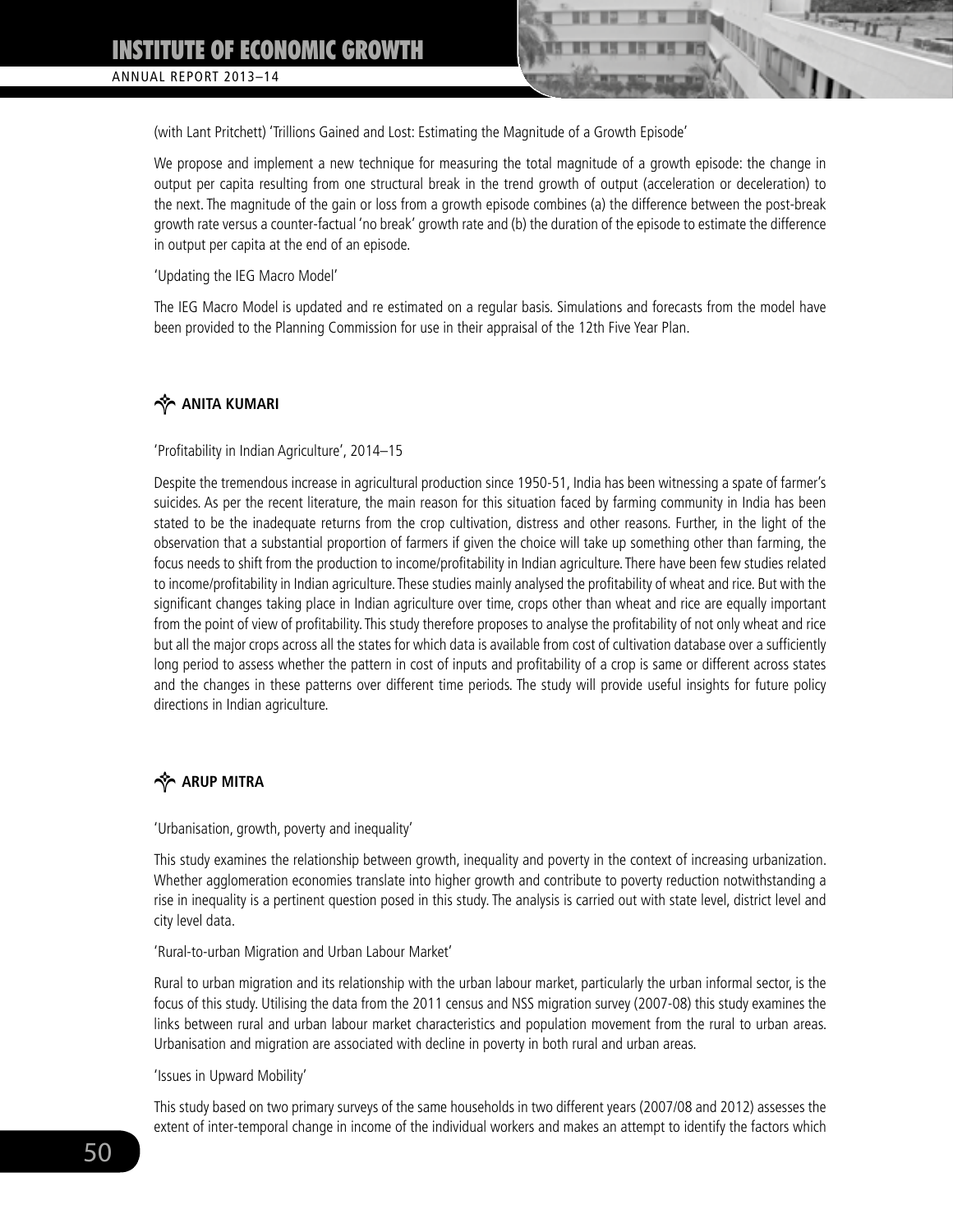explain upward mobility in alternate econometric framework, envisaging endogeneity problem. It also encompasses a host of indicators of wellbeing and constructs the transition matrix to capture the extent of change over time at the household level.

## $\hat{\mathcal{S}}$  BASANTA K. PRADHAN

'Agrarian Contracts and Rural Poverty in India' (with Prof. Arup Mitra)

The study proposed here will focus on the rural poor where, we will investigate to what extent traditional contractual arrangements, which are intertwined with kinship and caste relationships and may have an exploitative character, can explain the comparative lack of progress in the rural sector. The two government interventions that mainly concern us here are the rural employment guarantee scheme and the provision of all-weather roads. At a more general level, the study will thus contribute to our understanding of the link from national economic growth to poverty reduction among different social groups in remote villages.

## **SEXTARE RAO**

'Rise of Organised Retailing and Sustainability of Small Farm Agriculture: A Multi-State Study', sponsored by ICSSR, Delhi

This study aims to understand the implications to the smallholder cultivators of participation in modern marketing channels, represented by the supermarkets, and often referred to as organised retailers. The study involves undertaking field studies in four states to bring out a pan-Indian conclusion on the impacts of these chains for the agricultural sector. The study also aims to suggest suitable policy changes to make changes in the retailing sector beneficial to the vast majority of the country's farming community.

'Pilot Study on the Use of Diesel for Irrigation', Ministry of Agriculture, Government of India

In general, there has been a move away from in-kind subsidies to cash transfers in the country. The pricing of diesel is also being decontrolled, and there are plans for cash payments to support the farming community for the higher prices of diesel. Against this background, this study aims to bring out the total use of diesel according the size class of farmers, crops, and regions.

# **C S C SEKHAR**

'Relationship between Wholesale Prices, Retail Prices, Export Prices and Prices Realised by Farmers'

The main aim of the study is to study the divergence among farm harvest prices, wholesale prices, retail prices and export prices (using primary and secondary data). The study also examines the relationship between market arrivals and prices at important mandis (using secondary data). Onion, grapes, and basmati rice are the selected studies.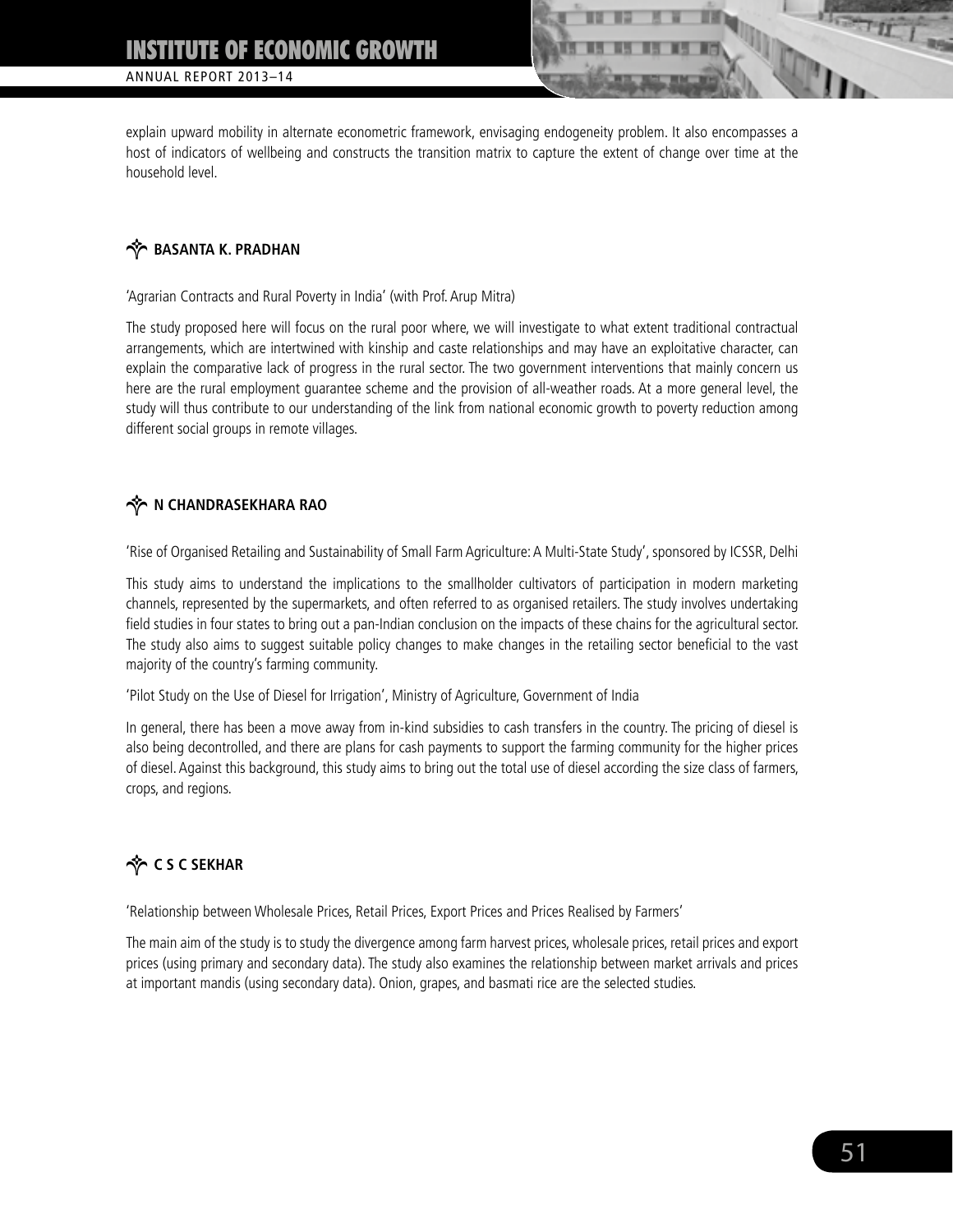## **SURESH SHARMA**

'NRHM State Programme Implementation Plans (PIPs): Monitoring and Evaluation' (with William Joe and R S Bora), ongoing

The Ministry of Health and Family Welfare (MoHFW), Government of India (GoI) has the Population Research Centre at the IEG monitor the quality of National Rural Health Mission (NRHM) Project Implementation Plans (PIP) in 24 high-focus districts in Delhi, Rajasthan, and Uttar Pradesh. Members and faculty of supporting research staff will visit the districts. They will use a structured interview schedule to study the progress based on key conditionality, incentives and a roadmap for priority action as suggested in the Reports of Proceeding.

'Health Management Information Scheme (HMIS) in Delhi State' (with William Joe), ongoing

This project requires an examination of the reporting level of the maternal and child health (MCH) services provided by public and private health institutions in Delhi. It also requires looking into the missing data by identifying erring health centres and hospitals and helping to improve the level of data uploading on the HMIS portals. Some of these institutions may also be given training in data maintenance, uploading and management systems.

## **SANJAY SRIVASTAVA**

'Youth and the Making of New Labour'

I am currently working in different institutional settings to examine changes in the nature of paid employment and ways in which the private sector and the state combine to train young people for new professions in the service industry. My key interest is in methods of cultural training in order to instill certain 'values' among young people from villages who are seen to be lacking in certain forms of behavior attitudes and aptitudes that are seen to be crucial for employment in these professions.

'New Urbanism: Changing relationships between capital, people and the state'

This project explores the relationship between globalization, new cultures of consumerism and changing ideas regarding the relationship between citizens and the state. In particular, it explores how the middle-class notion of 'consumercitizenship' relates to urban governance and the activities of resident's welfare associations, the rise of gated residential communities, the place of the urban poor, and new politics of urban spaces in India.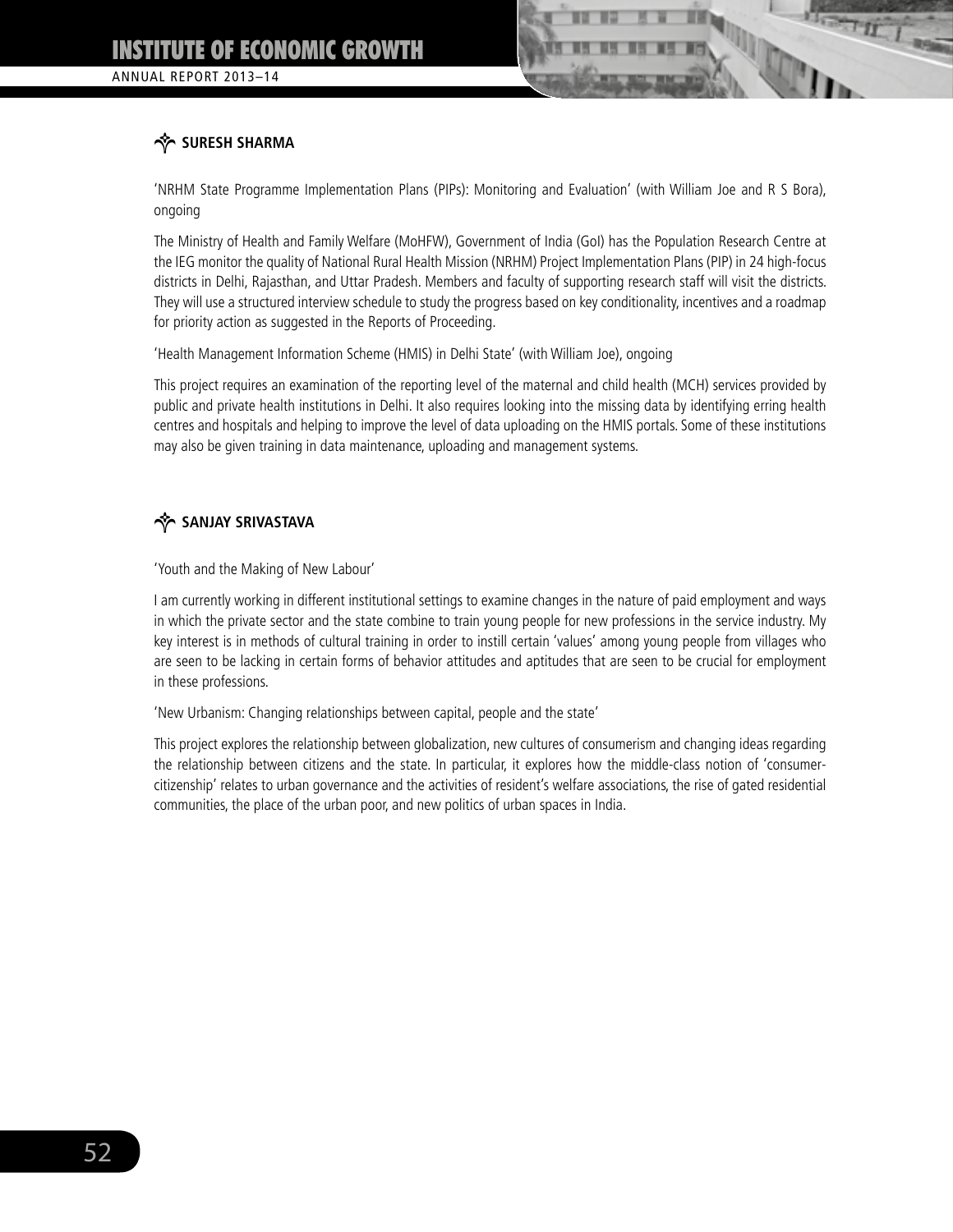# Faculty: Professional Positions And Memberships Of Major Bodies

## **SEXTA BINA AGARWAL**

Member, Future Earth Science Committee, July 2013 onwards President (2012-13) and past-President (2014–16), International Society for Ecological Economics Board member, United Nations Research Institute for Social Development, Geneva Board member, ZEF, Centre for Development Research, Bonn Member Science and Energy Research Board, Department of Science and Technology, Government of India

#### **Editorial Boards, academic journals**

Oxford Development Studies (Oxford) International Labour Review (Geneva) Environmental Values (Australia, UK) Journal of Human Development (New York) International Journal of Agricultural Resources, Governance and Ecology (Oxford) International Journal of Development Issues (Australia) Artha Vijnana (Delhi) Indian Journal of Gender Studies (Delhi) Women and Politics (USA) Feminist Economics (London)

## **SEX MONEER ALAM**

Life Member, Indian Econometric Society, Delhi Life Member, The Indian Association for the Study of Population (IASP), India Life Member, Indian Society of Labour Economics, India Member, International Union for the Scientific Study of Population (IUSSP), France  $\frac{1}{2}$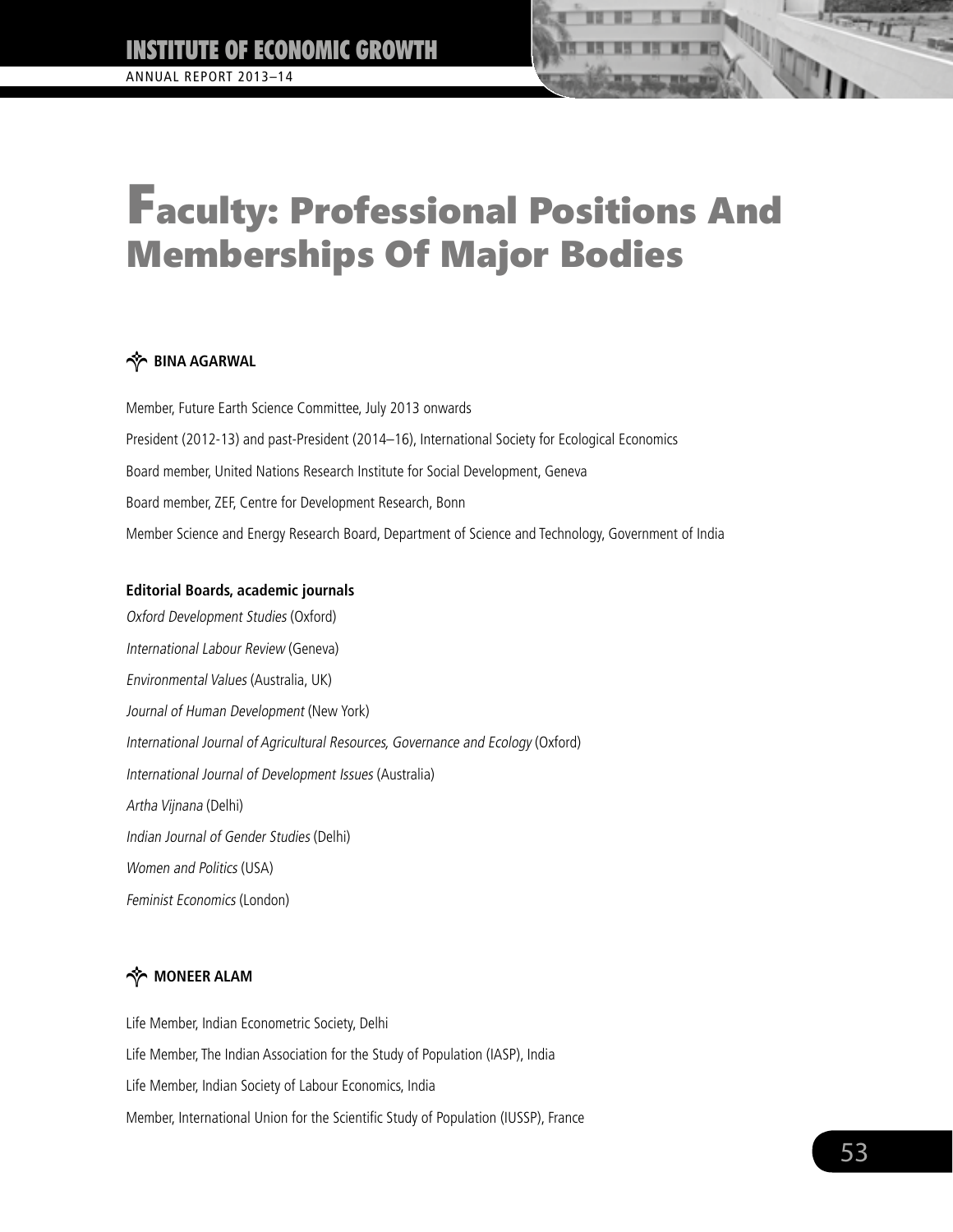Founder Member of Asian Population Association, Bangkok, Thailand

Member, Governing Body of the CRS Institute of Social and Economic Change, MD University, Rohtak, Haryana, India

Member, National Advisory Committee Member of the Longitudinal Ageing Study in India (LASI), Indian Institute of Population Studies, Mumbai, India

## **T R S BORA**

Member, Kumaun University Examination Board

PhD examiner of Meerut University (Uttar Pradesh)

## **SAMIK CHOWDHURY**

Member, Working Group on Finance, Governance and Phasing of National Urban Health Mission, Ministry of Health and Family Welfare, New Delhi, 2013

## **SPORTAMITA DASGUPTA**

Member, International Society for Ecological Economics

Member, Indian Econometric Society

Member, Indian Society for Ecological Economics

Member, Team on Market and Non Market Mechanisms for Climate Change, Ministry of Environment and Forests (MoEF), Government of India (GoI) (IEG nominee)

Member, Expert Committee to evolve Environmental Standards, MoEF, GoI

Member-Author, Core Writing Team (CWT), Synthesis Report, AR5, Intergovernmental Panel on Climate Change (IPCC)

Author, Summary for Policy Makers: WG II, Impacts, Adaptation and Vulnerability, AR5, IPCC

Coordinating Lead Author, chapter 9, Rural Areas, IPCC, Working Group II, AR5 (2010-2014)

Invitee Advisor, CSO database on Climate Change Statistics, Kolkata, October 2014

Invitee UNFCCC, Presentation on Rural Areas and Human Settlements, at the Third Meeting of the

Structured Expert Dialogue on the 2014-15 Review of the adequacy of the long term goal. Subsidiary Body for Scientific and Technological Advice (SBSTA), UNFCCC, Bonn, Germany, 7 June 2014.

Member, Area Advisory Board of Natural Resources & Sustainable Development, Amity University

Governing Body Member, undergraduate college, Delhi University (till March 2014)

Member of the Peer Review Moderating Panel for the DFID/NERC/ESRC programme on Ecosystem Services for Poverty Alleviation (ESPA), London, UK (March - July 2013)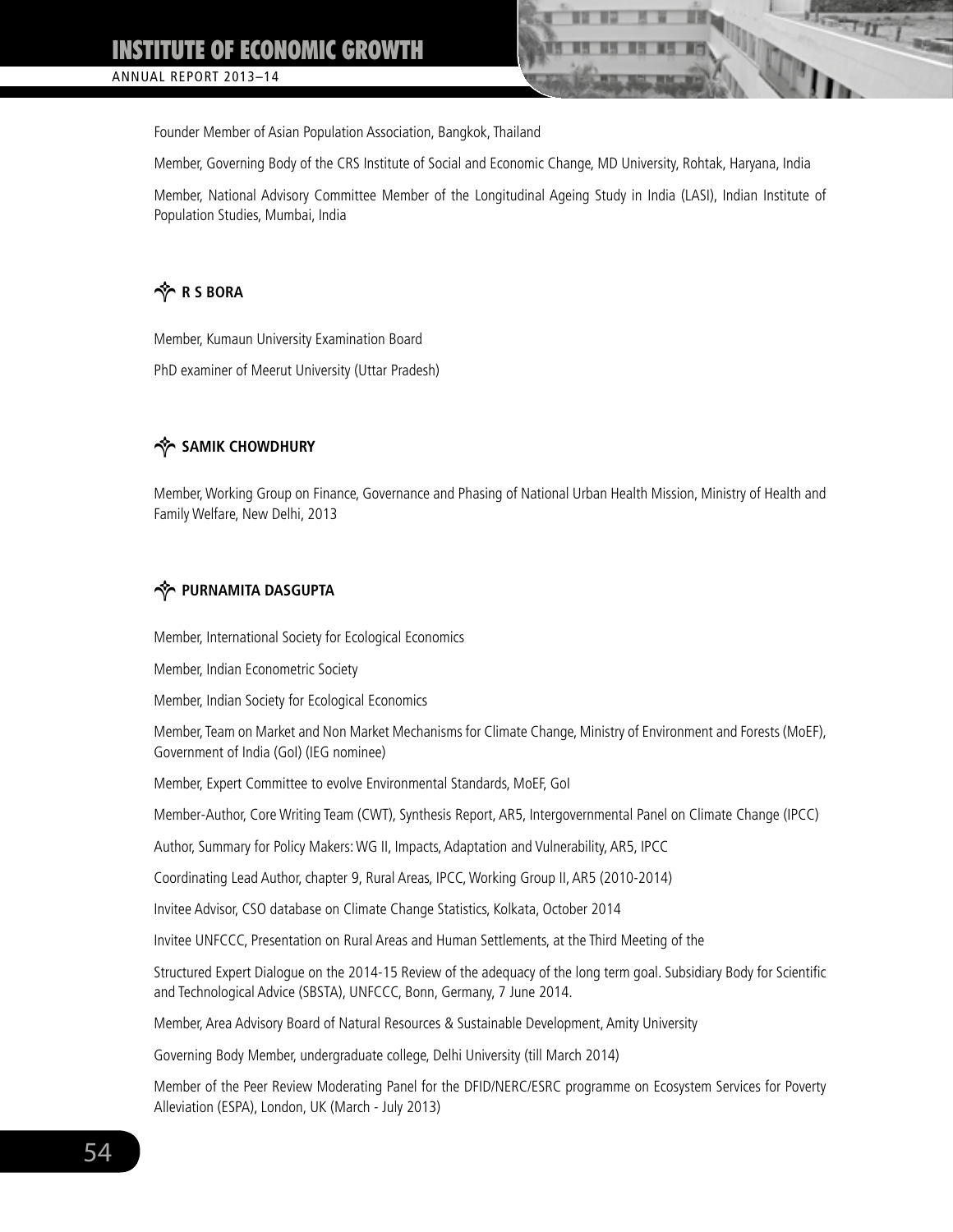# **SEXTALL**

Life Member, Indian Society for Ecological Economics (INSEE)

# **SEXTED B N GOLDAR**

Member, National Statistical Commission, Government of India, July 2013 to November 2014 Convener, Standing Committee on Industrial Statistics, Central Statistical Office Member, Expert Committee for the Development of Service Price Index, Ministry of Commerce and Industry

#### **Editorial Boards, Academic Journals**

Indian Economic Review, Delhi School of Economics Indian Economic Journal, Indian Economic Association Journal of International Economic Studies, Hosei University, Japan Journal of Industrial Statistics, Central Statistical Office, Industrial Statistics Wing

# **S INDRANI GUPTA**

Member, Working Group on National Health Assurance, Ministry of Health and Family Welfare Member, Research Coordination Committee for the initiative Tackling Agriculture and Nutrition Disconnect in IGIDR Expert, National Technical Advisory Group on Immunization (NTAGI), Ministry of Health and Family Welfare Member, Research Advisory Group, Asia Pacific Observatory on Health Systems and Policies, Asia Pacific Observatory, WHO, Asia Member, Advisory Council, International Institute of Health Management Research, Delhi Member, Project Review Group, Social and Behavioural Research, ICMR, New Delhi Member, Governing Body, ARTH, Udaipur Member, Board of Trustees, Naz Foundation, New Delhi

Member, Board of Trustees, World Heath Partners, New Delhi

## $\hat{\mathcal{S}}$  BRAJESH JHA

Reviewer of thesis, Division of Agricultural Economics, IARI, Delhi Reviewer of papers for Indian Journal of Agricultural Economics, Mumbai and Social Change, Delhi **THE CONTRACTOR**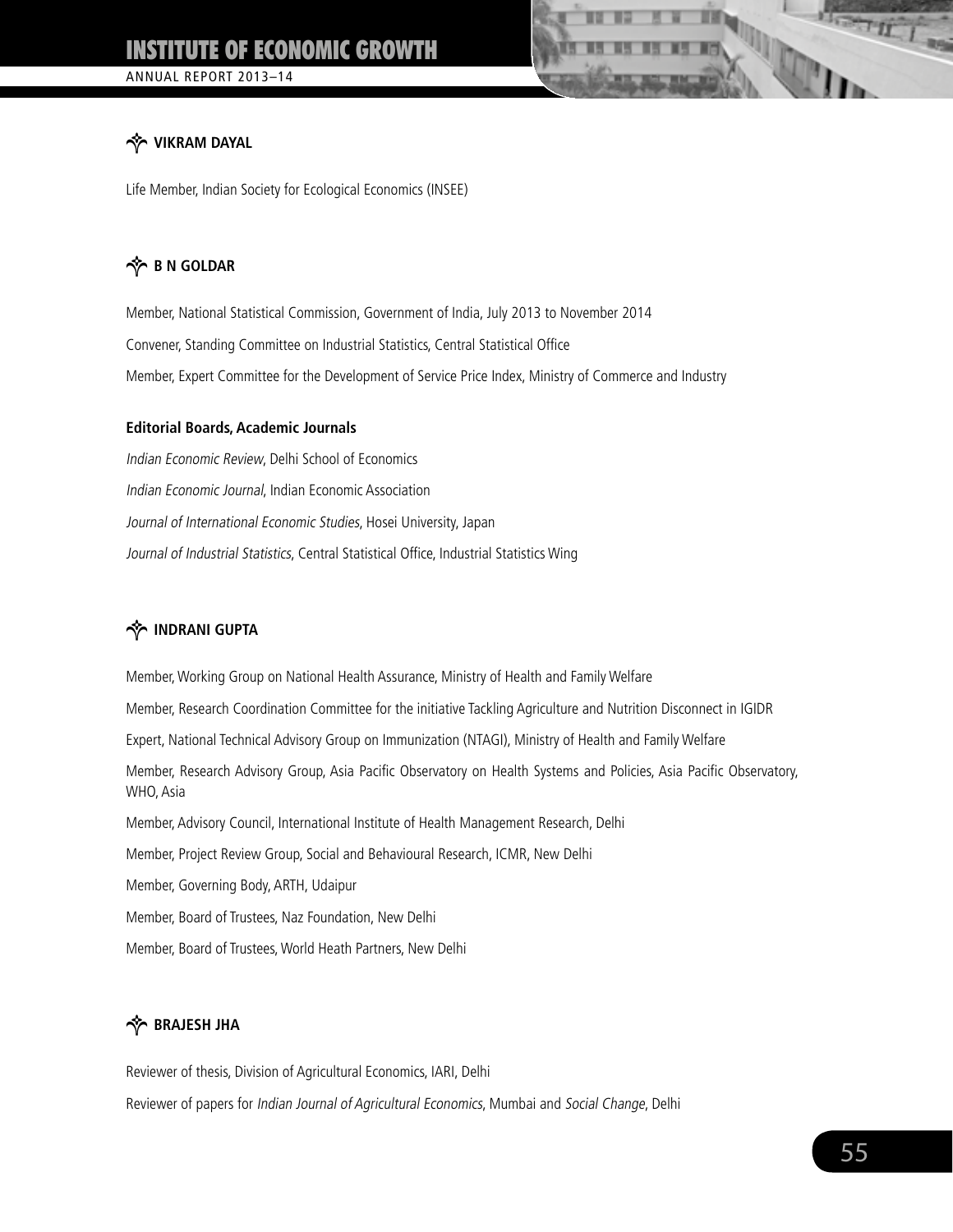#### **Editorial Boards, Academic Journals**

International Journal of Social Sciences

#### **SABYASACHI KAR**

Life Member, Indian Econometric Society

#### **SO DURAIRAJ KUMARASAMY**

Life Member, The Indian Econometric Society, India

## **TO ARUP MITRA**

Member, Working Class Income and Expenditure Survey, Labour Bureau, Government of India.

Member, Employment and Unemployment Survey, Ministry of Labour and Employment, Labour Bureau, Government of India.

The Contractor

## $\hat{\mathbf{\diamond}}$  **BASANTA K. PRADHAN**

Member, Expert Committee on 'Review of Methodology of State Income in Odisha', Planning and Co-ordination Department, Government of Odisha

Member, Technical Resource Group- R&D, National Aids Control Organization, Ministry of Health, Government of India

Life Member, Indian Econometric Society

Life Member, Indian Economic Association

#### **SEXTED IN CHANDRASEKHARA RAO**

#### **Editorial Boards, Academic Journals**

Agricultural Situation in India

#### **SURESH SHARMA**

Vice-President, Indian Association for the Study of Population, 2013–15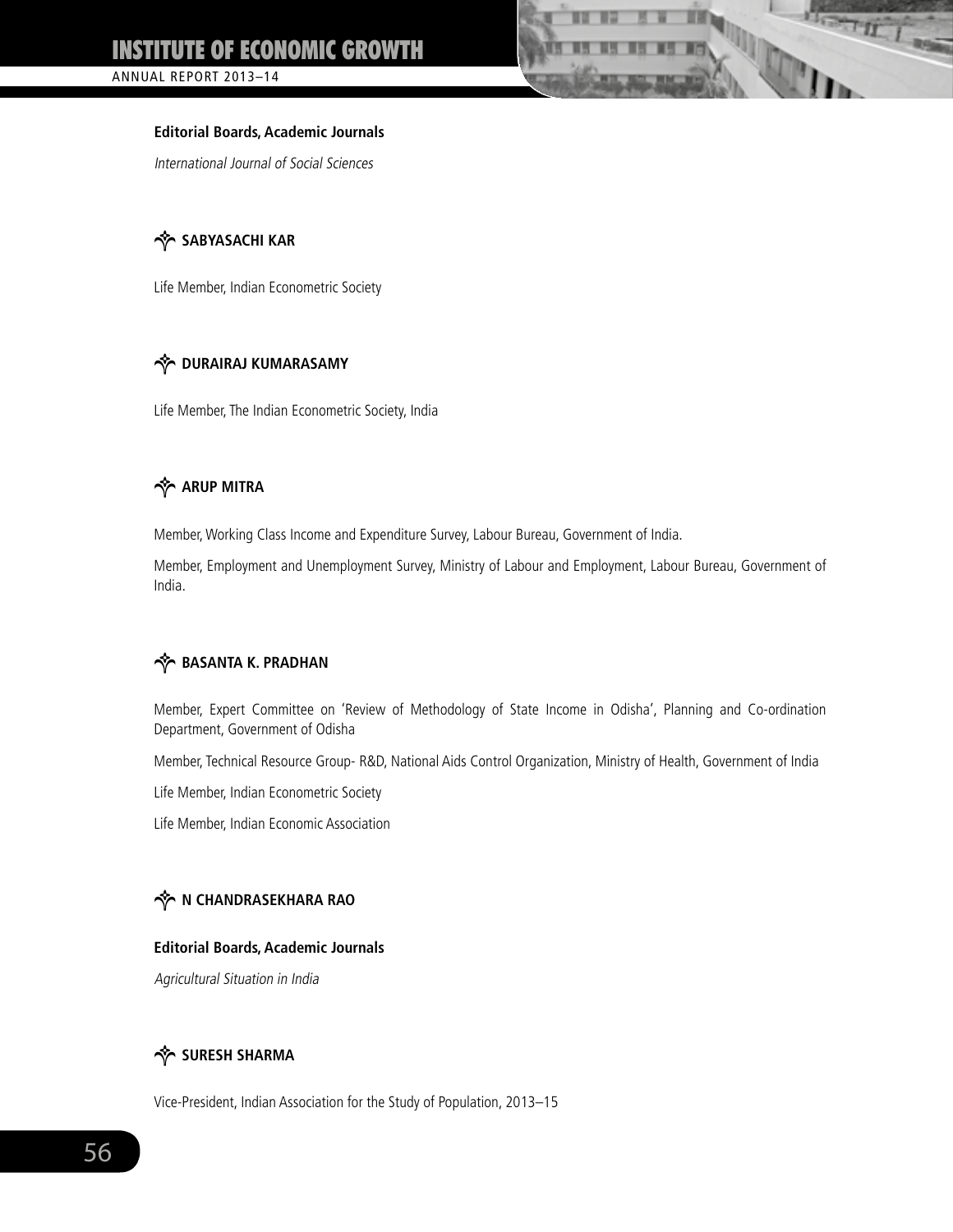# **SANJAY SRIVASTAVA**

Member, International Advisory Board, Studies in Contemporary South Asia monograph series, Palgrave Macmillan

Advisor, research project on 'Dynamics of Poverty, Inequality and Violence in Indian Cities: Towards Inclusive Planning and Policies', CEPT University, Ahmedabad and Institute for Human Development, Delhi. Funded by IDRC, Canada.

Member, Indian University Grants Commission Task Force to Review Measures for Ensuring Safety of Women on Campuses and Programs for Gender Sensitization.

Member, Board of Governors, Social Upliftment through Rural Upliftment (SUTRA), Jagjit Nagar, Himachal Pradesh, India

Member, Advisory Board, Centre for Health and Social Justice, Delhi

Member, Advisory Board, Building Safe and Inclusive Cities for Women, UN Women and Jagori, Delhi.

#### **Editorial Boards, Academic Journals**

Routledge International Encyclopedia of Men and Masculinities Culture, Society and Masculinities South Asia Journal of the South Asian Studies Association of Australia Identities: Global Studies in Culture and Power Co-editor, Contributions to Indian Sociology

## **SP AMARNATH TRIPATHI**

Life Member, Indian Society of Ecological Economics, India

**The Contract of Contract of The Contract of The Contract of The Contract of The Contract of The Contract of The Contract of The Contract of The Contract of The Contract of The Contract of The Contract of The Contract of T**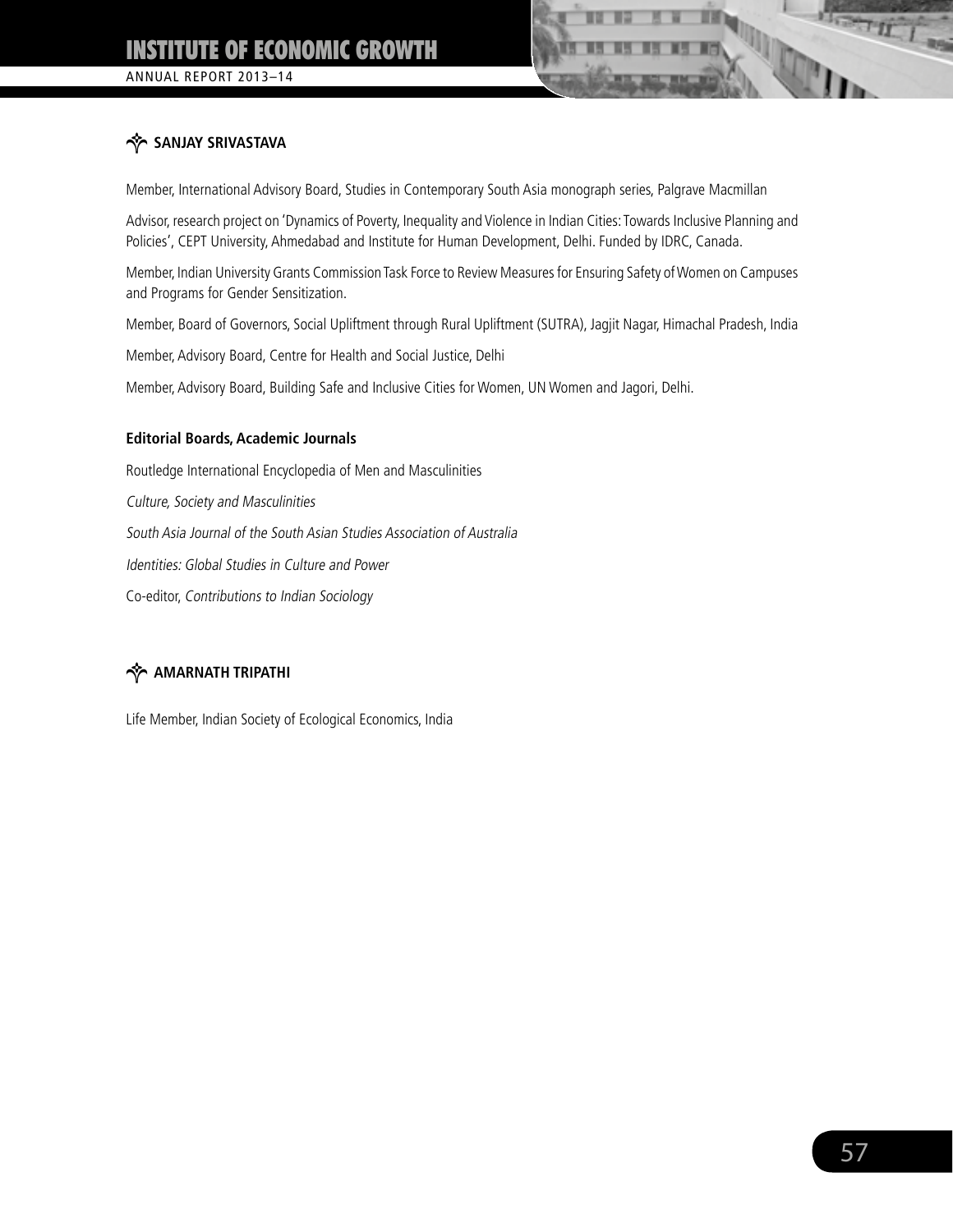# Faculty: Other Academic Contributions, Lectures, Trainings, Conferences

## **S** BINA AGARWAL

Keynote speaker, Yale University, Conference on Food Sovereignty, Yale Program of Agrarian Studies and Journal of Peasant Studies, September 2013

Delivered public lecture on 'If Women Governed Forests' at the South Asia Institute of Harvard University, September 2013. bit.ly/saihu

Delivered keynote speech on 'Gender and Agricultural Futures', Uppsala University, Sweden, Conference on Agricultural Research for Sustainable Development Goals, 25–26 September 2013

Spoke on 'Gender and Forest Governance: Does Women's Presence Make a Difference?' at the Stockholm Seminar, Stockholm Resilience Centre, 27 September 2013. bit.ly/gendersrc

Plenary Panelist, New Hall, Cambridge University. Speaker at New Hall's 60th anniversary celebrations, 7 March 2014

Delivered public lecture on 'When Women Govern Forests: From a History of Absence to the Impact of Presence', King's College London, 19 March 2014

Gave an invited seminar on 'Domestic violence and women's property status', World Bank, Washington DC, March 24, 2014

Presented paper on 'Gender and Forest Conservation' at the Land and Poverty Conference, World Bank, Washington DC, 25 March 2014.

Gave a public seminar on 'Gender and Forest Conservation', American University, Washington DC, 26 March 2014

Served as discussant on the panel on 'Gender and Land Rights' at the World Bank, Washington DC, 26 March 2014

## **SPARADEEP AGRAWAL**

Organised a two-day workshop on 'Sustaining High Growth in India' at the Institute of Economic Growth, 25–26 July 2014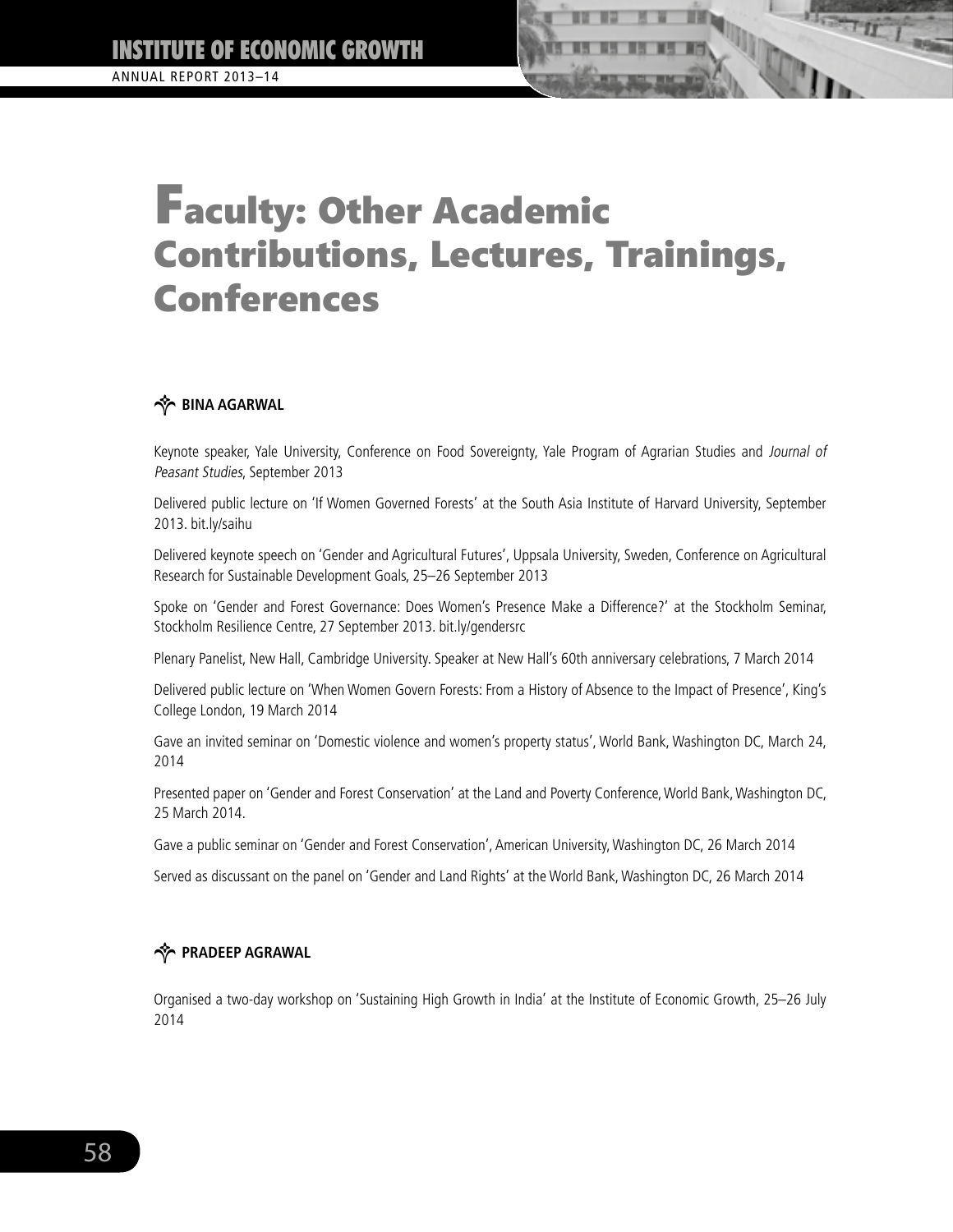# **ী∕ৈ MONEER ALAM**

Member, Organising Committee, 12th Global Seminar of the International Federation on Ageing: Health, Security and Community' at Hyderabad International Community Centre, Hyderabad, India, 10–13 June 2014

Presented a paper on 'Growing Life Span, Ageing and Later Life Income Challenges: Exploring Activity Status of Older Indians' at the IFA and Turyak International Istanbul Initiative on Ageing: Inter-generational Solidarity, Istanbul, Turkey, 4 October 2013

Participated in discussion on various TV channels (DD, Sahara, Zee News, etc.) on various socioeconomic issues

## $\hat{\gamma}$  **AMITA BAVISKAR**

Delivered the Second North-East Water Lecture on 'Waterscapes: Bringing Culture and Power into the Debate on Rivers', organized by Society for the Promotion of Participatory Ecological Management (SOPPECOM) and Aaranyak, Guwahati, 21 June 2013

Delivered the keynote address entitled 'From the Forest to the City: Violence and Volition in Narratives of Place' at the NZ Asia Biennial International Conference organized by the New Zealand Asian Studies Society in Auckland

Gave a series of guest lectures on sociology of the environment at the Young India Fellowship Programme, Delhi, 8 January 2014

Moderated a panel discussion on 'Narratives of the Nation' organized by the Raza Foundation, Delhi, 2 April 2013

Acted as a discussant at a workshop on 'Provincial Urbanization: Examining the Role of Small and Medium Towns and Cities in India' organized by UIRF-SUBURBIN, at the School of Planning and Architecture, Delhi, 23 April 2013

Participated in a panel discussion titled 'Dialogue to Develop a Vision for the Environment of Delhi 2025' organized by Green Circle Delhi and the India International Centre, 5 June 2013

Delivered a lecture titled 'Bourgeois Environmentalism and Battles over Nature' at the PhD workshop on 'Urban Ecology as Science, Culture and Power' at the Stockholm Resilience Centre, University of Stockholm, Sweden, 10 June 2013

Presented a paper titled 'Urban Natures in the Global South' at the workshop on 'Contesting Urban Nature' organized by the Stockholm Resilience Centre, University of Stockholm, Sweden, 12 June 2013

Chaired a session of the workshop on 'Water Conflicts in North-East India' organized by Society for the Promotion of Participatory Ecological Management (SOPPECOM) and Aaranyak, Guwahati, 22 June 2013

Attended a workshop on 'Curriculum Design for the Social Sciences' organised by Habib University, Pakistan, in Colombo, Sri Lanka, 13 July 2013

Gave a talk on 'The Politics of Water: The Last Thirty Years' as the Lead Speaker at the workshop on Politics of Water: Dams, Drought, and Decentralisation organised by Kalpavriksh, Manthan, SOPPECOM, Parisar, Centre for Environment Education, and SANDRP, in Pune. 20 July13

Participated in a plenary debate on 'Justice for People must come before Justice for the Environment' at the 2013 World Congress of the International Union of Anthropological and Ethnological Sciences at the University of Manchester, 7 August 2013

Gave a talk entitled 'Good to Eat, Good to Think: India's Changing Food Cultures' at the South Asia Brown Bag series at Yale University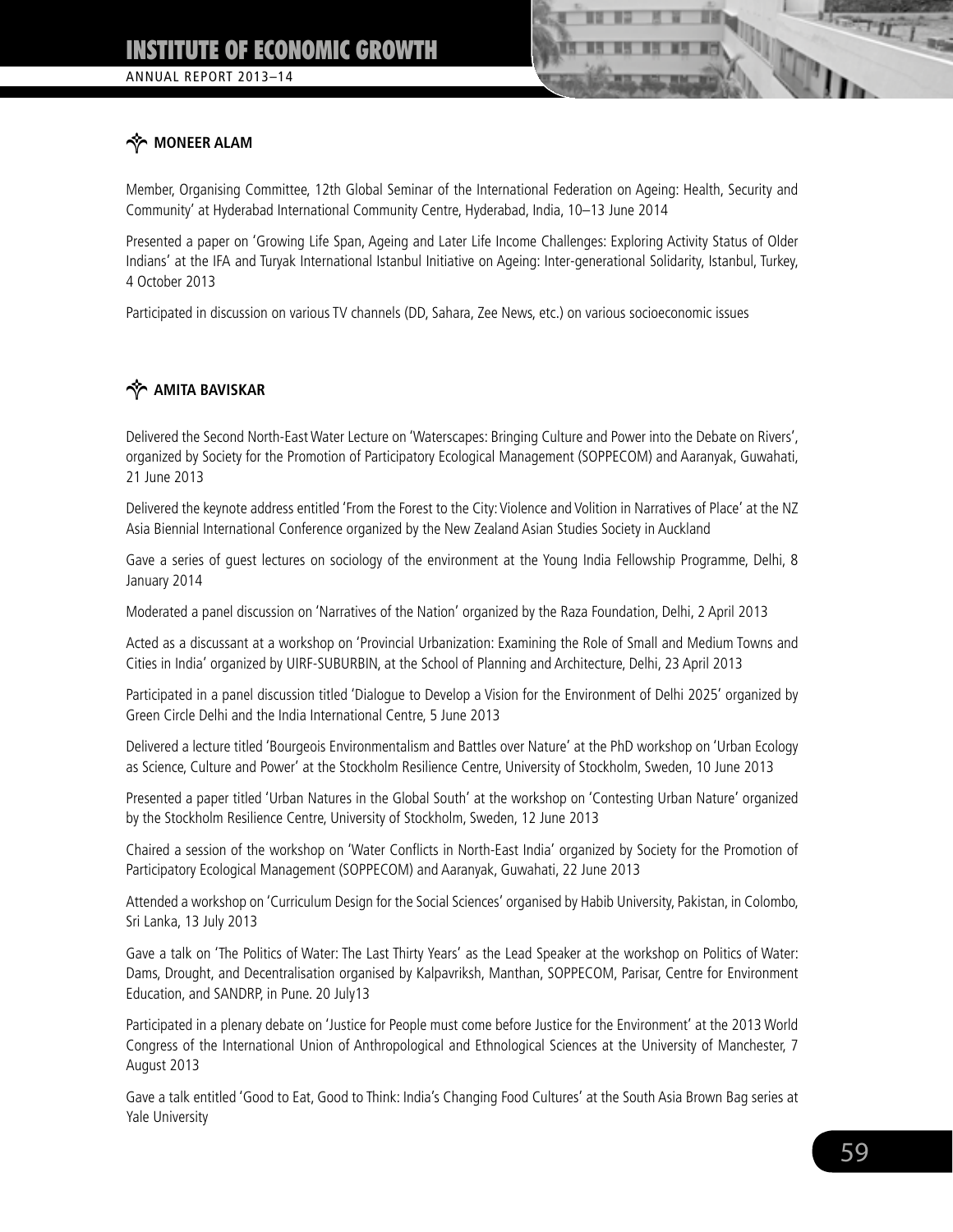Chaired plenary and parallel sessions of the conference on 'Food Sovereignty: A Critical Dialogue' organised at Yale University

Gave a talk entitled 'Good to Eat, Good to Think: India's Changing Food Cultures' at the Center for South Asian Studies, University of Michigan, Ann Arbor

Gave a lecture on Histories of Indian Environmentalism at a workshop on Environmentalism in India: Building Perspectives and Sharing Strategies organized by the Sambhaavnaa Institute of Public Policy and Politics in Palampur

Presented a paper titled Consumer Citizenship: Food Practices and Social Inequality at a seminar on Terrains of Change: City, Citizenship and Inequalities in Emerging India organizing by the Centre for the Study of Social Systems, Jawaharlal Nehru University

Delivered a lecture entitled Water, Culture and Power: Economics for the 21st Century to the Economics Society of Miranda House, University of Delhi

Acted as a discussant for the workshop on Inequality and Social Mobility in Contemporary Indiaat the Department of Sociology, University of Delhi. 8-Nov-13

Presented a paper titled Consumer Citizenship: Food Practices and Social Aspirationsat the symposium on Food Security in India: Economic, Socio-political and Environmental Dilemmasorganized by the Fondation Maison des Sciences de lHomme in Paris

Delivered the keynote address entitled 'From the Forest to the City: Violence and Volition in Narratives of Place' at the NZ Asia Biennial International Conference organized by the New Zealand Asian Studies Society in Auckland

Participated in a panel discussion on 'Academia and Activism' at the Palmerston Public Library, New Zealand

Delivered a lecture entitled 'Good to Eat, Good to Think: India's Changing Food Cultures' at the Department of Anthropology, Massey University, New Zealand

Delivered a lecture entitled 'Good to Eat, Good to Think: India's Changing Food Cultures' at the New Zealand South Asia Centre at the University of Canterbury

Acted as a discussant for a symposium on 'Reading Adivasi Histories' at the Nehru Memorial Museum and Library, Delhi

Acted as a resource person for the IEG-ICSSR workshop on Urban Studies at the International Centre, Goa

Presented a paper entitled 'The Consuming Republic: Citizenship and Contemporary Food Practices' at the conference on Political Imaginaries organized by the American Institute of Indian Studies, Delhi, 11 January 2014

Delivered the inaugural lecture entitled 'Nature, Culture and Power: Remaking Economics for Real Life' at the National Economics Festival organized by St. Stephen's College, University of Delhi, 17 January 2014

Presented a paper on 'Environmental Conflicts and the Politics of Knowledge' at the workshop to prepare the curriculum for the Anthropocene Project course, organized by Haus der Kulturen der Welt and the Max Planck Institute for History of Science at Berlin, 25 January 2014

Participated in a writers' workshop for preparing the India Rural Development Report 2014 for the Planning Commission, 29 January 14

Gave a lecture titled 'Defending Place: Culture, Nature and Power' at the biennial conference of the Indian Society of Landscape Architects

Acted as a discussant for a workshop on 'Imaginings of Climate Change' at the Department of Sociology, University of Delhi, 6 March 2014

Acted as an expert commentator for the Transport Research and Injury Prevention Programme (TRIPP) annual lecture at the Indian Institute of Technology, Delhi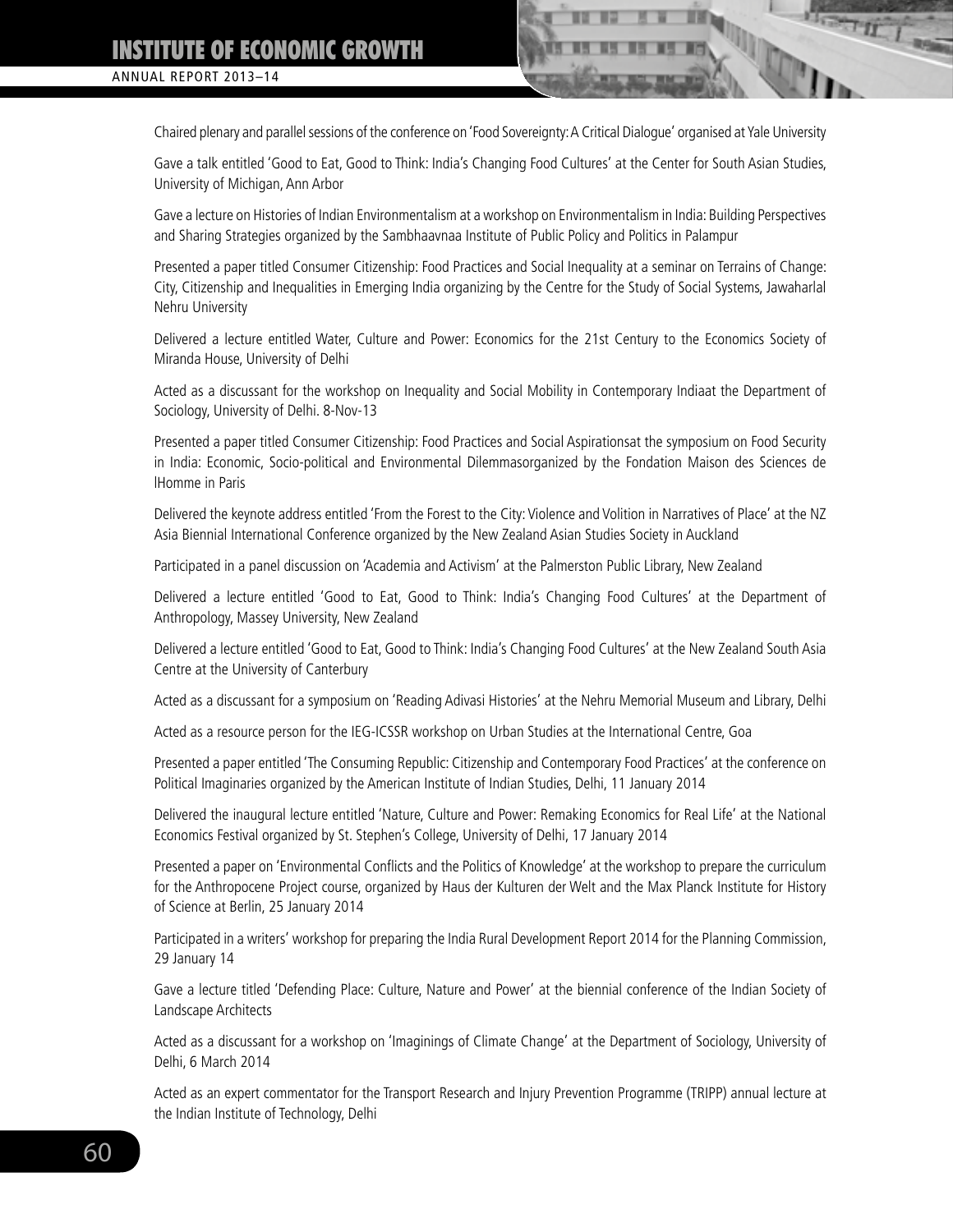Participated in a panel discussion on 'Greening Development, Reforming Governance' at the conference on 'Growth and Social Transformation' organised by the Institute of Economic Growth, Delhi

## $\hat{\gamma}$ **`T.A. BHAVANI**

Presented a paper on 'Small Scale Enterprises in India: Trends and Structural Changes in the Post-Reform Period' at the IGIDR Silver Jubilee Conference on 'Trade and Industry in India: Patterns, Trends and Policies', 22-23 October 2013

Organised training programme for Officer Trainees of the Indian Economic Service, and taught courses on microeconomics and Indian economy.

## **S** R S BORA

Presented a paper entitled 'Informal workers in the Urban Slums and their Health Care Issues: A Study of Migrants in Delhi Region' at the IEG Seminar on 'Health Inequality in India: Concepts, Methods and Evidences', 23–24 July 2013

Presented a paper entitled 'Migration and Urban Informal Sector: A Study of Delhi and Satellite Towns' at the North Regional Social Science Congress Seminar on 'Social, Political and Economic Aspects of Development: Regional Perspectives', jointly organized by ICSSR Northern Regional Centre and IDS, Jaipur, 3-5 April, 2013

Presented a paper entitled 'Development. Demographic Change and Migration: A Study of Hilly States of India' at the conference on 'Revisiting Development Paradigms for Uttarakhand' organised by the Department of Humanities and Social Sciences, IIT Roorkee, 15 -16 February 2014

Presented a paper entitled 'Urban Health Care Issues of the Vulnerable Population: A Study of Slum Dwellers in the National Capital Region' at the national seminar on 'Human Rights and the State of Health in India: Quest for Social Equity with Special Reference to Mountain Areas' organised by Faculty of Social Sciences Regional Health and Family Welfare Training Centre, Motinagar, Uttarakhand, 26-27 October 2013

## **SAMIK CHOWDHURY**

Prepared Bhutan Health Equity Review Report, Thimphu, Bhutan, 15- 21 August 2013

Technical Meeting on Universal Health Coverage, SEARO, WHO, New Delhi, India, 10-12 July 2013

Urbanization and Demographic Change in China and India, Stanford Centre at Peking University, Beijing, China

Workshop on 'Universal Health Coverage: From Recommendations to Operationalization'

PHDCCI, New Delhi 4 March 2014

Workshop on 'Moving towards Universal Health Coverage', Kathmandu, Nepal, 20 -21 April 2014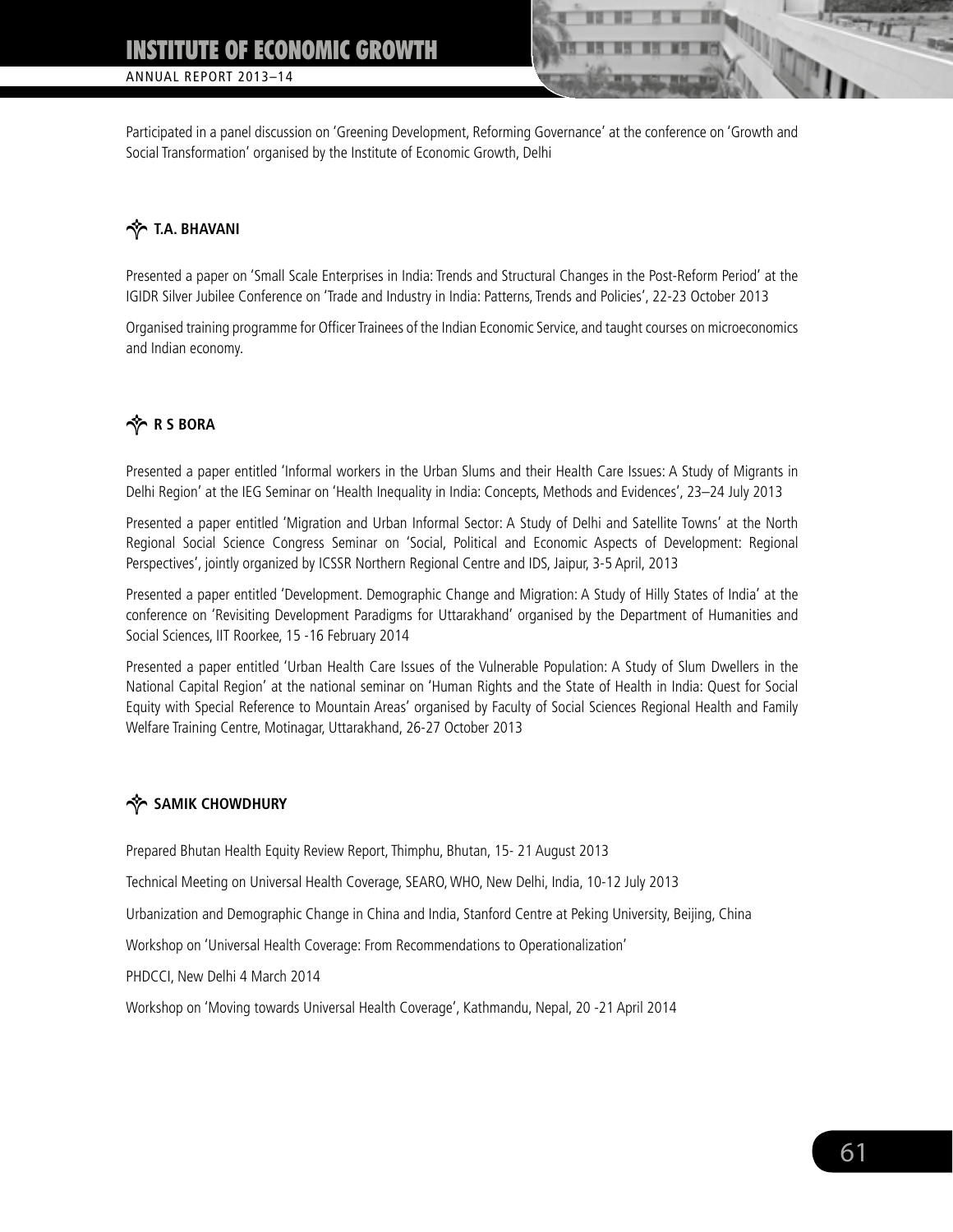## **SAUDAMINI DAS**

Attended international academic exchange programme at School of Development Studies, Yunnan University, Kunming, People's Republic of China

Interviewed by China Daily Asia on heat waves, the consequences of heat waves on health, the intensity over India (particularly East India), government initiatives, etc

Delivered two lectures on count models at the PhD students' workshop at the Institute for Studies in Industrial Development, Delhi, 9 January 2013

Gave two lectures on sustainable disaster management, natural resource and social security at the refresher course for teachers of the University of Delhi, Delhi, 11 January 2013

Delivered two lectures on the process of natural resource valuation, the techniques, the limitations, the problems in value transfer, etc. at the refresher course for in-service officers of Indian Statistical Services at the Indian Institute of Forest Management, Bhopal, India, 31 July 2013

Spoke on 'Adaptation to Heat Waves: Evaluating the role of Awareness Campaign' as an effective strategy to avert health risk to SIHFW and OSDMA office bearers as a research dissemination exercise, State Institute of Health and Family Welfare (SIHFW), Bhubaneswar, 17 January 2013

Delivered a lecture on 'Adapting to Heat Waves: Cost Estimates for Urban Informal Sector Workers' at the 'Round Table on Loss, Damage and Liability from Climate Change' at the Centre for Science Education, Delhi

Spoke on 'Does Awareness Help to adapt to Climate Extremes? Evidence from Disaster Risk Management Programme for Heat Waves in Odisha'at the SANDEE panel on Climate Change and Adaptation at the INSEE biannual conference, Tezpur University, Assam, 6 December 2013

Spoke on 'Towards Green Growth: Measuring Tradeoff between Conservation And Development' at the workshop on green growth at the Department of Analytical and Applied Economics, Utkal University, Bhubaneswar, India, 19 January 2013

Spoke on 'Economic Value of Mangroves' at CMS Vatavaran: International Environment and Wildlife Film Festival and Forum at the Indira Gandhi National Centre for Arts (IGNCA) Lawn, Delhi, 2 February 2014

## **S** VIKRAM DAYAL

Taught Trainee Officers of the 35th Batch of the Indian Economic Service

## $\gamma$ ጉ PURNAMITA DASGUPTA

Chaired IEG Seminar on 'Understanding the Influences on Decision-Making by Indian Foresters' by Forrest Fleischman, Delhi, 14 February 2014

Chaired INSEE Biennial Conference Session, Tezpur, January 2014

Participated in International Conference on Green Accounting in India, Ministry of Statistics and PI, Government of India, April 2013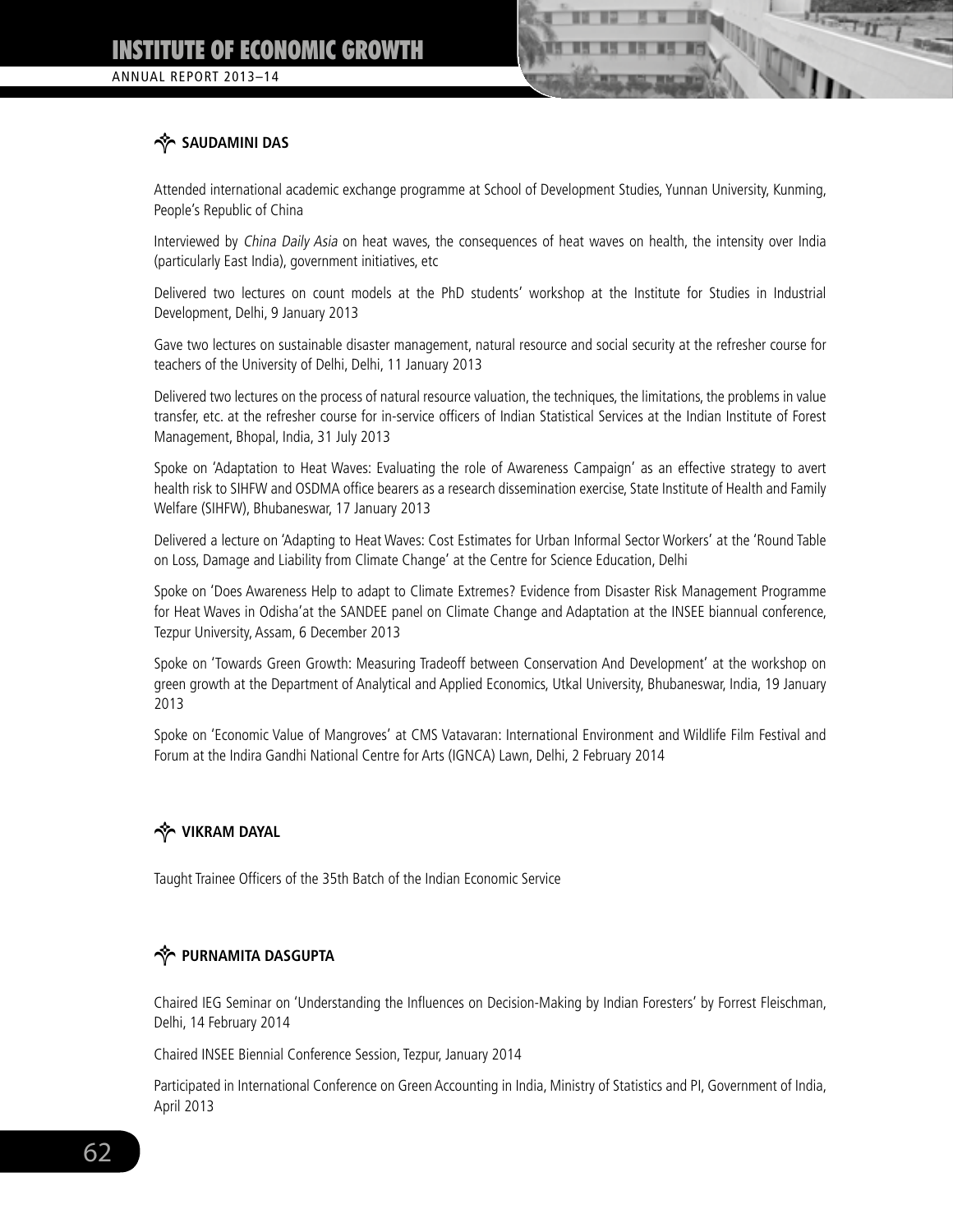Moderator, Summary for Policy Makers Sub group discussion on Adaptation, Bled, 19 July, 2013

Participated in National Workshop on 'Climate Change Projections, Impacts, Vulnerability and Adaptation' for India's Third National Communication to the UNFCCC, May 21st & 22nd, MoEF, GOI, 2014

Conducted Training Programme on 'Environmental Fiscal Reforms: Policy Context and Distributional Issues' at Tripura University, Agartala, on 8 November 2013

Spoke on 'Climate Change and Rural Urban Interactions', at New Delhi East Asia Summit Climate Change Adaptation Workshop, Government of Australia and CSIRO, 6 November, 2013

Conducted workshop on 'Humpty Dumpty had a great fall: What explains decline in immunisation rates in some of the well-performing areas of India?' by Health Inequality in India, IEG, Delhi, 23-24 July 2013

Spoke on 'Effectiveness of Environmental Fiscal Reforms (EFR) in dealing with Industrial pollution in context of Political Economy of India', IIM Bangalore, 12 August 2013

## $\mathcal{\hat{S}}$  NILABJA GHOSH

Chaired session on 'Role of Mandi Board in Rural Development' organised by Society of Economics and Development, Punjab Agricultural University, Ludhiana, March 2014

Chaired IEG seminar by Thiagu Ranganathan

Presented a paper on 'Capital Use in Indian Agriculture: Composition and Intensity' at the 17th World Congress of the International Economic Association, Dead Sea Jordan, 6-10 June 2013

Workshop on Revisiting the Production Patterns in Indian Agriculture: A Step towards Sustainable Growth' by Nilabja Ghosh and Anita Kumari 'presented at The IDRC 'Sustaining High Growth in India', Institute of Economic Growth (IEG), Delhi, 25-26 July, 2013

Presentation accepted on 'Data Mining of Prices for Agricultural Commodities in India' by Anita Kumari and Nilabja Ghosh at the '13th Conference on Data Mining ICDM 2013' in New York, USA, 16-21 July, 2013

Organised 'Climate Change and Agricultural Performance in Uttarakhand: Status and Strategies' in National Conference on 'Revisiting Development Paradigms for Uttarakhand', Department of Humanities & Social sciences, IIT Roorkee Feb. 15-16, 2014

Organised 'FASAL Model for Forecasting of Agricultural Production in India' invited for presentation at workshop on 'OECD-FAO Agricultural Outlook Processes, Methods and Results' National Agricultural Science Centre, Pusa Complex, New Delhi, 30 April -1 May, 2013

Organised 'Advances in Econometric Models for Forecasting Output' (Dr. Nilabja Ghosh and Dr. Anita Kumari) invited for presentation at workshop on 'Crop Forecasting and Drought Assessment' at Mahalanobis National Crop Forecast Centre, Pusa Complex, New Delhi, April 30, 2013

Organised monthly briefings on the project 'Outlook and Situation Analysis for Food security' invited for regular consultations on the project conducted by NCAER and Ministry of Agriculture (Dr.Nilabja Ghosh and Dr. Anita Kumari)

Presentation on 'New Marketing Channels in Agricultural Commodities' by Dr. Nilabja Ghosh, Institute of Economic Growth, New Delhi on Thursday, June 26, 2014, at Amaltas Hall, India Habitat Centre, Lodi Road, New Delhi in Workshop on Medium Term Outlook for India's Food Sector organised by NCAER, India and supported by Food and Agriculture Organization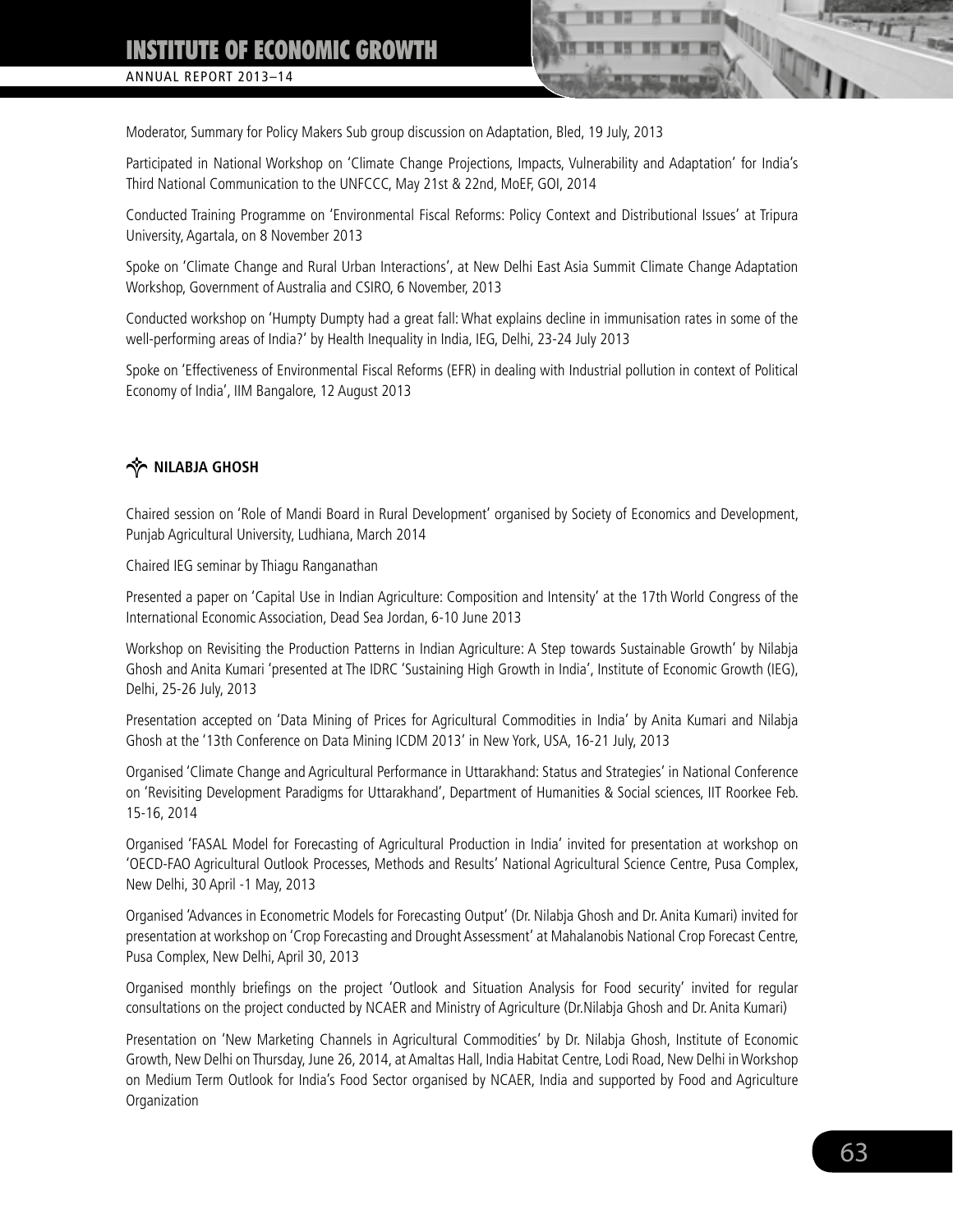Refereed journal paper (September 2013) manuscript for Journal of Mountain Research and Development published by International Mountain Society (IMS)

Refereed articles for Indian Journal of Agricultural Economics, Indian Society of Agricultural Economics and Journal of Social and Economic Development, ISEC

## **SPINATH GOLDAR**

Presented paper on 'Sustaining a High Rate of Industrial Growth in India in the Next 10 Years' at the conference on 'Sustaining High Growth in India', IEG, 25–26 July 2013.

Presented paper on 'Gender Discrimination in Manufacturing Employment in India' (co-author: Suresh Chand Aggarwal) at the IGIDR Silver Jubilee Conference on 'Employment and Labour', IGIDR, Mumbai, 5–6 September 2013.

Presented paper on 'Growth and Productivity in Indian Manufacturing' (co-author: Sreerupa Sengupta) at the IGIDR Silver Jubilee Conference on 'Trade and Industry in India: Patterns, Trends and Policies', IGIDR, Mumbai, 22–24 October 2013.

Presented paper on 'Direction of Outward FDI of Indian Manufacturing Firms: Influence of Technology and Firm Productivity' at the 7th Annual Conference of the Forum for Global Knowledge Sharing, Indian Institute of Technology Bombay, 25–27 October 2013.

Presented paper on 'Contract Labour in Organized Manufacturing in India' (co-author Suresh R.) on the theme of 'Development from the Perspective of Labour, Experiences, Challenges and Options' at the international seminar in honour of Professor T.S. Papola at Giri Institute of Development Studies, Lucknow, 21–23 February 2014.

## **S** INDRANI GUPTA

Delivered lecture on 'Addressing Inequities in Health' at the Conference on Inequity in Maternal and Child Health: Situations and Solutions, Ahmedabad

Delivered a lecture on 'Health Economics and Policy' at IIPH, Gandhinagar, 19 June 2013

Presented an invited paper on 'Urbanization, Urban Concerns and Health' at the Conference on Urbanization & Demographic Change in China and India, Beijing, China

Delivered lecture on 'Addressing Inequities in Health' at the Conference on Inequity in Maternal and Child Health: Situations and Solutions, Ahmedabad.

Presented paper on 'Scaling up health expenditure for Universal Health Coverage: Prospects and Challenges' at authors' conference at IDFC, Delhi, 4 October 2013

Gave an invited lecture on 'Health Financing for Universal Coverage' at NIFHW, Delhi, 1 November 2013

Gav a lecture on 'Health Equity' at the Conference on Advancing Universal Health Coverage in South-East Asia, Paro, Bhutan. 23April 2014

Lecture on 'Economic Analysis: How It can be Used In Prevention, Control and Treatment of VBDs' at the Informal Expert Consultation on Vector Borne Diseases, WHO SEARO, New Delhi, 7April 2014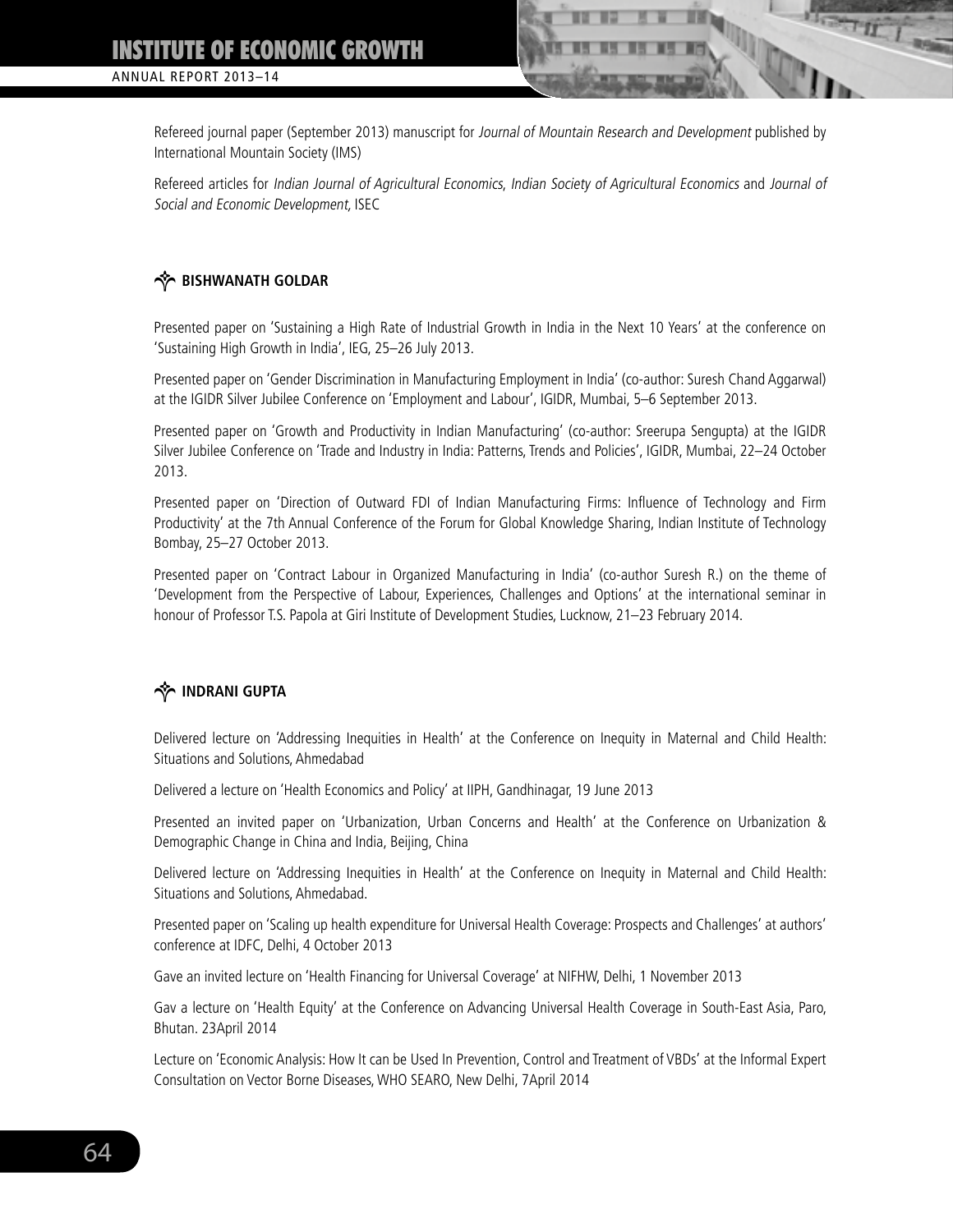# $\hat{\mathcal{S}}$  BRAJESH JHA

Discussed urban agriculture with high-level, six-person delegation from Guangzhou Municipal People's Congress headed by Deputy Director General Ms. Zhao Xiaosui, 22 August 2013

Participated in 'Scenario for Rural Economy', an EIU research project commissioned by Syngenta

Presented paper on 'Evaluation of Price Support Scheme in Pulses, Oilseeds, Coton and Copra' at stakeholders' workshop on 'Evaluation of Price Support Scheme in Pulses, Oilseeds, Coton and Copra', IEG, May 2013.

# **ী∕ৈ WILLIAM JOE**

Conference on National Rural Health Mission: A Review of Past Performance and Future Directions, Institute of Economic Growth, Delhi 6-8 August, 2013 (with Suresh Sharma and Moneer Alam)

Organised workshop on 'Health Inequality in India: Concepts, Methods and Evidence, Institute of Economic Growth, Delhi 23-24 July, 2013 (with Nandita Saikia)

Organised international conference on Health Systems Reform in Asia: Equity, Governance and Social Impact, Singapore 13 to16 December, 2013

# **SABYASACHI KAR**

DFID Governance Conference, Hyatt Regency

## **SPIEL BURAIRAJ KUMARASAMY**

50th The Indian Econometric Society Conference (TIES)', in IGIDR, MUMBAI on 22 to 24th December, 2013

## **T ANITA KUMARI**

Presentation accepted on 'Data Mining of Prices for Agricultural Commodities in India' at the 13thData Mining ICDM 2013 in New York, USA, 16 to21 July, 2013 by Anita Kumari and Nilabja Ghosh

Workshop on 'Revisiting the Production Patterns in Indian Agriculture: A Step towards Sustainable Growth' presented at The IDRC on 'Sustaining High Growth in India', at Institute of Economic Growth (IEG), Delhi, 25to26 July, 2013 by Nilabja Ghosh and Anita Kumari

Presented 'Capital Use in Indian Agriculture: Composition and Intensity' at 17th International Economic Association, June 6to10 2014, Dead Sea, Jordan by Nilabja Ghosh, Anita Kumari and M. Rajeshwor 2014

Workshop on 'FASAL Model for Forecasting of Agricultural Production in India' invited for presentation at 'OECD-FAO Agricultural Outlook Processes, Methods and Results' by National Agricultural Science Centre, Pusa Complex, New Delhi, 30 April to 1May, 2013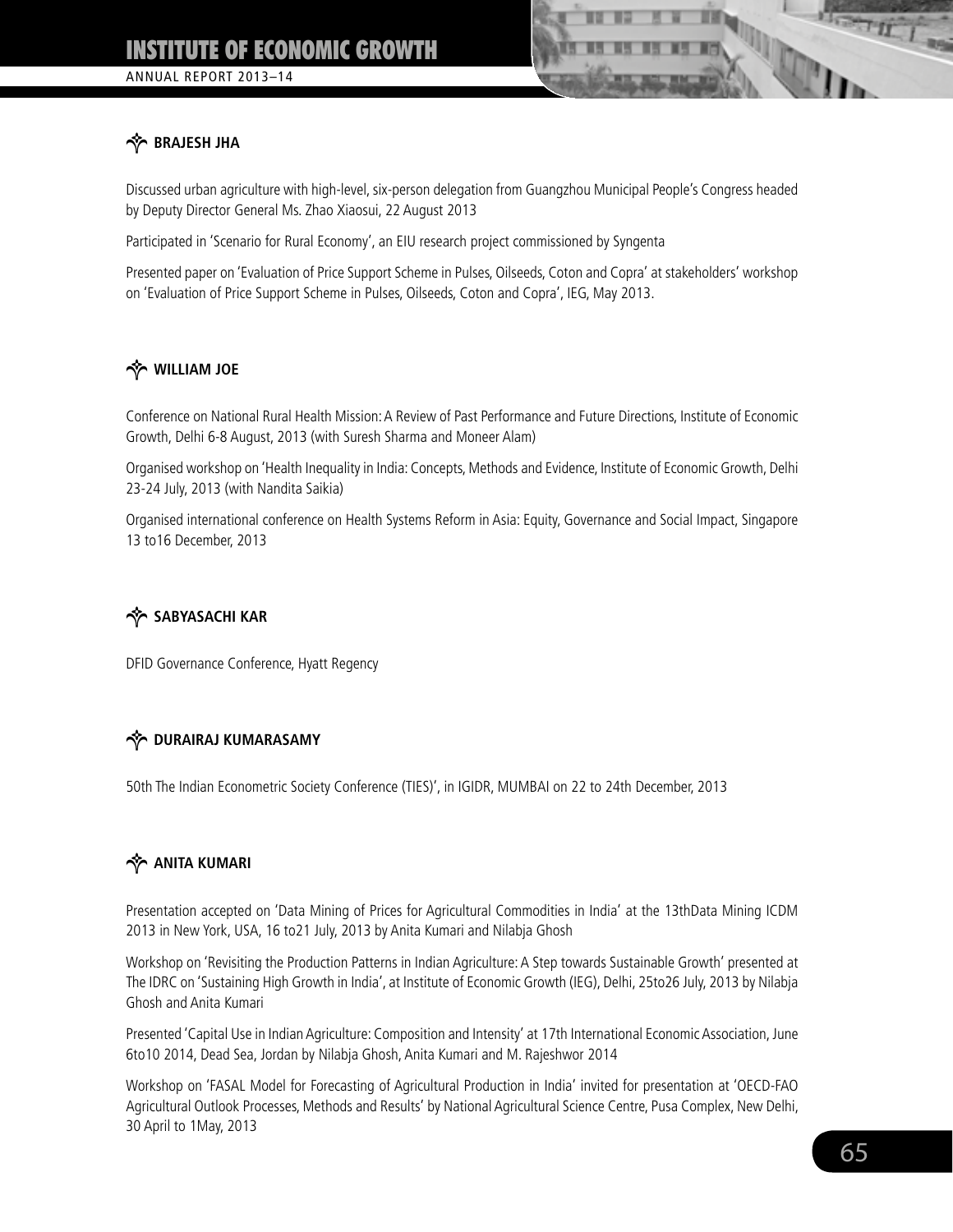Workshop on 'Advances in Econometric Models for Forecasting Output' (Dr. Nilabja Ghosh and Dr. Anita Kumari ) invited for presentation at 'Crop Forecasting and Drought Assessment' at Mahalanobis National Crop Forecast Centre, Pusa Complex, New Delhi, April 30, 2013

Presented monthly briefings on the project 'Outlook and Situation Analysis for Food security' invited for regular consultations on the project conducted by NCAER and Ministry of Agriculture (Dr. Nilabja Ghosh and Dr. Anita Kumari)

## **S ARUP MITRA**

Paper presented on 'Economic Growth, Inequality and Policy' in AFL-CIO Headquarters, Washington and UN, New York, 2014 (organized by Friedrich Ebert Stiftung)

Organised on 'Informal Sector in Manufacturing, Trade and Services Activities' byIssues Related to Wage-Productivity Nexus and Subcontracting, Conference in honour of Prof T. S. Papola, 2014

Organised on 'Pro-poor Growth in India' by Prof D. Mishra Endowment Lecture, Ravenshaw University, 2013

Organised on 'Can Industry Be the Key to Pro-poor Growth in India' by Prof B. Mishra Endowment Lecture, Orissa Economic Association, 2014

## $\hat{\gamma}$  VEENA NAREGAL

Organised a research training workshop on 'Caste and Marginalisation: Methodological Perspectives', sponsored by the ICSSR, IEG, 17 February to 1March 2014

## S **Manoj Panda**

Organised a panel discussion on food security at the 96th Annual Conference of the Indian Economic Association, Meenakshi University, Chennai, 27–29 December 2013.

## **S** BASANTA K. PRADHAN

Conducted a session on 'the use of SAM in evaluating the impact of social protection' for young scholars from South Asia organized by SARNET at IHD held on 12th December 2013, during 9.30 am to 12.30pm. (jointly with M R Saluja)

Chairperson for the technical session on 'ISSUES IN FAMILY PLANNING' as part of the conference on 'National Rural Health Mission: A Review of Past Performance and Future Directions', 6 to 8 August 2013 at Institute of Economic Growth, Delhi

Discussant for the paper 'Growth and Poverty Reduction in India' by Pradeep Agarwal, workshop on 'Sustaining High Growth in India' held at Institute of Economic Growth, Delhi during July 25 to 26, 2013

Discussant for the paper 'Determinants of Yields on Government Securities in India' by Pami Dua and Nishita Raje, Workshop on Macroeconomic Modelling and Policy Analysis, July 26, 2013 at IIC, Delhi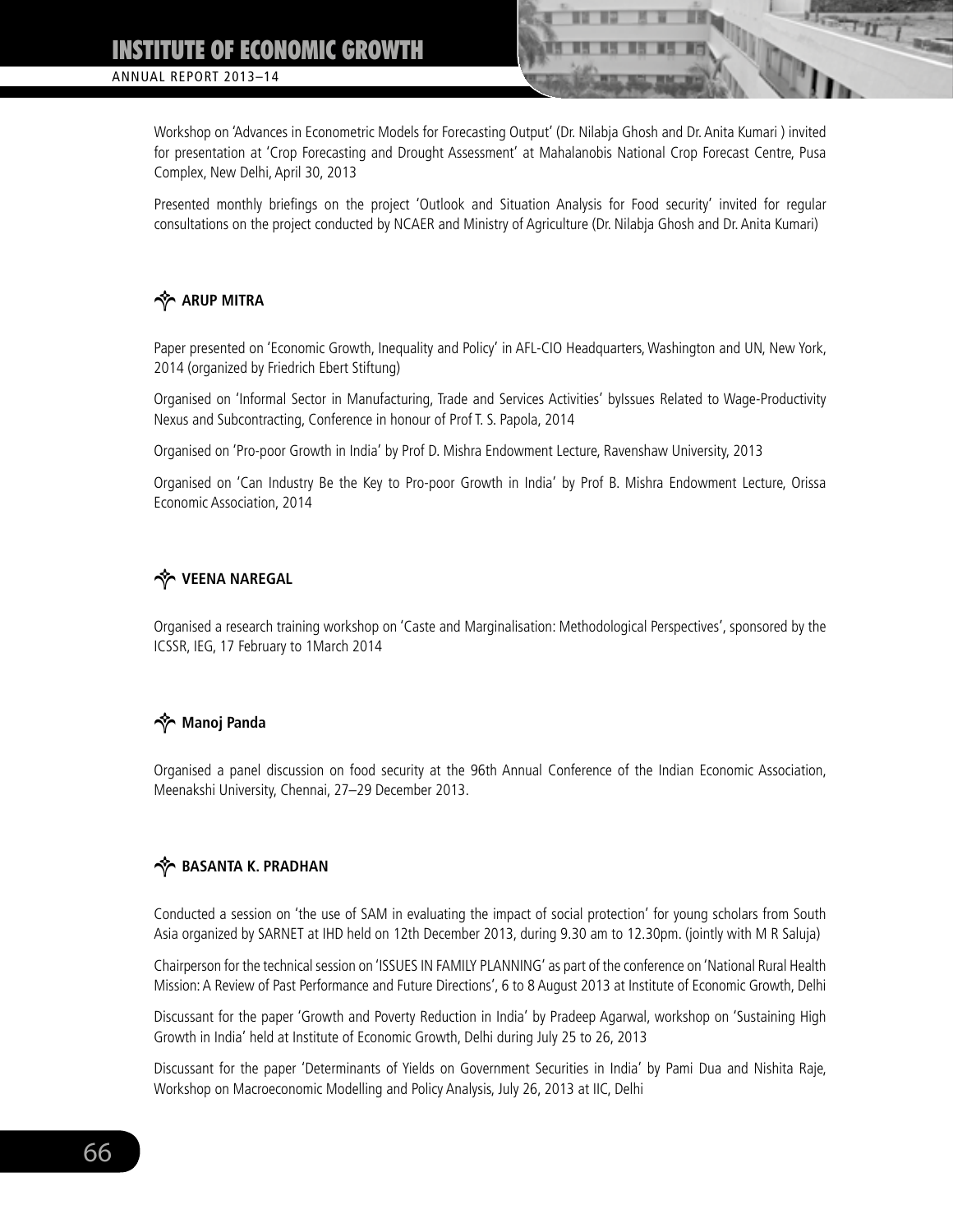

Commentator for NCAER 'Quarterly Review of Economy', May 2013

Visiting Senior Scholar at the Chr. Michelson Institute (CMI), Bergen, Norway during 1 to 30 April, 2013

## $\hat{\mathcal{S}}$  N CHANDRASEKHARA RAO

Organised a workshop on 'Research Methodology, Sampling Design and Survey Questionnaires of Coordinated Studies' sponsored by Ministry of Agriculture, Government of India, at IEG, 20–21 December 2013

Presented a paper entitled 'Continuing Controversies on Bt Cotton in India: Revisiting the Evidence on Production, Efficiency and Employment' at the 17th annual conference of the International Consortium on Applied Bioeconomy Research (ICABR) on 'Innovation and Policy for the Bioeconomy', Ravello, Italy, 18–21 June 2013. It was organized by the Centre for Economic and International Studies of University of Rome in collaboration with seven universities in USA, Canada and Europe.

Spoke on 'Future of Food Governance in Ensuring Future Food Supply and Farmers' Welfare' in a panel discussion on the 'Role of Technology in Food Security', chaired by Dr.S.R.Rao, Adviser, Department of Biotechnology, organised by the magazine Governance Now, India International Centre, Delhi, 7 November 2013.

Spoke on 'Rejuvenating Tanks' in a panel discussion chaired by Professor R. S. Deshpande in a seminar on 'Small Water Bodies in India: Status and Impact', organised by Alagappa University, Karaikudi, Tamil Nadu and sponsored by ICSSR, New Delhi, 11–12 September 2013.

Chaired the session on 'Impact of Tank Irrigation on Wage Rate, Employment and Rural Poverty' in a seminar on 'Small Water Bodies in India: Status and Impact' organised by Alagappa University, Karaikudi, Tamil Nadu and sponsored by ICSSR, New Delhi, 11-12 September 2013.

Discussant for the paper 'Indian Agricultural Performance: Past Trends and Future Prospects' by Parmod Kumar in the IEG seminar on 'Sustaining Growth: Opportunities and Challenges', 25–26 July 2013.

Chaired a session on 'Issues in Agricultural Development' in the seminar on 'Sustaining Growth: Opportunities and Challenges' organised at IEG, 25–26 July 2013.

## $\hat{\gamma}$  **SURESH SHARMA**

Organised conference on 'National Rural Health Mission: A Review of Past Performance and Future Directions', (with William Joe and Moneer Alam) IEG, 6-8 August 2013

## $\hat{\gamma}$ > SANJAY SRIVASTAVA

Presented paper on 'New Urbanism and New Citizenship' at the conference on 'Diversity, Margins and Dialogue: Local National and Trans-national Cultures' at the UGC Centre for Advanced Studies, Department of Sociology, University of Pune, 2 April 2014

Presented paper on 'Sudden Selves: Personality Development and the Making of New Labour' at the Centre for Modern Indian Studies (University of Göttingen) Seminar Series, 19 June 2013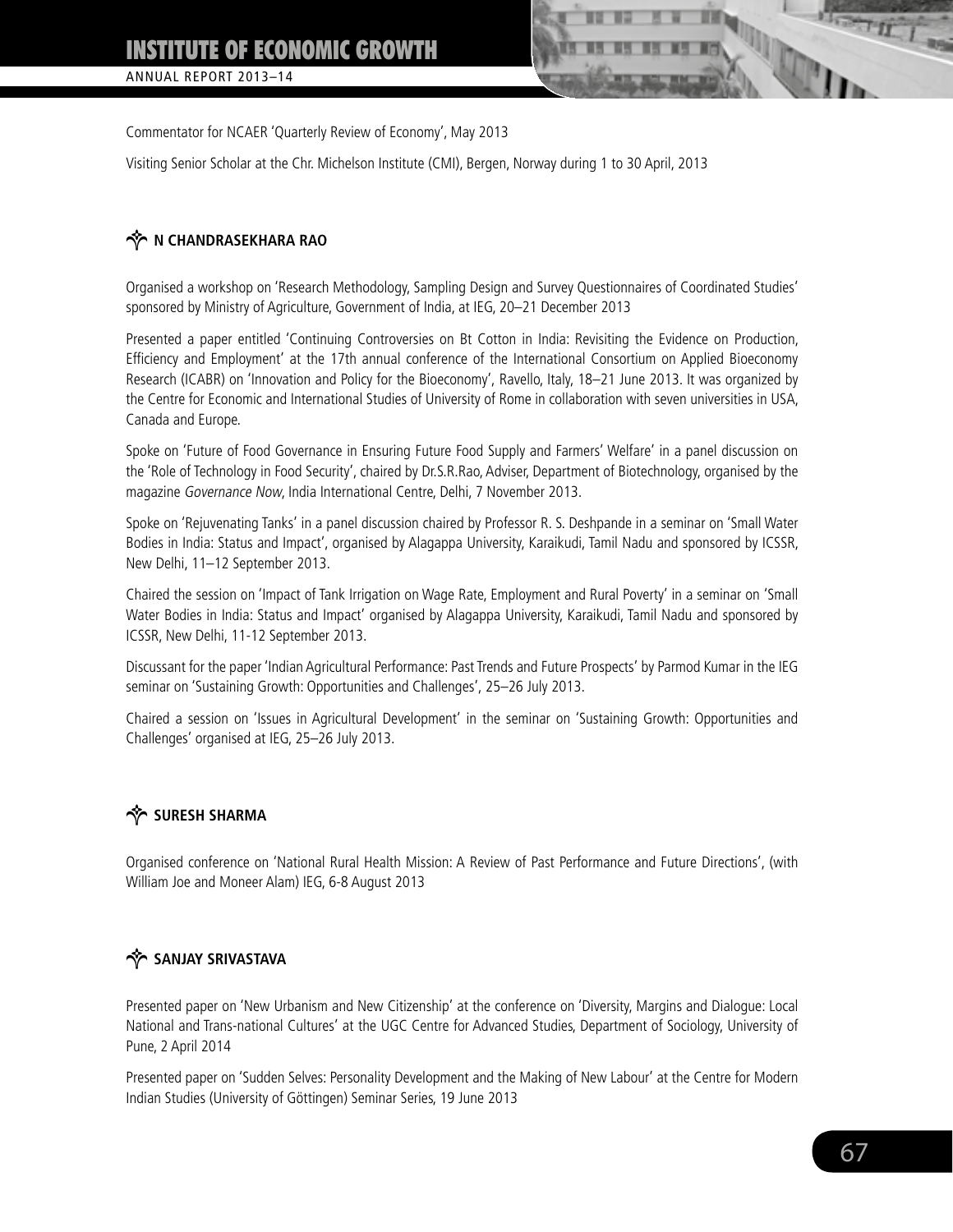Presented paper on 'Divine Markets: Ethnographic Notes on the Morality of Consumption in India', Conference on Religion and the Morality of Markets, King's College London, 9–10 June 2013

Presented paper on 'The (City) State we're in: Citizens, State and Capital in Gurgaon' at the City as Social Practice Colloquium, University of Leipzig, 27 May 2013

Presented paper on 'Of Gated Communities and Shopping Malls: Life in the Post-national City', conference on 'Reinventing the Post-colonial in the Metropolis', Chemnitz University of Technology, Chemnitz, Germany, May to 9 November 2013

Presented paper on 'A Quarter Century of Research and Writing in Social Sciences and Humanities' at conference organised by the Tejeshwar Singh Memorial Trust, 21March 2013

Presented paper on 'Urban Spaces and the Making of Ordinariness', workshop on 'The Politics of the Ordinary', University of Göttingen, 19 May 2013

Coorganised ICSSR conference on 'Social Science Approaches to Urban Studies', with Amita Baviskar, Goa, 20 to 23 December, 2013

#### **SPANAKAR SAHOO**

Taught macroeconomics to the 35th Batch of Trainee Officers of the Indian Economic Service, January to May 2014

#### $\hat{\mathcal{S}}$  AMARNATH TRIPATHI

Presented paper on 'Developing Climate Change Vulnerability Index for Agriculture: Case of Uttar Pradesh' at conference on 'Growth and Social Transformation' at IEG, 20–22 March 2014.

Presented paper on 'Farmers' Vulnerability to Climate Change and Variability: Measurements and Correlates' at the Seventh Biennial Conference on Global Change, Ecosystems, Sustainability, Tezpur University, Tezpur, 5–8 December 2013.

Presented paper on 'Farmers' Vulnerability to Climate Change and Variability: Measurements and Correlates' at the Fourth National Research Conference on Climate Change, IIT Madras, Chennai, 26–27 October 2013.

Presented paper on 'The Politics and Reality of Food Security in India' at the seminar on 'Food Security Bill and Its Implications on Backward States', AN Sinha Institute of Social Studies, Patna, 11–12 September 2013.

Presented paper on 'Changing Food Consumption of Urban Poor Households' at the IDRC-TTI workshop on 'Urban Development in India: Issues and Challenges', Institute of Rural Management, Anand, 18–19 April 2013.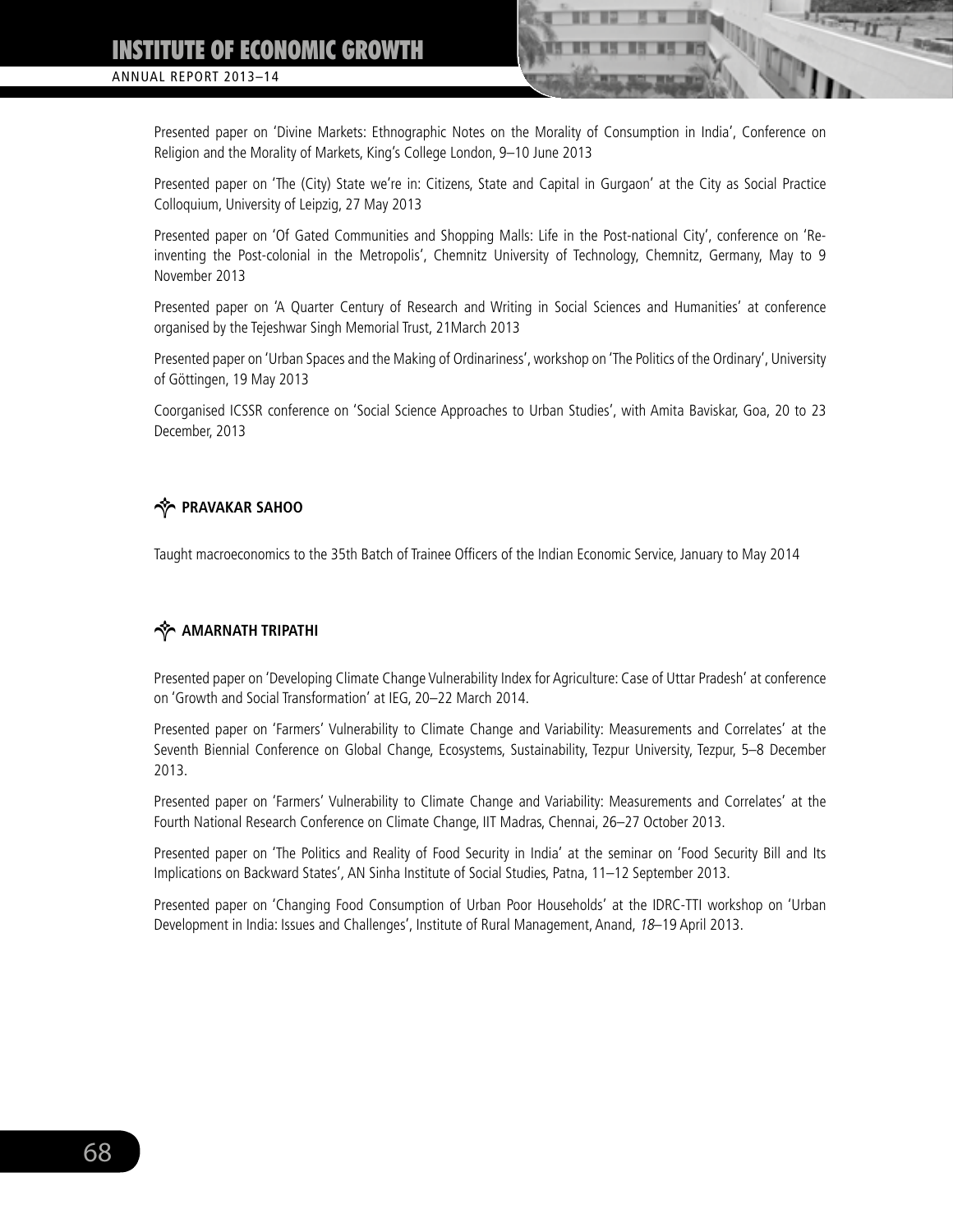# **HONORARY FACULTY**

#### **S** TN Madan

#### **Publications**

#### **Papers Published in Journals**

'Methods in Social Science Research: Emerging Trends and Challenges', The Eastern Anthropologist, 66 (4), 379–85.

'Traditions, Transformations, Transcreations: The Making and Remaking of Modern Hinduism', India National Confederation and Academy of Anthropologists Occasional Papers, 29, 1–20

#### **Chapter in Book**

'Religion and Society in Our Time', in Ashok Pankaj and Ajit Pandey (eds) Subalternity, Exclusion, and Social Change in India, 275–94. New Delhi: Foundation Books (Cambridge University Press)

#### **LECTURES**

Delivered the Third SC Dube Memorial Oration on 'Traditions, Transformations, Transcreations: The Making and Remaking of Modern Hinduism' under the auspices of the Indian National Confederation and Academy of Anthropologists at Dibrugarh University in February 2014.

#### **Memberships**

Board of Governors of the National Gandhi Museum and Library, New Delhi.

Governing Council, Indian Council of Philosophical Research, New Delhi.

Senate, Indian Institute of Technology, New Delhi.

Executive Committee, Indira Gandhi National Museum of Man, Bhopal.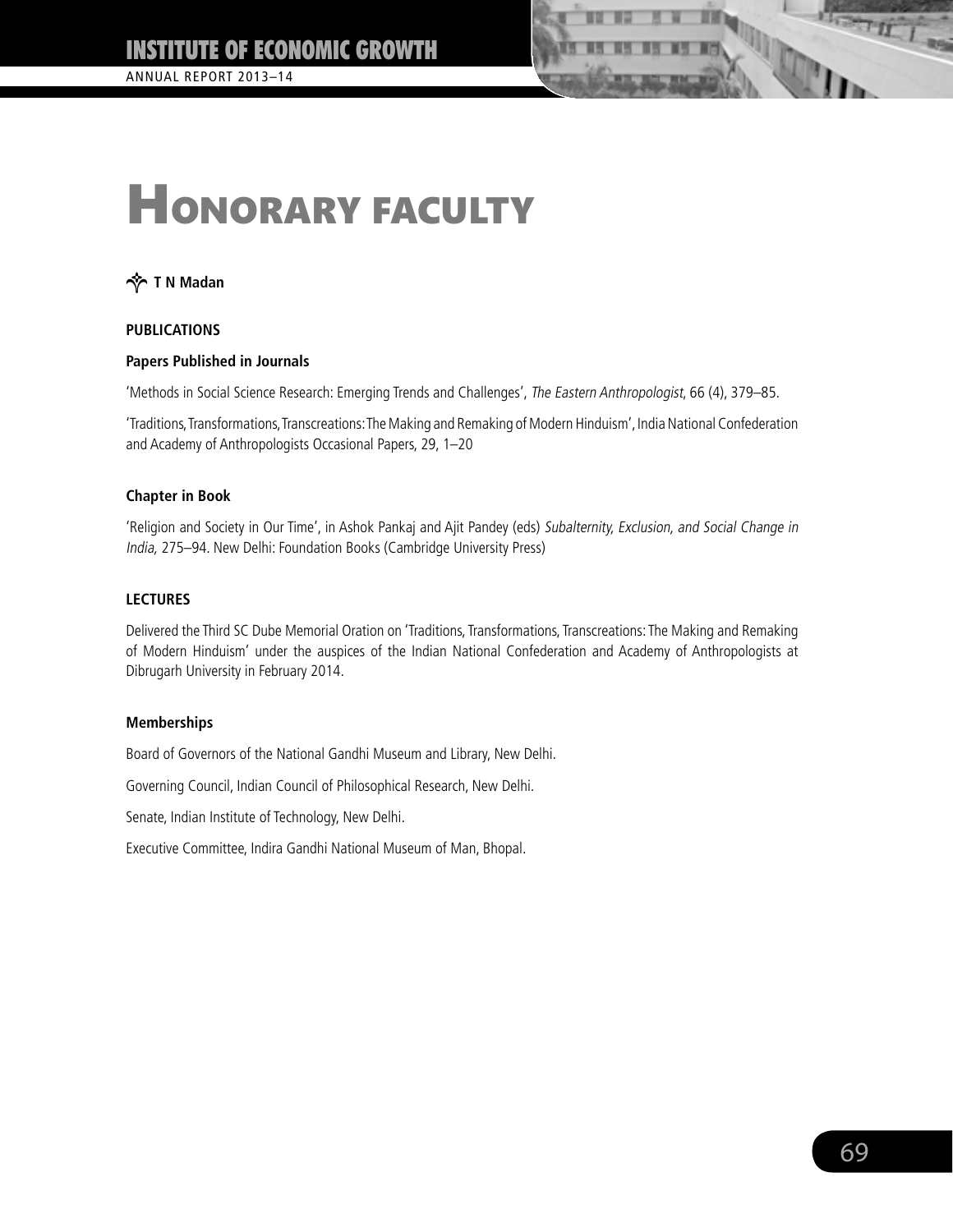# FELLOWS AND PhD SCHOLARS

 $\overline{a}$ 

#### **ICSSR Doctoral Fellows**

| No.            | Name of<br><b>Fellow</b>   | <b>Title of Study</b>                                                                                                                 | <b>University</b>                                                                 | <b>Contact Person/</b><br><b>Supervisor at IEG</b> |
|----------------|----------------------------|---------------------------------------------------------------------------------------------------------------------------------------|-----------------------------------------------------------------------------------|----------------------------------------------------|
| 1              | Ms.<br>Gagandeep<br>Kaur   | Health, Reproduction<br>and Contraception Usage<br>amongst Adolescent<br>Women: A Study of Slums<br>of Delhi                          | University of Delhi, Dr.<br>Aradhna Aggarwal                                      | Dr. Suresh Sharma                                  |
| $\mathcal{P}$  | Ms. Priti<br>Gupta         | Poverty, Migration and HIV/<br>AIDS: A Health Economic<br>Analysis of Uttar Pradesh-A<br>District level case Study                    | <b>Banaras Hindu</b><br>University, Prof.<br>Mrutyunjaya Mishra                   | Prof. B.K. Pradhan                                 |
| 3              | Mr Kanhaiya<br>Kumar       | Patterns of Sub Caste level<br>Discrimination among<br>Dalits: A Study of Sonbhadra<br>District of Uttar Pradesh                      |                                                                                   |                                                    |
| 4              | Ms. Rashmi<br>Tanwar       | Urbanization Induced Rural<br>Transformation in India<br>with Special Reference to<br>Haryana state                                   | Central University<br>of Haryana,<br>Mahendergarh; Head,<br>Division of Economics | Dr. Brajesh Jha                                    |
| 5              | Mr<br>Subhashim<br>Goswami | The Making of Ethnographic<br>Objects                                                                                                 | University of Delhi,<br>Prof Deepak Mehta                                         | Prof. Sanjay Srivastava                            |
| 6              | Mr. Devender<br>Pratap     | Trade Policy and Resource<br>Allocation in Indian<br>Economy: A Multi-sectoral<br>Analysis in an Economy-<br>wide Modelling Framework | Jawaharlal Nehru<br>University, Prof. R.K.<br>Sharma                              | Prof. B.N. Goldar                                  |
| $\overline{7}$ | Ms Soibam<br>Haripriya     | Memory, Violence and<br>Space in Punjab and North-<br>east India                                                                      | University of Delhi,<br>Prof Radhika Chopra                                       | Prof. Sanjay Srivastava                            |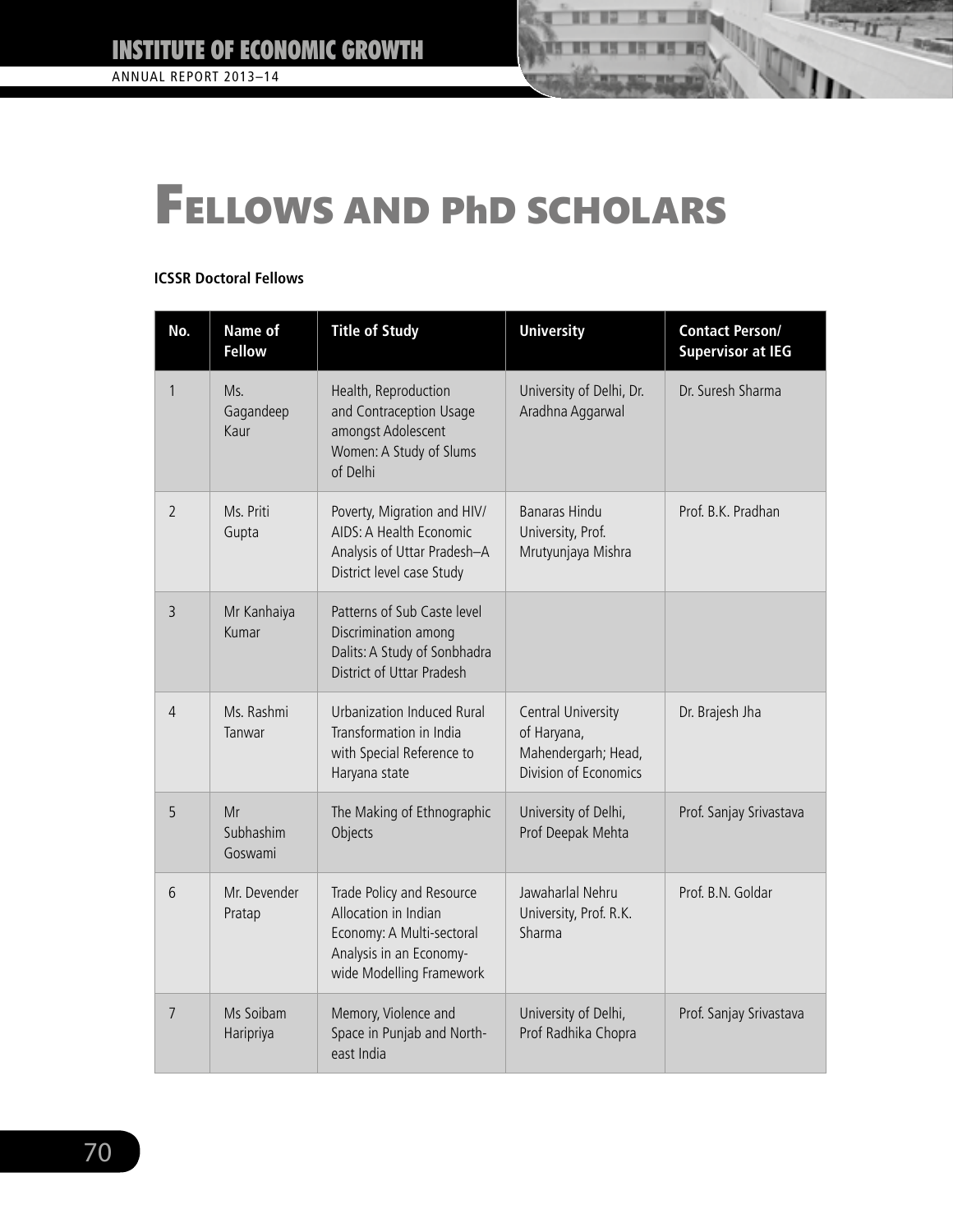### Institute of Economic Growth

Annual Report 2013–14

#### **PhD Scholars**

| No.            | Name of<br><b>Fellow</b> | <b>Title of Study</b>                                                                                                                                      | <b>University /</b><br><b>Supervisor</b>                     | <b>Contact Person/Co-</b><br><b>Supervisor at IEG</b> |
|----------------|--------------------------|------------------------------------------------------------------------------------------------------------------------------------------------------------|--------------------------------------------------------------|-------------------------------------------------------|
| 1              | Ms Sebanti<br>Chatterjee | Western Classical Music in<br>Goa and Shillong: Exploring<br>the Indigenous                                                                                | University of Delhi,<br>Prof. Roma Chatterjee                | Prof. Sanjay Srivastava                               |
| $\overline{2}$ | Ms Lisa<br>Caviglia      | Sex [at] work in Kathmandu:<br>Discourses around Sexuality,<br>Self-Perception and Society                                                                 | University of<br>Heidelberg. Christiane<br><b>Brosius</b>    | Prof. Sanjay Srivastava                               |
| 3              | Ms Isha<br>Chawla        | The Internationalisation<br>of Indian Firms Through<br>Outbound Foreign<br>Direct Investment:<br>Nature, Determinants<br>and Developmental<br>Consequences | University of Delhi,<br>Prof. A. Bhattacharjea               | Prof. B. N. Goldar                                    |
| $\overline{4}$ | Ms Sujata<br>Basu        | Distance to Frontier, Human<br>Capital and Economic<br>Growth: A Theoretical and<br><b>Cross-Country Empirical</b><br>Analysis                             | Jawaharlal Nehru<br>University, Prof. Meeta<br>Keswani Mehra | Prof. B.N. Goldar                                     |
| 5              | Ms Sonia<br>Mukherjee    | The Role of Services for<br>Productivity Growth and<br>Manufacturing Exports: A<br>Firm Level Analysis For India<br>Since 2000                             | Jawaharlal Nehru<br>University, Prof.<br>Alokesh Barua,      | Prof. B.N. Goldar                                     |
| 6              | Mr Joydeep<br>Ghosh      | The Economic Impact of<br>NREGA: A CGE analysis                                                                                                            | GIPE, Pune                                                   | Prof. B K Pradhan                                     |
| 7              | Mr D. S.<br>Rawat        | Status of Migrants in the<br>Metropolitan City of Delhi:<br>A Study of Origin and<br>Destination                                                           | Meerut University                                            | Dr. R S Bora                                          |
| 8              | Ms Jaspreet<br>Kaur      | Women's Reproductive Tract<br>Infection in Delhi Slums                                                                                                     | University of Delhi,<br>Prof. A. K. Kapoor                   | Dr Suresh Sharma                                      |

sa m<sub>a</sub>

ш

面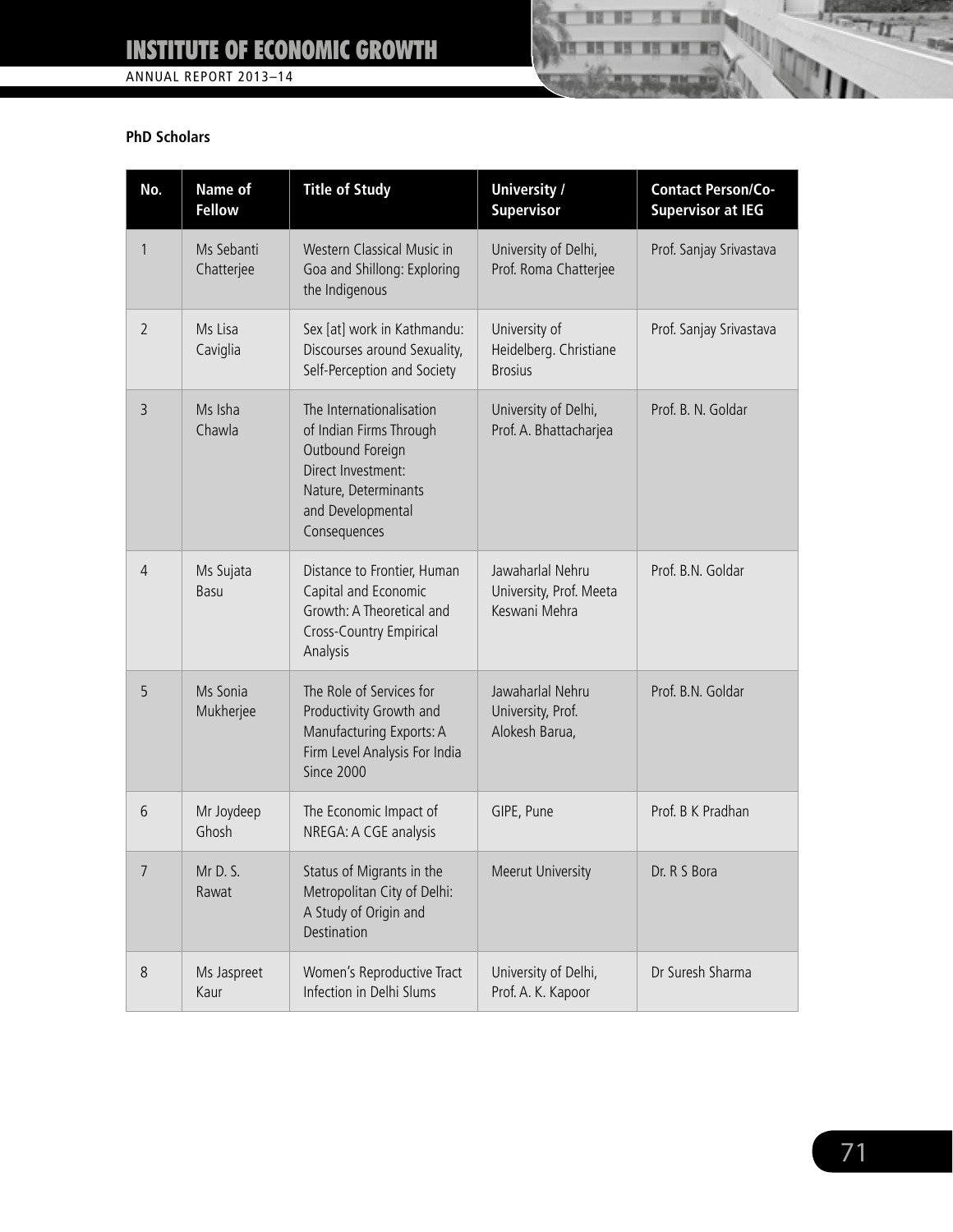### **IEG Distinguished Lectures,** Conferences, Workshops and Seminars

#### **DISTINGUISHED/SPECIAL LECTURES**

'Child Undernutrition in India: Lessons Learned' by S V Subramanian, Professor of Population Health and Geography, Harvard School of Public Health, USA, at the India International Centre, Delhi, 12 August 2013. The lecture was chaired by Prof. S.C. Gulati, Former Professor and Head, Population Research Centre, Institute of Economic Growth.

'Does Crime Pay in Indian Politics?' by Bhaskar Dutta, Professor, University of Warwick, UK and Distinguished Visiting Professor, Indian Statistical Institute (ISI), New Delhi at the India International Centre, Delhi, on 22 August 2013. The lecture was chaired by Prof. E. Sridharan, Academic Director of the university of Penusylvania Institute for the Advanced Study of India (UPIASI), New Delhi.

'The Ideational Turn in Political Economy of Food: What Michael Pollan Gets Right and Wrong' by Ronald Herring, Professor, Cornell University, New York, USA, at the IEG on 21 January 2014. The lecture was chaired by Mr. Nitin Desai, Chairman, Board of Governors, IEG.

'Premature Adult Mortality, Human Capital Formation and Economic Growth' by Clive Bell, Professor Emeritus, Heidelberg University, Germany and Senior Associate Researcher at Chr. Michelson Institute (CMD) Norway at IEG, Delhi on 18 February 2014. The meeting was chaired by Mr. Ramesh Govindaraj, Lead Health Specialist, South Asia Region, World Bank.

'Making Agriculture Work for Nutrition: Getting Policies Right' by Prabhu Pingali, Professor of Applied Economics and Management and Director of Tata-Cornell Agriculture and Nutrition Initiative, at IEG Delhi on 10 March 2014. The lecture was chaired by Dr. Ashok Gulati, Chairman, Commission for Agriculture Costs and Prices (CACP).

'The Economics and the Econometrics of Human Development' by James J. Heckman, Henry Schultz Distinguished Service Professor of Economics, University of Chicago, USA and Nobel Laureate in Economics, 2000 at IEG, Delhi on 31 March 2014. The lecture was chaired by Dr. Ajay Chhibber, Director General, Independent Evaluation Office, Government of India.

#### **CONFERENCES AND WORKSHOPS**

'Sustaining High Growth in India', organised by Prof. Pradeep Agrawal, IEG, 25-26 July 2013.

'NRHM: A Review of Post Performance and Future Directions', organised by Dr. Suresh Sharma and Dr. William Joe, IEG, 6-8 August 2013.

'Growth and Social Transformation', IEG, 20-22 March 2014.

'Evaluating Price Support Scheme (PSS) for Pulses and Oilseeds', organised by Dr. Brajesh Jha, IEG, 23 May 2013.

'Health Inequality in India: Concept, Methods and Evidence', organised by Dr. Nandita Saikia and Dr. William Joe, IEG, 23-24 July 2013.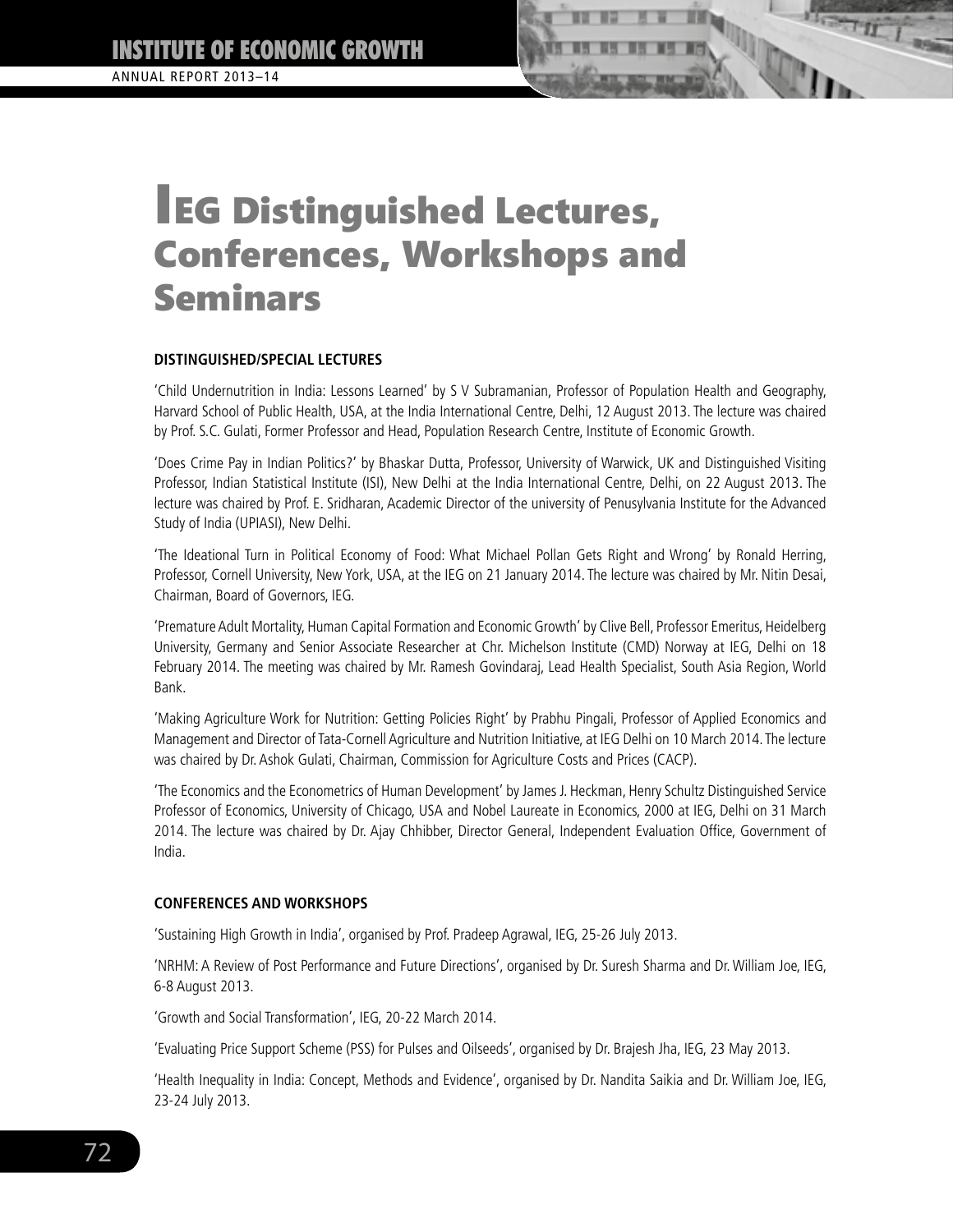'Revisiting the Statistical Database for Indian Agriculture', organised by Dr. Nilabja Ghosh and Dr. Anita Kumari, IEG, November 2013.

'Health Inequality in India: Concept, Method and Evidence', organised by Dr. Nandita Saikia and Dr. William Joe, IEG, 1-2 August 2013.

'Social Science Approaches to Urban Studies', organised by Prof. Sanjay Srivastava and Dr. Amita Baviskar, Goa, 19-22 December 2013.

'Research Methodology, Sampling Design and Survey Questionnaire of Coordinated Studies' organised by Prof. N. Chandrasekhara Rao, IEG, 20-21 December 2013.

'Caste and Marginalization: A Focus on Methodological Perspectives', sponsored by ICSSR Delhi and organised by Dr. Veena Naregal, IEG, 17 February to 1 March 2014.

#### **SEMINARS**

'Frontier of Mekong Economy and its Connectivity with India', Dr. Hiyoruki Taguchi, 5 April 2013. Chaired by Prof. Arup Mitra.

'The Burden of Public Inaction: Agrarian Impasse in Growing Bihar', Dr. Kazuki Minato, 12 April 2013. Chaired by Prof. N Chandrasekhara Rao.

'Noah Revisits Biodiversity Protection Prioritization' and 'Biodiversity Prioritization and Gender', Dr. David Martin, Professor of Economics at Davidson College, Davidson, USA and Fulbright-Nehru Research Scholar, 18 April 2013. Chaired by Dr Saudamini Das.

'Sub National Variation in Neonatal Mortality in India during 1970-2010', Dr. Nandita Saikia, Assistant Professor, IEG and Mr. Chandrasekhar, PhD Scholar, International Institute for Population Sciences, Mumbai, 26 April 2013. Chaired by Prof Indrani Gupta.

'Poverty, Professions and Population: Trends over Seven Decades in a Village and a Slum near Delhi', Dr. Devesh Vijay, SRT Senior Research Fellow, IEG, 10 May 2013. Chaired by Prof Indrani Gupta.

'Democratic Politics and Legal Rights: Employment Guarantee and Food Security in India', Dr. Reetika Khera, TTI Senior Research Fellow, IEG, 13 May 2013. Chaired by Dr Devesh Vijay.

'Does Exchange Rate Intervention Contain Exchange Rate Volatility?', Dr. Arjuna Vadivel, Junior Consultant, IEG and Dr. M. Ramachandran,, Professor and Head, Department of Economics, Pondicherry University, Puducherry, 14 May 2013. Chaired by Dr Sabyasachi Kar.

'Exploring Entrepreneurial Opportunities for Afforestation', Dr. Somnath Ghosal, Assistant Professor, Centre for Studies in Social Sciences, Kolkata, 3 July 2013. Chaired by Dr Saudamini Das.

'Decomposing Poverty Change: Deciphering Absolute Change in Population and Beyond', Dr. Srijit Mishra, Associate Professor, Indira Gandhi Institute of Development Research, Mumbai, 8 July 2013.

'Total Factor Productivity of the Software Industry in India', Dr. Bimal Kishore Sahoo, Assistant Professor, IEG, 12 July 2013. Chaired by Dr Sabyasachi Kar.

'Work, Labour and Employment: Snippets from Dhantala and Aradhaknagar, Circa 1930–2010', Dr. Devesh Vijay, SRT Fellow, IEG, 19 July 2013. Chaired by Dr Brajesh Jha.

'Subnational Level Fiscal Health in India: Stability and Sustainability Implications', Dr. Nimai Das, TTI Fellow, IEG, '31 July 2013. Chaired by Dr Pravakar Sahoo.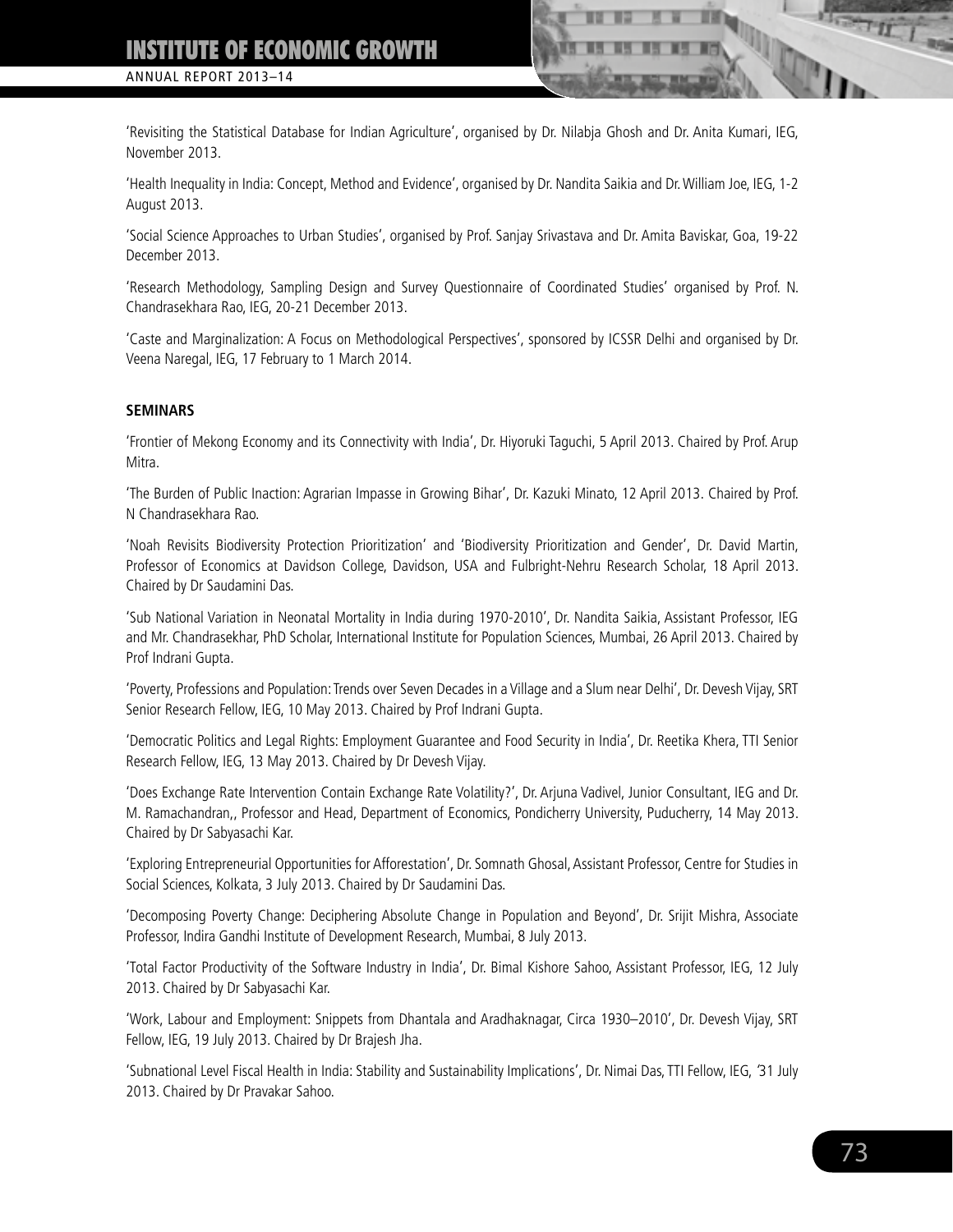'India and Central Asia: Trade Prospects', Dr. Seema Sangita, Assistant Professor, IEG, 16 August 2013. Chaired by Prof. Bishwanath Goldar.

'The Reserve Bank of India's Reaction to Exchange Rate Variation: A Time Varying Parametric Approach', Dr. A. Vadivel, Junior Consultant, IEG and Dr. M. Ramachandran, Professor and Head, Department of Economics, Pondicherry University, Puducherry, September 13, 2013. Chaired by Dr Sangeeta Chakravarty.

'Old Age, Social Protection and Health in Low and Middle Income Countries', Prof. Peter Lloyd-Sherlock, School of International Development, University of East Anglia, United Kingdom and Dr. Sutapa Agrawal, Public Health Foundation of India, New Delhi, 27 September 2013. Chaired by Prof Moneer Alam.

'Elasticity of Substitution between Capital and Labour in Major Sectors of the Indian Economy', Prof. B.N. Goldar, Prof. Basanta K. Pradhan and Dr Akhilesh Sharma, 4 October 2013.

'The Go-between: Interstitial Generations and Social Development in the Indian Himalayas', Dr. Jane Dyson, University of Oxford, 21 October 2013. Chaired by Prof Sanjay Srivastava.

'Why Famers Sometimes Love Risks: Evidence from India', Dr. Annemie Maertens, University of Pittsburgh, USA, 26 November 2013. Chaired by Prof N. Chandrasekhara Rao.

'Climate Change and Labour Supply Adjustment in Low-Income Households: Evidence on Urban Workers in More Weather-Exposed Occupations', Dr. Saudamini Das, 28 November 2013. Chaired by Prof. Arup Mitra.

'Intergenerational Long Term Effects of Preschool-Structural Estimates from a Discrete Dynamic Programming Model', Dr. Lakshmi K. Raut, SSA, Washington DC and Dr. James J. Heckman, 11 December 2013. Chaired by Prof. Manoj Panda.

'Economic Management and Employment Strategies: The Case of Mauritius', Dr. Kheswar Janki, 19 December 2013. Chaired by Prof. Basanta K. Pradhan.

'Experimental Methods and Behavioural Experiments Used in Resources and Environmental Economics', Dr. Prasenjit Banerjee, University of Manchester, 24 January 2014. Chaired by Dr Vikram Dayal.

'Understanding the Influences on Decision-Making by Indian Foresters', Dr. Forrest Fleischman. Chaired by Dr. Purnamita Dasgupta, 14 February 2014.

'Feeding the Family: Food Dynamics in a Rural Bihari Joint Family', Dr. Hayden Kantor, Cornell University. Chaired by Dr. Amita Baviskar, 24 February 2014.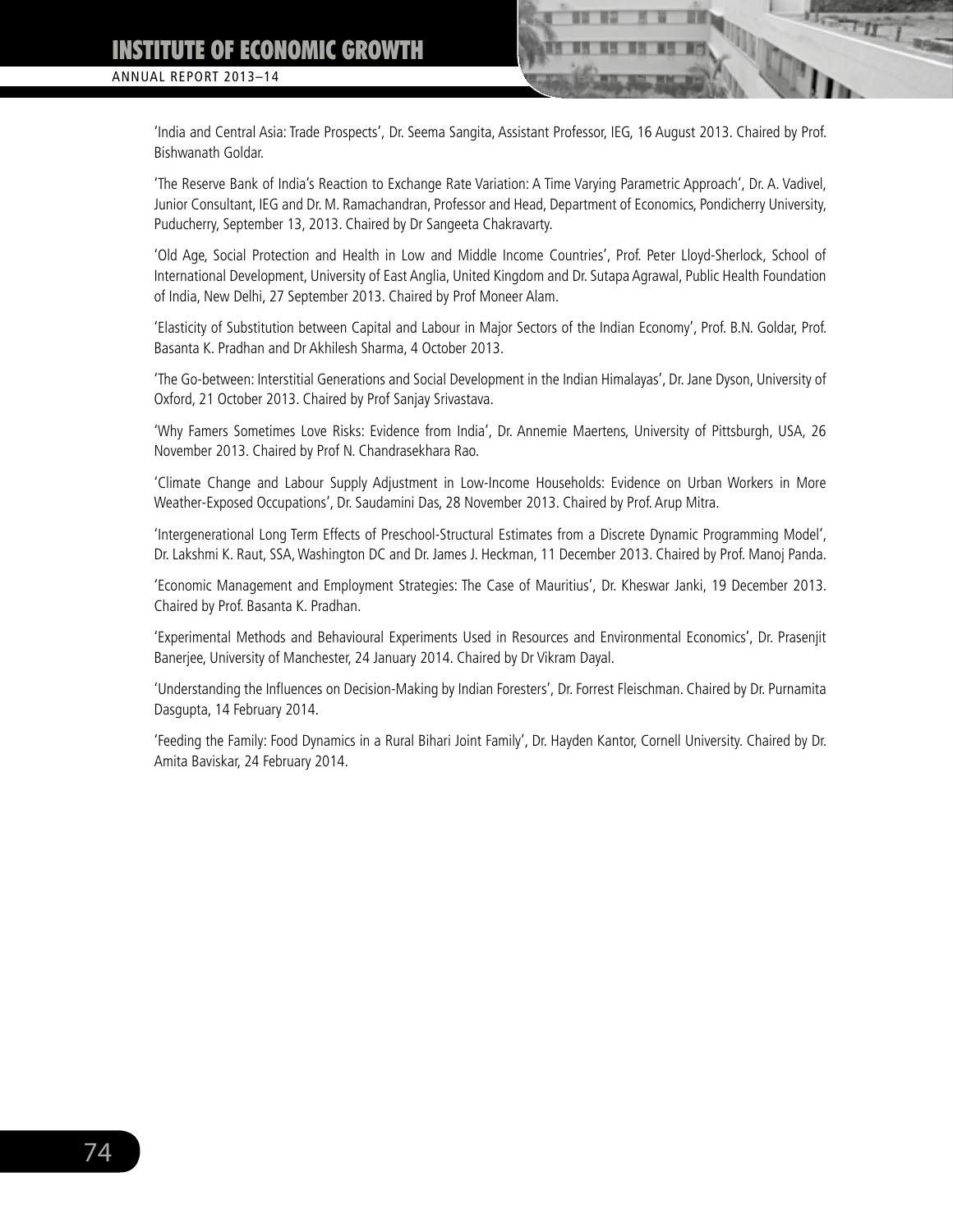# **IEG Working Papers And Policy Briefs**

#### **WORKING PAPERS**

'Productivity and Efficiency Impacts of Zero Tillage, Wheat in Northwest Indo-Gangetic Plains', Prakashan Chellattan Veettil and Nandita Saikia, 321/2013.

'Gender Gap in Life Expectancy in India', Vladimir Canudas-Romo and Nandita Saikia, 1970-2006, 322/2013.

'Noah Revisits Biodiversity Protection Prioritisation', David Martin, 323/2013.

'Biodiversity Prioritisation and Gender, David Martin, 324/2013.

'Cash vs. In-Kind Transfers: Indian Data Meets Theory', Reetika Khera, 325/2013.

'Social Accounting Matrix for India 2007-08', Basanta K. Pradhan, M.R. Saluja and Akhilesh K. Sharma, 326/2013.

'Democratic Politics and Legal Rights: Employment Guarantee and Food Security in India', Reetika Khera, 327/2013.

'Does Exchange Rate Intervention Trigger Volatility?' A.Vadivel and M. Ramachandran, 328/2013

'Subnational-level Fiscal Health: Stability and Sustainability Implications for Kerala, Punjab, and West Bengal', Nimai Das, 329/2013.

'Are Women's Issues Synonymous with Gender in India? Looking Across Geographic Space', Nira Ramachandran, 330/2013.

'Total Factor Productivity of the Software Industry in India', Bimal Kishore Sahoo, 331/2013.

'Looking for a Break: Identifying Transitions in Growth Regimes', Sabyasachi Kar, Lant Pritchett, Selim Raihan and Kunal Sen, 332/2013.

'Determinants of India's Services Exports', Pravakar Sahoo, Ranjan Kumar Dash and Prabhu Prasad Mishra, 333 /2013.

'India and Central Asia: Trade Routes and Trade Potential', Pradeep Agrawal and Seema Sangita, 334 /2013.

'Elasticity of Substitution between Capital and Labour in Major Sectors of the Indian Economy', Bishwanath Goldar, Basanta K Pradhan and Akhilesh K Sharma, 335 /2014.

#### **POLICY BRIEFS**

'Challenges of the HMIS in India: A case study of Udham Singh Nagar, Uttarakhand', Zakir Husain, Nandita Saikia and R.S.Bora, 1/2013.

'Financial Access in Post-reform India', T A Bhavani and N R Bhanumurthy, 2/2013.

'Towards Increasing Off-farm Income Opportunities for Farmers', Brajesh Jha, 3/2013.

'Diesel Subsidy Withdrawal: Impact on Current Account and Fiscal Deficits', Pradeep Agrawal, 4/2013.

'Trade Prospects between India and Central Asia', Pradeep Agrawal and Seema Sangita, 5/2013.

'Energy Security for India: Petroleum Demand Estimation and Projections', Pradeep Agrawal, 6/2013.

'The Other Side of Indian Demographics: Accelerating Growth in Ageing and its Challenges', Moneer Alam and Pratima Yadav, 7/2014.

'Casuarina Monocultures are not Efficient Coastal Shelterbelts: Some Evidence from Odisha', Saudamini Das and Harpinder Sandhu, 2014.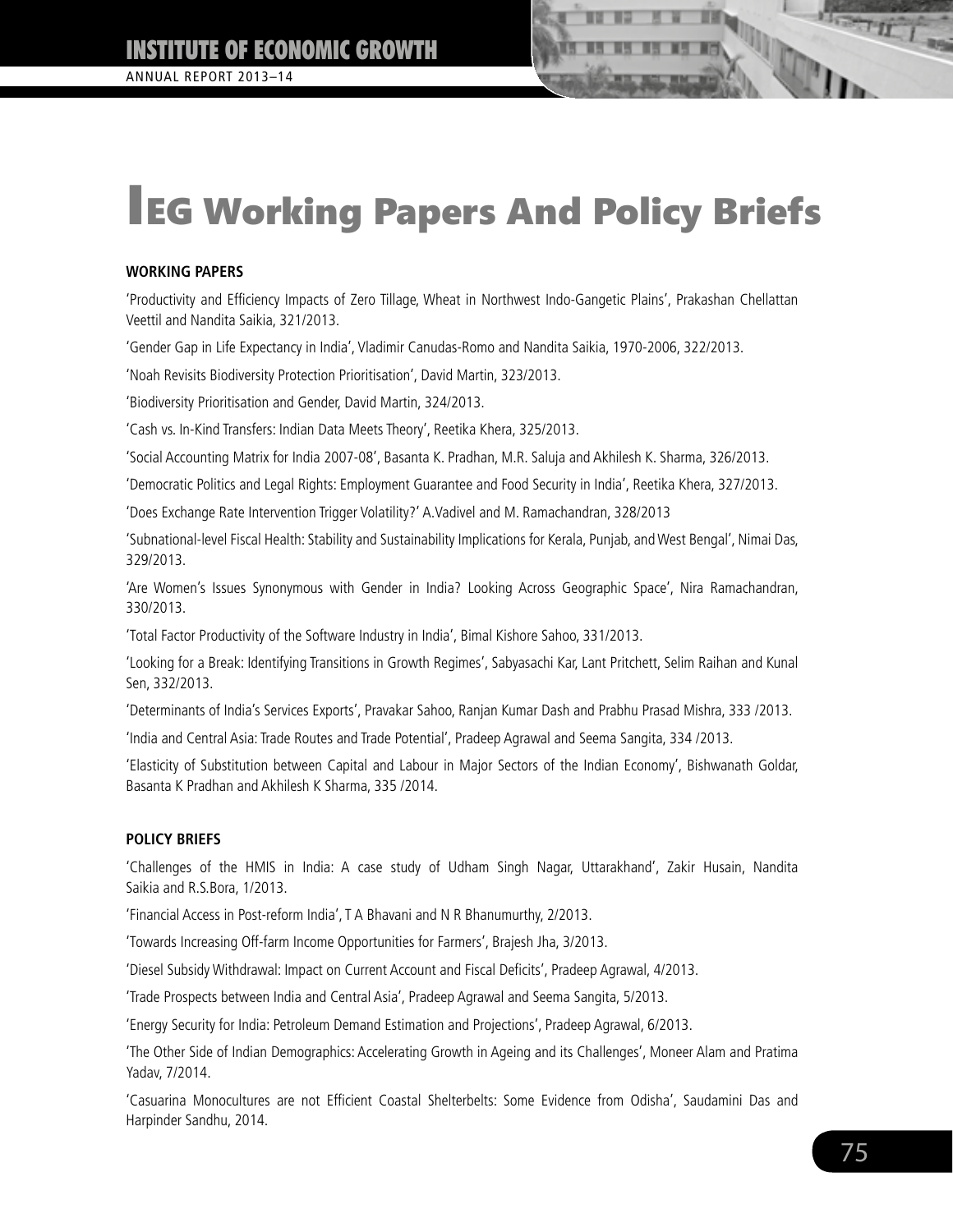## Infrastructure

#### **Library**

The IEG library contains a specialised collection of books and documents in the social sciences, with an emphasis on development and planning. It caters mainly to the needs of faculty research and training. It also has micro documents, serials and official publications brought out by research organisations, corporate bodies, international organisations and their allied agencies, universities and the Central and the State governments, departments and their research and evaluation cells.

At present, the library has about 1,44,000 accessioned documents, including books, monographs, workshop papers, conference proceedings, and about 3,000 statistical serials in the social sciences containing statistical information on India and other countries. It also has micro documents such as institutional research reports, working papers and annual reports of companies and government departments and other bodies. In addition, it has a stock of 21,000 back volumes of journals of 1,250 titles. The library receives 271 journals of which it obtains 102 journals on subscription, 61 journals in exchange and 108 gratis. The library exchanges IEG's research output and publications (including its journal Contributions to Indian Sociology) with similar institutions in India and abroad.

The library has a complete set of census reports commencing from 1872. For the period 1872 to 1951, the census data is in microfiche format and from 1951 to 2001 in hard copy. For 1991 and 2001, the census is also available in CDs. It also has a unique collection of old manuscripts and documents which it inherited as part of the UNESCO collection.

The IEG library has digitised IEG Working Papers, Discussion Papers, etc. All these IEG research papers (full text) may be accessed from the IEG intranet. The library has also developed a data centre. During the year, the library purchased LIBSYS software and converted its entire data into LIBSYS.

Presently, the library is being connected with the University of Delhi's LAN systems. This will allow access to many journals and databases like Taylor and Francis, Oxford University Press, Cambridge University Press, Sage Online, Econlit, JSTOR, ScienceDirect, etc.

#### **Computer Unit**

IEG's computer unit caters to about 170 users, including faculty members, supporting research staff, administration, doctoral students, IES probationary officers and affiliated visitors. We have a large local area network (LAN) serviced by the HP 460c blade server fitted with three blades, one of which is used for authentication, second for the DSpace repository and the third blade is for the applications and database services. DSpace repository is running on Linux. Apart from file repository, IEG is running database and datasets repository on database and application server. The LAN system is continually upgraded to incorporate new developments in Information Technology. Recently, the IEG acquired a high speed fibre link for NKN (National Knowledge Network) internet bandwidth over the University of Delhi's LAN system. In addition, IEG is also subscribing 4 MBPS unlimited Internet bandwidth for MTNL Broadband as an alternative bandwidth for continuous and instant access to the information. The University of Delhi's LAN connection is also being used as a gateway to access journals, online databases and other online resources. The IEG's offices are interconnected with each other using wire and wi-fi systems with the LAN. In addition, Computer Unit deployed initial setup for audio and video conferencing.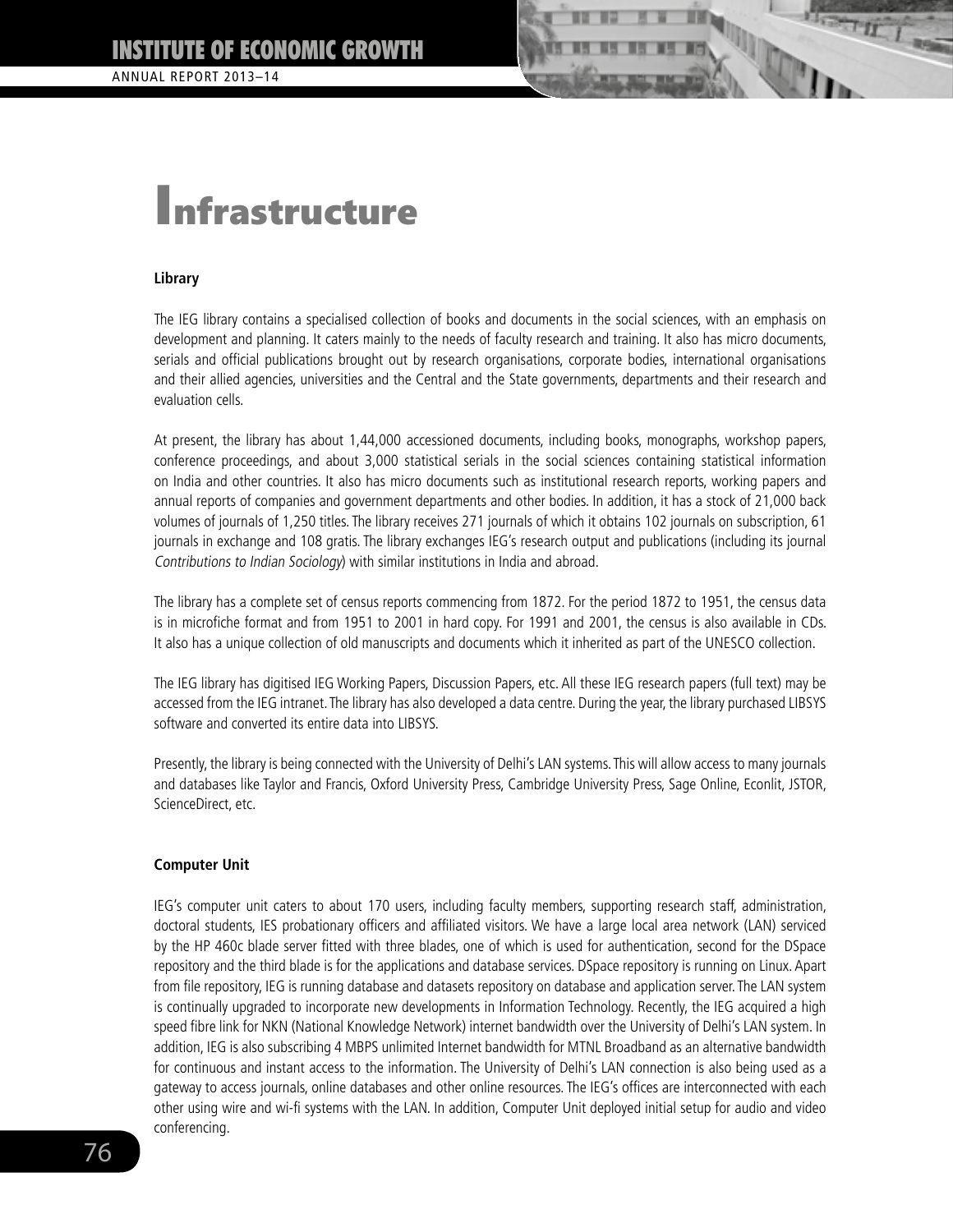IEG has 170 i7, i5, i3, core2duo and dual core personal computers. Faculty members are provided with PCs in their offices, connected with individual simplex /duplex / MFP laser printers. They are also provided laptops. Similar facilities are provided to the IEG administrative units and senior administrative staff. In addition, there are heavy-duty network printers in the Computer Unit and the Library connected via LAN to some 35 PCs located these sections. Other facilities in the computer unit include an HP Scanjet, N9120 & 8300 Automatic Document Feeder (ADF) scanner, three high luminous LCD projectors and motor operated display panels. The faculty and other administrative staff can also conduct online and virtual conferences via web and audio through 2 PTZ cameras and 52 inches LED Screen.

For software, apart from general purpose application packages such as MS Office and Adobe Acrobat, IEG's software library has advanced econometric packages which faculty and supporting research staff can use for advanced econometric and statistical analysis. These packages include Eviews 8.0, Limdep 7.0, Stata 13.0, Stella 5.0, Vensim 5.5 (DSS), GAMS 2.5, MFIT 5.0, RATS 6.0, ArcView 9.1, SPSS 16.0 etc. Network and online database such as Ace Equity etc. are also available.

Office automation software like eTrust and VisualPay are installed in the accounts and finance section, which is mounted on application and database server located in the computer unit. This server is also mounted with in-house developing macro ERP module.

#### **Officers' Hostel**

The Institute is located in the Delhi University Enclave, adjacent to the Faculty of Management Studies on the Malka Ganj Road. The Institute's campus, spread over seven-and-a-half acres, houses the main office building, library, and residential quarters. A majority of the faculty members and a fair number of supporting staff are provided with residential accommodation on campus, which has well laid-out lawns and flower-beds, a children's park, and play-cum-recreation facilities for children.

The IEG Officers' Hostel caters primarily to the needs of participants of various training courses and orientation programmes conducted by the Institute, such as for probationers and serving officers of the Indian Economic Service, the Indian Audits and Accounts Service, and several others involving national and international institutions or donor agencies. Depending on availability, IEG's project research staff, doctoral students, affiliated visitors, IEG/Delhi University faculty, IES alumni and alumnae and guests can also stay in the hostel for limited periods. The hostel is governed by a management committee chaired by the IEG director and convened by the warden, who is usually a professor of the institute and responsible for the hostel's smooth functioning.

The hostel has two types of single bedded accommodation: (1) air-conditioned (AC) rooms and (2) special AC rooms. Airconditioned (AC) rooms are furnished with room heating, geyser, and computer facilities. There are 26 AC rooms, which are allotted to short-term visitors as well as long-term residents. Special AC rooms are have a carpet and are furnished with a TV, room heater, geyser and telephone facilities, and are generally given only to short-term visitors. All the rooms have inter-com telephone, computer facilities and attached bathrooms. The hostel has a well-equipped fitness centre (gym).

Solar panels have been installed for heating water, especially in the winter, and a biogas plant generates cooking fuel for the hostel mess. Dr Brajesh Jha is currently the Warden of the IEG Officers' Hostel.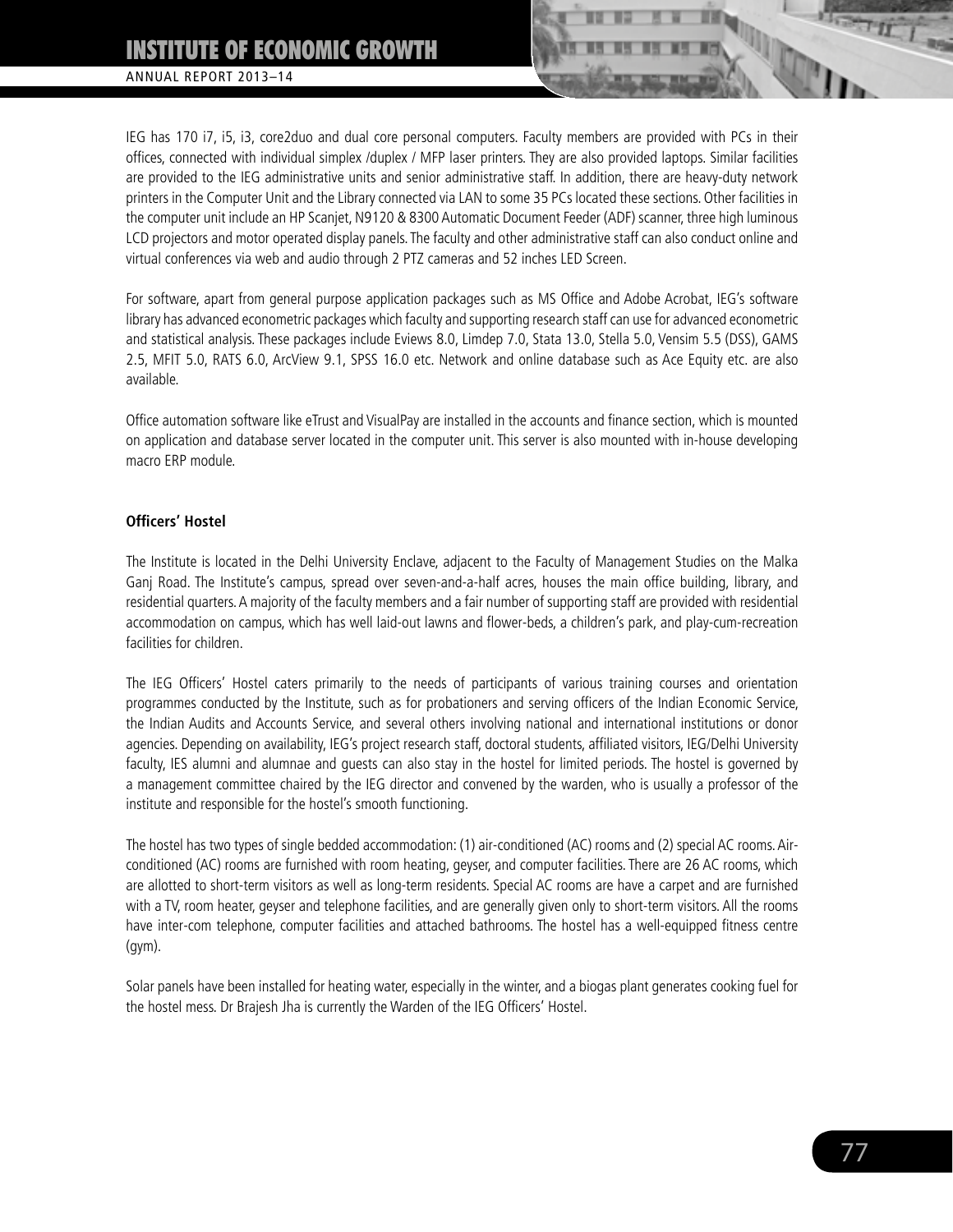# Non-academic Activities

On the recommendations of the Staff Welfare Fund Committee, the Director awarded one-time book grants of Rs 500 each to

m.

Sarthak, son of Mrs. Sonia (Class 1 to 5); Gaurav Singh Bora, son of Mr. Chanchal Singh Bora (Class 6 to 8); Suman Kumari, daughter of Mr. Bali Ram Prasad (Class 9 to 12); Astha Bora, daughter of Mr. Chanchal Singh; and Lavanya Saini, daughter of Mr. Yogesh Saini.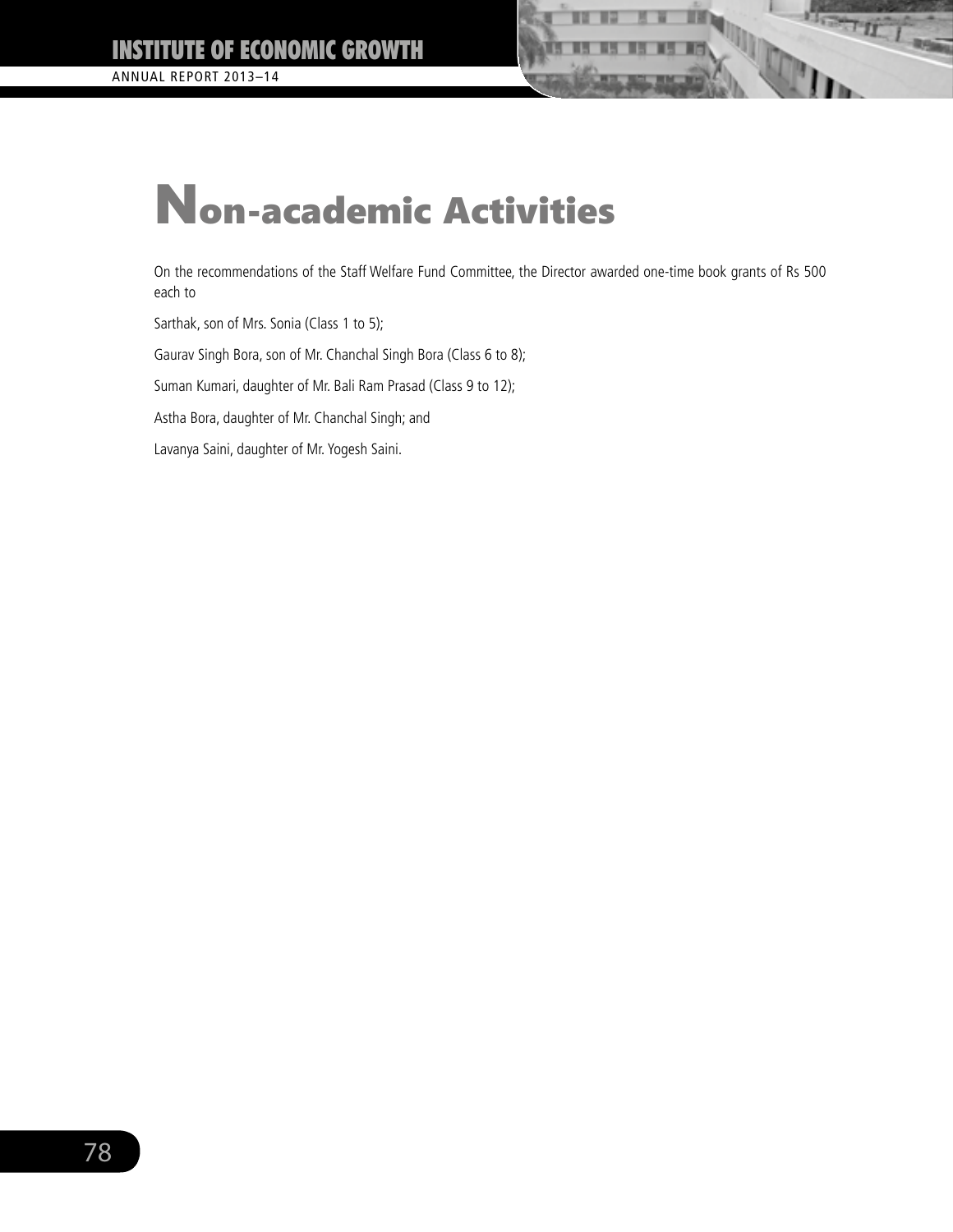## Trustees, Governors, Board **Committees, Faculty And Staff1**

#### **BOARD OF TRUSTEES**

#### **Life Trustees**

Dr Manmohan Singh (President) Dr C. Rangarajan Dr Bimal Jalan Prof. Mrinal Datta Chaudhuri Dr Vinay Bharat Ram

#### **Ex-Officio Members**

Mr Nitin Desai (Chairman, Board of Governors, IEG) Prof. T N Madan (Honorary Treasurer, IEG) Prof. Manoj Panda (Director, IEG)

#### **BOARD OF GOVERNORS**

#### **Chairman**

Mr Nitin Desai

#### **Members**

Prof. Sanjay Srivastava Prof. Ramesh Dadhich, Member-Secretary, Indian Council of Social Science Research Dr Sangeeta Chakravarty, IEG Dr Sabyasachi Kar, IEG Prof. P.K. Joshi, Director, International Food Policy Research Institute Area Office Mr Ashish Bahuguna, Secretary, Ministry of Agriculture, Government of India Prof. Sunil Kanwar, Delhi School of Economics Ms Sindhushree Khullar, Secretary, Planning Commission Mr Keshav Desiraju, Secretary, Health and Family Welfare, Government of India Prof. Rajni Palriwala, Delhi School of Economics The Chief Economic Adviser, Ministry of Finance, Government of India

 $\frac{1}{2}$ 

 $\overline{a}$ 

<sup>1</sup>. As on 31 March 2014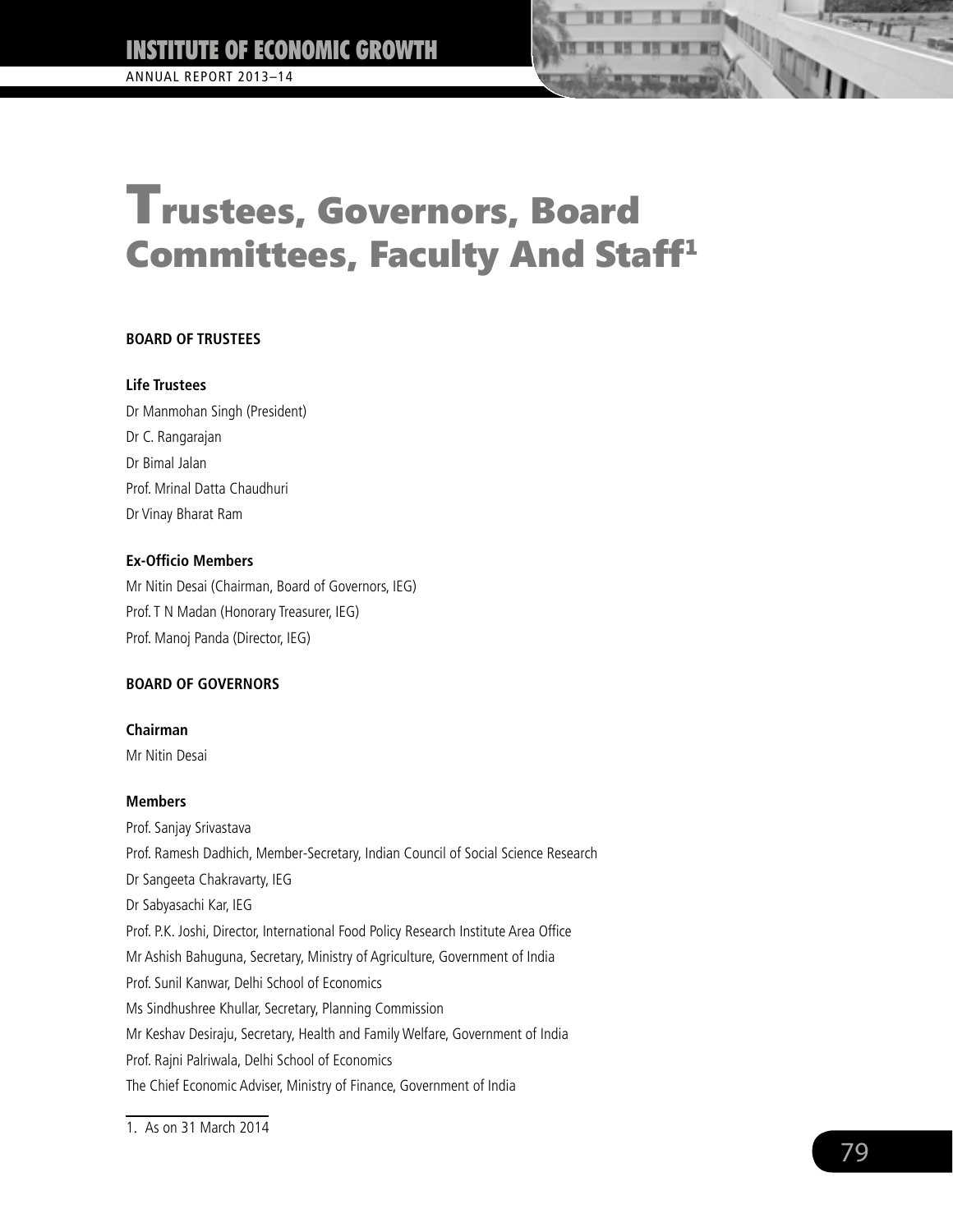Prof. Rathin Roy, Director, National Institute of Public Finance and Policy Prof. Indu Agnihotri, Director, Centre for Women's Development Studies Dr Rakesh Mohan, Executive Director for Bangladesh, Bhutan, India and Sri Lanka,IMF Prof. Kanchan Chopra Prof. Patricia Uberoi Prof. Pulin B. Nayak, Delhi School of Economics Prof. M Govinda Rao, Member, 14th Finance Commission Prof. Swapna Mukhopadhyay

**THE REAL** 

#### **Ex-officio Members**

Prof. T N Madan, Honorary Treasurer, IEG Prof. Manoj Panda, Director and Member-Secretary, IEG

#### **BOARD COMMITTEES**

#### **Committee for Administration and Finance**

Mr Nitin Desai, Chairman, IEG Prof. Ramesh Dadhich, Member-Secretary, Indian Council of Social Science Research Prof. Arup Mitra, IEG Prof. Indrani Gupta, IEG Prof. T N Madan, Honorary Treasurer, IEG and Permanent Invitee Prof. Manoj Panda, Director, IEG and Member-Secretary

#### **Academic Committee**

Prof. Manoj Panda, Director, IEG and Chairman Prof. Moneer Alam, Head, Population Research Centre and Secretary Prof. Pami Dua, Distinguished Social Scientist Prof. Surinder Singh Jodhka, Distinguished Social Scientist Prof. T Adi Bhavani, Head, IES Section and to represent special theme Prof. N Chandrasekhara Rao, Head, Agricultural Economics Research Unit Prof. Sanjay Srivastava, Head, Social Change and Social Structure Unit Prof. Pradeep Agrawal, Head, Reserve Bank of India Unit Prof. Basanta K. Pradhan, Head, Development Planning Centre Prof. B N Goldar, Head, VKRV Rao Centre Prof. Indrani Gupta, Head, Health Policy Research Unit Dr R S Bora, Acting Head, Population Research Centre and Secretary, Academic Committee Dr Purnamita Dasgupta, Acting Head, Environmental Economics Unit Dr Sabyasachi Kar, Senior-most Associate Professor Dr Pravakar Sahoo, Junior-most Associate Professor Dr William Joe, Senior-most Assistant Professor Prof. Arup Mitra, to represent special theme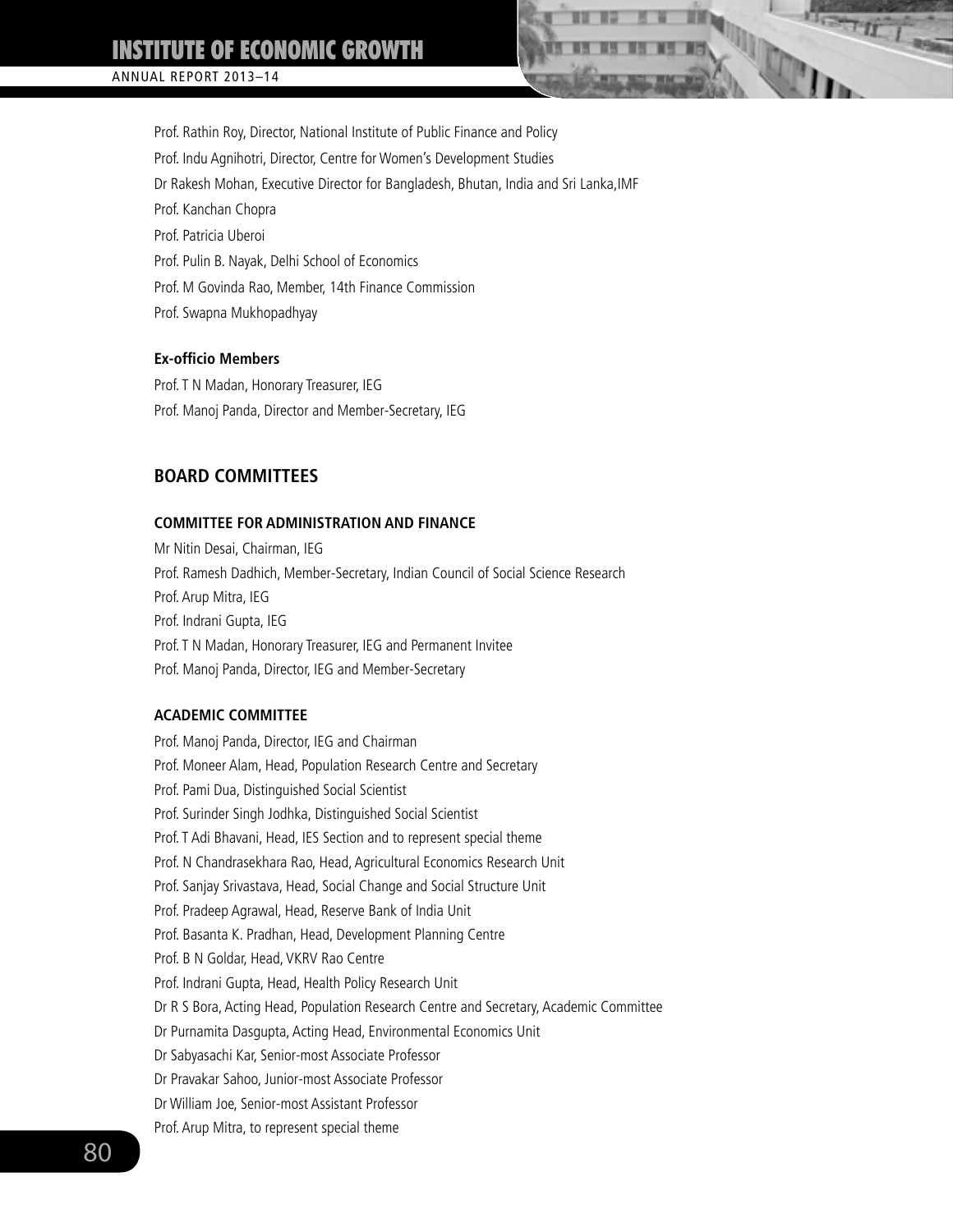### INSTITUTE OF ECONOMIC GROWTH

Annu l Repo t 2013–14 a r

#### **FACULTY**

#### **Honorary Professors**

Prof. Ashish Bose Prof. C.H. Hanumantha Rao Prof. T.N. Madan

#### **Professors**

Prof. Bina Agarwal (on lien) Prof. T. Adi Bhavani Prof. Pradeep Agrawal Prof. Moneer Alam Prof. B.N. Goldar Prof. Indrani Gupta Prof. Arup Mitra Prof. Basanta Kumar Pradhan Prof. N. Chandrasekhara Rao Prof. Sanjay Srivastava

#### **Associate Professors**

Dr Amita Baviskar Dr R.S. Bora Dr Purnamita Dasgupta Dr Vikram Dayal Dr Nilabja Ghosh Dr Brajesh Jha Dr Sabyasachi Kar Dr Veena Naregal Dr Pravakar Sahoo Dr C.S.C. Sekhar Dr Suresh Chandra Sharma

#### **Assistant Professors**

Dr Sangeeta Chakravarty Dr Samik Chowdhury Dr William Joe Dr Anita Kumari Dr Amarnath Tripathi Dr Thiagu Ranganathan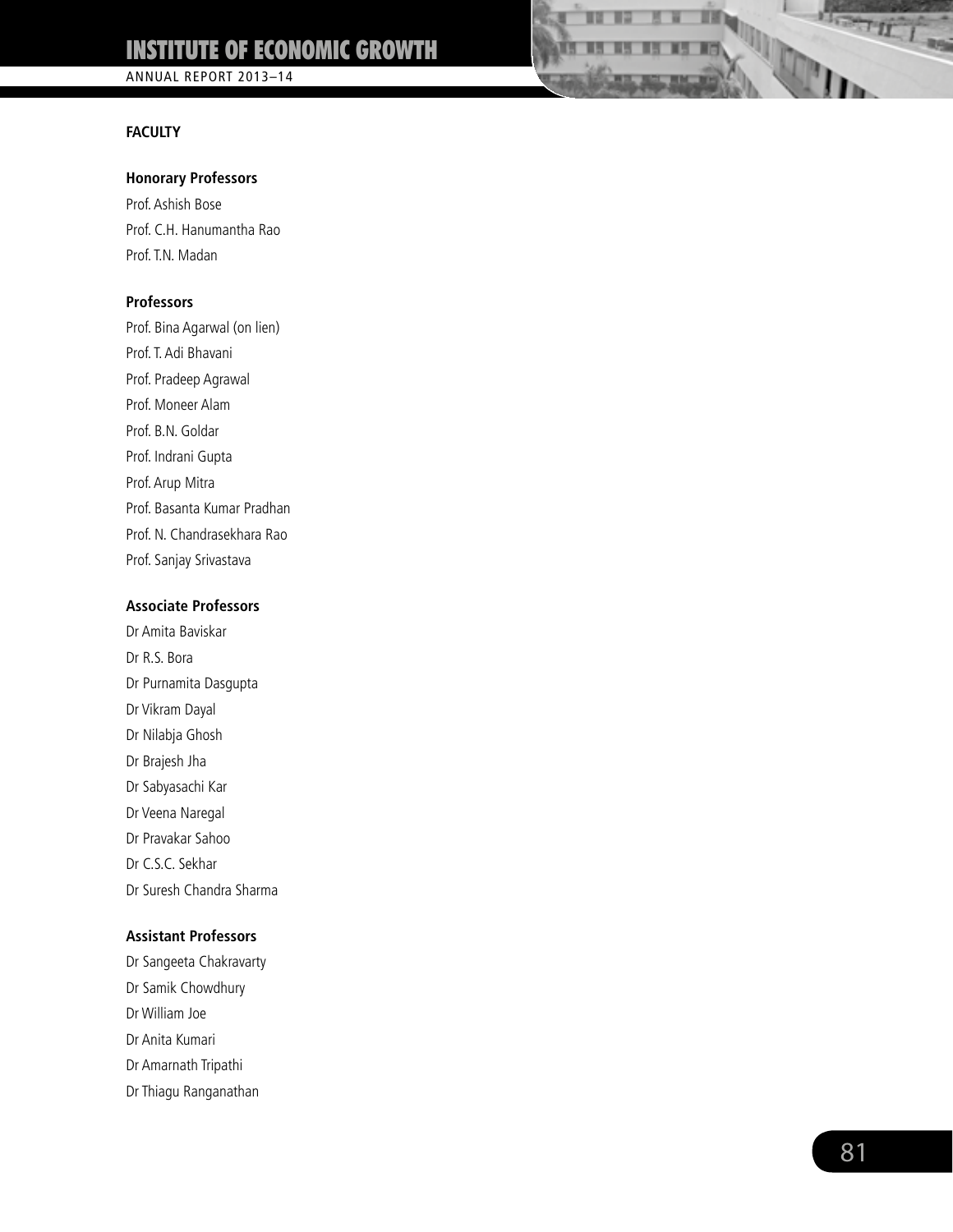#### **FELLOWS AND CONSULTANTS**

#### **IDRC-TTI Fellows**

Dr Reetika Khera (Associate Professor level)

Dr Durairaj Kumarasamy and Dr Nimai Das (Assistant Professor level)

#### **Consultant**

Mr Joydeep Ghosh

#### **Junior Consultants**

Dr Swadhin Kumar Mondal, Ms Shruti Tripathi, Dr A. Vadivel, Ms Pratima Yadav

#### **icssr Doctoral Fellows**

Ms Gagandeep Kaur, Ms Priti Gupta, Mr Kanhaiya Kumar, Ms Rashmi Tanwar, Mr Subhashim Goswami, Ms Soibam Haripriya, Mr Devender Pratap

WELL BE

#### **SUPPORTING RESEARCH STAFF**

#### **Research Officers**

Mrs Shashi Agarwal, Mrs Aradhya Bhardwaj, Mr Devmani Upadhyay

#### **Senior Research Analyst**

Mr Akhilesh Kumar

#### **Research Analysts**

Mr M. Rajeshwor, Mr Yashobanta Parida, Mr Jagdish Prasad Sahoo, Ms Chavi Mittal, Mr Yogesh C. Bhatt, Ms Neelam Jena, Ms Akanksha Gupta, Mr Jatadhari Nayak, Ms Jyotsna Sharma, Ms Isha Gangwani, Ms Roopal Jyoti Singh, Ms Malvika Mahesh, Ms Deepti Sikri, Mr Amit Kumar Jha, Mr Ram Ashish Yadav

#### **Administrative Staff**

Director: Prof. Manoj Panda Academic Programmes Officer: Dr Sushil Kumar Sen Senior Programmer: Mr Vinod Kumar Tyagi Finance Officer: Mr Devi Datt Kandpal Accounts Officer: Mr V.M. Budhiraja Programmer: Mr Parag Kamal Sharma Administrative Assistants: Mr D.K. Agarwal, Ms Neeta Bakhru, Mrs Uma Kumari PA to Director: Ms Latha B. Sr. Stenographer-cum-Office Secretary: Mrs Shashi Bala Kad, Mr Prem Wadhwa Senior Assistants: Ms Neeta Balani, Mrs Usha Azad, Ms Ganga Bora, Mr R.Viswanathan Sr Stenographer: Ms Nirmal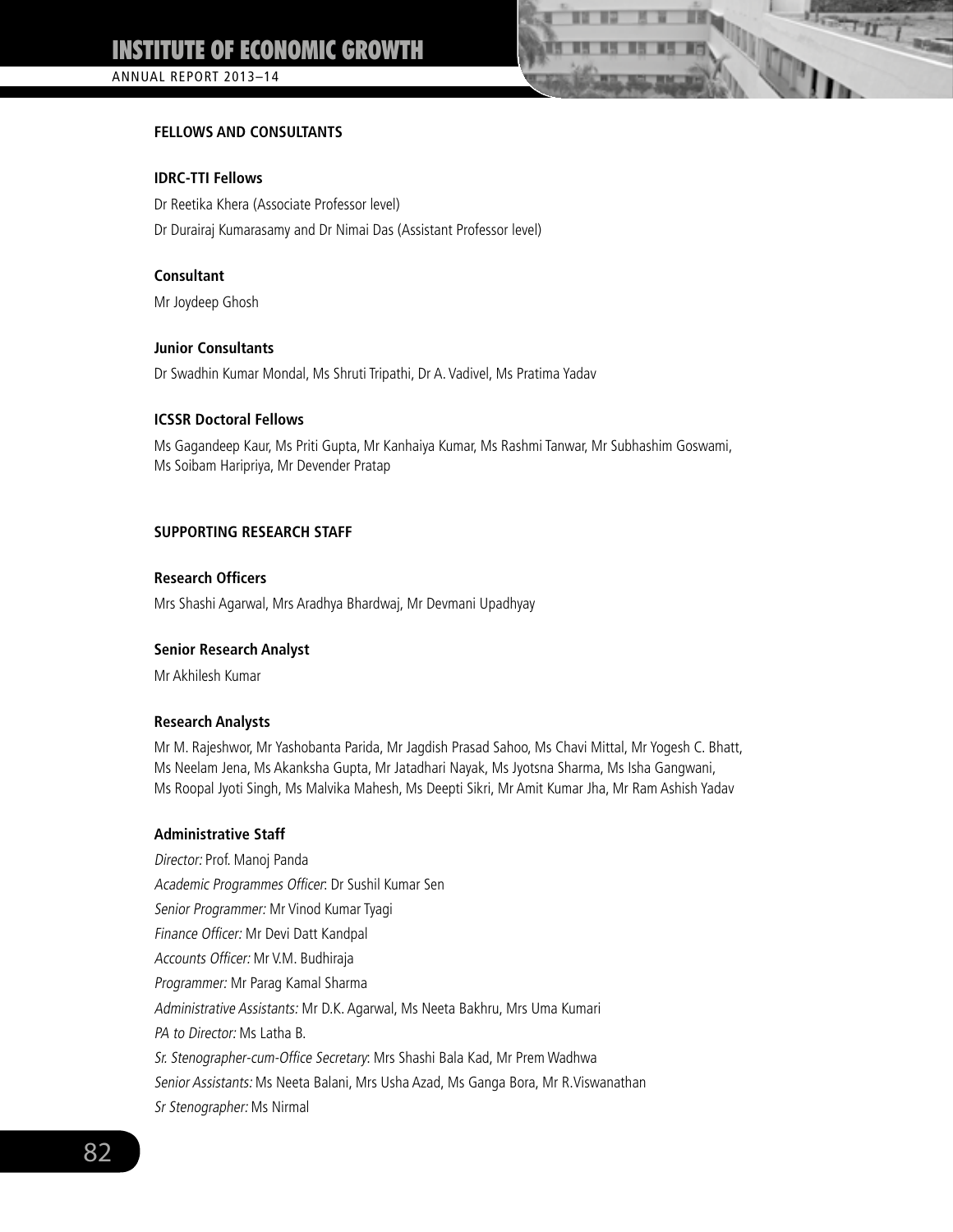### Institute of Economic Growth

Annual Report 2013–14

Stenographer: Mr Kaushal Kant Joshi, Mrs Sonia Steno-typist: Mr Amit Kumar Senior Accounts Executive: Mr Surendra Thakur Technical Assistant (Computer): Mr Satya Narain Assistants: Mr Mukesh Kumar, Mr Pradeep Kumar, Mr Dinesh Kumar (on lien), Mr Baliram Prasad, Mr Sanjay Jethani Junior Assistants: Mr Harish Dutt, Mr Deepak Arora, Mr Ravinder Singh Rawat, Mr Shankar Dutt Tiwari, Mr Subhash Kumar, Ms Deepti Jain, Mr Vikas Kumar Assistant Programmer (Computer): Mr Rajesh Chatwal Sr. Lab Assistant (Computer): Mr Inder Kumar Drivers: Mr Govind Singh, Mr Chanchal Singh Despatch Rider: Mr Ram Murat Tiwari Daftari: Mr Ganga Ram Office Attendant: Mr Bhagirath Chaturvedi Head Chowkidar: Mr Tek Bahadur Chowkidar: Mr Yamuna Pal Garden Chaudhary: Mr Bahori Lal Mali: Mr Mahadev Head Sweeper: Mr Gouri Lal Sweeper: Mr Sheesh Pal, Mr Suresh Kumar Head Cook: Mr Puran Singh Cook: Mr Chandan Singh

Kitchen Assistant: Mr Shiv Kumar

Mess Bearer: Mr Ram Lal

#### **Library**

Librarian: Dr P. K. Jain Professional Assistants: Mr Trilok Chand, Mrs Mahija Deepu, Mrs Puja Semi-Professional Assistants: Mrs Geeta Paliwal, Mr Yogesh Kumar Saini Library Attendants: Ms Jyoti Gupta, Ms Bhawna Verma, Mrs Bimla Devi

#### **Publications Unit**

Publications Manager Mr Surit Das Editorial Associate Ms Parul Baghel Rajput

#### **NEW COLLEAGUES**

#### **Faculty**

Dr Seema Sangita, Dr Thiagu Ranganathan and Dr Samik Chowdhury (Assistant Professors)

**THE CONTRACTOR**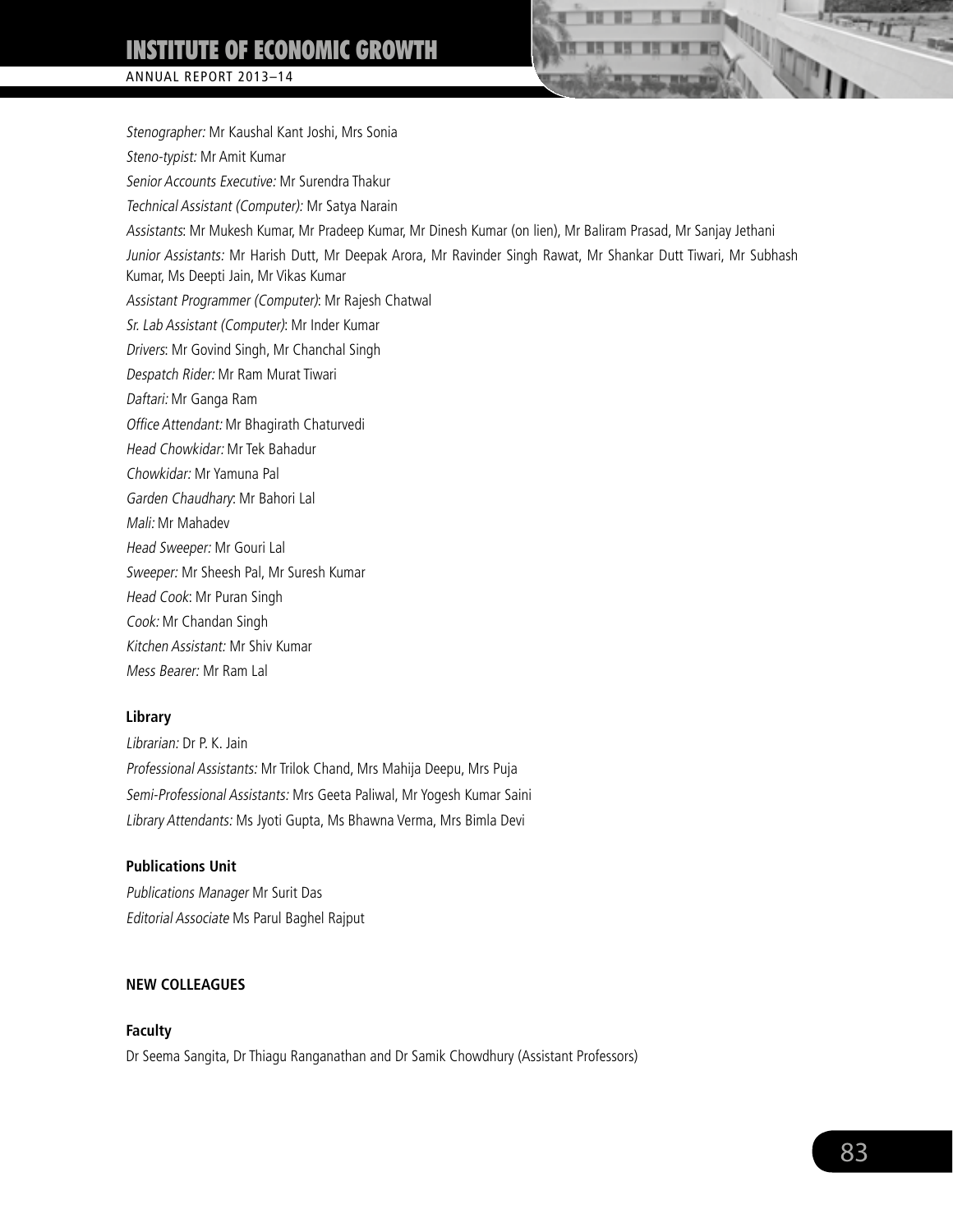#### **Administration**

Mr. Vikas Kumar, Computer Mr Raj Kumar, Data Entry Operator

#### **Supporting Research Staff**

Ms Mansi Sachdeva, Dr Suresh R., Mr Jagadish P. Sahu, and Mr Abhirup Bhunia (Senior Research Analysts) Mr Yashobanta Parida, Ms Ishika Gupta, Ms Anjali Dash, Ms Ishita Sachdeva, Mr Palash Kumar Malo, Mr Prakash Singh, Mr Amit Kumar Jha, Ms Neeti Gautam and Mr Abhishek (Research Analysts) Dr Sunil Kumar Singh and Mr Anupam Sarkar (Research Assistants, Grade-I) Mr Udai Bhan Singh, Ms Somdatta Mandal, Ms Shruti Pandey and Ms Jyoti Saini (Research Analysts/ Field Investigators) Ms Pratima Yadav, Mr Prabhu Prasad Mishra, Ms Shruti Tripathi, Mr Rajesh Kumar, Mr Amit Sadhukhan, Dr Palakh Jain, Ms Rashmi Rastogi **(**Junior Consultants) Ms Isha Chaudhury and Mr Dhananjay Jaiswal (Research Officers) Dr Akhilesh Kumar Sharma (Fellow) Ms Tarannum Khan and Ms Momina Khan (Research Fellows)

**THE REAL PROPERTY** 

#### **DEPARTURES**

#### **Faculty**

Dr Bimal Kishore Sahoo and Dr Nandita Saikia, Assistant Professor

Dr Reetika Khera and Dr Seema Sangita, TTI-IEG Fellow

Dr Zakir Husain, Associate Professor

Dr Jyoti Vig, Visiting Assistant Professor

#### **Supporting Research Staff**

**Consultant**

Mr Joydeep Ghosh

#### **Junior Consultants**

Mr Swadhin Kr. Mondal, Mr Amit Sadhukhan, Ms Palakh Jain, Mr Rajesh Kumar

#### **Senior Research Analysts**

Dr Suresh R. Ms Mansi Sachdeva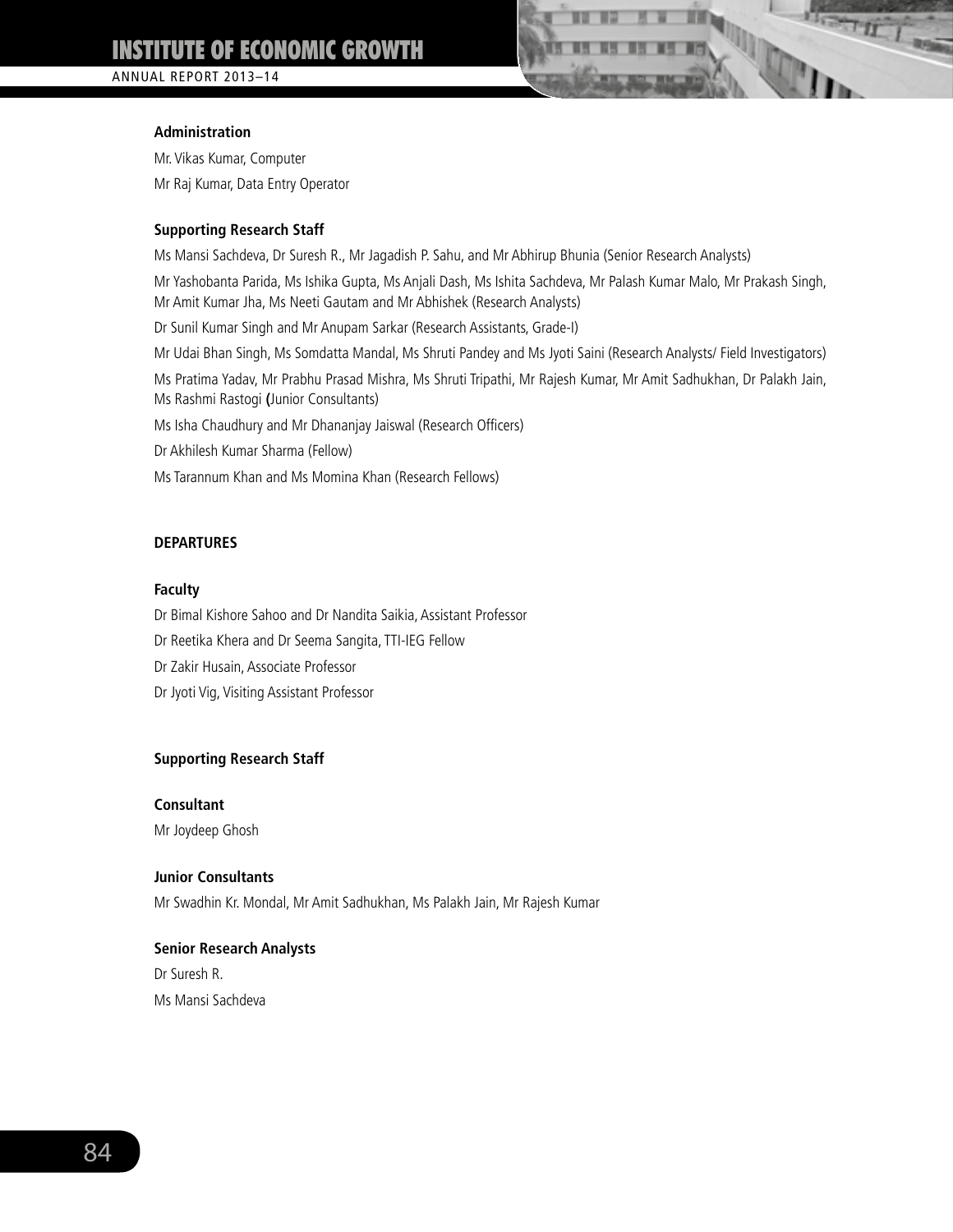## The Contractor

#### **Research Analysts**

Mr Jatadhari Nayak, Mr Sitakanta Panda, Ms Chavi A. Mittal, Ms Deeksha Tayal, Mr Amit Kumar Jha, Mr Udai Bhan Singh, Mr Somdatta Mondal, Ms Deepti Kohli, Mr Amit Kumar Jha, Ms Shampa Paul, Mr Anupam Sarkar, Mr Yashobanta Parida, Mr Pronay Sarkar, Dr Tarunvir Singh (Grade 1), Mr Dhananjay Jaiswal

Ms Vidya Krishnamurthi, Research Assistant

#### **Research Officer**

Mrs Shashi Agarwal (retired)

#### **Administrative staff**

Mr Suresh Rohilla, Administrative Officer Ms Pompi Chetia, Data Entry Operator Mr Ganga Ram, Daftari (retired) Mr Tek Bahadur, Head Chowkidar (voluntary retirement)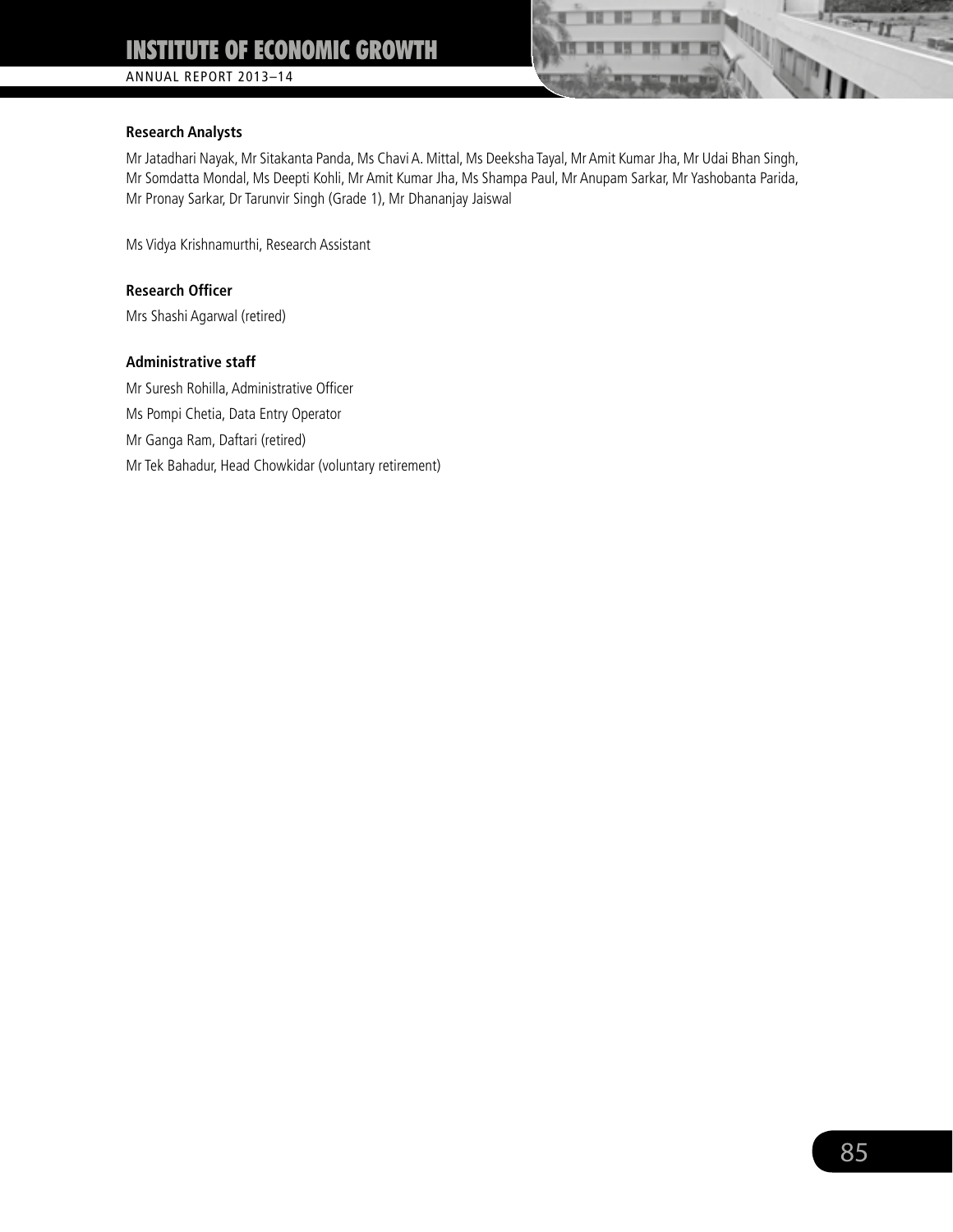# Financial Report 2013–14

#### **Receipts & Expenditure for the Year 2013-14**

( Rs. in Lakhs )

**ILLER** 

**Current Year 2013–14 Previous Year 2012–13** Receipts | Expenditure | Receipts | Expenditure **1. REGULAR SECTIONS** (a) Maintenance & Development Section (Non-Plan) (ICSSR) 240.15 270.22 239.80 268.10 (b) Maintenance & Development Section (Plan) (ICSSR) 40.00 40.00 40.00 40.00 40.00 40.00 40.00 40.00 40.00 40.00 40.00 40.00 40.00 40.00 40.00 40.00  $\frac{40.00}{40.00}$ (c) Indian Economic Service Section (Ministry of Finance) 234.50 234.50 234.50 219.00 219.00 (d) Population Research Centre (Ministry of  $H & E$  FW) 172.45 167.22 159.06 148.08 (e) Agro Eco. Research Centre (Ministry of Agriculture) 165.00 165.00 152.15 148.00 140.39 **Sub-Total 852.10 864.09 805.86 815.57 2. ENDOWMENT SECTIONS** (a) Dr. V.K.R.V.Rao Centre for Studies in Globalisation 23.37 16.34 12.03 10.11 (b) Development Planning Centre 1 29.35 62.56 35.36 69.94 (c) Library Development Fund 7.86 7.76 4.87 5.30 (d) Sir Ratan Tata Fellowship Fund  $22.26$  9.19 19.86 15.32 (e) Chair in Environmental Economics 16.75 16.86 14.40 17.50 (f) RBI Chair in Econometrics 29.70 29.87 152.46 27.45 (g) Sir V.T.K. Memorial Lecture Fund 0.53 - 0.49 - (h) D.Umapathy Shastri Fund  $0.21$   $-1.14$ **Sub-Total 130.03 142.58 240.61 145.62** 3. Sponsored Projects **387.83** 619.51 623.97 441.50 4. ICSSR Fellowships 25.90 22.17 20.87 20.87 25.03 5. Own Funds 381.18 205.26 333.70 270.44 6. Earmarked Funds 88.45 25.80 77.59 27.28 **GRAND TOTAL (1 To 6) 1,865.49 1,879.40 2,102.60 1,725.44**